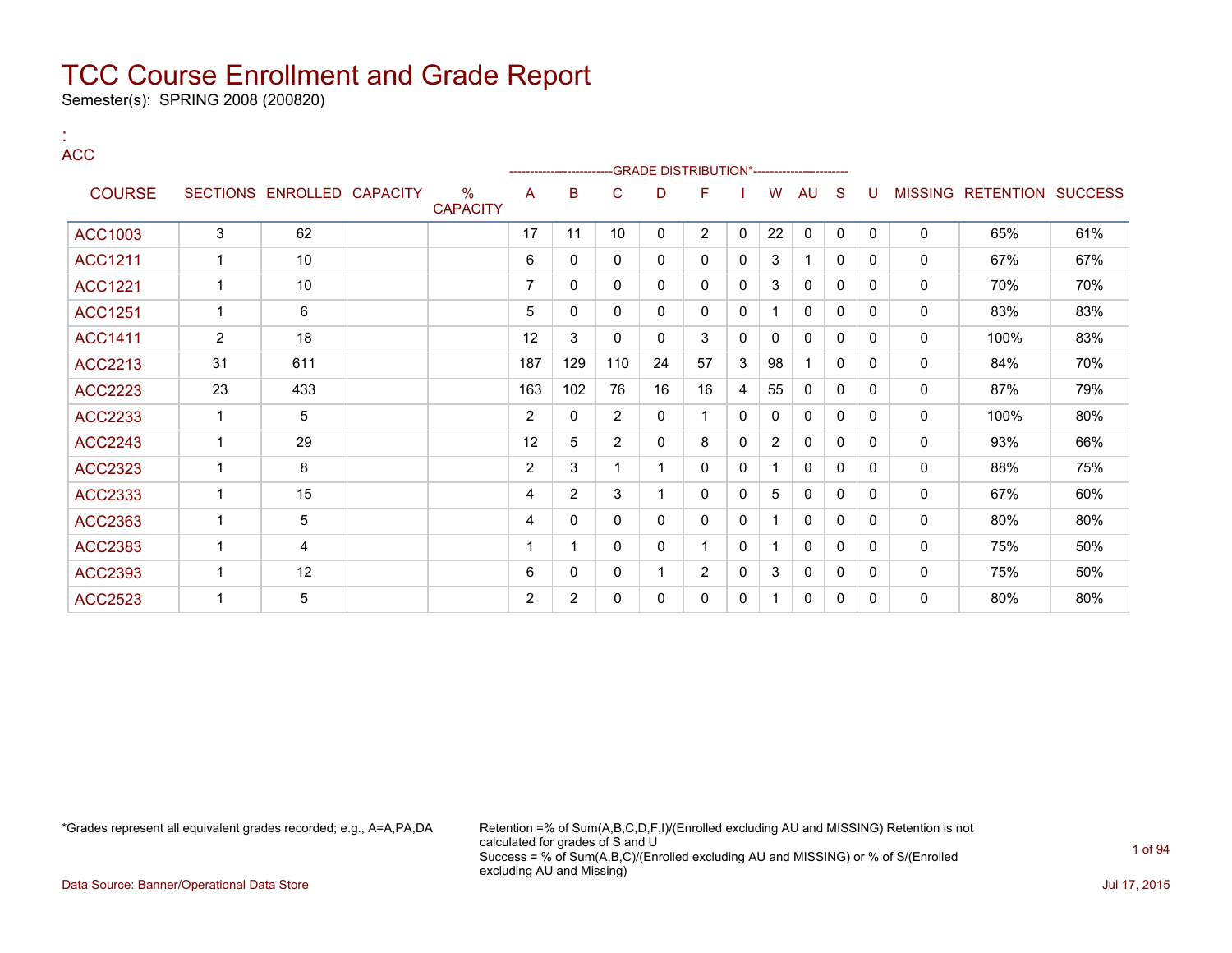Semester(s): SPRING 2008 (200820)

:

| AH            |     |                 |    |    |    |                                              |              |                  |                |  |                                                                             |     |
|---------------|-----|-----------------|----|----|----|----------------------------------------------|--------------|------------------|----------------|--|-----------------------------------------------------------------------------|-----|
|               |     |                 |    |    |    | --GRADE DISTRIBUTION*----------------------- |              |                  |                |  |                                                                             |     |
| <b>COURSE</b> |     | <b>CAPACITY</b> |    |    |    |                                              |              |                  |                |  | SECTIONS ENROLLED CAPACITY % A B C D F I W AU S U MISSING RETENTION SUCCESS |     |
| AH1323        | 169 |                 | 54 | 49 | 31 | 5 <sup>1</sup>                               | $\mathbf{3}$ | $0 \mid 27 \mid$ | $\overline{0}$ |  | 84%                                                                         | 79% |

\*Grades represent all equivalent grades recorded; e.g., A=A,PA,DA Retention =% of Sum(A,B,C,D,F,I)/(Enrolled excluding AU and MISSING) Retention is not calculated for grades of S and U Success = % of Sum(A,B,C)/(Enrolled excluding AU and MISSING) or % of S/(Enrolled excluding AU and Missing)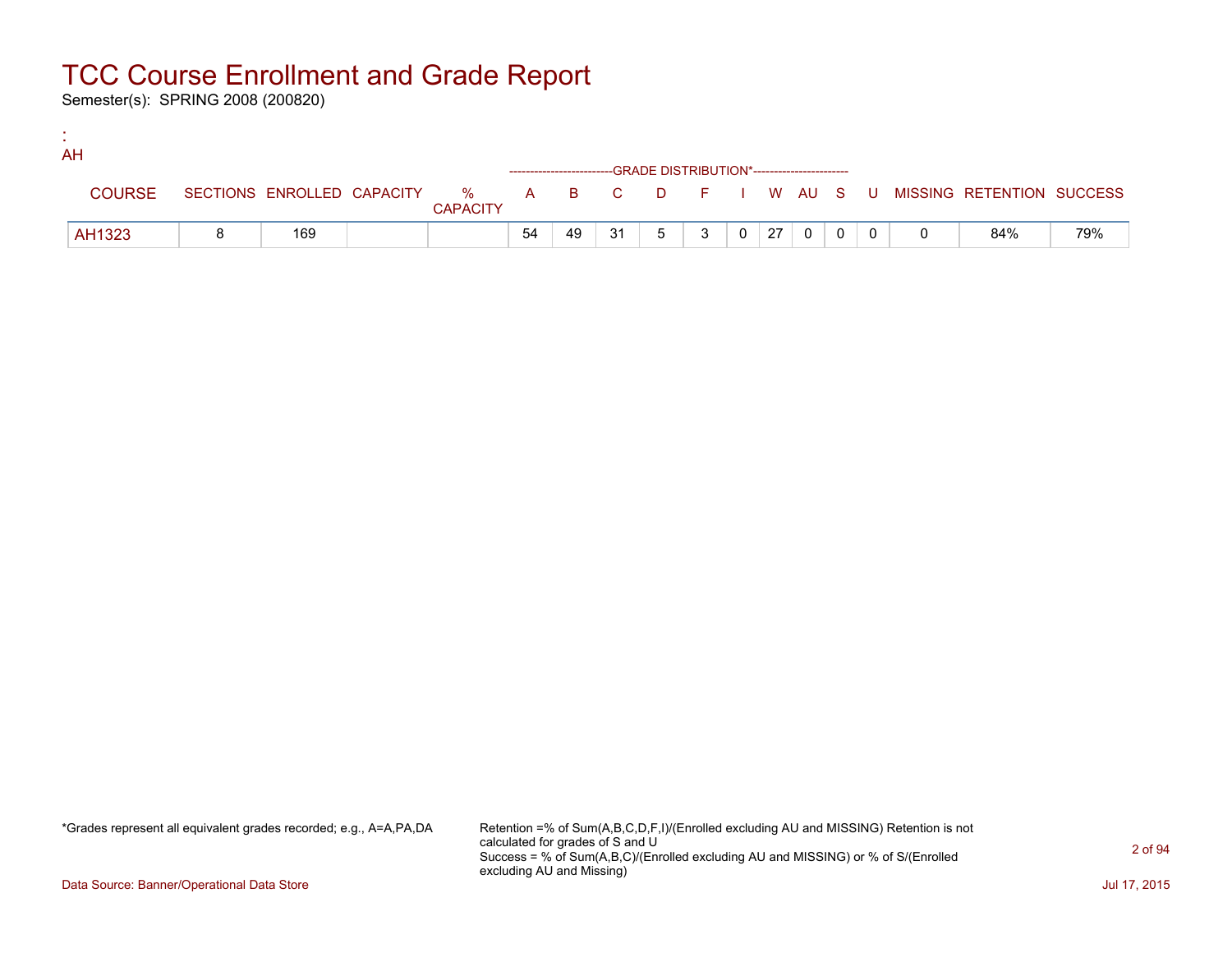Semester(s): SPRING 2008 (200820)

:

| <b>ARA</b>     |                            |                         |   | --------------------- |    |   | -GRADE DISTRIBUTION*----------------------- |          |   |              |     |          |   |                           |     |
|----------------|----------------------------|-------------------------|---|-----------------------|----|---|---------------------------------------------|----------|---|--------------|-----|----------|---|---------------------------|-----|
| <b>COURSE</b>  | SECTIONS ENROLLED CAPACITY | $\%$<br><b>CAPACITY</b> | A | B                     | C. | D | F.                                          |          | W | AU           | - S | U        |   | MISSING RETENTION SUCCESS |     |
| ARA1001        | 6                          |                         | 4 | 0                     | 0  | 0 | 0                                           | $\Omega$ |   |              | 0   | $\Omega$ | 0 | 80%                       | 80% |
| ARA1103        | 11                         |                         | 5 | 2                     |    | 0 | 0                                           | $\Omega$ | 2 |              | 0   | 0        | 0 | 80%                       | 80% |
| ARA1213        | 6                          |                         | 5 | 0                     | 0  | 0 | 0                                           |          | 0 | $\mathbf{0}$ | 0   | 0        | 0 | 100%                      | 83% |
| <b>ARA1313</b> | 8                          |                         |   | 0                     | 0  | 0 | 0                                           | $\Omega$ |   | $\mathbf{0}$ | 0   | 0        | 0 | 88%                       | 88% |
| ARA1413        | 9                          |                         | 8 | 0                     | 0  | 0 | 0                                           | 0        |   | 0            | 0   | 0        | 0 | 89%                       | 89% |

\*Grades represent all equivalent grades recorded; e.g., A=A,PA,DA Retention =% of Sum(A,B,C,D,F,I)/(Enrolled excluding AU and MISSING) Retention is not calculated for grades of S and U Success = % of Sum(A,B,C)/(Enrolled excluding AU and MISSING) or % of S/(Enrolled excluding AU and Missing)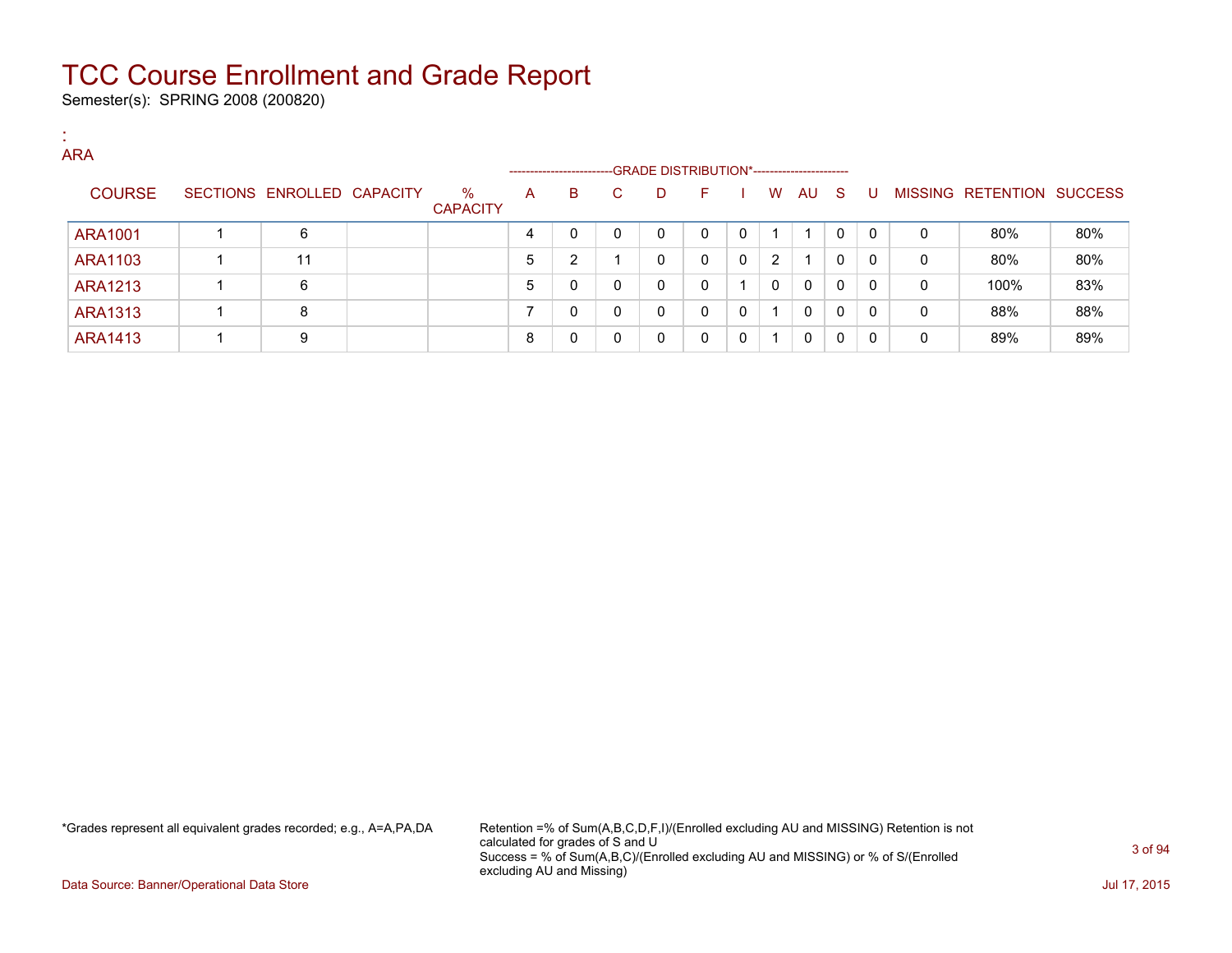Semester(s): SPRING 2008 (200820)

:

### ART --GRADE DISTRIBUTION\*------------------------COURSE SECTIONS ENROLLED CAPACITY % **CAPACITY** A B C D F I W AU S U MISSING RETENTION SUCCESS ART1013 6 70 21 19 11 1 6 2 10 0 0 0 0 86% 73% ART1023 | 2 | 12 | | 2 | 1 | 5 | 1 | 0 | 0 | 3 | 0 | 0 | 0 | 0 | 75% | 67% ART1033 2 5 5 2 2 0 0 0 1 0 0 0 0 0 80% 80% ART1053 | 2 | 54 | | 22 | 10 | 8 | 2 | 1 | 0 | 11 | 0 | 0 | 0 | 0 | 80% | 74% ART1063 | 3 | 59 | | 27 | 18 | 9 | 1 | 0 | 0 | 3 | 1 | 0 | 0 | 0 | 95% | 93% ART1083 | 2 | 14 | | 9 | 2 | 2 | 0 | 0 | 1 | 0 | 0 | 0 | 0 | 93% | 93% ART1113 | 16 | 251 | | 112 | 66 | 30 | 12 | 7 | 0 | 23 | 1 | 0 | 0 | 0 | 91% | 83% ART1123 4 32 9 12 2 0 0 1 6 2 0 0 0 80% 77% ART1133 | 4 | 5 | | 1 | 0 | 1 | 0 | 0 | 0 | 2 | 1 | 0 | 0 | 0 | 50% | 50% ART2063 1 8 5 0 1 0 0 0 2 0 0 0 0 75% 75% ART2073 1 1 1 0 0 0 0 0 0 0 0 0 0 100% 100% ART2083 | 1 | 11 | | 1 | 4 | 2 | 0 | 1 | 0 | 3 | 0 | 0 | 0 | 0 | 73% | 64% ART2093 1 1 1 0 0 0 0 0 0 0 0 0 0 100% 100% ART2143 | 2 | 9 | | 6 | 1 | 2 | 0 | 0 | 0 | 0 | 0 | 0 | 0 | 100% | 100% ART2153 2 4 4 0 0 0 0 0 0 0 0 0 0 100% 100% ART2223 | 1 | 9 | | 4 | 4 | 0 | 0 | 0 | 1 | 0 | 0 | 0 | 0 | 89% | 89% ART2233 1 2 0 1 0 0 0 1 0 0 0 0 0 100% 50% ART2263 | 1 | 10 | | 1 | 4 | 3 | 1 | 0 | 0 | 0 | 2 | 0 | 0 | 0 | 0 | 80% | 80% ART2313 | 2 | 13 | | 2 | 5 | 1 | 0 | 1 | 0 | 2 | 2 | 0 | 0 | 0 | 82% | 73% ART2323 2 6 1 2 0 0 0 0 0 3 0 0 0 100% 100% ART2413 | 1 | 6 | | | 2 |4 | 0 | 0 | 0 | 0 | 0 | 0 | 0 | 0 | 100% | 100% ART2423 | 1 | 5 | | 1 | 2 | 1 | 0 | 0 | 1 | 0 | 0 | 0 | 0 | 80% | 80%

\*Grades represent all equivalent grades recorded; e.g., A=A,PA,DA Retention =% of Sum(A,B,C,D,F,I)/(Enrolled excluding AU and MISSING) Retention is not calculated for grades of S and U Success = % of Sum(A,B,C)/(Enrolled excluding AU and MISSING) or % of S/(Enrolled excluding AU and Missing)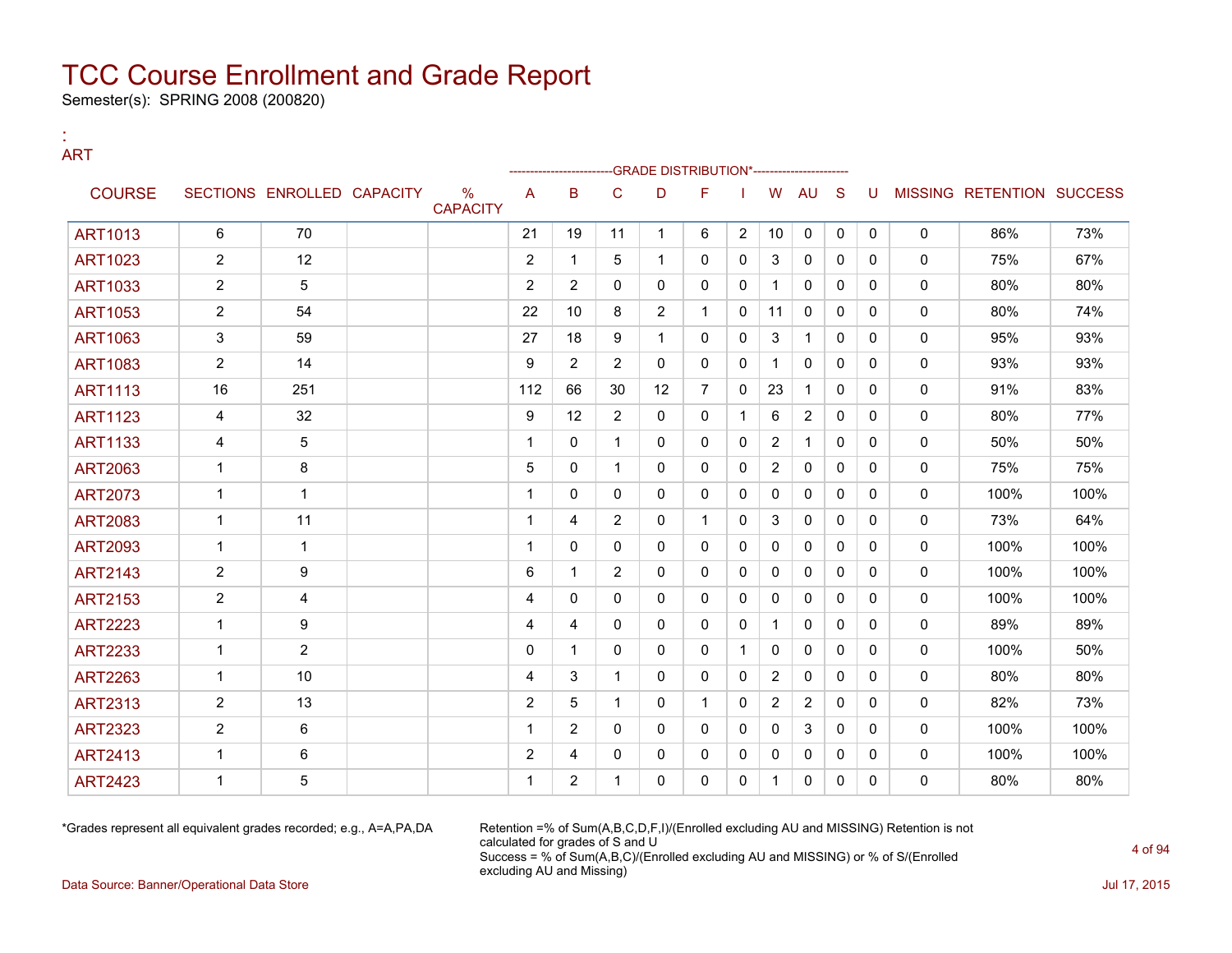Semester(s): SPRING 2008 (200820)

| <b>ART</b>     |   |                            |                      |    |                                                                     |              |                |          |              |              |              |          |              |              |                           |      |
|----------------|---|----------------------------|----------------------|----|---------------------------------------------------------------------|--------------|----------------|----------|--------------|--------------|--------------|----------|--------------|--------------|---------------------------|------|
|                |   |                            |                      |    | -------------------------GRADE DISTRIBUTION*----------------------- |              |                |          |              |              |              |          |              |              |                           |      |
| <b>COURSE</b>  |   | SECTIONS ENROLLED CAPACITY | %<br><b>CAPACITY</b> | A  | B                                                                   | C.           | D              | F        |              | W            | AU S         |          | U            |              | MISSING RETENTION SUCCESS |      |
| ART2503        |   | 14                         |                      | 12 | 0                                                                   | $\mathbf{0}$ | 0              | $\Omega$ | 0            | 2            | $\mathbf{0}$ | $\Omega$ | $\Omega$     | $\Omega$     | 86%                       | 86%  |
| ART2813        | 2 | 25                         |                      | 11 | 4                                                                   | $\mathbf{0}$ | 0              |          |              | 8            | $\Omega$     | $\Omega$ | $\Omega$     | $\mathbf{0}$ | 68%                       | 60%  |
| <b>ART2823</b> | 1 | 9                          |                      | 4  | $\overline{4}$                                                      |              | $\mathbf{0}$   | $\Omega$ | $\mathbf{0}$ | $\mathbf{0}$ | $\mathbf{0}$ | $\Omega$ | $\Omega$     | $\mathbf{0}$ | 100%                      | 100% |
| <b>ART2853</b> | 3 | 20                         |                      | 9  | 6                                                                   |              | $\overline{2}$ |          | 0            | 1            | $\mathbf{0}$ | 0        | $\mathbf{0}$ | $\mathbf{0}$ | 95%                       | 80%  |
| <b>ART2991</b> |   | 5                          |                      | 3  | 0                                                                   | $\mathbf{0}$ | 0              | $\Omega$ | $\mathbf{0}$ | 2            | $\Omega$     | $\Omega$ | $\Omega$     | $\mathbf{0}$ | 60%                       | 60%  |
| <b>ART2993</b> | 1 | 6                          |                      | 4  |                                                                     | ◢            | 0              | 0        | $\mathbf{0}$ | $\mathbf{0}$ | 0            | $\Omega$ | $\Omega$     | 0            | 100%                      | 100% |

\*Grades represent all equivalent grades recorded; e.g., A=A,PA,DA Retention =% of Sum(A,B,C,D,F,I)/(Enrolled excluding AU and MISSING) Retention is not calculated for grades of S and U Success = % of Sum(A,B,C)/(Enrolled excluding AU and MISSING) or % of S/(Enrolled excluding AU and Missing)

Data Source: Banner/Operational Data Store Jul 17, 2015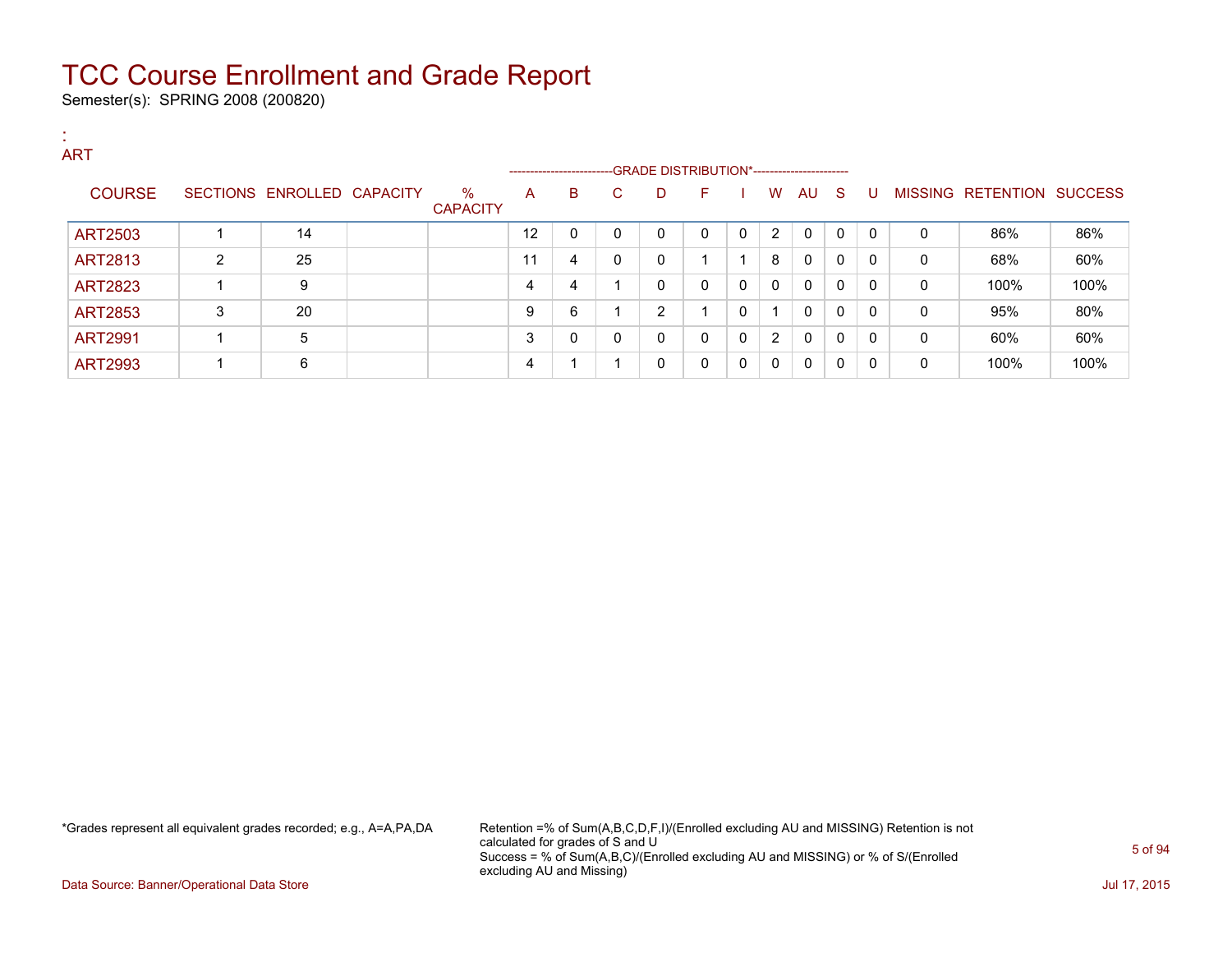Semester(s): SPRING 2008 (200820)

:

| <b>AST</b>     |    |                 |    |                 |                                                                    |   |                |              |  |                                                                               |     |
|----------------|----|-----------------|----|-----------------|--------------------------------------------------------------------|---|----------------|--------------|--|-------------------------------------------------------------------------------|-----|
|                |    |                 |    |                 | ------------------------GRADE DISTRIBUTION*----------------------- |   |                |              |  |                                                                               |     |
| <b>COURSE</b>  |    | <b>CAPACITY</b> |    |                 |                                                                    |   |                |              |  | SECTIONS ENROLLED CAPACITY 5 % A B C D F I W AU S U MISSING RETENTION SUCCESS |     |
| <b>AST1104</b> | 64 |                 | 35 | 10 <sup>1</sup> |                                                                    | 8 | 3 <sup>1</sup> | $\mathbf{0}$ |  | 95%                                                                           | 78% |

\*Grades represent all equivalent grades recorded; e.g., A=A,PA,DA Retention =% of Sum(A,B,C,D,F,I)/(Enrolled excluding AU and MISSING) Retention is not calculated for grades of S and U Success = % of Sum(A,B,C)/(Enrolled excluding AU and MISSING) or % of S/(Enrolled excluding AU and Missing)

Data Source: Banner/Operational Data Store Jul 17, 2015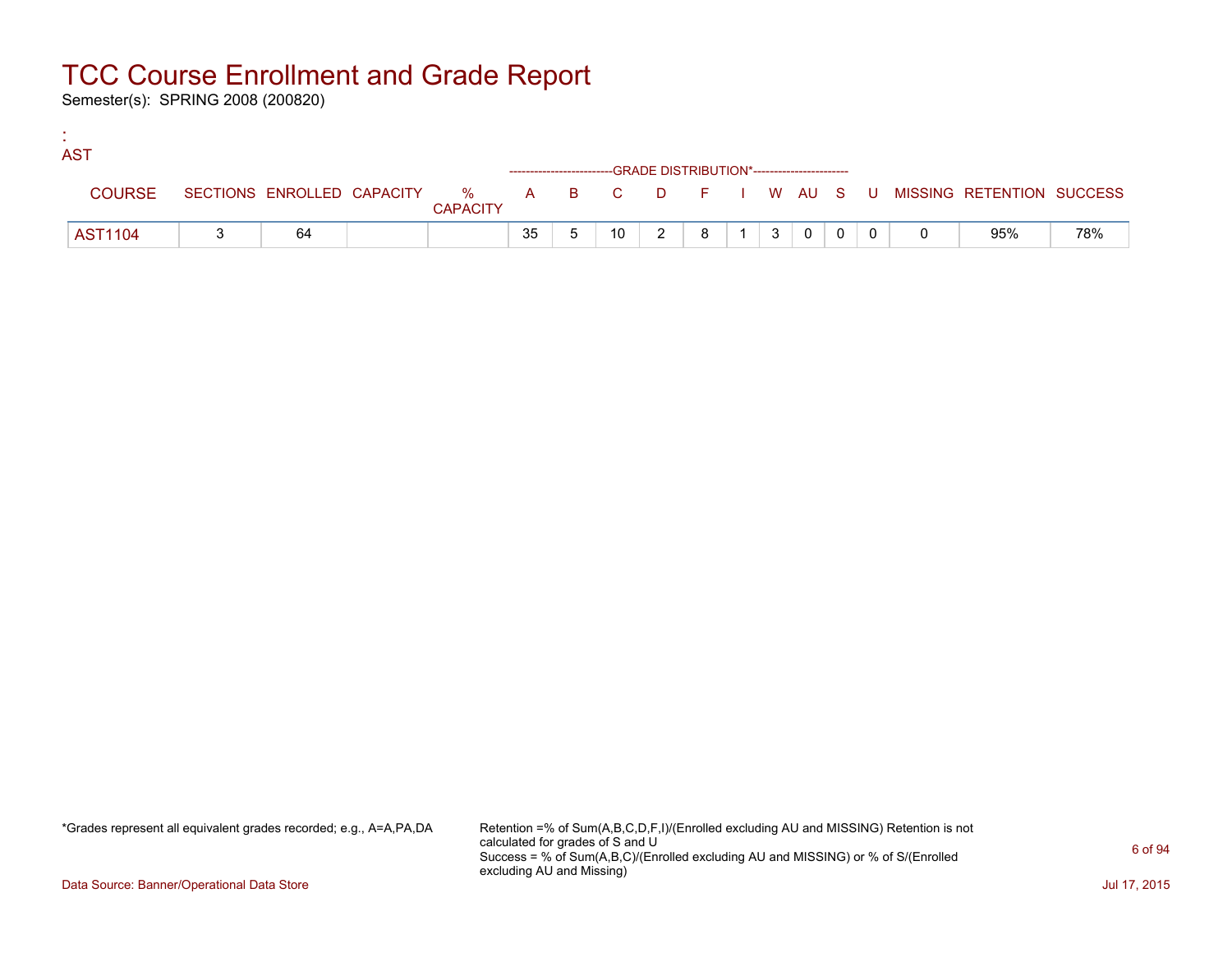Semester(s): SPRING 2008 (200820)

:

| <b>AVS</b>     |   |                            |                         |   | ------------------------ |                | -GRADE DISTRIBUTION*----------------------- |                |                |                |              |              |              |                |                           |      |
|----------------|---|----------------------------|-------------------------|---|--------------------------|----------------|---------------------------------------------|----------------|----------------|----------------|--------------|--------------|--------------|----------------|---------------------------|------|
| <b>COURSE</b>  |   | SECTIONS ENROLLED CAPACITY | $\%$<br><b>CAPACITY</b> | A | B                        | C              | D                                           | F              |                | W              | AU           | <sub>S</sub> | U            |                | MISSING RETENTION SUCCESS |      |
| <b>AVS1113</b> | 2 | 19                         |                         | 6 | 4                        | 2              | $\overline{2}$                              | 3              | $\mathbf{0}$   | $\overline{2}$ | 0            | 0            | $\mathbf{0}$ | 0              | 89%                       | 63%  |
| <b>AVS1209</b> |   | 3                          |                         | 0 | 0                        | 0              | 0                                           | 0              | $\mathbf{0}$   | $\mathbf{0}$   | $\mathbf{0}$ | 0            | $\Omega$     | 3              |                           |      |
| <b>AVS1222</b> |   | 12                         |                         | 4 | 0                        | 0              | $\mathbf 0$                                 |                | 7              | 0              | $\Omega$     | $\mathbf{0}$ | 0            | 0              | 100%                      | 33%  |
| <b>AVS1239</b> |   | 3                          |                         | 0 | 0                        |                | 0                                           | 0              | $\mathbf{0}$   | $\mathbf{0}$   | $\mathbf{0}$ | 0            | $\Omega$     | $\overline{2}$ | 100%                      | 100% |
| <b>AVS1259</b> |   | 4                          |                         | 0 |                          | $\mathbf{0}$   | 0                                           | 0              | $\mathbf{0}$   | $\mathbf{0}$   | $\Omega$     | $\Omega$     | 0            | 3              | 100%                      | 100% |
| AVS1403        |   | 13                         |                         | 5 |                          | 3              | 0                                           |                | $\mathbf{0}$   | 3              | 0            | 0            | 0            | 0              | 77%                       | 69%  |
| AVS2113        | 2 | 21                         |                         | 9 | 6                        | $\overline{2}$ | 0                                           | $\overline{2}$ | $\Omega$       | $\overline{2}$ | $\mathbf{0}$ | 0            | $\Omega$     | 0              | 90%                       | 81%  |
| <b>AVS2122</b> |   | 5                          |                         | 3 | 0                        | $\mathbf{0}$   | 0                                           | $\mathbf{0}$   | $\overline{2}$ | $\mathbf{0}$   | $\Omega$     | 0            | 0            | 0              | 100%                      | 60%  |
| <b>AVS2132</b> |   | 5                          |                         | 4 | 0                        | $\mathbf{0}$   | $\mathbf 0$                                 | $\mathbf{0}$   |                | $\mathbf{0}$   | $\Omega$     | $\Omega$     | 0            | 0              | 100%                      | 80%  |
| <b>AVS2142</b> |   | 2                          |                         | 2 | 0                        | $\mathbf{0}$   | 0                                           | 0              | $\Omega$       | $\mathbf{0}$   | $\mathbf{0}$ | 0            | $\Omega$     | 0              | 100%                      | 100% |
| AVS2313        |   | 16                         |                         | 6 | 6                        | 4              | 0                                           | 0              | 0              | 0              | 0            | 0            | $\Omega$     | 0              | 100%                      | 100% |

\*Grades represent all equivalent grades recorded; e.g., A=A,PA,DA Retention =% of Sum(A,B,C,D,F,I)/(Enrolled excluding AU and MISSING) Retention is not calculated for grades of S and U Success = % of Sum(A,B,C)/(Enrolled excluding AU and MISSING) or % of S/(Enrolled excluding AU and Missing)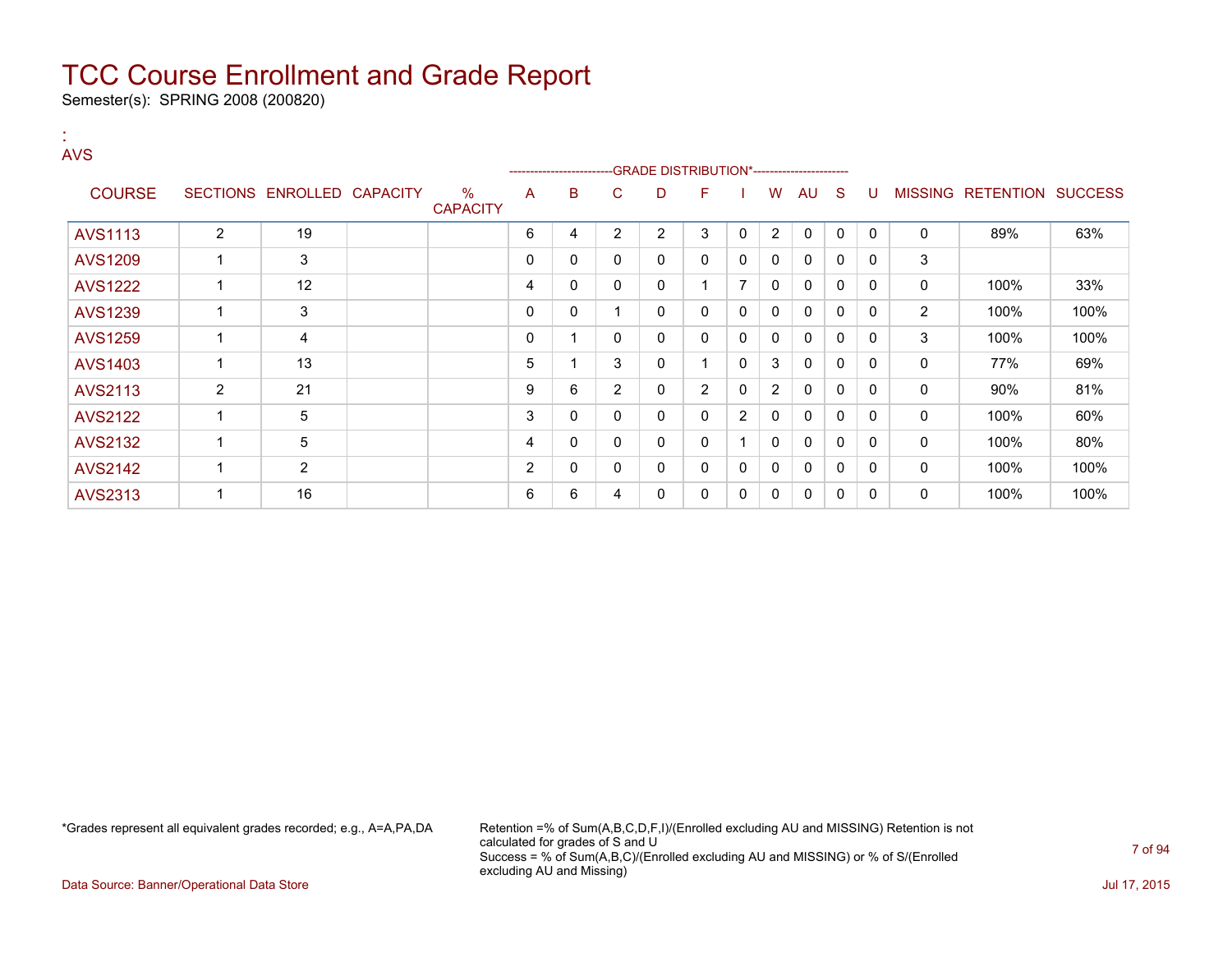Semester(s): SPRING 2008 (200820)

:

| <b>BIO</b>     |                |                            |                         |     | ------------------------ |     |    | -GRADE DISTRIBUTION*---------------------- |   |     |                |              |          |          |                                  |      |
|----------------|----------------|----------------------------|-------------------------|-----|--------------------------|-----|----|--------------------------------------------|---|-----|----------------|--------------|----------|----------|----------------------------------|------|
| <b>COURSE</b>  |                | SECTIONS ENROLLED CAPACITY | $\%$<br><b>CAPACITY</b> | A   | B                        | C   | D  | F                                          |   | W   | <b>AU</b>      | <sub>S</sub> | U        |          | <b>MISSING RETENTION SUCCESS</b> |      |
| <b>BIO1114</b> | 38             | 679                        |                         | 186 | 202                      | 131 | 36 | 38                                         |   | 83  | $\mathbf 0$    | $\mathbf{0}$ | $\Omega$ | 0        | 87%                              | 76%  |
| <b>BIO1224</b> | 40             | 754                        |                         | 158 | 171                      | 123 | 60 | 69                                         |   | 169 | 3              | 0            | 0        | 0        | 77%                              | 60%  |
| <b>BIO1314</b> | 15             | 197                        |                         | 51  | 48                       | 26  | 14 | 19                                         | 0 | 36  | $\overline{2}$ | 0            | 0        | 1        | 81%                              | 64%  |
| <b>BIO1323</b> | $\overline{2}$ | 32                         |                         | 7   | 7                        | 6   | 1  | 3                                          | 0 | 8   | $\mathbf{0}$   | 0            | $\Omega$ | $\Omega$ | 75%                              | 62%  |
| <b>BIO1383</b> | 48             | 1,186                      |                         | 438 | 306                      | 146 | 61 | 95                                         | 2 | 137 | $\mathbf{0}$   | 0            | 0        | $\Omega$ | 88%                              | 75%  |
| <b>BIO1404</b> | $\mathbf{3}$   | 40                         |                         | 11  | 11                       | 7   | 3  | 0                                          | 0 | 8   | $\mathbf{0}$   | 0            | 0        | 0        | 80%                              | 72%  |
| <b>BIO1604</b> | 8              | 125                        |                         | 35  | 26                       | 29  | 9  | 8                                          | 0 | 18  | $\Omega$       | 0            | $\Omega$ | $\Omega$ | 86%                              | 72%  |
| <b>BIO2123</b> | $\sqrt{5}$     | 72                         |                         | 26  | 17                       | 11  | 5  | $\overline{7}$                             | 0 | 6   | 0              | 0            | $\Omega$ | $\Omega$ | 92%                              | 75%  |
| <b>BIO2134</b> | 24             | 443                        |                         | 160 | 112                      | 75  | 20 | 18                                         | 0 | 56  | 2              | 0            | 0        | 0        | 87%                              | 79%  |
| <b>BIO2154</b> | 17             | 289                        |                         | 93  | 90                       | 47  | 13 | 5                                          |   | 39  | 0              | 0            | 0        | 1        | 86%                              | 80%  |
| <b>BIO2164</b> | 17             | 279                        |                         | 80  | 72                       | 56  | 14 | 7                                          | 0 | 49  |                | 0            | $\Omega$ | 0        | 82%                              | 75%  |
| <b>BIO2213</b> | $\mathbf{1}$   | $\overline{7}$             |                         | 3   | 2                        | 1   | 0  | 0                                          | 0 |     | $\Omega$       | 0            | 0        | 0        | 86%                              | 86%  |
| <b>BIO2991</b> | 5              | 28                         |                         | 28  | 0                        | 0   | 0  | 0                                          | 0 | 0   | 0              | 0            | 0        | 0        | 100%                             | 100% |

\*Grades represent all equivalent grades recorded; e.g., A=A,PA,DA Retention =% of Sum(A,B,C,D,F,I)/(Enrolled excluding AU and MISSING) Retention is not calculated for grades of S and U Success = % of Sum(A,B,C)/(Enrolled excluding AU and MISSING) or % of S/(Enrolled excluding AU and Missing)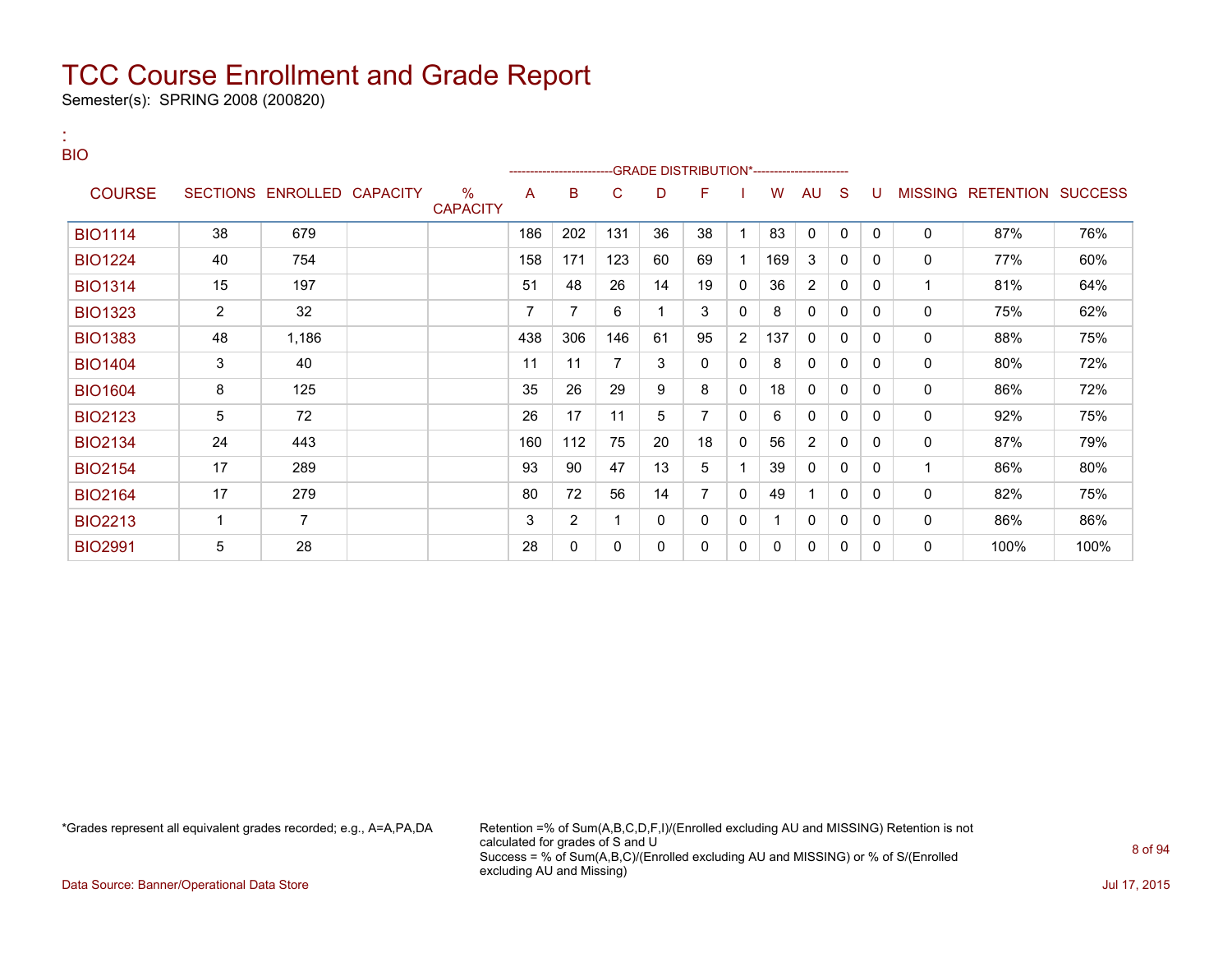Semester(s): SPRING 2008 (200820)

:

| <b>BTC</b>     |                            |                      |  |       | -GRADE DISTRIBUTION*----------------------- |         |          |          |    |   |                           |      |
|----------------|----------------------------|----------------------|--|-------|---------------------------------------------|---------|----------|----------|----|---|---------------------------|------|
| <b>COURSE</b>  | SECTIONS ENROLLED CAPACITY | %<br><b>CAPACITY</b> |  | A B C | <b>D</b>                                    | $F = 1$ |          | I W AU S | -U |   | MISSING RETENTION SUCCESS |      |
| <b>BTC1113</b> |                            |                      |  |       |                                             |         | $\Omega$ | $\Omega$ |    | 0 | 100%                      | 100% |
| <b>BTC1315</b> |                            |                      |  |       |                                             |         |          | 0        |    | 0 | 100%                      | 100% |

\*Grades represent all equivalent grades recorded; e.g., A=A,PA,DA Retention =% of Sum(A,B,C,D,F,I)/(Enrolled excluding AU and MISSING) Retention is not calculated for grades of S and U Success = % of Sum(A,B,C)/(Enrolled excluding AU and MISSING) or % of S/(Enrolled excluding AU and Missing)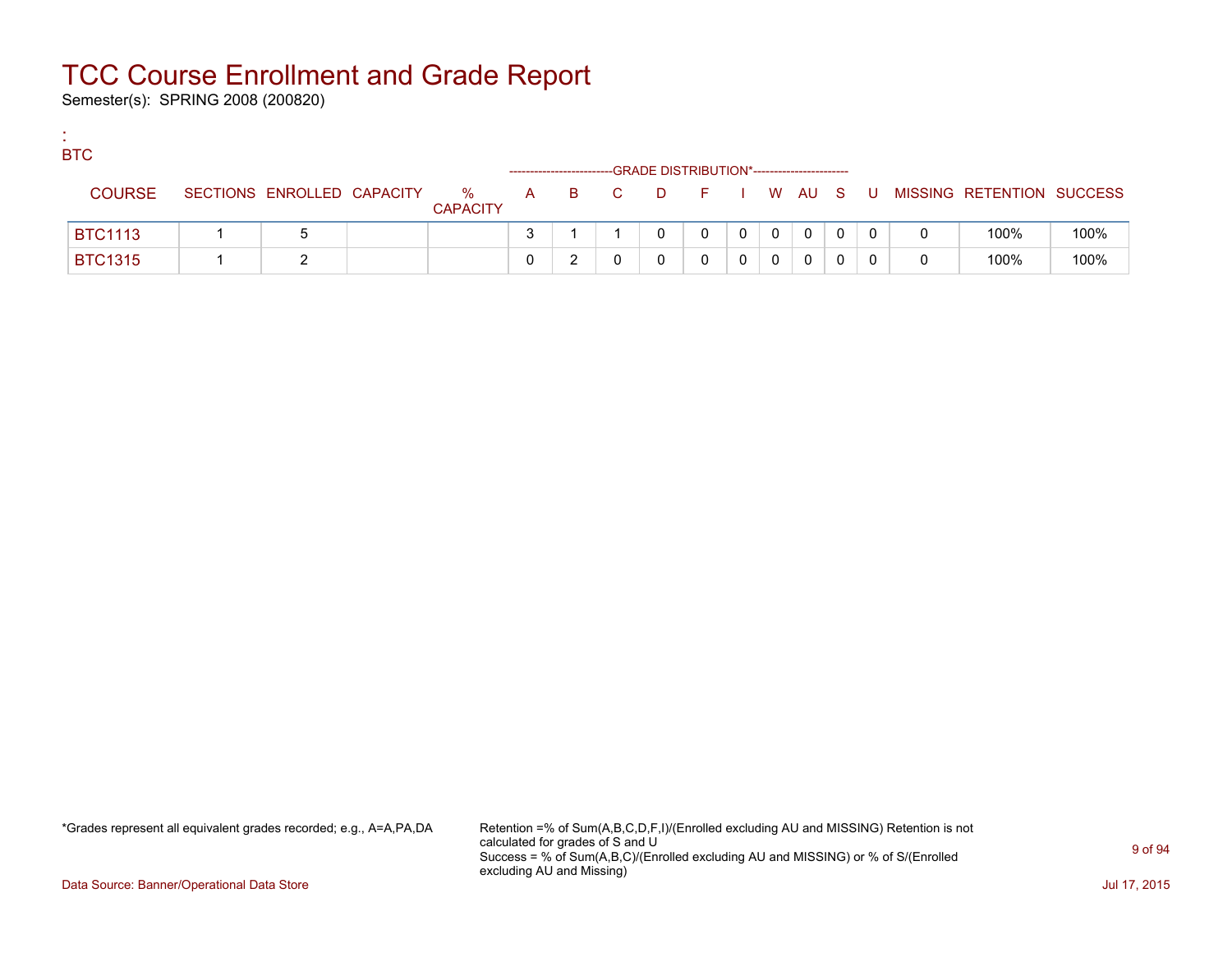Semester(s): SPRING 2008 (200820)

:

| <b>BUS</b>     |                |                            |                         | --------------------- |                |                |                | <b>GRADE DISTRIBUTION*----------------------</b> |                |                |              |          |          |              |                           |      |
|----------------|----------------|----------------------------|-------------------------|-----------------------|----------------|----------------|----------------|--------------------------------------------------|----------------|----------------|--------------|----------|----------|--------------|---------------------------|------|
| <b>COURSE</b>  |                | SECTIONS ENROLLED CAPACITY | $\%$<br><b>CAPACITY</b> | A                     | B              | C              | D              | F                                                |                | w              | AU           | S        |          |              | MISSING RETENTION SUCCESS |      |
| <b>BUS1053</b> | 12             | 207                        |                         | 44                    | 52             | 47             | 12             | 23                                               | $\Omega$       | 29             | $\mathbf{0}$ | $\Omega$ | $\Omega$ | $\mathbf{0}$ | 86%                       | 69%  |
| <b>BUS1123</b> | 3              | 62                         |                         | 24                    | 9              | 6              | 3              | $\overline{2}$                                   | $\mathbf{0}$   | 18             | 0            | 0        | 0        | $\mathbf{0}$ | 71%                       | 63%  |
| <b>BUS1143</b> | $\overline{7}$ | 90                         |                         | 52                    | 9              | $\overline{7}$ | $\mathbf{1}$   | $\mathbf 1$                                      | $\Omega$       | 20             | $\mathbf{0}$ | $\Omega$ | 0        | $\mathbf{0}$ | 78%                       | 76%  |
| <b>BUS1153</b> | 1              | 13                         |                         | 4                     | 3              | $\overline{2}$ | 0              | 0                                                | 0              | 4              | $\mathbf{0}$ | $\Omega$ | 0        | $\mathbf{0}$ | 69%                       | 69%  |
| <b>BUS1201</b> | $\overline{1}$ | 15                         |                         | 11                    | $\overline{2}$ | $\overline{2}$ | 0              | 0                                                | 0              | 0              | $\mathbf{0}$ | 0        | 0        | 0            | 100%                      | 100% |
| <b>BUS1353</b> | 4              | 37                         |                         | $\overline{7}$        | 4              | 6              | $\overline{2}$ | 6                                                | 0              | 12             | 0            | 0        | 0        | 0            | 68%                       | 46%  |
| <b>BUS2003</b> | 1              | $\overline{1}$             |                         |                       | 0              | 0              | 0              | 0                                                | 0              | 0              | 0            | 0        | 0        | 0            | 100%                      | 100% |
| <b>BUS2053</b> | $\mathbf{3}$   | 18                         |                         | 3                     | 1              | $\overline{2}$ | 1              | 2                                                | 0              | 9              | 0            | 0        | 0        | 0            | 50%                       | 33%  |
| <b>BUS2173</b> | 1              | $\overline{2}$             |                         |                       | 0              | 0              | $\mathbf{0}$   | 0                                                | 0              | 1              | $\mathbf{0}$ | 0        | 0        | 0            | 50%                       | 50%  |
| <b>BUS2203</b> | 4              | 14                         |                         | 8                     | 1              | 0              | 0              | 0                                                | 0              | 5              | $\mathbf{0}$ | 0        | 0        | 0            | 64%                       | 64%  |
| <b>BUS2213</b> | 3              | 30                         |                         | 6                     | 6              | 3              | 3              | 2                                                | 0              | 10             | 0            | 0        | 0        | 0            | 67%                       | 50%  |
| <b>BUS2313</b> | 8              | 145                        |                         | 39                    | 32             | 29             | $\overline{2}$ | 11                                               | $\overline{2}$ | 29             | 0            | 0        | 0        | 0            | 79%                       | 69%  |
| <b>BUS2333</b> | 1              | 16                         |                         | 3                     | $\overline{2}$ | 4              | $\mathbf{0}$   | 0                                                | 0              | 7              | 0            | $\Omega$ | 0        | 0            | 56%                       | 56%  |
| <b>BUS2363</b> | 1              | 11                         |                         | 3                     | 3              | 1              | 0              | 1                                                | 0              | 3              | 0            | 0        | 0        | $\mathbf{0}$ | 73%                       | 64%  |
| <b>BUS2403</b> | 6              | 38                         |                         | 14                    | $\overline{7}$ | 4              | 0              | 8                                                | 0              | 5              | 0            | 0        | 0        | 0            | 87%                       | 66%  |
| <b>BUS2813</b> | 1              | 11                         |                         | 3                     | 1              | 2              | 0              | 3                                                | 0              | $\overline{2}$ | $\mathbf{0}$ | 0        | 0        | 0            | 82%                       | 55%  |

\*Grades represent all equivalent grades recorded; e.g., A=A,PA,DA Retention =% of Sum(A,B,C,D,F,I)/(Enrolled excluding AU and MISSING) Retention is not calculated for grades of S and U Success = % of Sum(A,B,C)/(Enrolled excluding AU and MISSING) or % of S/(Enrolled excluding AU and Missing)

Data Source: Banner/Operational Data Store Jul 17, 2015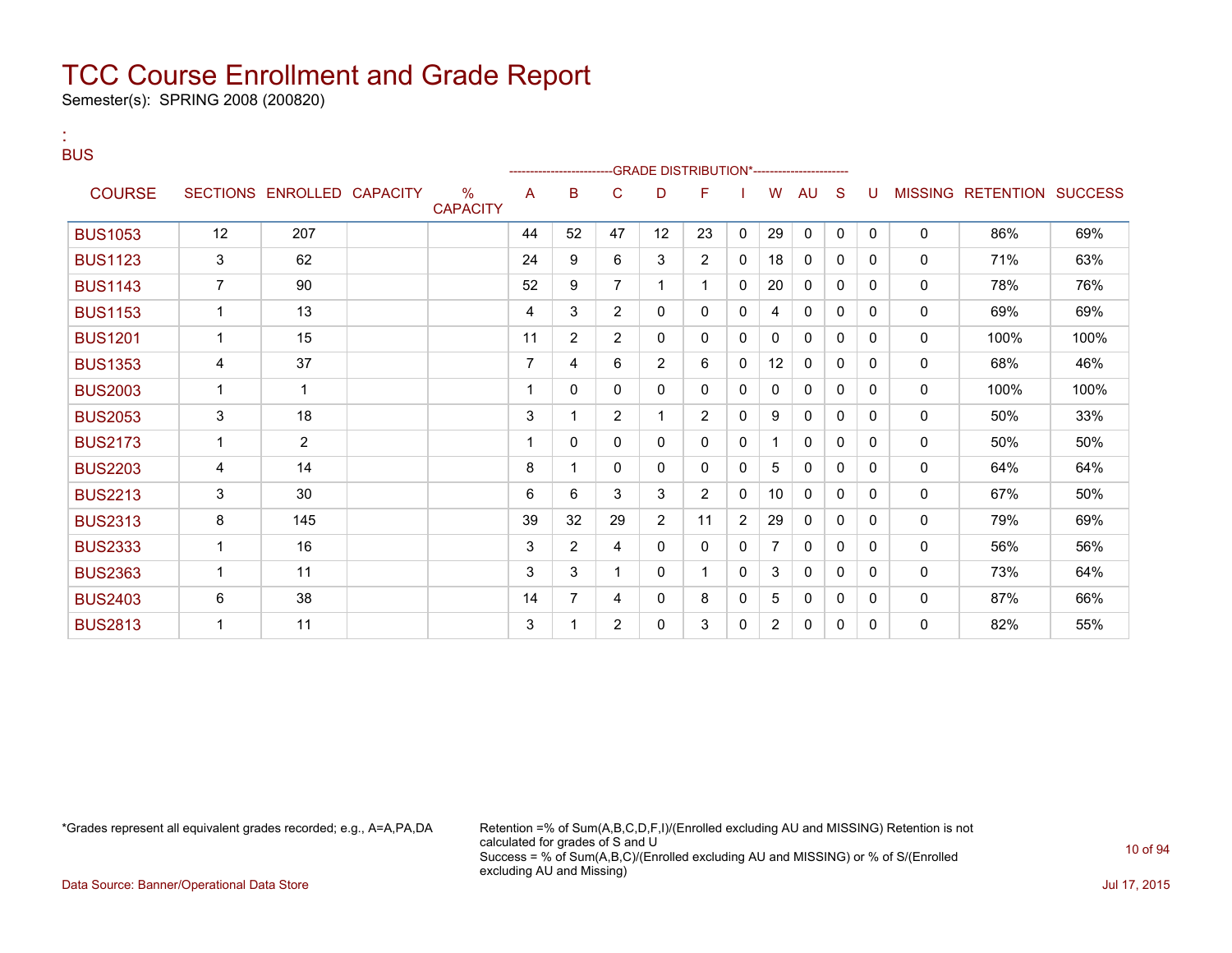Semester(s): SPRING 2008 (200820)

:

| <b>CAR</b>     |    |                 |  |                                                                    |          |  |                                                                     |     |  |                                                                             |     |
|----------------|----|-----------------|--|--------------------------------------------------------------------|----------|--|---------------------------------------------------------------------|-----|--|-----------------------------------------------------------------------------|-----|
|                |    |                 |  | ------------------------GRADE DISTRIBUTION*----------------------- |          |  |                                                                     |     |  |                                                                             |     |
| <b>COURSE</b>  |    | <b>CAPACITY</b> |  |                                                                    |          |  |                                                                     |     |  | SECTIONS ENROLLED CAPACITY % A B C D F I W AU S U MISSING RETENTION SUCCESS |     |
| <b>CAR1011</b> | 76 |                 |  |                                                                    | $\Omega$ |  | $\begin{array}{c c c c c c} \hline 0 & 4 & 0 \\ \hline \end{array}$ | 639 |  |                                                                             | 83% |

\*Grades represent all equivalent grades recorded; e.g., A=A,PA,DA Retention =% of Sum(A,B,C,D,F,I)/(Enrolled excluding AU and MISSING) Retention is not calculated for grades of S and U Success = % of Sum(A,B,C)/(Enrolled excluding AU and MISSING) or % of S/(Enrolled excluding AU and Missing)

Data Source: Banner/Operational Data Store Jul 17, 2015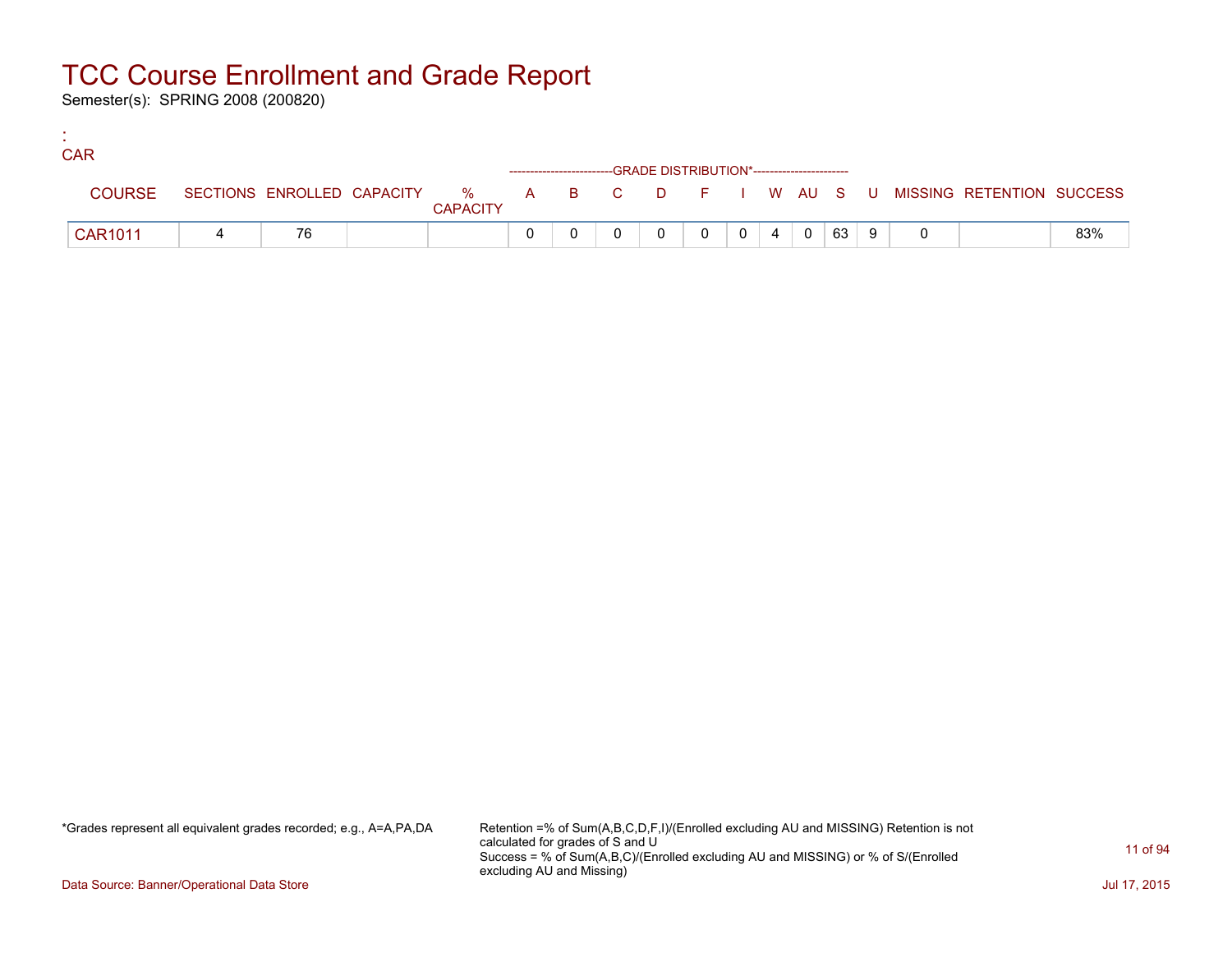Semester(s): SPRING 2008 (200820)

:

| <b>CET</b>     |                            |                      |  |       | -GRADE DISTRIBUTION*----------------------- |   |   |              |    |                           |      |
|----------------|----------------------------|----------------------|--|-------|---------------------------------------------|---|---|--------------|----|---------------------------|------|
| <b>COURSE</b>  | SECTIONS ENROLLED CAPACITY | %<br><b>CAPACITY</b> |  | A B C | DFIWAUS                                     |   |   |              | U. | MISSING RETENTION SUCCESS |      |
| <b>CET1373</b> |                            |                      |  |       |                                             | 0 | 0 | $\mathbf{0}$ |    | 100%                      | 100% |
| CET2443        |                            |                      |  |       |                                             |   |   | 0            |    | 100%                      | 100% |

\*Grades represent all equivalent grades recorded; e.g., A=A,PA,DA Retention =% of Sum(A,B,C,D,F,I)/(Enrolled excluding AU and MISSING) Retention is not calculated for grades of S and U Success = % of Sum(A,B,C)/(Enrolled excluding AU and MISSING) or % of S/(Enrolled excluding AU and Missing)

Data Source: Banner/Operational Data Store Jul 17, 2015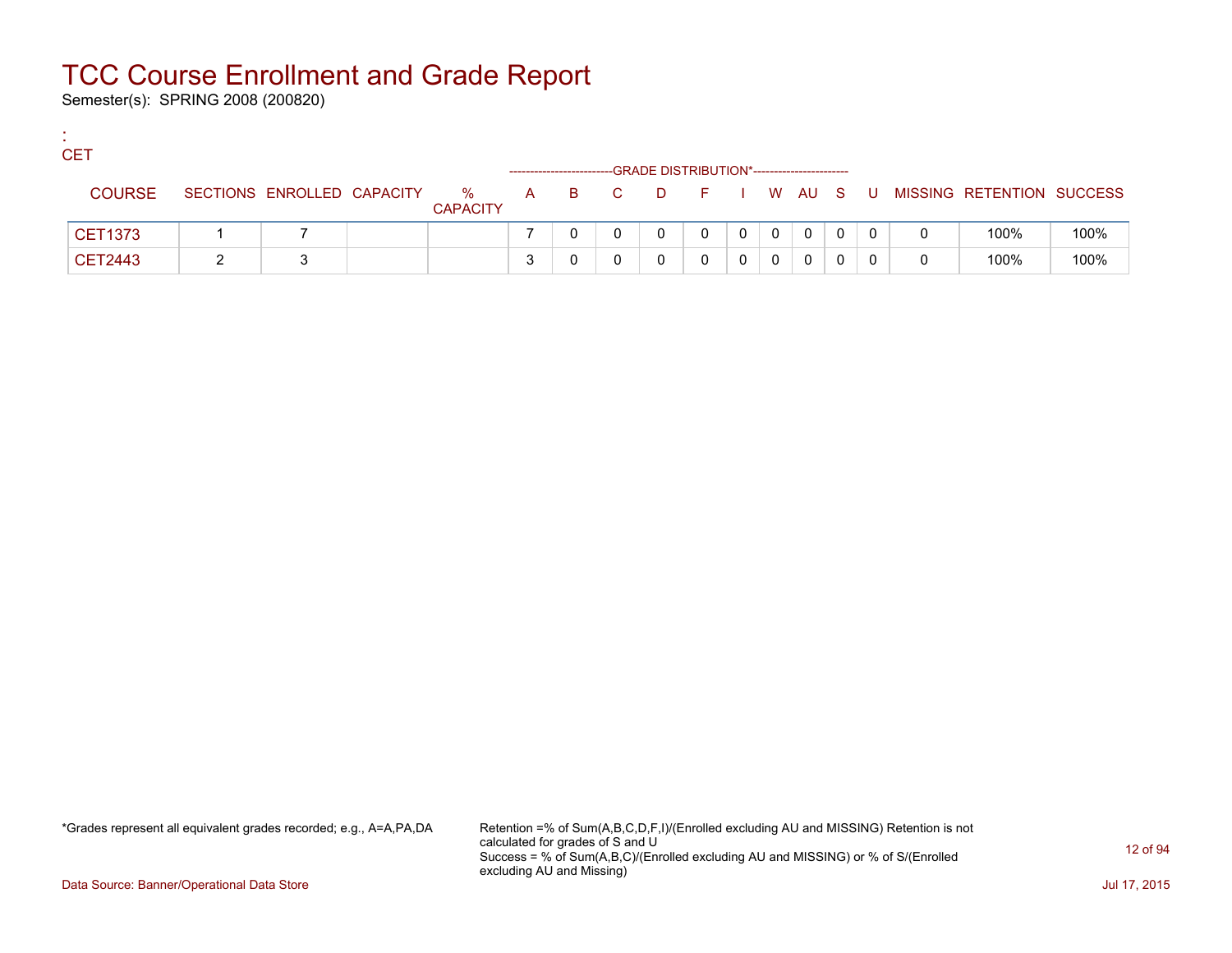Semester(s): SPRING 2008 (200820)

:

| <b>CHD</b>     |                |                            |                                  |                |                 |                |                | -GRADE DISTRIBUTION*------------------ |              |                |              |              |              |              |                           |      |
|----------------|----------------|----------------------------|----------------------------------|----------------|-----------------|----------------|----------------|----------------------------------------|--------------|----------------|--------------|--------------|--------------|--------------|---------------------------|------|
| <b>COURSE</b>  |                | SECTIONS ENROLLED CAPACITY | $\frac{0}{0}$<br><b>CAPACITY</b> | A              | B               | C              | D              | F                                      |              | W              | <b>AU</b>    | <sub>S</sub> | U            |              | MISSING RETENTION SUCCESS |      |
| <b>CHD1102</b> | 3              | 58                         |                                  | 18             | 13              | 4              | 6              | 10                                     | $\mathbf 1$  | 5              | $\mathbf{0}$ | $\mathbf{0}$ | $\mathbf{0}$ | $\mathbf{0}$ | 90%                       | 60%  |
| <b>CHD1202</b> | 3              | 55                         |                                  | 13             | 14              | 6              | 4              | 11                                     | $\mathbf{0}$ | 6              | $\Omega$     | $\Omega$     | $\mathbf{0}$ | $\Omega$     | 87%                       | 60%  |
| <b>CHD1302</b> | 3              | 64                         |                                  | 22             | 16              | 6              | $\mathbf{1}$   | 8                                      | 0            | 10             | $\Omega$     | $\Omega$     | $\Omega$     | $\mathbf{0}$ | 83%                       | 69%  |
| <b>CHD1402</b> | 3              | 60                         |                                  | 15             | 11              | 10             | $\overline{2}$ | 11                                     | 0            | 10             | 0            | $\mathbf{0}$ | $\mathbf{0}$ | $\mathbf{0}$ | 82%                       | 60%  |
| <b>CHD1501</b> | 3              | 60                         |                                  | 43             | 6               | $\mathbf{1}$   | $\Omega$       | $\mathbf{0}$                           | $\Omega$     | 9              | $\Omega$     | $\Omega$     | $\Omega$     | $\mathbf{0}$ | 83%                       | 83%  |
| <b>CHD1812</b> | $\mathbf{1}$   | 6                          |                                  | 3              | 0               | $\overline{2}$ | 0              | $\mathbf{0}$                           | 0            | $\mathbf{1}$   | $\mathbf{0}$ | $\Omega$     | $\Omega$     | $\mathbf{0}$ | 83%                       | 83%  |
| <b>CHD1841</b> | $\mathbf{1}$   | 4                          |                                  | $\overline{2}$ | 1               | $\mathbf{1}$   | 0              | $\mathbf{0}$                           | 0            | 0              | 0            | $\Omega$     | $\Omega$     | $\mathbf 0$  | 100%                      | 100% |
| <b>CHD1851</b> | $\mathbf{1}$   | 9                          |                                  | 3              | $\mathbf{1}$    | $\Omega$       | 0              | 5                                      | 0            | $\mathbf{0}$   | $\mathbf{0}$ | $\Omega$     | $\Omega$     | $\mathbf{0}$ | 100%                      | 44%  |
| <b>CHD2003</b> | 3              | 66                         |                                  | 21             | 12              | 15             | 3              | 6                                      | 0            | 9              | $\Omega$     | $\Omega$     | $\Omega$     | $\mathbf 0$  | 86%                       | 73%  |
| <b>CHD2023</b> | $\overline{2}$ | 34                         |                                  | 15             | $\overline{7}$  | 4              | $\mathbf{1}$   | 3                                      | 0            | 4              | $\mathbf{0}$ | $\mathbf{0}$ | $\mathbf{0}$ | $\mathbf{0}$ | 88%                       | 76%  |
| <b>CHD2031</b> | $\mathbf{1}$   | 17                         |                                  | 10             | 0               | $\Omega$       | 0              | $\mathbf{1}$                           | $\Omega$     | 6              | $\Omega$     | $\Omega$     | $\Omega$     | $\mathbf{0}$ | 65%                       | 59%  |
| CHD2103        | $\overline{2}$ | 12                         |                                  | 4              | 6               | $\mathbf{1}$   | $\mathbf{1}$   | 0                                      | 0            | 0              | 0            | $\mathbf{0}$ | $\mathbf{0}$ | $\mathbf 0$  | 100%                      | 92%  |
| <b>CHD2203</b> | $\mathbf{1}$   | 44                         |                                  | 13             | 10 <sup>°</sup> | 6              | 5              | 2                                      | $\Omega$     | 8              | $\Omega$     | $\Omega$     | $\Omega$     | $\mathbf{0}$ | 82%                       | 66%  |
| <b>CHD2213</b> | $\overline{2}$ | 32                         |                                  | 8              | $\overline{7}$  | 6              | 0              | 6                                      | 0            | 5              | 0            | $\mathbf{0}$ | $\mathbf{0}$ | $\mathbf 0$  | 84%                       | 66%  |
| <b>CHD2223</b> | $\mathbf{1}$   | 17                         |                                  | 4              | 8               | $\mathbf 1$    | $\Omega$       | 2                                      | 0            | 2              | $\mathbf{0}$ | $\Omega$     | $\Omega$     | $\mathbf{0}$ | 88%                       | 76%  |
| <b>CHD2233</b> | $\overline{2}$ | 40                         |                                  | 21             | 5               | 8              | $\overline{2}$ | 2                                      | 0            | $\overline{2}$ | 0            | $\mathbf{0}$ | $\mathbf{0}$ | $\mathbf 0$  | 95%                       | 85%  |
| <b>CHD2243</b> | $\mathbf{1}$   | 4                          |                                  | 3              | 1               | $\Omega$       | $\Omega$       | $\Omega$                               | 0            | $\Omega$       | $\mathbf{0}$ | $\Omega$     | $\Omega$     | $\mathbf{0}$ | 100%                      | 100% |
| <b>CHD2253</b> | $\mathbf{1}$   | 5                          |                                  | $\mathbf{1}$   | 3               | 0              | 0              | $\mathbf{0}$                           | 0            | $\mathbf{1}$   | 0            | $\Omega$     | $\mathbf{0}$ | $\mathbf 0$  | 80%                       | 80%  |
| <b>CHD2313</b> | $\mathbf{1}$   | 13                         |                                  | 3              | 6               | 3              | $\Omega$       | $\Omega$                               | 0            | $\mathbf{1}$   | $\Omega$     | $\Omega$     | $\Omega$     | $\mathbf{0}$ | 92%                       | 92%  |
| <b>CHD2421</b> | $\mathbf{1}$   | 17                         |                                  | $\overline{7}$ | 5               | 0              | $\Omega$       | $\mathbf{0}$                           | 0            | 5              | 0            | $\Omega$     | $\mathbf{0}$ | $\mathbf 0$  | 71%                       | 71%  |
| <b>CHD2513</b> | $\mathbf{1}$   | 17                         |                                  | 11             | 3               | $\overline{2}$ | 0              | $\mathbf{0}$                           | 0            | $\mathbf{1}$   | 0            | $\mathbf{0}$ | $\mathbf{0}$ | $\mathbf 0$  | 94%                       | 94%  |
| <b>CHD2701</b> | $\mathbf{1}$   | 4                          |                                  | $\overline{2}$ | 0               | $\mathbf{1}$   | $\Omega$       | $\Omega$                               | $\mathbf{0}$ | $\mathbf{1}$   | $\mathbf{0}$ | $\mathbf{0}$ | $\Omega$     | $\mathbf{0}$ | 75%                       | 75%  |

\*Grades represent all equivalent grades recorded; e.g., A=A,PA,DA Retention =% of Sum(A,B,C,D,F,I)/(Enrolled excluding AU and MISSING) Retention is not calculated for grades of S and U Success = % of Sum(A,B,C)/(Enrolled excluding AU and MISSING) or % of S/(Enrolled excluding AU and Missing)

Data Source: Banner/Operational Data Store Jul 17, 2015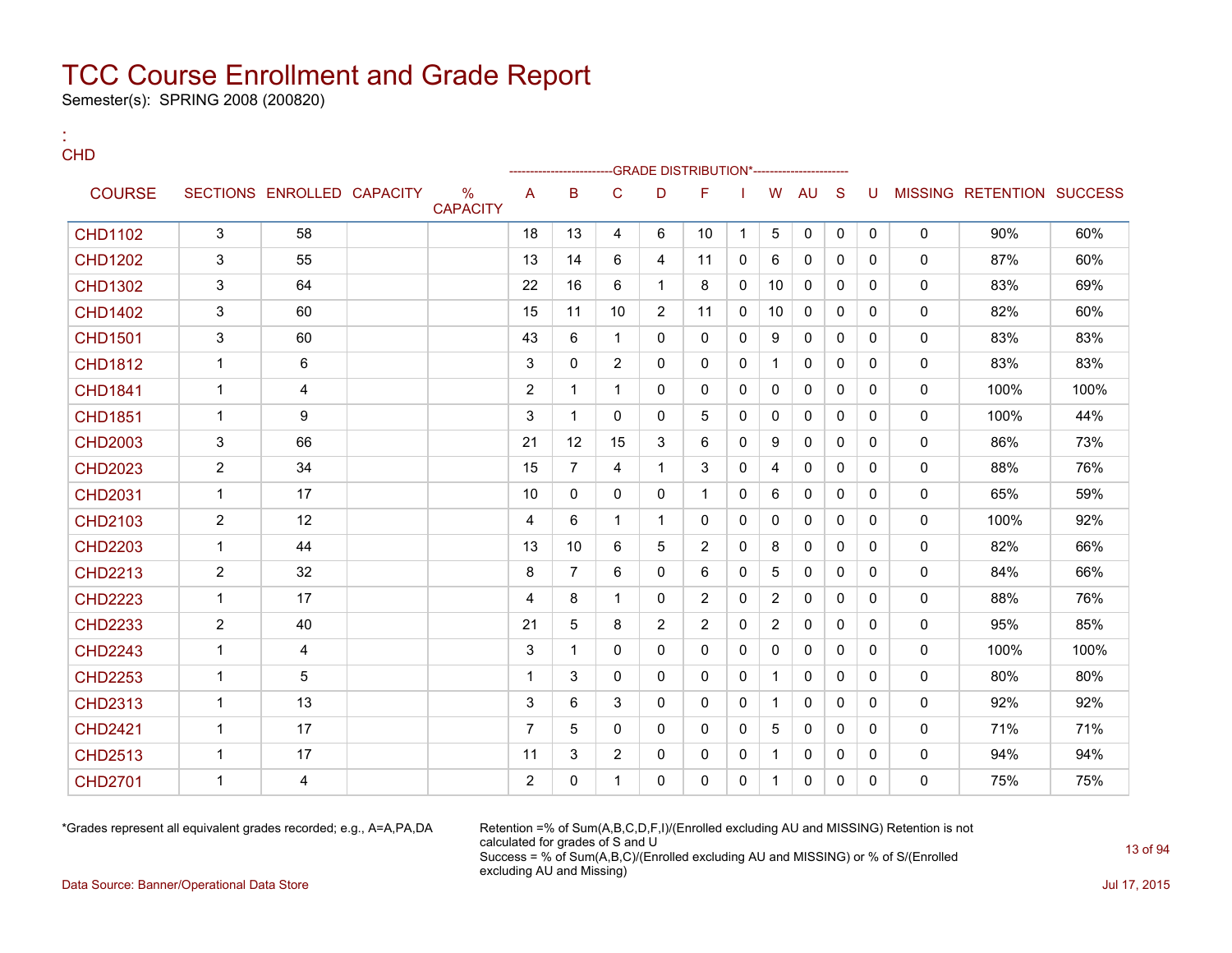Semester(s): SPRING 2008 (200820)

:

| <b>CHD</b>     |                            |                      |   |       |   | -GRADE DISTRIBUTION*---------------------- |              |   |              |   |                           |     |
|----------------|----------------------------|----------------------|---|-------|---|--------------------------------------------|--------------|---|--------------|---|---------------------------|-----|
| <b>COURSE</b>  | SECTIONS ENROLLED CAPACITY | %<br><b>CAPACITY</b> |   | A B C |   | DFIWAUS                                    |              |   |              | U | MISSING RETENTION SUCCESS |     |
| <b>CHD2992</b> | 20                         |                      |   |       | ર | 2                                          | $\mathbf{0}$ | 4 | $\mathbf{0}$ |   | 80%                       | 55% |
| <b>CHD2993</b> |                            |                      | 6 |       |   |                                            |              |   | 0            |   | 82%                       | 64% |

\*Grades represent all equivalent grades recorded; e.g., A=A,PA,DA Retention =% of Sum(A,B,C,D,F,I)/(Enrolled excluding AU and MISSING) Retention is not calculated for grades of S and U Success = % of Sum(A,B,C)/(Enrolled excluding AU and MISSING) or % of S/(Enrolled excluding AU and Missing)

Data Source: Banner/Operational Data Store Jul 17, 2015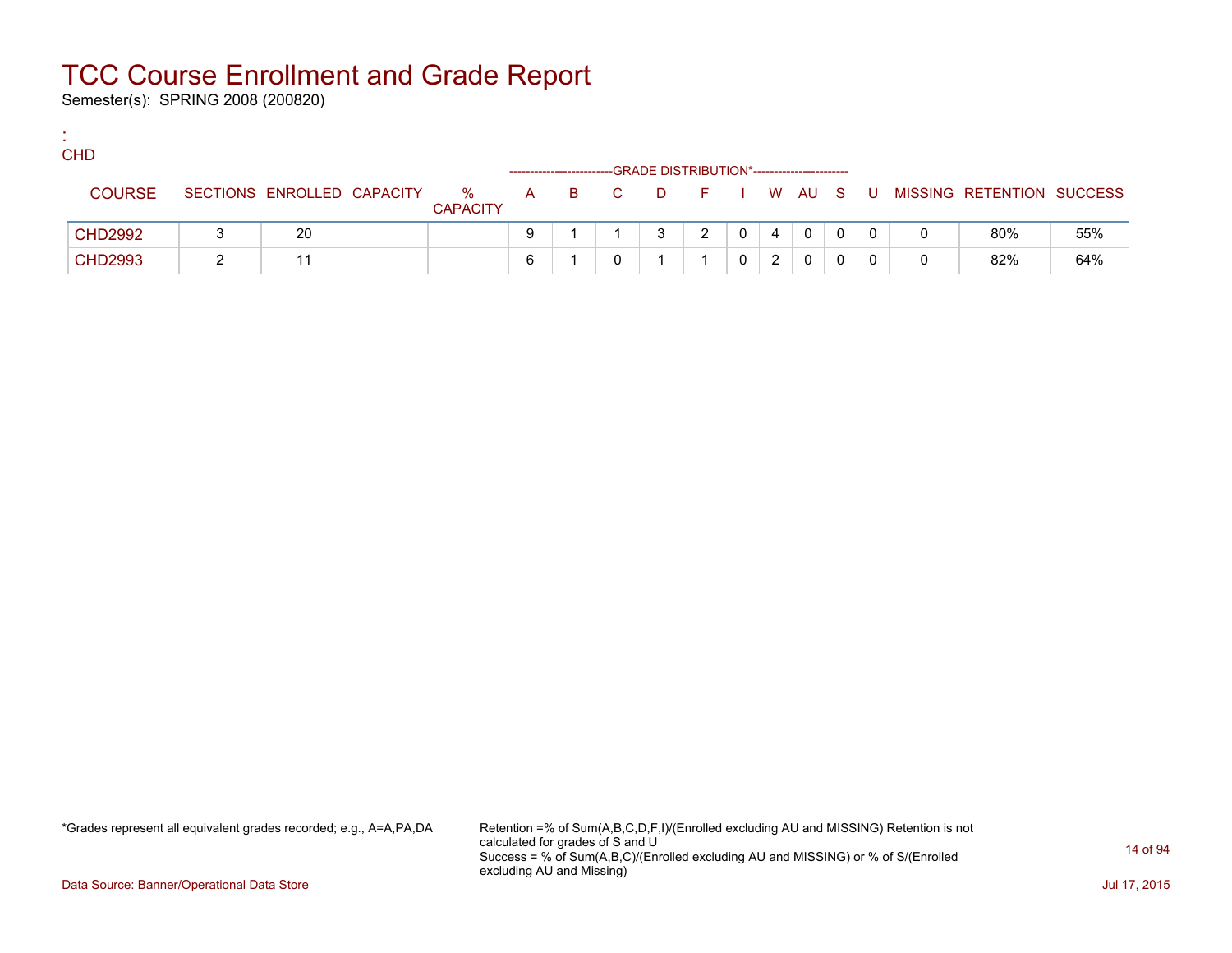Semester(s): SPRING 2008 (200820)

| х.<br><b>CHE</b> |                |                            |                         |     |                          |    |    |                                              |                |    |              |              |              |             |                           |     |
|------------------|----------------|----------------------------|-------------------------|-----|--------------------------|----|----|----------------------------------------------|----------------|----|--------------|--------------|--------------|-------------|---------------------------|-----|
|                  |                |                            |                         |     | ------------------------ |    |    | --GRADE DISTRIBUTION*----------------------- |                |    |              |              |              |             |                           |     |
| <b>COURSE</b>    |                | SECTIONS ENROLLED CAPACITY | $\%$<br><b>CAPACITY</b> | A   | B                        | C  | D  | F                                            |                | W  | AU           | -S           | U            |             | MISSING RETENTION SUCCESS |     |
| <b>CHE1114</b>   | 13             | 201                        |                         | 54  | 66                       | 31 | 5  | 9                                            | $\mathbf{0}$   | 35 |              | $\mathbf{0}$ | $\mathbf{0}$ | $\Omega$    | 82%                       | 76% |
| <b>CHE1124</b>   | $\overline{2}$ | 32                         |                         | 21  | 5                        | 3  | 0  | $\mathbf{0}$                                 | 0              | 3  | 0            | 0            | $\Omega$     | $\mathbf 0$ | 91%                       | 91% |
| <b>CHE1315</b>   | 22             | 427                        |                         | 142 | 109                      | 79 | 19 | 20                                           |                | 56 | $\mathbf 0$  | 0            | $\Omega$     | $\mathbf 0$ | 87%                       | 77% |
| <b>CHE1415</b>   | 10             | 180                        |                         | 59  | 48                       | 30 | 6  | 6                                            | 0              | 31 | 0            | 0            | $\Omega$     | 0           | 83%                       | 76% |
| <b>CHE2145</b>   | 7              | 66                         |                         | 28  | 17                       | 6  | 3  | и                                            | $\overline{2}$ | 9  | $\mathbf{0}$ | 0            | $\Omega$     | $\Omega$    | 86%                       | 77% |
| <b>CHE2245</b>   | 7              | 62                         |                         | 25  | 15                       | 13 | 2  | $\mathbf{0}$                                 | 0              | 6  |              | 0            | 0            | $\mathbf 0$ | 90%                       | 87% |
| <b>CHE2353</b>   | $\overline{2}$ | 15                         |                         | 7   | 6                        |    | 0  | 0                                            | 0              | -4 | 0            | 0            | $\Omega$     | 0           | 93%                       | 93% |

\*Grades represent all equivalent grades recorded; e.g., A=A,PA,DA Retention =% of Sum(A,B,C,D,F,I)/(Enrolled excluding AU and MISSING) Retention is not calculated for grades of S and U Success = % of Sum(A,B,C)/(Enrolled excluding AU and MISSING) or % of S/(Enrolled excluding AU and Missing)

Data Source: Banner/Operational Data Store Jul 17, 2015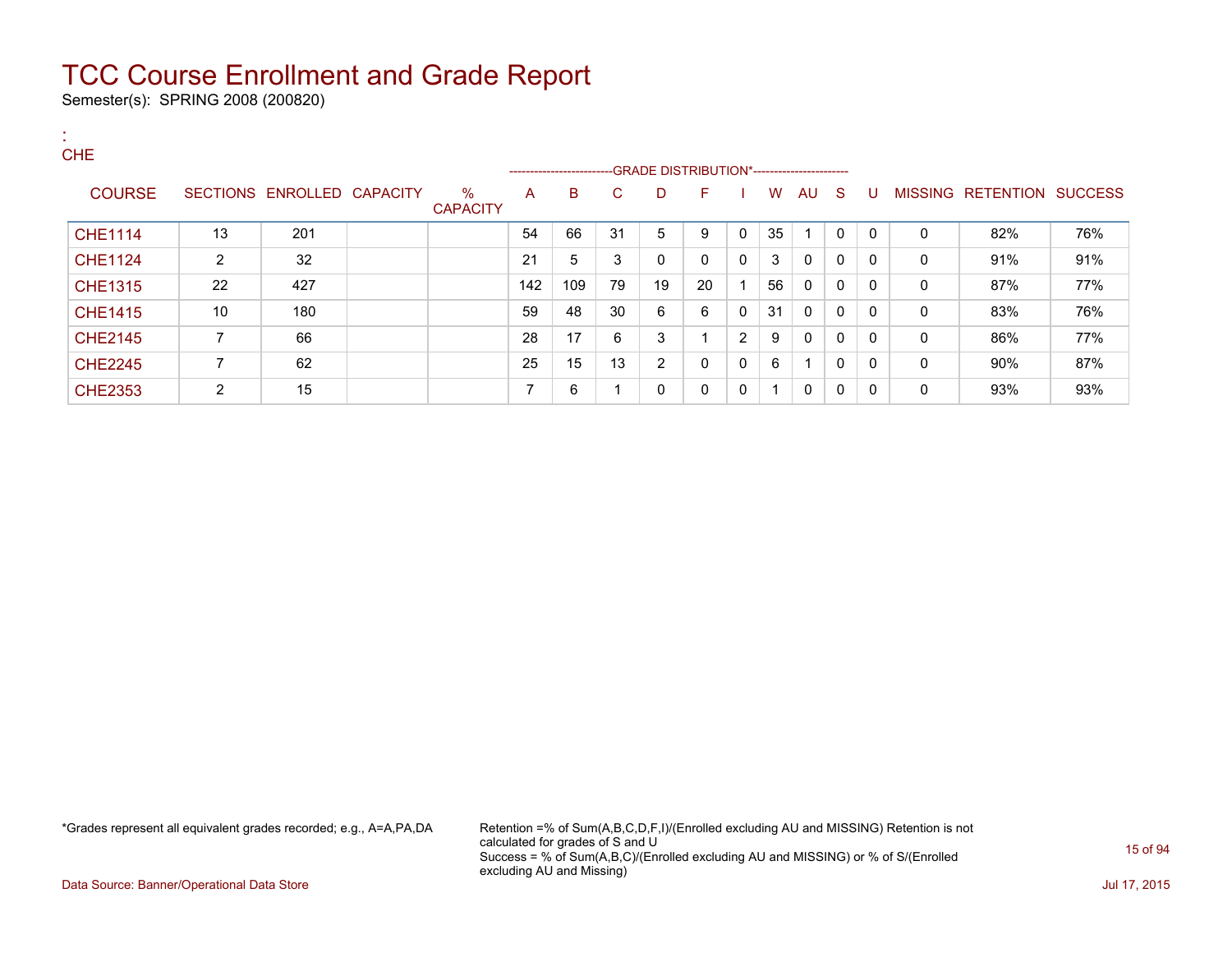Semester(s): SPRING 2008 (200820)

:

| <b>CHI</b>     |                            |                         |   | ----------------------- |          |             |              |                |   |    |              |              |   |                           |      |
|----------------|----------------------------|-------------------------|---|-------------------------|----------|-------------|--------------|----------------|---|----|--------------|--------------|---|---------------------------|------|
| <b>COURSE</b>  | SECTIONS ENROLLED CAPACITY | $\%$<br><b>CAPACITY</b> | A | B                       | C.       | D           | F.           |                | W | AU | - S          | U            |   | MISSING RETENTION SUCCESS |      |
| CHI1103        | 6                          |                         | 3 |                         | 0        | 0           | $\mathbf{0}$ | 0              |   |    | 0            | $\mathbf{0}$ | 0 | 80%                       | 80%  |
| CHI1313        | 12                         |                         |   |                         |          | 0           | $\Omega$     | $\mathbf{0}$   | 2 |    | 0            | $\Omega$     | 0 | 82%                       | 82%  |
| <b>CHI1413</b> | 10                         |                         | 6 |                         |          | 0           | $\mathbf{0}$ | $\overline{2}$ | 0 |    | $\mathbf{0}$ | $\Omega$     | 0 | 100%                      | 78%  |
| <b>CHI2143</b> | 9                          |                         | 8 | 0                       | $\Omega$ | $\mathbf 0$ | 0            |                | 0 | 0  | 0            | $\mathbf 0$  | 0 | 100%                      | 89%  |
| <b>CHI2991</b> | 8                          |                         | 6 |                         |          | $\Omega$    | 0            | $\Omega$       | 0 |    | 0            | $\Omega$     | 0 | 100%                      | 100% |

\*Grades represent all equivalent grades recorded; e.g., A=A,PA,DA Retention =% of Sum(A,B,C,D,F,I)/(Enrolled excluding AU and MISSING) Retention is not calculated for grades of S and U Success = % of Sum(A,B,C)/(Enrolled excluding AU and MISSING) or % of S/(Enrolled excluding AU and Missing)

Data Source: Banner/Operational Data Store Jul 17, 2015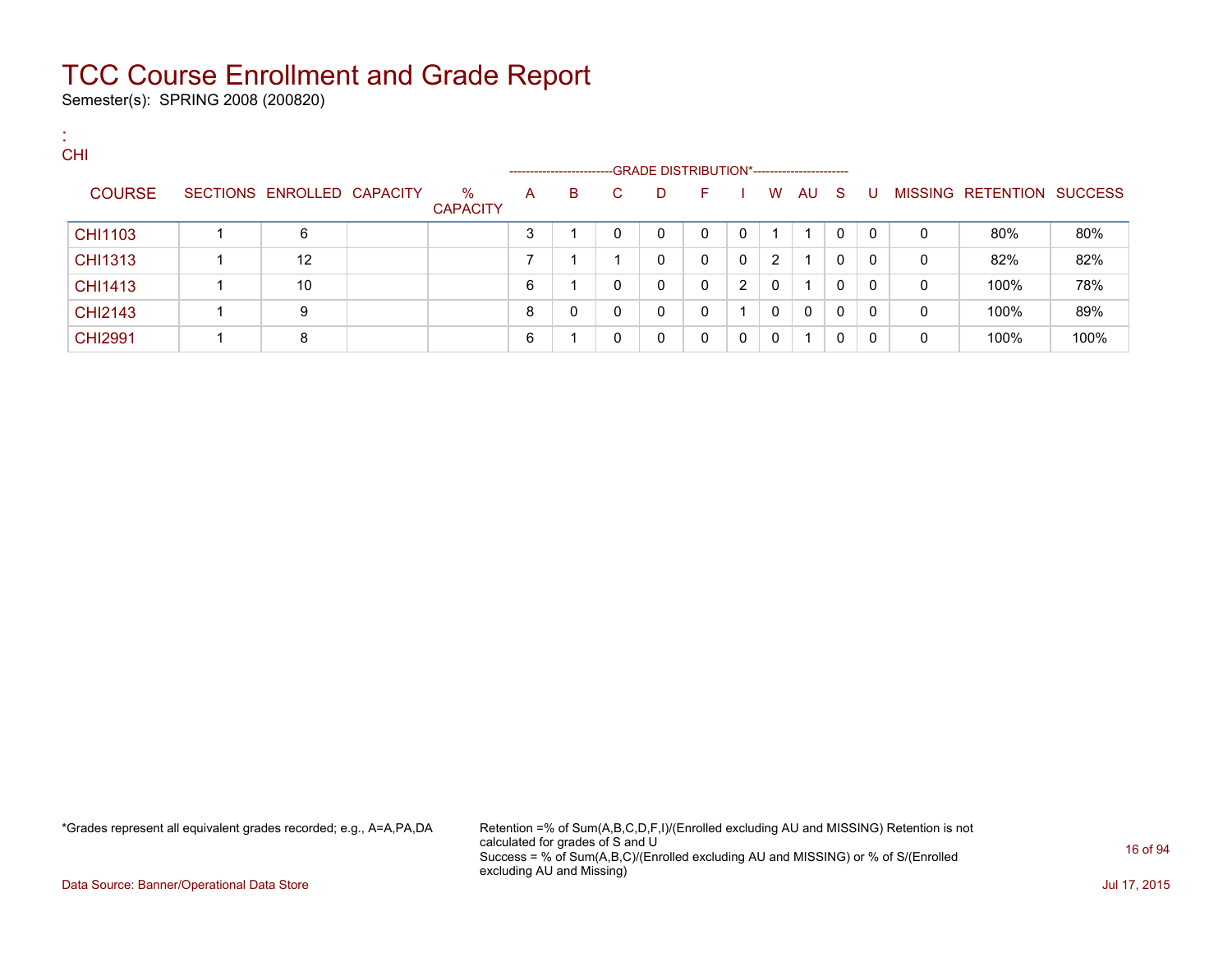Semester(s): SPRING 2008 (200820)

:

| <b>CIS</b>     |                |                            |                                  |                |                |                |                | -GRADE DISTRIBUTION*----------------------- |              |                |              |              |              |              |                                  |      |
|----------------|----------------|----------------------------|----------------------------------|----------------|----------------|----------------|----------------|---------------------------------------------|--------------|----------------|--------------|--------------|--------------|--------------|----------------------------------|------|
| <b>COURSE</b>  |                | SECTIONS ENROLLED CAPACITY | $\frac{0}{0}$<br><b>CAPACITY</b> | A              | в              | C              | D              | F                                           |              | W              | AU           | <sub>S</sub> | U            |              | <b>MISSING RETENTION SUCCESS</b> |      |
| <b>CIS1013</b> | $\overline{2}$ | 28                         |                                  | 13             | $\overline{2}$ | 3              | 0              | 3                                           | 0            | 6              | $\mathbf 1$  | 0            | 0            | $\mathbf 0$  | 78%                              | 67%  |
| <b>CIS1033</b> | $\overline{7}$ | 105                        |                                  | 52             | 11             | 4              | 3              | $\mathbf{0}$                                | 0            | 32             | 3            | 0            | 0            | 0            | 69%                              | 66%  |
| <b>CIS1073</b> | $\overline{2}$ | 25                         |                                  | 10             | 6              | 4              | 0              | 1                                           | 0            | 4              | 0            | 0            | 0            | 0            | 84%                              | 80%  |
| <b>CIS1153</b> | 2              | 14                         |                                  | 9              | 1              | 1              | 0              | 0                                           | 0            | $\overline{2}$ | $\mathbf 1$  | 0            | 0            | 0            | 85%                              | 85%  |
| <b>CIS1203</b> | $\overline{7}$ | 95                         |                                  | 29             | 20             | $\overline{7}$ | 3              | 12                                          | 0            | 24             | $\mathbf{0}$ | $\Omega$     | $\mathbf{0}$ | $\mathbf{0}$ | 75%                              | 59%  |
| <b>CIS1211</b> | $\mathbf{1}$   | 12                         |                                  | 10             | $\mathbf{1}$   | 0              | 0              | $\mathbf{0}$                                | 0            | 0              | $\mathbf 1$  | 0            | 0            | 0            | 100%                             | 100% |
| <b>CIS1393</b> | $\overline{2}$ | 25                         |                                  | 10             | 4              | 5              | $\overline{2}$ | $\mathbf{1}$                                | 0            | 3              | $\Omega$     | 0            | $\Omega$     | 0            | 88%                              | 76%  |
| <b>CIS2013</b> | 1              | 6                          |                                  | 6              | $\mathbf{0}$   | 0              | 0              | $\mathbf{0}$                                | 0            | 0              | 0            | 0            | 0            | 0            | 100%                             | 100% |
| <b>CIS2023</b> | $\overline{2}$ | 15                         |                                  | $\overline{7}$ | $\overline{2}$ | $\overline{2}$ | 0              | $\mathbf{0}$                                | 0            | 3              | $\mathbf{1}$ | $\Omega$     | 0            | 0            | 79%                              | 79%  |
| <b>CIS2033</b> | $\mathbf{1}$   | 10                         |                                  | $\overline{2}$ | 5              | 1              | 0              | 1                                           | $\mathbf{0}$ | $\mathbf 1$    | $\mathbf{0}$ | 0            | 0            | $\mathbf{0}$ | 90%                              | 80%  |
| <b>CIS2073</b> | $\mathsf 3$    | 42                         |                                  | 10             | 12             | 4              | 3              | 5                                           | 0            | 8              | $\mathbf{0}$ | 0            | 0            | 0            | 81%                              | 62%  |
| <b>CIS2083</b> | $\mathbf{1}$   | 5                          |                                  | 3              | $\mathbf{1}$   | 0              | 0              | $\mathbf{0}$                                | 0            | $\mathbf 1$    | 0            | 0            | 0            | 0            | 80%                              | 80%  |
| <b>CIS2463</b> | $\mathbf{1}$   | 9                          |                                  | 3              | 3              | $\overline{2}$ | $\Omega$       | $\mathbf{1}$                                | 0            | $\mathbf{0}$   | $\Omega$     | $\Omega$     | 0            | $\mathbf{0}$ | 100%                             | 89%  |
| <b>CIS2473</b> | 1              | 8                          |                                  | 5              | 1              | 0              | $\mathbf{1}$   | $\mathbf{0}$                                | 0            | 0              | $\mathbf{1}$ | 0            | 0            | 0            | 100%                             | 86%  |
| <b>CIS2493</b> | $\mathbf 1$    | 10                         |                                  | 8              | $\overline{2}$ | 0              | 0              | $\mathbf{0}$                                | 0            | 0              | $\mathbf{0}$ | 0            | 0            | $\mathbf{0}$ | 100%                             | 100% |
| <b>CIS2553</b> | $\mathbf{1}$   | 5                          |                                  | 2              | 3              | 0              | 0              | $\mathbf{0}$                                | 0            | $\mathbf{0}$   | $\mathbf{0}$ | $\Omega$     | $\mathbf{0}$ | $\mathbf{0}$ | 100%                             | 100% |
| <b>CIS2563</b> | $\mathbf{1}$   | 15                         |                                  | 9              | 3              | $\mathbf 1$    | 0              | $\mathbf{1}$                                | 0            | 1              | $\mathbf{0}$ | 0            | 0            | 0            | 93%                              | 87%  |
| <b>CIS2673</b> | $\mathbf 1$    | 13                         |                                  | 4              | $\overline{c}$ | $\mathbf 1$    | $\mathbf{1}$   | $\Omega$                                    | 0            | $\overline{2}$ | 3            | $\Omega$     | $\Omega$     | $\mathbf{0}$ | 80%                              | 70%  |
| <b>CIS2713</b> | 1              | 12                         |                                  | 8              | 3              | 1              | 0              | 0                                           | 0            | 0              | 0            | 0            | 0            | 0            | 100%                             | 100% |
| <b>CIS2991</b> | 1              | 10                         |                                  | 10             | 0              | 0              | 0              | $\mathbf{0}$                                | 0            | 0              | $\mathbf{0}$ | 0            | 0            | $\mathbf{0}$ | 100%                             | 100% |

\*Grades represent all equivalent grades recorded; e.g., A=A,PA,DA Retention =% of Sum(A,B,C,D,F,I)/(Enrolled excluding AU and MISSING) Retention is not calculated for grades of S and U Success = % of Sum(A,B,C)/(Enrolled excluding AU and MISSING) or % of S/(Enrolled excluding AU and Missing) Data Source: Banner/Operational Data Store Jul 17, 2015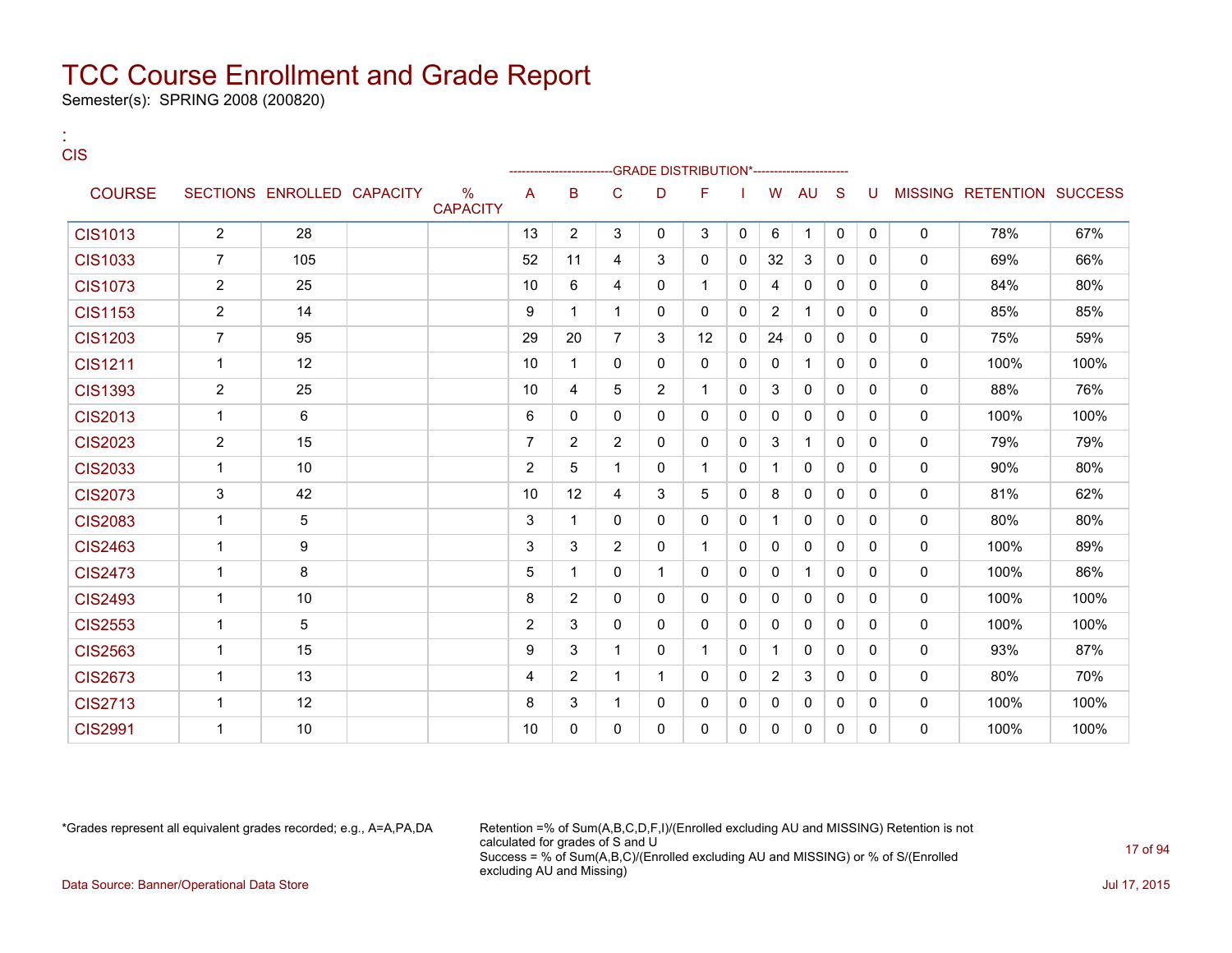Semester(s): SPRING 2008 (200820)

| CJ            |                |                            |                         |                |                         |              |              |                                              |              |                         |              |              |              |              |                           |     |
|---------------|----------------|----------------------------|-------------------------|----------------|-------------------------|--------------|--------------|----------------------------------------------|--------------|-------------------------|--------------|--------------|--------------|--------------|---------------------------|-----|
|               |                |                            |                         |                | ----------------------- |              |              | --GRADE DISTRIBUTION*----------------------- |              |                         |              |              |              |              |                           |     |
| <b>COURSE</b> |                | SECTIONS ENROLLED CAPACITY | $\%$<br><b>CAPACITY</b> | A              | B                       | C.           | D            | F                                            |              | W                       | AU S         |              | -U           |              | MISSING RETENTION SUCCESS |     |
| CJ1013        | 4              | 72                         |                         | 31             | 14                      | 6            | 2            | 3                                            | 0            | 16                      | $\mathbf{0}$ | $\mathbf{0}$ | $\Omega$     | $\mathbf{0}$ | 78%                       | 71% |
| CJ2103        | 2              | 31                         |                         | 8              | 6                       | 10           | $\mathbf{0}$ | $\mathbf{0}$                                 | $\Omega$     | $\overline{7}$          | $\mathbf{0}$ | $\mathbf{0}$ | $\Omega$     | $\mathbf{0}$ | 77%                       | 77% |
| CJ2113        | 1              | 15                         |                         | 9              | 3                       | $\mathbf{0}$ | 1            | $\mathbf{0}$                                 | $\Omega$     | 2                       | $\mathbf{0}$ | 0            | 0            | $\mathbf{0}$ | 87%                       | 80% |
| CJ2123        | 4              | 18                         |                         | 3              | 8                       | 3            | 0            | 0                                            | 0            | 3                       | 0            | $\mathbf{0}$ | $\mathbf{0}$ | 0            | 78%                       | 78% |
| CJ2143        | 2              | 31                         |                         | 6              | 12                      | 8            | 1            | $\overline{2}$                               | 0            | $\overline{2}$          | 0            | $\mathbf{0}$ | $\mathbf{0}$ | 0            | 94%                       | 84% |
| CJ2223        | $\overline{2}$ | 32                         |                         | ⇁              | 9                       | 8            | и            | $\mathbf{0}$                                 | $\Omega$     | 6                       | $\mathbf{0}$ | $\mathbf{0}$ | $\Omega$     | $\mathbf{0}$ | 78%                       | 75% |
| CJ2333        | 4              | 10                         |                         | $\overline{ }$ |                         | -1           | 0            | $\mathbf{0}$                                 | $\mathbf{0}$ | 1                       | $\mathbf{0}$ | 0            | $\Omega$     | $\mathbf{0}$ | 90%                       | 90% |
| CJ2993        | 1              | 12                         |                         | 9              | 0                       | 2            | 0            | 0                                            | 0            | $\overline{\mathbf{A}}$ | $\mathbf{0}$ | $\mathbf{0}$ | 0            | 0            | 92%                       | 92% |

\*Grades represent all equivalent grades recorded; e.g., A=A,PA,DA Retention =% of Sum(A,B,C,D,F,I)/(Enrolled excluding AU and MISSING) Retention is not calculated for grades of S and U Success = % of Sum(A,B,C)/(Enrolled excluding AU and MISSING) or % of S/(Enrolled excluding AU and Missing)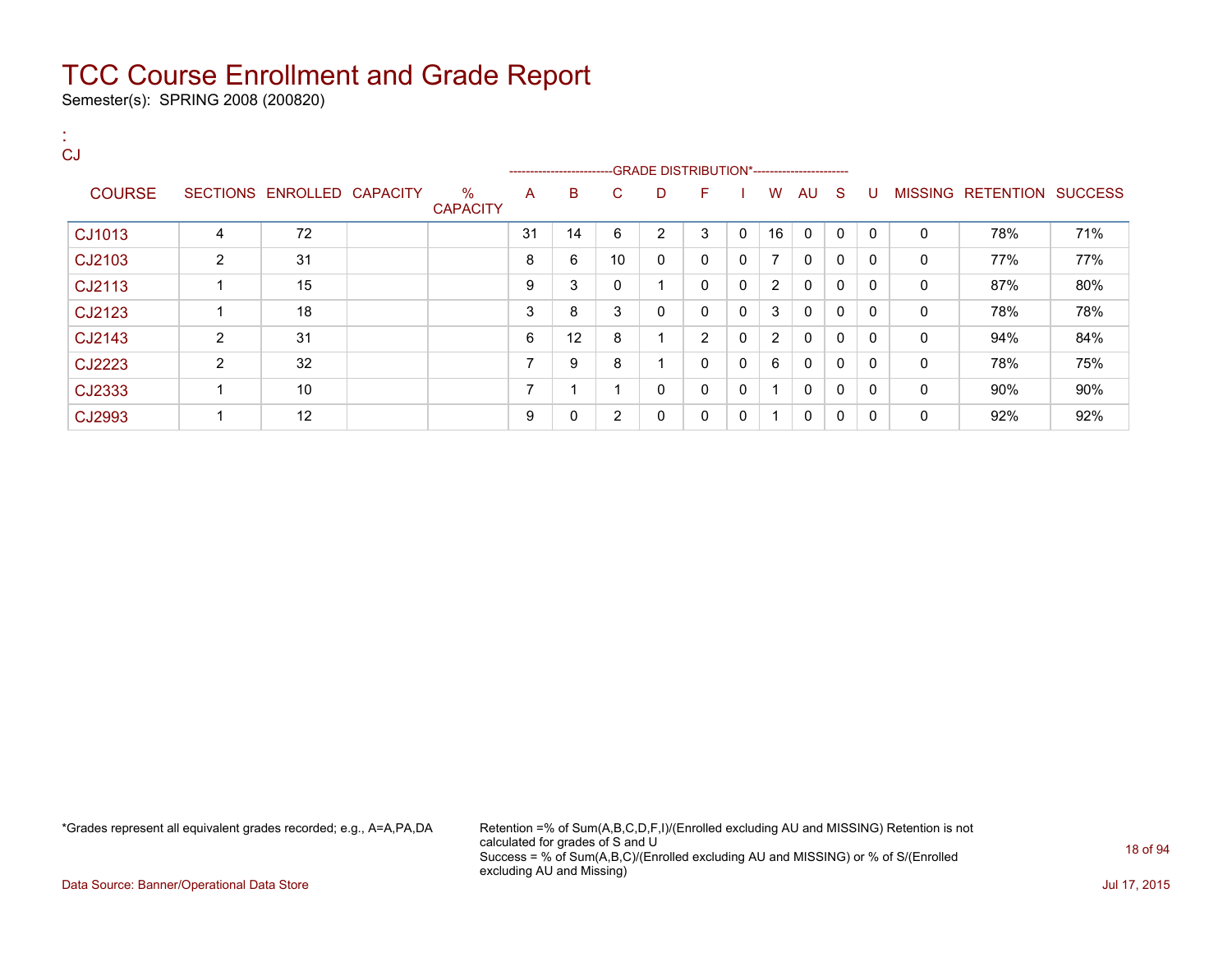Semester(s): SPRING 2008 (200820)

### : **CLT** ---GRADE DISTRIBUTION\*------------------------COURSE SECTIONS ENROLLED CAPACITY % **CAPACITY** A B C D F I W AU S U MISSING RETENTION SUCCESS CLT1452 1 2 2 0 0 0 0 0 0 0 0 0 0 100% 100% CLT2011 1 2 2 0 0 0 0 0 0 0 0 0 0 100% 100% CLT2023 1 2 2 0 0 0 0 0 0 0 0 0 0 100% 100% CLT2123 1 2 2 0 0 0 0 0 0 0 0 0 0 100% 100% CLT2153 1 2 2 0 0 0 0 0 0 0 0 0 0 100% 100% CLT2322 1 2 1 0 0 0 0 0 0 0 0 0 1 100% 100% CLT2353 1 2 2 0 0 0 0 0 0 0 0 0 0 100% 100%

\*Grades represent all equivalent grades recorded; e.g., A=A,PA,DA Retention =% of Sum(A,B,C,D,F,I)/(Enrolled excluding AU and MISSING) Retention is not calculated for grades of S and U Success = % of Sum(A,B,C)/(Enrolled excluding AU and MISSING) or % of S/(Enrolled excluding AU and Missing)

Data Source: Banner/Operational Data Store Jul 17, 2015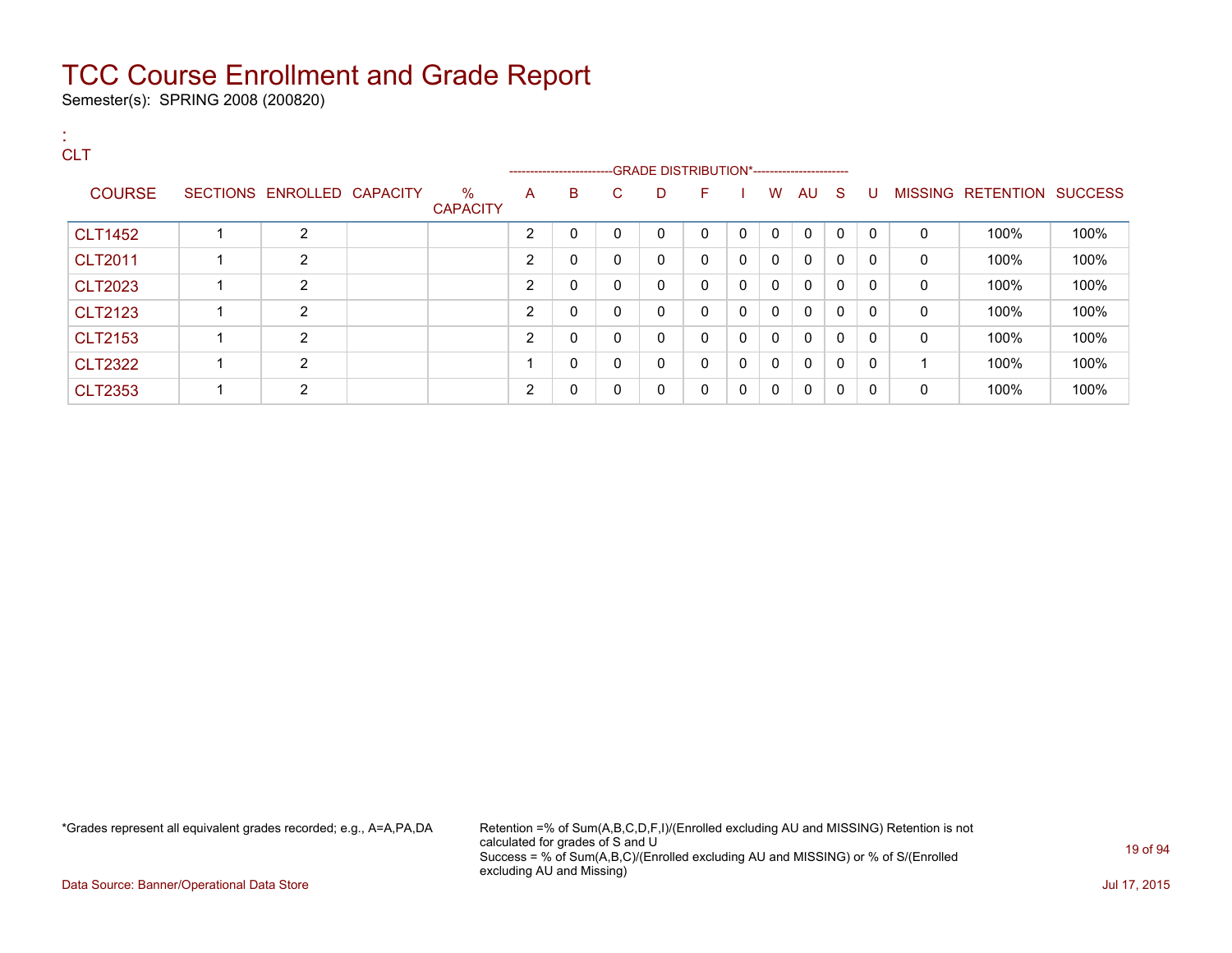Semester(s): SPRING 2008 (200820)

#### : **CSC**

|                |                |                            |                      |                | --------------------- |                |                | -GRADE DISTRIBUTION*----------------------- |              |                |                |              |              |              |                           |      |
|----------------|----------------|----------------------------|----------------------|----------------|-----------------------|----------------|----------------|---------------------------------------------|--------------|----------------|----------------|--------------|--------------|--------------|---------------------------|------|
| <b>COURSE</b>  |                | SECTIONS ENROLLED CAPACITY | %<br><b>CAPACITY</b> | A              | B                     | C              | D              | F                                           |              | W              | AU             | <sub>S</sub> | U            |              | MISSING RETENTION SUCCESS |      |
| <b>CSC0802</b> | $\mathbf{1}$   | $\overline{2}$             |                      | $\mathbf{1}$   | $\mathbf{1}$          | $\mathbf 0$    | $\mathbf 0$    | $\mathbf{0}$                                | 0            | $\Omega$       | 0              | 0            | 0            | $\mathbf 0$  | 100%                      | 100% |
| <b>CSC0811</b> | 1              | 3                          |                      | $\mathbf 1$    | 1                     | $\mathbf{1}$   | $\mathbf{0}$   | $\Omega$                                    | $\mathbf{0}$ | 0              | 0              | $\mathbf{0}$ | 0            | $\mathbf 0$  | 100%                      | 100% |
| <b>CSC1011</b> | $\mathbf{1}$   | 10                         |                      | 9              | $\mathbf{0}$          | $\mathbf{0}$   | 0              | 0                                           | $\mathbf{0}$ | 1              | $\mathbf{0}$   | 0            | 0            | $\mathbf 0$  | 90%                       | 90%  |
| <b>CSC1123</b> | $\mathbf{1}$   | 13                         |                      | $\overline{7}$ | 5                     | $\mathbf{0}$   | $\mathbf{0}$   | 0                                           | 0            | 1              | 0              | $\mathbf{0}$ | $\Omega$     | 0            | 92%                       | 92%  |
| <b>CSC1161</b> | $\overline{2}$ | 38                         |                      | 33             | $\mathbf{0}$          | 4              | $\mathbf{0}$   | 0                                           | 0            | $\mathbf{0}$   | $\mathbf{0}$   | $\mathbf{0}$ | $\mathbf{0}$ | $\mathbf{1}$ | 100%                      | 100% |
| <b>CSC1171</b> | 3              | 26                         |                      | 16             | 3                     | $\overline{2}$ | $\Omega$       | $\Omega$                                    | $\mathbf{0}$ | 5              | 0              | $\Omega$     | $\Omega$     | $\mathbf 0$  | 81%                       | 81%  |
| <b>CSC1203</b> | 97             | 1,663                      |                      | 600            | 329                   | 182            | 66             | 109                                         | 9            | 359            | $\overline{7}$ | $\Omega$     | $\Omega$     | $\mathbf 0$  | 78%                       | 67%  |
| <b>CSC1263</b> | 3              | 35                         |                      | 15             | 4                     | 4              | $\mathbf{1}$   | 9                                           | $\mathbf{0}$ | $\overline{2}$ | $\Omega$       | $\Omega$     | $\mathbf{0}$ | $\mathbf 0$  | 94%                       | 66%  |
| <b>CSC1273</b> | $\mathbf{1}$   | $\overline{7}$             |                      | 4              | $\overline{2}$        | $\mathbf{1}$   | $\mathbf{0}$   | 0                                           | $\mathbf{0}$ | $\mathbf{0}$   | $\Omega$       | $\Omega$     | $\mathbf{0}$ | $\mathbf 0$  | 100%                      | 100% |
| <b>CSC1283</b> | $\mathbf{1}$   | 13                         |                      | 6              | 4                     | 2              | $\mathbf{0}$   | $\Omega$                                    | 0            |                | $\Omega$       | $\Omega$     | $\mathbf{0}$ | $\mathbf 0$  | 92%                       | 92%  |
| <b>CSC1293</b> | $\mathbf{1}$   | 11                         |                      | 6              | $\overline{2}$        | 0              | 0              | 0                                           | 0            | 3              | 0              | $\mathbf{0}$ | $\mathbf{0}$ | 0            | 73%                       | 73%  |
| <b>CSC1483</b> | $\overline{2}$ | 15                         |                      | 5              | 3                     | 1              | 0              | 0                                           | 0            | 6              | 0              | 0            | 0            | 0            | 60%                       | 60%  |
| <b>CSC1531</b> | $\mathbf 1$    | 17                         |                      | 8              | 4                     | 1              | $\mathbf{0}$   | 0                                           | 0            | 3              | $\mathbf{1}$   | $\mathbf{0}$ | $\mathbf{0}$ | 0            | 81%                       | 81%  |
| <b>CSC1541</b> | $\overline{2}$ | 30                         |                      | 16             | 6                     | 2              | 4              | 2                                           | 0            | 0              | 0              | 0            | 0            | 0            | 100%                      | 80%  |
| <b>CSC1551</b> | $\mathbf{1}$   | 8                          |                      | 6              | $\mathbf{1}$          | $\Omega$       | $\mathbf{0}$   | 0                                           | 0            | 1              | 0              | $\mathbf{0}$ | $\mathbf{0}$ | 0            | 88%                       | 88%  |
| <b>CSC1561</b> | $\overline{2}$ | 26                         |                      | 21             | 5                     | $\mathbf 0$    | 0              | 0                                           | 0            | 0              | 0              | 0            | $\mathbf{0}$ | 0            | 100%                      | 100% |
| <b>CSC1571</b> | $\mathbf{1}$   | 10                         |                      | 8              | $\mathbf{1}$          | $\mathbf 0$    | $\mathbf{0}$   | 0                                           | $\mathbf{0}$ | 1              | $\Omega$       | $\mathbf{0}$ | $\Omega$     | $\mathbf 0$  | 90%                       | 90%  |
| <b>CSC1641</b> | $\overline{2}$ | 36                         |                      | 33             | 3                     | $\mathbf 0$    | 0              | 0                                           | 0            | 0              | $\mathbf{0}$   | 0            | $\mathbf{0}$ | 0            | 100%                      | 100% |
| <b>CSC1711</b> | $\mathbf{1}$   | 8                          |                      | 6              | 0                     | $\mathbf{1}$   | 0              | $\mathbf{1}$                                | 0            | 0              | $\mathbf{0}$   | $\mathbf{0}$ | $\mathbf{0}$ | 0            | 100%                      | 88%  |
| <b>CSC1901</b> | $\mathbf{1}$   | 9                          |                      | $\overline{7}$ | $\mathbf{1}$          | $\Omega$       | 0              | 0                                           | 0            | 1              | $\mathbf{0}$   | $\Omega$     | $\Omega$     | 0            | 89%                       | 89%  |
| <b>CSC2013</b> | $\overline{2}$ | 26                         |                      | 11             | 5                     | 1              | $\overline{2}$ | 0                                           | 0            | 5              | 2              | 0            | 0            | 0            | 79%                       | 71%  |
| <b>CSC2033</b> | 6              | 67                         |                      | 36             | 11                    | 4              | $\mathbf{0}$   | 3                                           | 0            | 13             | 0              | 0            | $\Omega$     | 0            | 81%                       | 76%  |

\*Grades represent all equivalent grades recorded; e.g., A=A,PA,DA Retention =% of Sum(A,B,C,D,F,I)/(Enrolled excluding AU and MISSING) Retention is not calculated for grades of S and U Success = % of Sum(A,B,C)/(Enrolled excluding AU and MISSING) or % of S/(Enrolled excluding AU and Missing)

Data Source: Banner/Operational Data Store Jul 17, 2015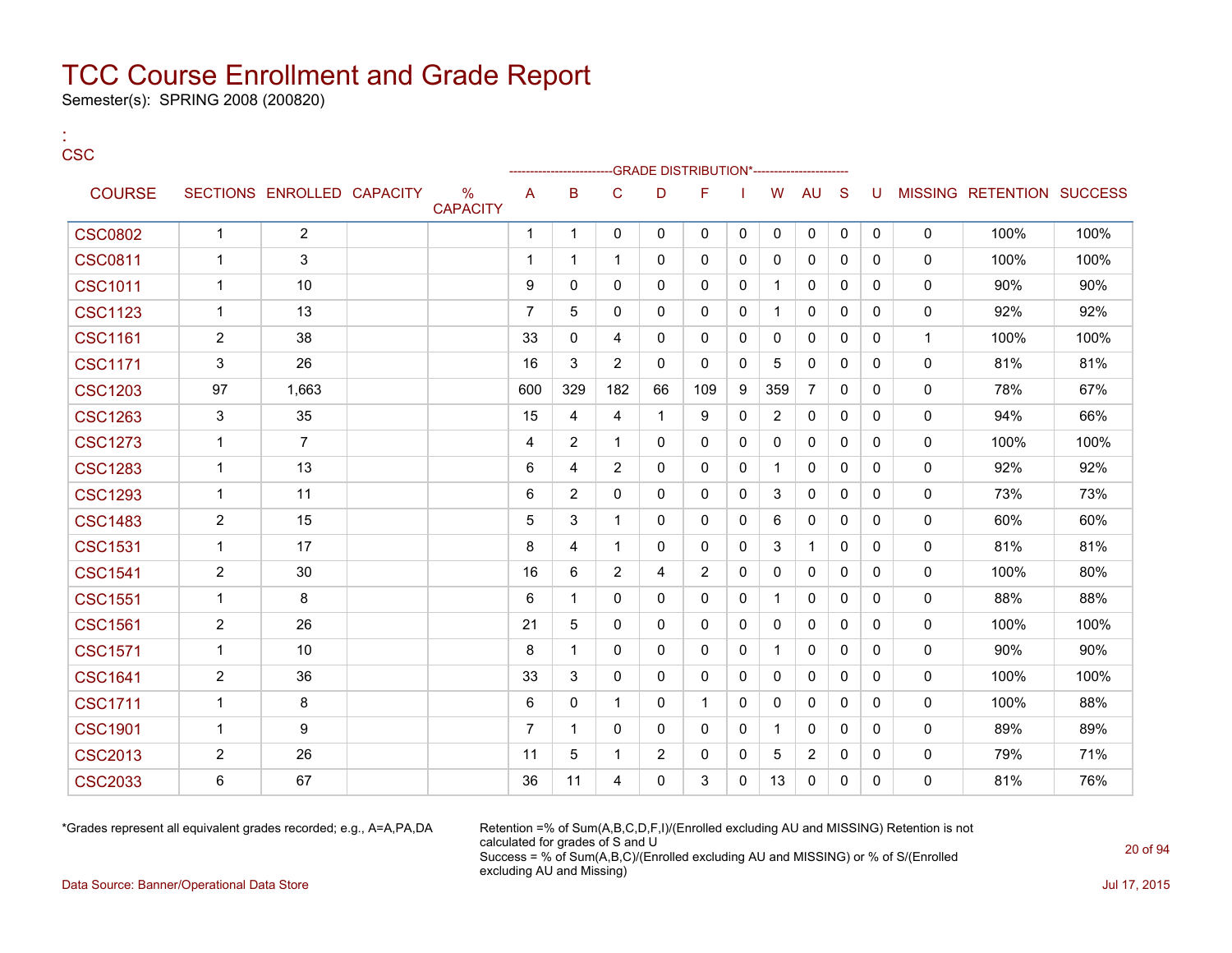Semester(s): SPRING 2008 (200820)

#### : **CSC**

|                |                |                            |                         |             | ------------------------GRADE                DISTRIBUTION*---------------------- |                |                |              |              |                |              |              |              |              |                                  |      |
|----------------|----------------|----------------------------|-------------------------|-------------|----------------------------------------------------------------------------------|----------------|----------------|--------------|--------------|----------------|--------------|--------------|--------------|--------------|----------------------------------|------|
| <b>COURSE</b>  |                | SECTIONS ENROLLED CAPACITY | $\%$<br><b>CAPACITY</b> | A           | B                                                                                | C              | D              | F            |              | W              | <b>AU</b>    | <sub>S</sub> | U            |              | <b>MISSING RETENTION SUCCESS</b> |      |
| <b>CSC2043</b> |                | 12                         |                         | 8           | $\mathbf{0}$                                                                     | $\mathbf{0}$   | $\mathbf{0}$   | $\mathbf{0}$ | $\mathbf{0}$ | 4              | $\mathbf{0}$ | $\mathbf{0}$ | $\mathbf{0}$ | $\mathbf{0}$ | 67%                              | 67%  |
| <b>CSC2133</b> | 5              | 47                         |                         | 13          | 6                                                                                | 4              | $\overline{2}$ | 3            | $\mathbf{0}$ | 18             |              | $\mathbf{0}$ | 0            | 0            | 61%                              | 50%  |
| <b>CSC2143</b> | $\overline{2}$ | 23                         |                         | 13          | 3                                                                                | 2              | $\Omega$       | 3            | 0            | $\overline{2}$ | 0            | 0            | 0            | 0            | 91%                              | 78%  |
| <b>CSC2163</b> | -1             | 13                         |                         | 7           | 5                                                                                | $\mathbf{0}$   | $\mathbf{0}$   | $\mathbf{0}$ | 0            |                | 0            | $\mathbf{0}$ | 0            | 0            | 92%                              | 92%  |
| <b>CSC2273</b> |                | 6                          |                         | 5           | 0                                                                                | $\mathbf{0}$   | 0              | 0            | -1           | $\mathbf{0}$   | $\mathbf{0}$ | 0            | 0            | 0            | 100%                             | 83%  |
| <b>CSC2283</b> | 1              | 10                         |                         | 9           | $\mathbf{0}$                                                                     | $\mathbf{0}$   | $\Omega$       | 0            | $\mathbf{0}$ | $\mathbf{0}$   |              | $\mathbf{0}$ | 0            | 0            | 100%                             | 100% |
| <b>CSC2473</b> | 6              | 78                         |                         | 13          | 12                                                                               | 8              | 3              | 5            | $\mathbf{0}$ | 33             | 4            | 0            | 0            | 0            | 55%                              | 45%  |
| <b>CSC2483</b> | $\overline{2}$ | 17                         |                         | 1           | $\overline{2}$                                                                   | $\overline{2}$ | $\Omega$       | 4            | 0            | 8              | $\mathbf 0$  | $\mathbf{0}$ | 0            | 0            | 53%                              | 29%  |
| <b>CSC2683</b> |                | 15                         |                         | 6           | 4                                                                                | 3              | $\mathbf{0}$   | 0            | 0            |                |              | $\mathbf{0}$ | 0            | 0            | 93%                              | 93%  |
| <b>CSC2843</b> | 3              | 40                         |                         | 13          | 11                                                                               | 4              |                | 4            | 0            | 6              |              | $\mathbf{0}$ | 0            | 0            | 85%                              | 72%  |
| <b>CSC2991</b> |                | 4                          |                         | 1           | 3                                                                                | $\mathbf{0}$   | $\Omega$       | $\Omega$     | $\mathbf 0$  | $\Omega$       | $\mathbf{0}$ | $\mathbf{0}$ | 0            | $\Omega$     | 100%                             | 100% |
| <b>CSC2992</b> |                | -1                         |                         | $\mathbf 0$ | $\mathbf{0}$                                                                     | 0              | 0              | $\mathbf{0}$ | $\mathbf 0$  | $\mathbf{0}$   | 0            | 0            | 0            | -1           |                                  |      |
| <b>CSC2993</b> |                | 8                          |                         | 4           | 0                                                                                | 0              | $\mathbf{0}$   | $\mathbf{0}$ | 0            | 3              | 1            | $\mathbf{0}$ | 0            | 0            | 57%                              | 57%  |

\*Grades represent all equivalent grades recorded; e.g., A=A,PA,DA Retention =% of Sum(A,B,C,D,F,I)/(Enrolled excluding AU and MISSING) Retention is not calculated for grades of S and U Success = % of Sum(A,B,C)/(Enrolled excluding AU and MISSING) or % of S/(Enrolled excluding AU and Missing)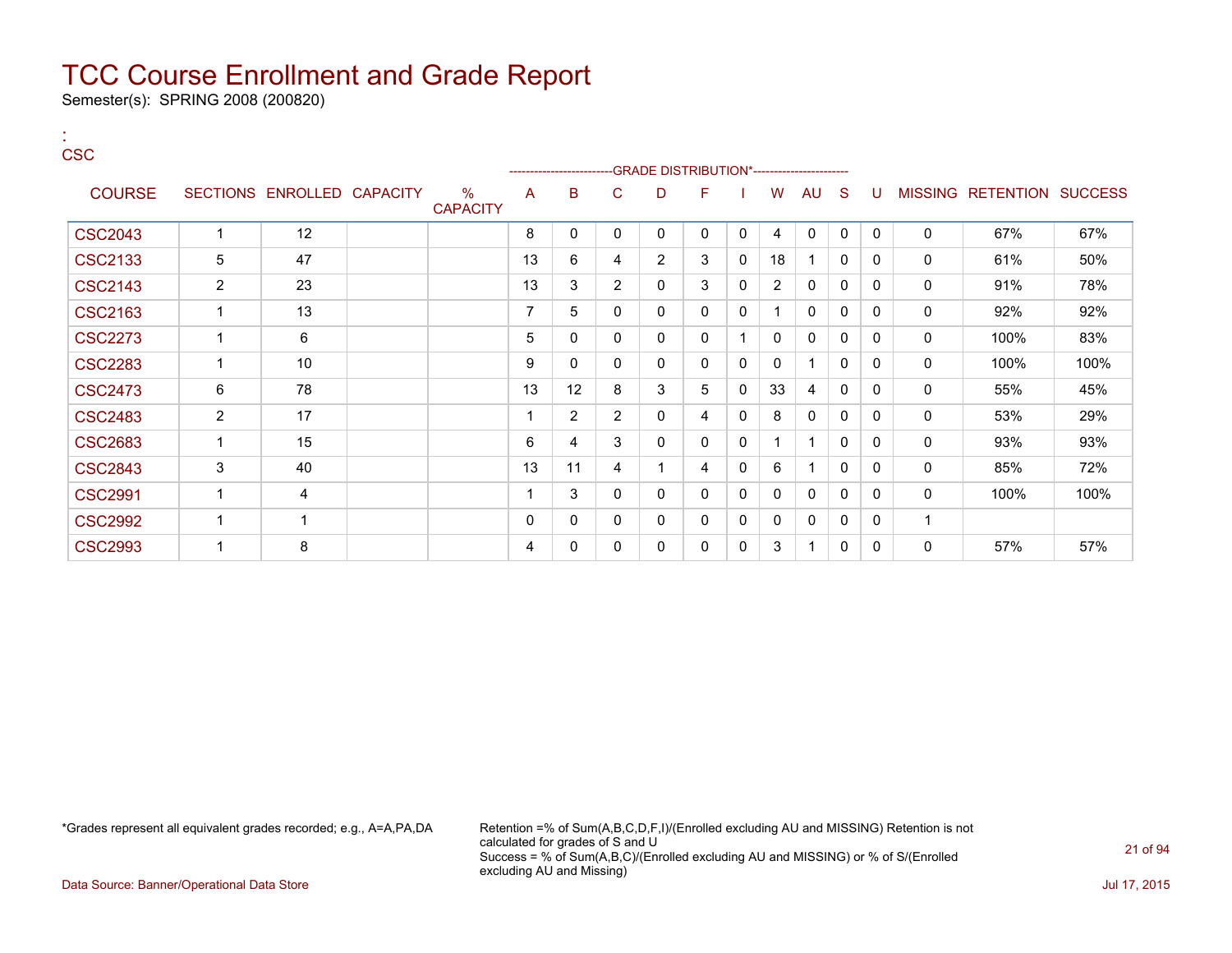Semester(s): SPRING 2008 (200820)

| DA            |                            |                         |   |                        |              |                                              |              |              |              |              |              |              |              |                           |      |
|---------------|----------------------------|-------------------------|---|------------------------|--------------|----------------------------------------------|--------------|--------------|--------------|--------------|--------------|--------------|--------------|---------------------------|------|
|               |                            |                         |   | ---------------------- |              | --GRADE DISTRIBUTION*----------------------- |              |              |              |              |              |              |              |                           |      |
| <b>COURSE</b> | SECTIONS ENROLLED CAPACITY | $\%$<br><b>CAPACITY</b> | A | B                      | C.           | D                                            | F.           |              | W            | AU S         |              | U            |              | MISSING RETENTION SUCCESS |      |
| <b>DA1124</b> | 5                          |                         | 5 | 0                      | $\mathbf{0}$ | 0                                            | $\Omega$     | $\mathbf{0}$ | $\mathbf{0}$ | $\mathbf{0}$ | $\mathbf{0}$ | $\mathbf{0}$ | $\mathbf{0}$ | 100%                      | 100% |
| DA1133        | 5                          |                         | 5 | 0                      | 0            | 0                                            | $\mathbf{0}$ | 0            | $\mathbf{0}$ | $\mathbf{0}$ | $\mathbf{0}$ | $\mathbf{0}$ | 0            | 100%                      | 100% |
| DA1231        | 5                          |                         | 5 | 0                      | $\mathbf{0}$ | 0                                            | $\Omega$     | $\Omega$     | $\mathbf{0}$ | 0            | $\mathbf{0}$ | 0            | $\Omega$     | 100%                      | 100% |
| DA1242        | 5                          |                         | 5 | 0                      | $\mathbf{0}$ | 0                                            | $\Omega$     | 0            | $\mathbf{0}$ | $\mathbf{0}$ | $\mathbf{0}$ | $\mathbf{0}$ | 0            | 100%                      | 100% |
| DA2344        | 5                          |                         | 5 | 0                      | $\mathbf{0}$ | 0                                            | $\Omega$     | 0            | $\mathbf{0}$ | 0            | $\mathbf{0}$ | 0            | $\mathbf{0}$ | 100%                      | 100% |
| DA2432        | 5                          |                         | 5 | 0                      | $\mathbf{0}$ | 0                                            | $\Omega$     | 0            | $\mathbf{0}$ | $\mathbf{0}$ | $\mathbf{0}$ | $\mathbf{0}$ | 0            | 100%                      | 100% |
| <b>DA2444</b> | 6                          |                         | 6 | 0                      | 0            | 0                                            | 0            | 0            | 0            | 0            | $\mathbf{0}$ | 0            | 0            | 100%                      | 100% |

\*Grades represent all equivalent grades recorded; e.g., A=A,PA,DA Retention =% of Sum(A,B,C,D,F,I)/(Enrolled excluding AU and MISSING) Retention is not calculated for grades of S and U Success = % of Sum(A,B,C)/(Enrolled excluding AU and MISSING) or % of S/(Enrolled excluding AU and Missing)

Data Source: Banner/Operational Data Store Jul 17, 2015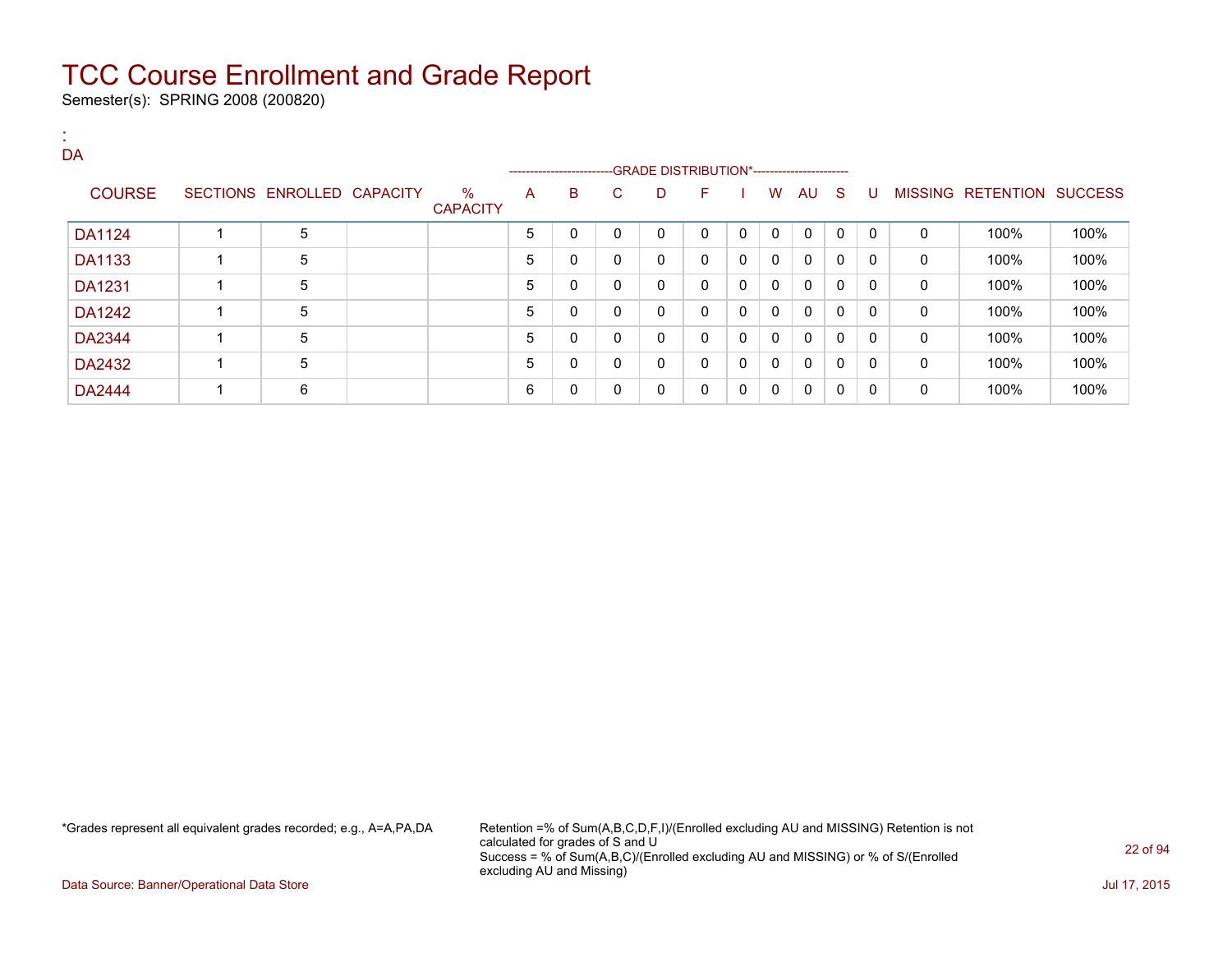Semester(s): SPRING 2008 (200820)

:

| <b>DH</b>     |                         |                            |                      |    | ---------------------- |                | -GRADE DISTRIBUTION*----------------------- |   |              |              |              |              |          |              |                   |                |
|---------------|-------------------------|----------------------------|----------------------|----|------------------------|----------------|---------------------------------------------|---|--------------|--------------|--------------|--------------|----------|--------------|-------------------|----------------|
| <b>COURSE</b> |                         | SECTIONS ENROLLED CAPACITY | %<br><b>CAPACITY</b> | A  | B                      | C.             | D                                           | F |              | W            | AU           | S            | -U       |              | MISSING RETENTION | <b>SUCCESS</b> |
| DH1333        | 1                       | 12                         |                      | 0  | 7                      | 5              | 0                                           | 0 | $\mathbf{0}$ | $\mathbf{0}$ | $\mathbf{0}$ | $\mathbf{0}$ | $\Omega$ | $\mathbf{0}$ | 100%              | 100%           |
| DH1353        | 1                       | 12                         |                      | 0  | 5                      | 7              | $\mathbf{0}$                                | 0 | 0            | 0            | $\mathbf{0}$ | 0            | $\Omega$ | 0            | 100%              | 100%           |
| <b>DH1373</b> | 1                       | 12                         |                      | 2  | 9                      |                | $\mathbf{0}$                                | 0 | $\Omega$     | $\mathbf{0}$ | $\mathbf{0}$ | $\mathbf{0}$ | $\Omega$ | $\mathbf{0}$ | 100%              | 100%           |
| <b>DH1394</b> | 1                       | 12                         |                      | 12 | 0                      | 0              | 0                                           | 0 | $\mathbf{0}$ | $\mathbf{0}$ | $\mathbf{0}$ | $\mathbf{0}$ | $\Omega$ | 0            | 100%              | 100%           |
| DH1512        | 1                       | 12                         |                      | 0  | 10                     | $\overline{2}$ | $\mathbf{0}$                                | 0 | $\mathbf{0}$ | $\Omega$     | $\mathbf{0}$ | $\mathbf{0}$ | $\Omega$ | $\mathbf{0}$ | 100%              | 100%           |
| DH1532        |                         | 12                         |                      | 0  | 7                      | 5              | $\mathbf{0}$                                | 0 | $\mathbf{0}$ | $\Omega$     | $\mathbf{0}$ | $\mathbf{0}$ | $\Omega$ | $\mathbf 0$  | 100%              | 100%           |
| DH2022        | 1                       | 13                         |                      | 6  | 7                      | 0              | $\mathbf{0}$                                | 0 | 0            | $\Omega$     | $\mathbf{0}$ | $\mathbf{0}$ | $\Omega$ | 0            | 100%              | 100%           |
| <b>DH2321</b> | $\overline{\mathbf{A}}$ | 13                         |                      | 13 | 0                      | 0              | 0                                           | 0 | $\Omega$     | 0            | $\mathbf{0}$ | 0            | 0        | 0            | 100%              | 100%           |
| <b>DH2372</b> | 1                       | 13                         |                      | 9  | 3                      |                | 0                                           | 0 | 0            | 0            | $\mathbf{0}$ | $\mathbf{0}$ | 0        | 0            | 100%              | 100%           |
| <b>DH2394</b> | 1                       | 13                         |                      |    | 6                      | 6              | 0                                           | 0 | 0            | 0            | $\mathbf{0}$ | $\mathbf{0}$ | $\Omega$ | 0            | 100%              | 100%           |

\*Grades represent all equivalent grades recorded; e.g., A=A,PA,DA Retention =% of Sum(A,B,C,D,F,I)/(Enrolled excluding AU and MISSING) Retention is not calculated for grades of S and U Success = % of Sum(A,B,C)/(Enrolled excluding AU and MISSING) or % of S/(Enrolled excluding AU and Missing)

Data Source: Banner/Operational Data Store Jul 17, 2015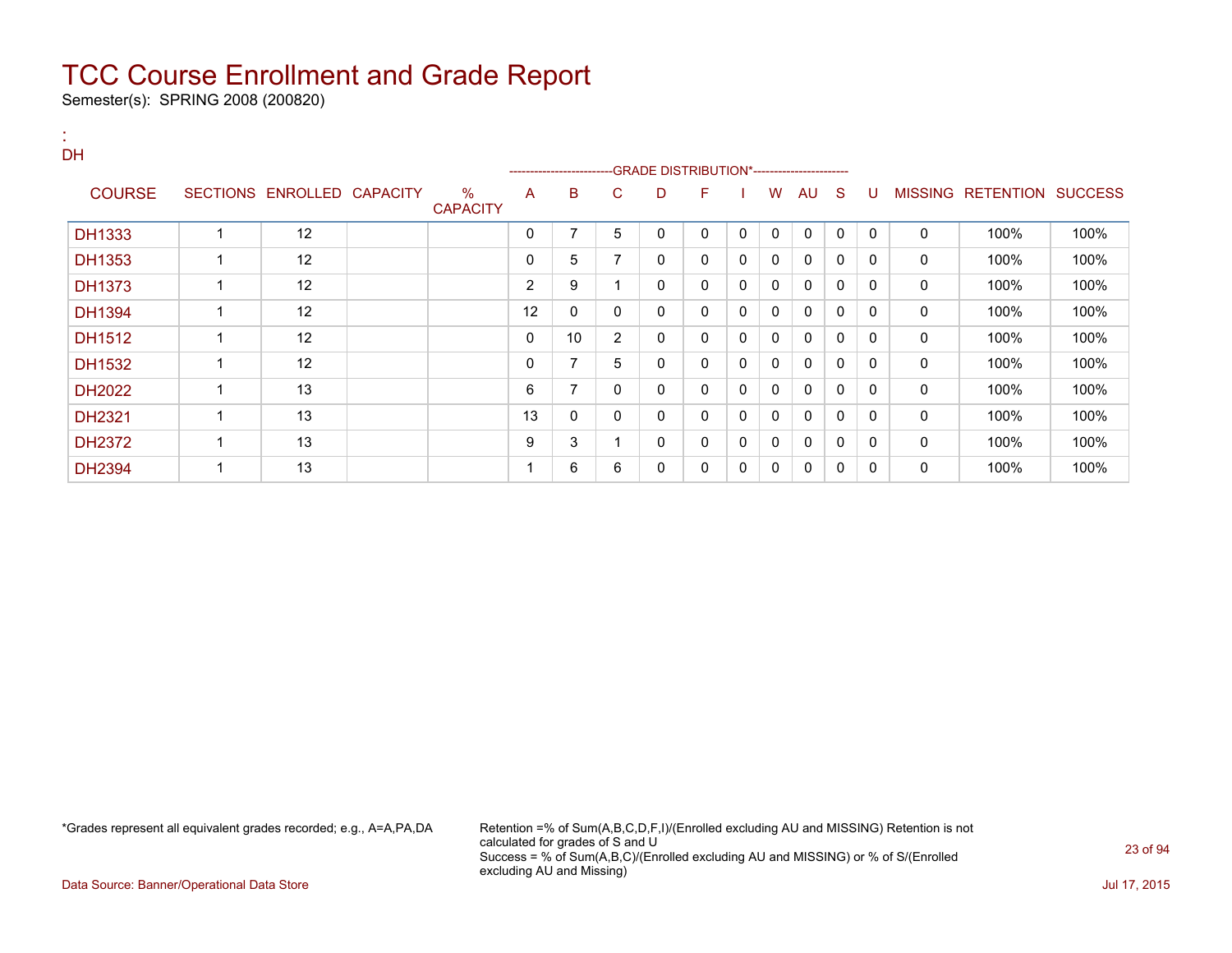Semester(s): SPRING 2008 (200820)

:

| . .<br><b>DRF</b> |   |                            |                         |                           |   |    |                                                   |    |          |                |              |    |   |   |                           |      |
|-------------------|---|----------------------------|-------------------------|---------------------------|---|----|---------------------------------------------------|----|----------|----------------|--------------|----|---|---|---------------------------|------|
| <b>COURSE</b>     |   | SECTIONS ENROLLED CAPACITY | $\%$<br><b>CAPACITY</b> | --------------------<br>A | B | C. | -GRADE DISTRIBUTION*-----------------------<br>D. | F. |          | W              | AU           | -S | U |   | MISSING RETENTION SUCCESS |      |
| <b>DRF1323</b>    | 2 | 19                         |                         | 16                        |   |    | $\Omega$                                          | 0  | 0        |                | 0            | 0  | 0 | 0 | 95%                       | 95%  |
| <b>DRF1363</b>    |   | 11                         |                         | 6                         | 3 |    | 0                                                 | 0  | $\Omega$ |                | $\mathbf{0}$ | 0  | 0 | 0 | 91%                       | 91%  |
| <b>DRF1442</b>    |   | 5                          |                         | 5                         | 0 | 0  | 0                                                 | 0  | - 0      | 0              | $\mathbf{0}$ | 0  | 0 | 0 | 100%                      | 100% |
| <b>DRF2203</b>    |   | 10                         |                         | 8                         | 0 | 0  | 0                                                 | 0  | $\Omega$ | $\overline{2}$ | $\mathbf{0}$ | 0  | 0 | 0 | 80%                       | 80%  |
| <b>DRF2233</b>    |   |                            |                         | 6                         |   | 0  | 0                                                 | 0  | $\Omega$ | 0              | 0            | 0  | 0 | 0 | 100%                      | 100% |

\*Grades represent all equivalent grades recorded; e.g., A=A,PA,DA Retention =% of Sum(A,B,C,D,F,I)/(Enrolled excluding AU and MISSING) Retention is not calculated for grades of S and U Success = % of Sum(A,B,C)/(Enrolled excluding AU and MISSING) or % of S/(Enrolled excluding AU and Missing)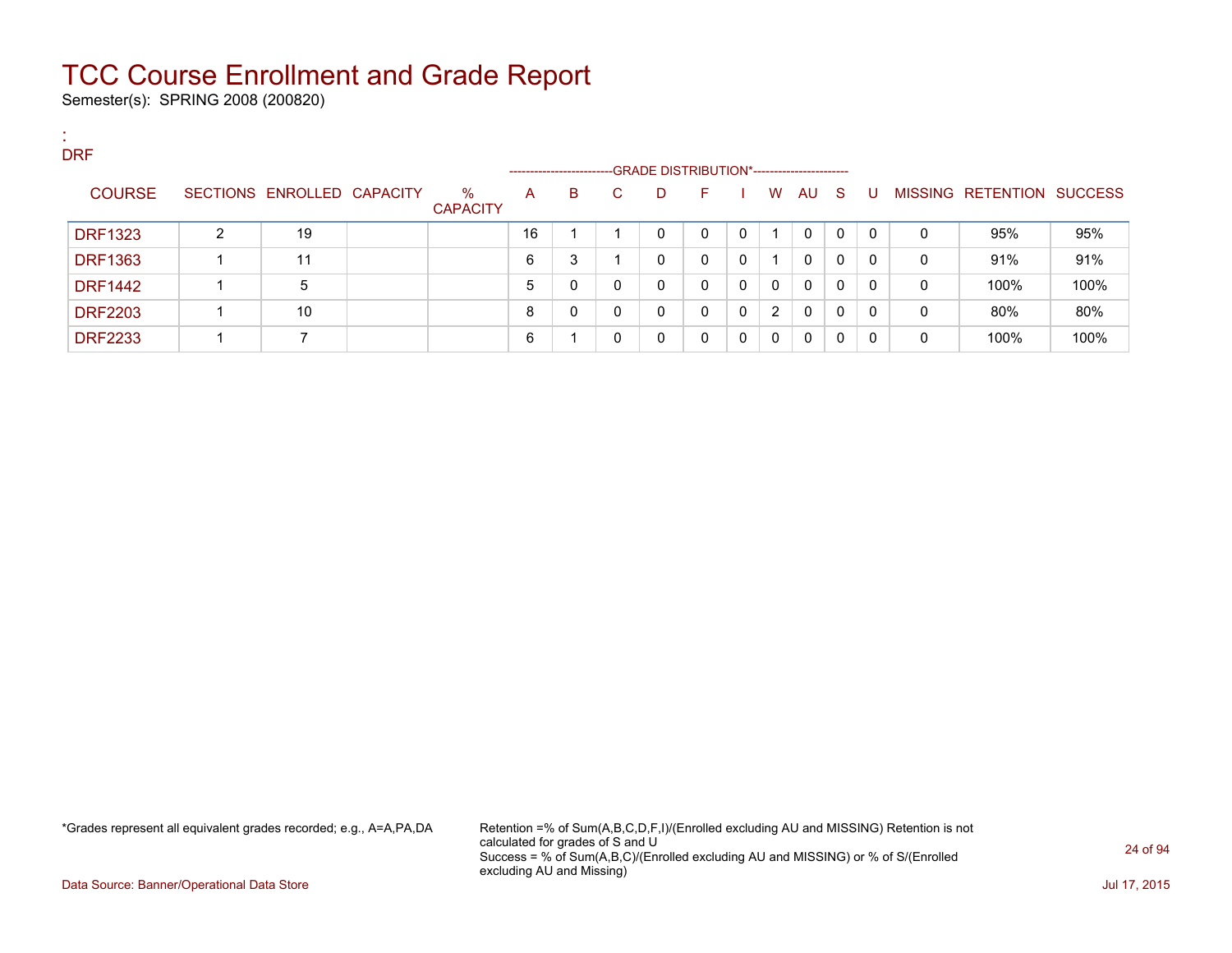Semester(s): SPRING 2008 (200820)

:

| <b>ECO</b>    |    |                            |                         |                   |     |    |                                             |    |          |    |          |              |              |   |                                  |     |
|---------------|----|----------------------------|-------------------------|-------------------|-----|----|---------------------------------------------|----|----------|----|----------|--------------|--------------|---|----------------------------------|-----|
|               |    |                            |                         | ----------------- |     |    | -GRADE DISTRIBUTION*----------------------- |    |          |    |          |              |              |   |                                  |     |
| <b>COURSE</b> |    | SECTIONS ENROLLED CAPACITY | $\%$<br><b>CAPACITY</b> | A                 | B.  |    | D.                                          |    |          | W  | AU       | -S           | U            |   | <b>MISSING RETENTION SUCCESS</b> |     |
| ECO1353       | 5  | -99                        |                         | 18                | 16  | 17 | 5                                           | 24 | $\Omega$ | 19 | $\Omega$ | $\Omega$     | $\Omega$     | 0 | 81%                              | 52% |
| ECO2013       | 29 | 589                        |                         | 203               | 151 | 71 | 27                                          | 37 | 11       | 86 | $\Omega$ | $\mathbf{0}$ | 0            | 2 | 85%                              | 72% |
| ECO2023       | 24 | 491                        |                         | 188               | 143 | 67 | 16                                          | 5  | 12       | 59 |          | 0            | $\mathbf{0}$ | 0 | 88%                              | 81% |
| ECO2123       |    | 15                         |                         | 6                 | 4   |    |                                             |    |          | 4  | $\Omega$ | 0            |              | 0 | 73%                              | 67% |

\*Grades represent all equivalent grades recorded; e.g., A=A,PA,DA Retention =% of Sum(A,B,C,D,F,I)/(Enrolled excluding AU and MISSING) Retention is not calculated for grades of S and U Success = % of Sum(A,B,C)/(Enrolled excluding AU and MISSING) or % of S/(Enrolled excluding AU and Missing)

Data Source: Banner/Operational Data Store Jul 17, 2015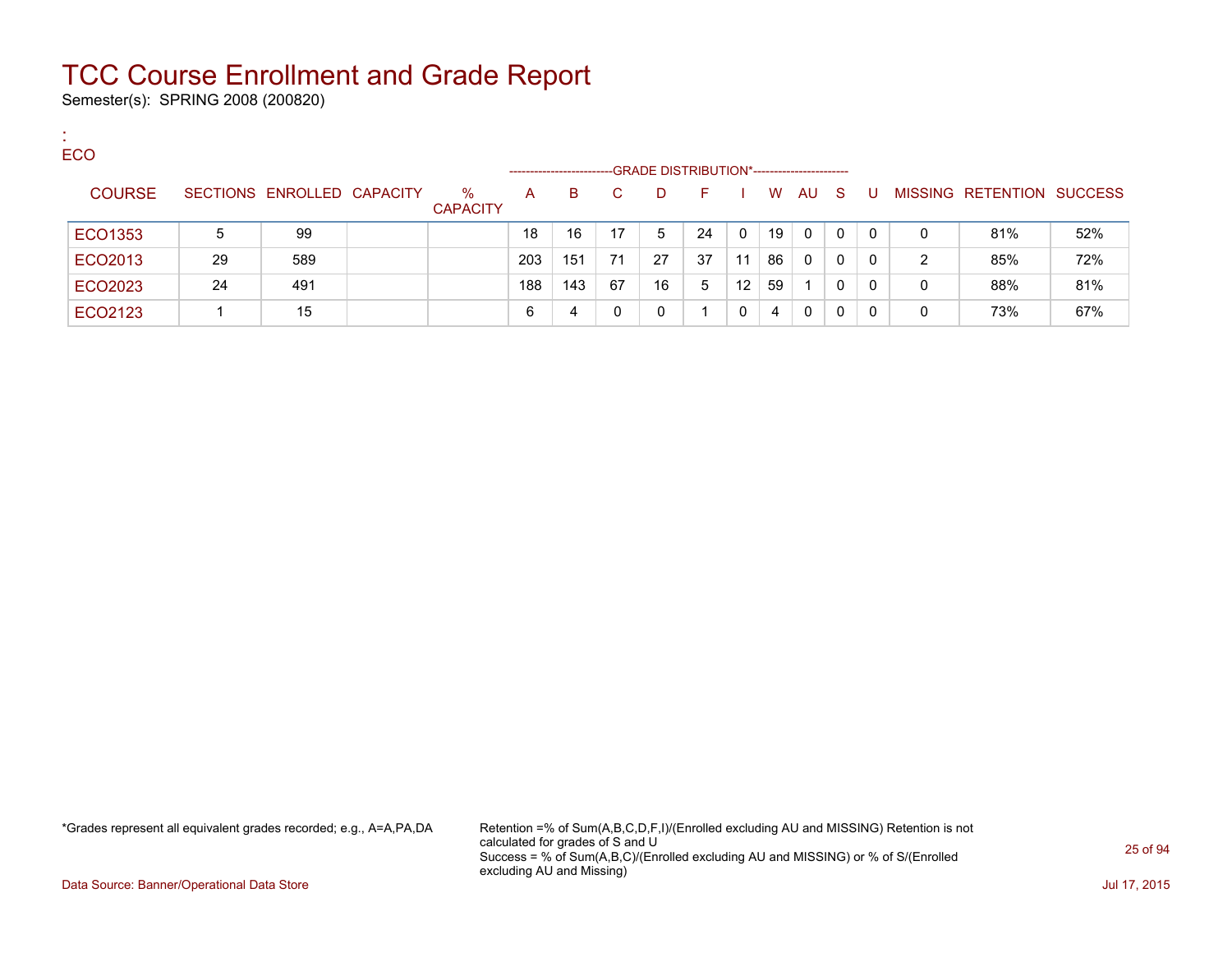Semester(s): SPRING 2008 (200820)

| <b>EGR</b>     |                |                            |                      |                | -------------------- |                 |                | -GRADE DISTRIBUTION*---------------------- |              |              |    |              |              |                |                          |      |
|----------------|----------------|----------------------------|----------------------|----------------|----------------------|-----------------|----------------|--------------------------------------------|--------------|--------------|----|--------------|--------------|----------------|--------------------------|------|
| <b>COURSE</b>  |                | SECTIONS ENROLLED CAPACITY | %<br><b>CAPACITY</b> | A              | в                    | C               | D              | F                                          |              | W            | AU | S            | U            | <b>MISSING</b> | <b>RETENTION SUCCESS</b> |      |
| <b>EGR1111</b> | 3              | 71                         |                      | 45             | 8                    | $\overline{2}$  | $\overline{2}$ | $\overline{2}$                             | $\mathbf{0}$ | 12           | 0  | $\mathbf{0}$ | $\mathbf{0}$ | $\mathbf{0}$   | 83%                      | 77%  |
| EGR1132        | 3              | 47                         |                      | 38             | 4                    | 0               | $\mathbf 0$    | 0                                          | 0            | 5            | 0  | 0            | $\Omega$     | $\mathbf 0$    | 89%                      | 89%  |
| <b>EGR1242</b> | 3              | 42                         |                      | 18             | 15                   | 4               | 0              | 0                                          | 0            | 5            | 0  | 0            | $\Omega$     | 0              | 88%                      | 88%  |
| <b>EGR1253</b> | 1              | 5                          |                      | 3              | $\overline{2}$       | 0               | 0              | $\mathbf{0}$                               | 0            | $\mathbf{0}$ | 0  | 0            | $\Omega$     | 0              | 100%                     | 100% |
| <b>EGR1443</b> | 1              | $\overline{7}$             |                      | 3              | 4                    | 0               | 0              | 0                                          | 0            | 0            | 0  | 0            | $\Omega$     | 0              | 100%                     | 100% |
| EGR1463        | 1              | 6                          |                      | 4              | 1                    | 0               | 0              | $\mathbf{0}$                               | 0            | 1            | 0  | 0            | $\Omega$     | 0              | 83%                      | 83%  |
| EGR2103        | 3              | 53                         |                      | 17             | 8                    | 9               | $\overline{2}$ |                                            | $\Omega$     | 16           | 0  | 0            | $\Omega$     | $\mathbf{0}$   | 70%                      | 64%  |
| EGR2143        | $\overline{2}$ | 31                         |                      | 7              | 8                    | 4               | 3              | $\mathbf{0}$                               | 0            | 9            | 0  | 0            | $\Omega$     | $\mathbf{0}$   | 71%                      | 61%  |
| EGR2153        | 1              | 3                          |                      | 0              | 3                    | 0               | 0              | 0                                          | 0            | 0            | 0  | 0            | $\Omega$     | 0              | 100%                     | 100% |
| EGR2213        | $\overline{2}$ | 38                         |                      | 7              | 4                    | 10 <sup>1</sup> | $\overline{7}$ |                                            | 0            | 8            | 1  | $\mathbf{0}$ | $\Omega$     | 0              | 78%                      | 57%  |
| <b>EGR2523</b> | 3              | 40                         |                      | $\overline{2}$ | 15                   | 11              | 1              | 0                                          | 0            | 10           |    | 0            | $\Omega$     | 0              | 74%                      | 72%  |
| EGR2613        | 3              | 34                         |                      | 7              | 9                    | 10              | $\overline{c}$ | 0                                          | 0            | 6            | 0  | 0            | 0            | 0              | 82%                      | 76%  |

:

\*Grades represent all equivalent grades recorded; e.g., A=A,PA,DA Retention =% of Sum(A,B,C,D,F,I)/(Enrolled excluding AU and MISSING) Retention is not calculated for grades of S and U Success = % of Sum(A,B,C)/(Enrolled excluding AU and MISSING) or % of S/(Enrolled excluding AU and Missing)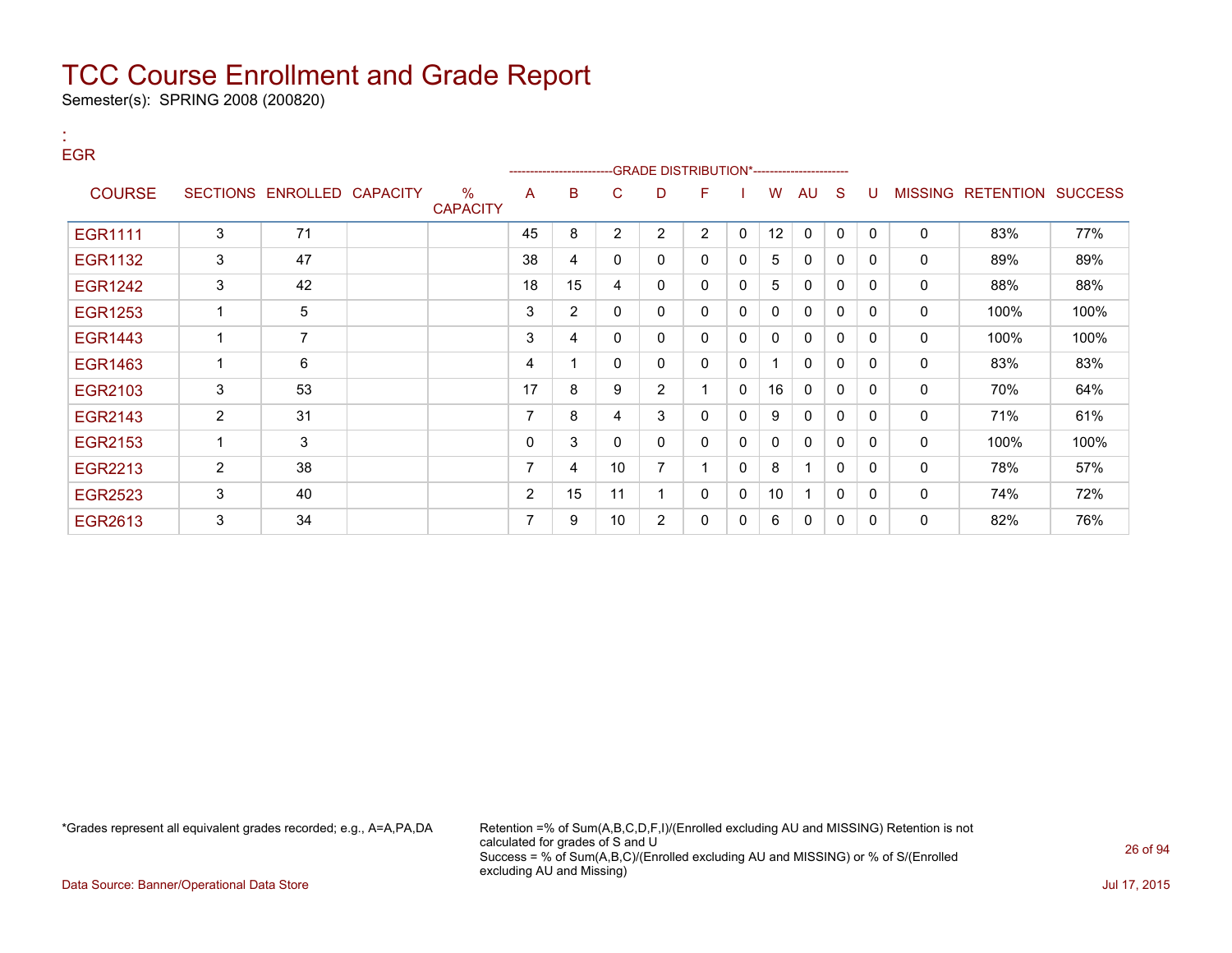Semester(s): SPRING 2008 (200820)

:

| . .<br><b>ELE</b> |                |                            |                         |   | ----------------------- |    | --GRADE DISTRIBUTION*----------------------- |              |              |             |              |              |              |          |                   |                |
|-------------------|----------------|----------------------------|-------------------------|---|-------------------------|----|----------------------------------------------|--------------|--------------|-------------|--------------|--------------|--------------|----------|-------------------|----------------|
| <b>COURSE</b>     |                | SECTIONS ENROLLED CAPACITY | $\%$<br><b>CAPACITY</b> | A | B                       | C. | D                                            | F.           |              | W           | AU           | <b>S</b>     | U            |          | MISSING RETENTION | <b>SUCCESS</b> |
| ELE1212           | $\overline{2}$ | 16                         |                         |   | 4                       | 0  | 0                                            | $\Omega$     | $\mathbf{0}$ | 5           | 0            | $\Omega$     | $\mathbf{0}$ | $\Omega$ | 69%               | 69%            |
| <b>ELE1303</b>    |                | 10                         |                         | 3 | 5                       | 0  |                                              | $\Omega$     | 0            |             | 0            | 0            | $\Omega$     | 0        | 90%               | 80%            |
| <b>ELE1313</b>    |                | 17                         |                         | 5 | 6                       | 3  | 0                                            |              | 0            | 2           | 0            | $\mathbf{0}$ | $\mathbf{0}$ | 0        | 88%               | 82%            |
| <b>ELE2215</b>    |                | 16                         |                         | 8 | 5                       | 2  | 0                                            | $\mathbf{0}$ | $\Omega$     |             | $\mathbf{0}$ | 0            | $\mathbf{0}$ | 0        | 94%               | 94%            |
| <b>ELE2333</b>    |                | 12                         |                         | 4 | 5                       |    | 0                                            | $\mathbf{0}$ | $\mathbf{0}$ | 2           | $\mathbf{0}$ | 0            | $\Omega$     | 0        | 83%               | 83%            |
| <b>ELE2643</b>    |                | 3                          |                         | ົ |                         | 0  | 0                                            | 0            | $\mathbf{0}$ | $\mathbf 0$ | 0            | 0            | $\Omega$     | 0        | 100%              | 100%           |

\*Grades represent all equivalent grades recorded; e.g., A=A,PA,DA Retention =% of Sum(A,B,C,D,F,I)/(Enrolled excluding AU and MISSING) Retention is not calculated for grades of S and U Success = % of Sum(A,B,C)/(Enrolled excluding AU and MISSING) or % of S/(Enrolled excluding AU and Missing)

Data Source: Banner/Operational Data Store Jul 17, 2015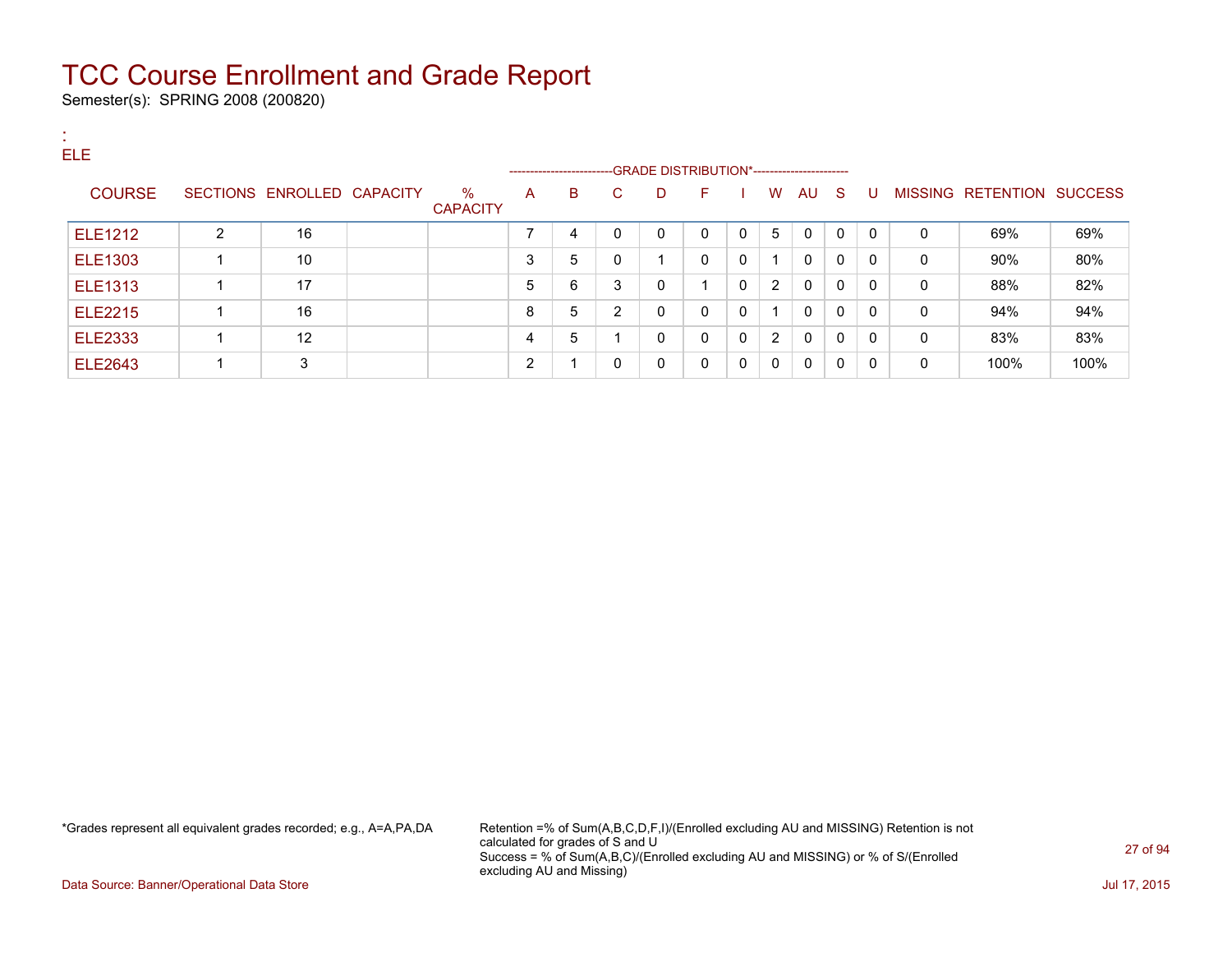Semester(s): SPRING 2008 (200820)

#### : EMT

|                |                |                            |                         |                |              |              | <b>GRADE DISTRIBUTION*---------------------</b> |                |              |    |              |              |          |              |                                  |      |
|----------------|----------------|----------------------------|-------------------------|----------------|--------------|--------------|-------------------------------------------------|----------------|--------------|----|--------------|--------------|----------|--------------|----------------------------------|------|
| <b>COURSE</b>  |                | SECTIONS ENROLLED CAPACITY | $\%$<br><b>CAPACITY</b> | A              | в            | C            | D                                               | F              |              | W  | AU           | S            |          |              | <b>MISSING RETENTION SUCCESS</b> |      |
| <b>EMT1013</b> | $\mathbf{1}$   | 17                         |                         | 6              | 8            | $\mathbf{0}$ | $\mathbf{0}$                                    | 0              | $\Omega$     | 3  | $\mathbf 0$  | $\mathbf 0$  | $\Omega$ | $\mathbf 0$  | 82%                              | 82%  |
| <b>EMT1024</b> | 1              | 17                         |                         | 6              | 8            | 0            | 0                                               | 0              | 0            | 3  | 0            | $\mathbf{0}$ | $\Omega$ | 0            | 82%                              | 82%  |
| <b>EMT1041</b> | 1              | 17                         |                         | 13             | 1            | $\mathbf{0}$ | 0                                               | 0              | 0            | 3  | $\mathbf{0}$ | $\mathbf{0}$ | 0        | $\mathbf{0}$ | 82%                              | 82%  |
| <b>EMT1213</b> | 1              | 13                         |                         | 7              | 6            | $\mathbf{0}$ | 0                                               | 0              | $\mathbf{0}$ | 0  | 0            | $\Omega$     | 0        | 0            | 100%                             | 100% |
| <b>EMT1231</b> | $\mathbf{1}$   | 8                          |                         | 8              | $\mathbf{0}$ | $\Omega$     | 0                                               | 0              | $\Omega$     | 0  | $\mathbf{0}$ | $\Omega$     | $\Omega$ | 0            | 100%                             | 100% |
| <b>EMT1342</b> | 1              | 13                         |                         | $\overline{7}$ | 4            | $\Omega$     | 0                                               | $\overline{2}$ | $\Omega$     | 0  | $\mathbf{0}$ | $\Omega$     | $\Omega$ | $\mathbf{0}$ | 100%                             | 85%  |
| <b>EMT1351</b> | 1              | 12                         |                         | 12             | $\mathbf{0}$ | $\Omega$     | 0                                               | 0              | 0            | 0  | $\mathbf{0}$ | $\Omega$     | $\Omega$ | 0            | 100%                             | 100% |
| <b>EMT2003</b> | $\mathbf{1}$   | 12                         |                         | 9              | 3            | $\mathbf{0}$ | 0                                               | 0              | 0            | 0  | $\mathbf{0}$ | $\Omega$     | 0        | $\mathbf 0$  | 100%                             | 100% |
| <b>EMT2014</b> | $\mathbf{1}$   | 6                          |                         | 6              | $\mathbf{0}$ | $\mathbf{0}$ | 0                                               | 0              | $\mathbf{0}$ | 0  | 0            | $\mathbf{0}$ | 0        | 0            | 100%                             | 100% |
| <b>EMT2031</b> | 1              | $\overline{7}$             |                         | $\overline{7}$ | $\mathbf{0}$ | $\mathbf{0}$ | 0                                               | 0              | 0            | 0  | 0            | $\mathbf{0}$ | 0        | 0            | 100%                             | 100% |
| <b>EMT2061</b> | 1              | 25                         |                         | 12             | 13           | $\Omega$     | 0                                               | 0              | 0            | 0  | $\mathbf{0}$ | $\Omega$     | $\Omega$ | 0            | 100%                             | 100% |
| <b>EMT2111</b> |                | $\overline{7}$             |                         | $\overline{7}$ | $\mathbf{0}$ | $\mathbf{0}$ | 0                                               | 0              | $\mathbf{0}$ | 0  | $\mathbf{0}$ | $\Omega$     | 0        | $\mathbf 0$  | 100%                             | 100% |
| <b>EMT2131</b> | 1              | 3                          |                         | 3              | $\mathbf{0}$ | $\Omega$     | 0                                               | 0              | $\Omega$     | 0  | 0            | $\Omega$     | 0        | 0            | 100%                             | 100% |
| <b>EMT2151</b> | 1              | 6                          |                         | 6              | $\mathbf{0}$ | $\Omega$     | 0                                               | 0              | $\Omega$     | 0  | $\mathbf{0}$ | $\Omega$     | $\Omega$ | $\mathbf{0}$ | 100%                             | 100% |
| <b>EMT2212</b> |                | $\overline{7}$             |                         | 6              | $\mathbf{0}$ | $\Omega$     | 0                                               | 0              | 0            | 1. | $\mathbf{0}$ | $\Omega$     | $\Omega$ | $\mathbf{0}$ | 86%                              | 86%  |
| <b>EMT2231</b> | $\overline{1}$ | $\overline{7}$             |                         | 5              | 1            | 0            | 0                                               | 0              | 0            | 1. | 0            | 0            | $\Omega$ | 0            | 86%                              | 86%  |
| <b>EMT2252</b> | 1              | $\overline{7}$             |                         | 6              | 0            | 0            | 0                                               | 0              | 0            | 1. | 0            | 0            | 0        | $\mathbf 0$  | 86%                              | 86%  |

\*Grades represent all equivalent grades recorded; e.g., A=A,PA,DA Retention =% of Sum(A,B,C,D,F,I)/(Enrolled excluding AU and MISSING) Retention is not calculated for grades of S and U Success = % of Sum(A,B,C)/(Enrolled excluding AU and MISSING) or % of S/(Enrolled excluding AU and Missing)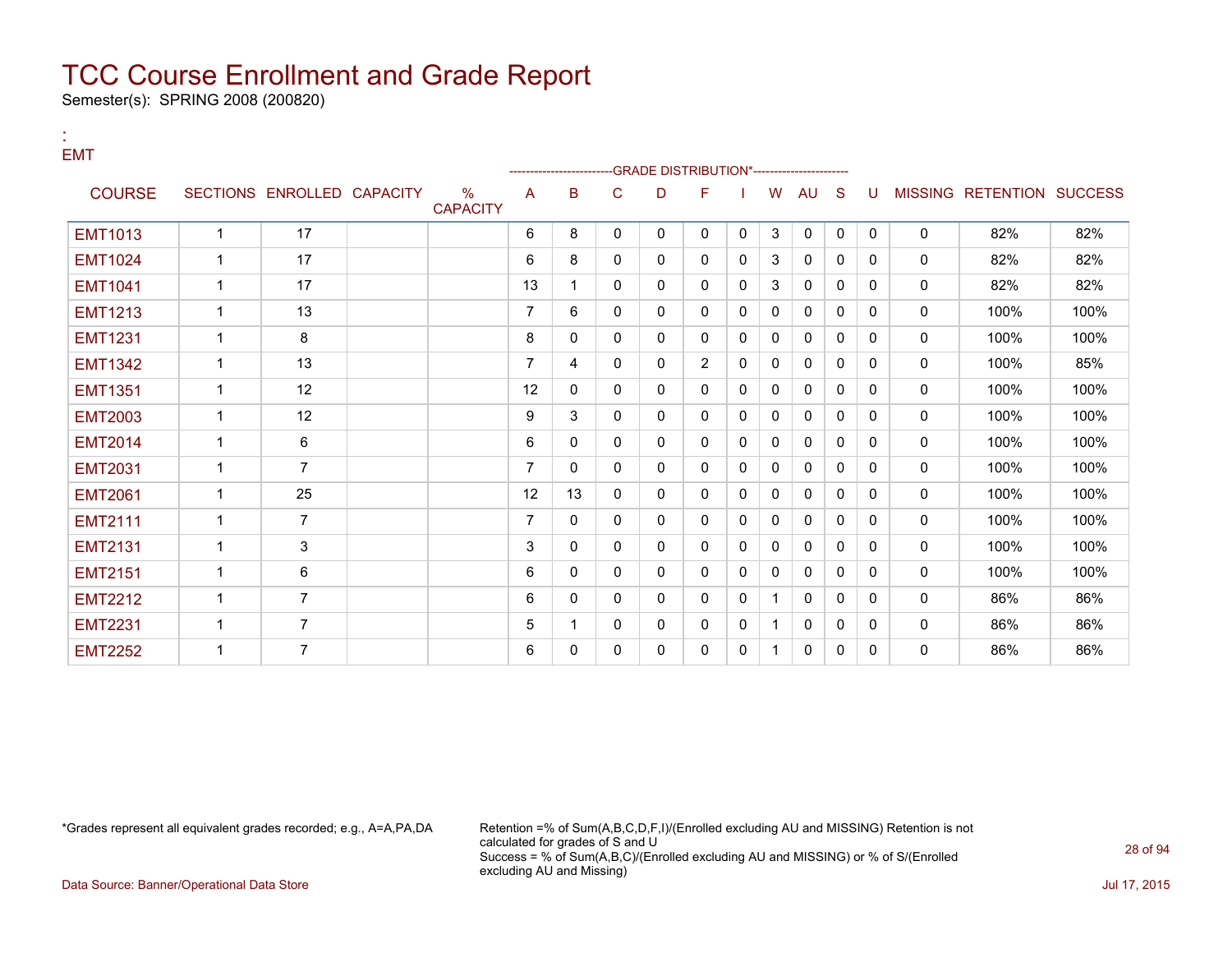Semester(s): SPRING 2008 (200820)

:

| ENG            |                |                            |                                  |                |              |                |              | -GRADE DISTRIBUTION*----------------- |              |                |              |              |              |              |                           |      |
|----------------|----------------|----------------------------|----------------------------------|----------------|--------------|----------------|--------------|---------------------------------------|--------------|----------------|--------------|--------------|--------------|--------------|---------------------------|------|
| <b>COURSE</b>  |                | SECTIONS ENROLLED CAPACITY | $\frac{0}{0}$<br><b>CAPACITY</b> | A              | B            | C              | D            | F                                     |              | W              | <b>AU</b>    | <sub>S</sub> | U            |              | MISSING RETENTION SUCCESS |      |
| <b>ENG0601</b> | $\overline{2}$ | 8                          |                                  | 3              | $\mathbf{0}$ | $\mathbf{0}$   | $\mathbf{0}$ | $\mathbf{0}$                          | $\mathbf{0}$ | 5              | $\Omega$     | $\mathbf{0}$ | $\mathbf{0}$ | $\mathbf{0}$ | 38%                       | 38%  |
| <b>ENG0611</b> | $\mathbf{1}$   | 3                          |                                  | $\Omega$       | $\Omega$     | $\mathbf{0}$   | $\mathbf{0}$ | $\mathbf{0}$                          | $\mathbf{0}$ | $\overline{2}$ | $\mathbf{1}$ | $\Omega$     | $\Omega$     | $\mathbf{0}$ | 0%                        | 0%   |
| <b>ENG0631</b> | 1              | 6                          |                                  | 4              | $\Omega$     | $\Omega$       | $\mathbf{0}$ | $\Omega$                              | $\Omega$     | $\overline{2}$ | $\mathbf{0}$ | $\Omega$     | $\Omega$     | $\mathbf{0}$ | 67%                       | 67%  |
| <b>ENG0651</b> | $\mathbf 1$    | 11                         |                                  | 6              | $\mathbf 1$  | $\mathbf{0}$   | $\mathbf{0}$ | $\mathbf{0}$                          | $\mathbf{0}$ | 4              | 0            | $\Omega$     | $\mathbf{0}$ | $\mathbf{0}$ | 64%                       | 64%  |
| <b>ENG0813</b> | $\mathbf{1}$   | $\overline{4}$             |                                  | $\Omega$       | 3            | $\mathbf 1$    | $\Omega$     | $\Omega$                              | $\Omega$     | $\Omega$       | $\mathbf{0}$ | $\Omega$     | $\Omega$     | $\mathbf{0}$ | 100%                      | 100% |
| <b>ENG0823</b> | $\mathbf 1$    | 5                          |                                  | $\overline{2}$ | 2            | $\mathbf 1$    | $\Omega$     | $\mathbf{0}$                          | $\Omega$     | $\mathbf{0}$   | $\mathbf{0}$ | 0            | $\Omega$     | $\mathbf{0}$ | 100%                      | 100% |
| <b>ENG0903</b> | 19             | 276                        |                                  | 55             | 43           | 42             | 16           | 40                                    | $\Omega$     | 80             | $\mathbf{0}$ | $\Omega$     | $\Omega$     | $\mathbf 0$  | 71%                       | 51%  |
| <b>ENG0913</b> | 20             | 277                        |                                  | 55             | 51           | 38             | 18           | 37                                    | $\Omega$     | 78             | $\Omega$     | 0            | $\Omega$     | $\mathbf{0}$ | 72%                       | 52%  |
| <b>ENG0923</b> | 16             | 223                        |                                  | 22             | 35           | 34             | 18           | 61                                    | $\Omega$     | 53             | $\mathbf{0}$ | $\Omega$     | $\Omega$     | $\mathbf{0}$ | 76%                       | 41%  |
| <b>ENG0933</b> | 20             | 300                        |                                  | 38             | 61           | 52             | 25           | 46                                    | $\mathbf{0}$ | 78             | $\mathbf{0}$ | 0            | $\mathbf{0}$ | $\mathbf{0}$ | 74%                       | 50%  |
| <b>ENG0963</b> | $\overline{2}$ | 18                         |                                  | 9              | 5            | $\mathbf{1}$   | $\mathbf{1}$ | $\overline{2}$                        | $\Omega$     | $\Omega$       | $\mathbf{0}$ | $\Omega$     | $\Omega$     | $\mathbf{0}$ | 100%                      | 83%  |
| <b>ENG1003</b> | 19             | 273                        |                                  | 81             | 48           | 28             | 23           | 28                                    | 0            | 65             | 0            | $\mathbf{0}$ | $\mathbf{0}$ | $\mathbf 0$  | 76%                       | 58%  |
| <b>ENG1083</b> | 3              | 24                         |                                  | 5              | 6            | 4              | 3            | $\overline{2}$                        | $\Omega$     | 4              | $\mathbf{0}$ | $\Omega$     | $\Omega$     | $\mathbf{0}$ | 83%                       | 62%  |
| <b>ENG1113</b> | 93             | 1,691                      |                                  | 325            | 339          | 237            | 115          | 266                                   | $\mathbf{0}$ | 404            | 1            | $\mathbf{0}$ | $\mathbf{0}$ | $\mathbf 0$  | 76%                       | 53%  |
| <b>ENG1121</b> | $\overline{2}$ | 8                          |                                  | 2              | 3            | $\mathbf{0}$   | $\mathbf{1}$ | $\Omega$                              | $\Omega$     | $\overline{2}$ | $\mathbf{0}$ | $\Omega$     | $\Omega$     | $\mathbf{0}$ | 75%                       | 62%  |
| <b>ENG1131</b> | $\mathbf{1}$   | $\overline{2}$             |                                  | 2              | $\Omega$     | $\mathbf{0}$   | $\mathbf{0}$ | $\mathbf{0}$                          | $\mathbf{0}$ | $\mathbf{0}$   | $\mathbf{0}$ | $\Omega$     | $\Omega$     | $\mathbf 0$  | 100%                      | 100% |
| <b>ENG1213</b> | 121            | 2,343                      |                                  | 587            | 596          | 343            | 135          | 227                                   | 4            | 448            | 3            | $\Omega$     | $\Omega$     | $\mathbf{0}$ | 81%                       | 65%  |
| <b>ENG1691</b> | 3              | 23                         |                                  | 15             | $\Omega$     | $\mathbf{0}$   | $\mathbf{0}$ | $\overline{2}$                        | $\Omega$     | 6              | 0            | $\mathbf{0}$ | $\Omega$     | $\mathbf 0$  | 74%                       | 65%  |
| <b>ENG2333</b> | 3              | 41                         |                                  | 16             | 8            | 5              | 4            | 3                                     | $\Omega$     | 5              | $\Omega$     | $\Omega$     | $\Omega$     | $\mathbf{0}$ | 88%                       | 71%  |
| <b>ENG2343</b> | $\overline{2}$ | 20                         |                                  | 3              | 8            | $\mathbf 1$    | $\Omega$     | 3                                     | $\Omega$     | 5              | $\mathbf{0}$ | $\Omega$     | $\Omega$     | $\mathbf 0$  | 75%                       | 60%  |
| <b>ENG2383</b> | 4              | 48                         |                                  | 6              | 19           | $\overline{7}$ | 1            | $\mathbf 1$                           | $\Omega$     | 14             | 0            | $\mathbf{0}$ | $\Omega$     | $\mathbf 0$  | 71%                       | 67%  |
| <b>ENG2413</b> | 8              | 105                        |                                  | 42             | 17           | 9              | 3            | 9                                     | $\Omega$     | 25             | $\mathbf{0}$ | $\Omega$     | $\Omega$     | $\mathbf 0$  | 76%                       | 65%  |

\*Grades represent all equivalent grades recorded; e.g., A=A,PA,DA Retention =% of Sum(A,B,C,D,F,I)/(Enrolled excluding AU and MISSING) Retention is not calculated for grades of S and U Success = % of Sum(A,B,C)/(Enrolled excluding AU and MISSING) or % of S/(Enrolled excluding AU and Missing)

Data Source: Banner/Operational Data Store Jul 17, 2015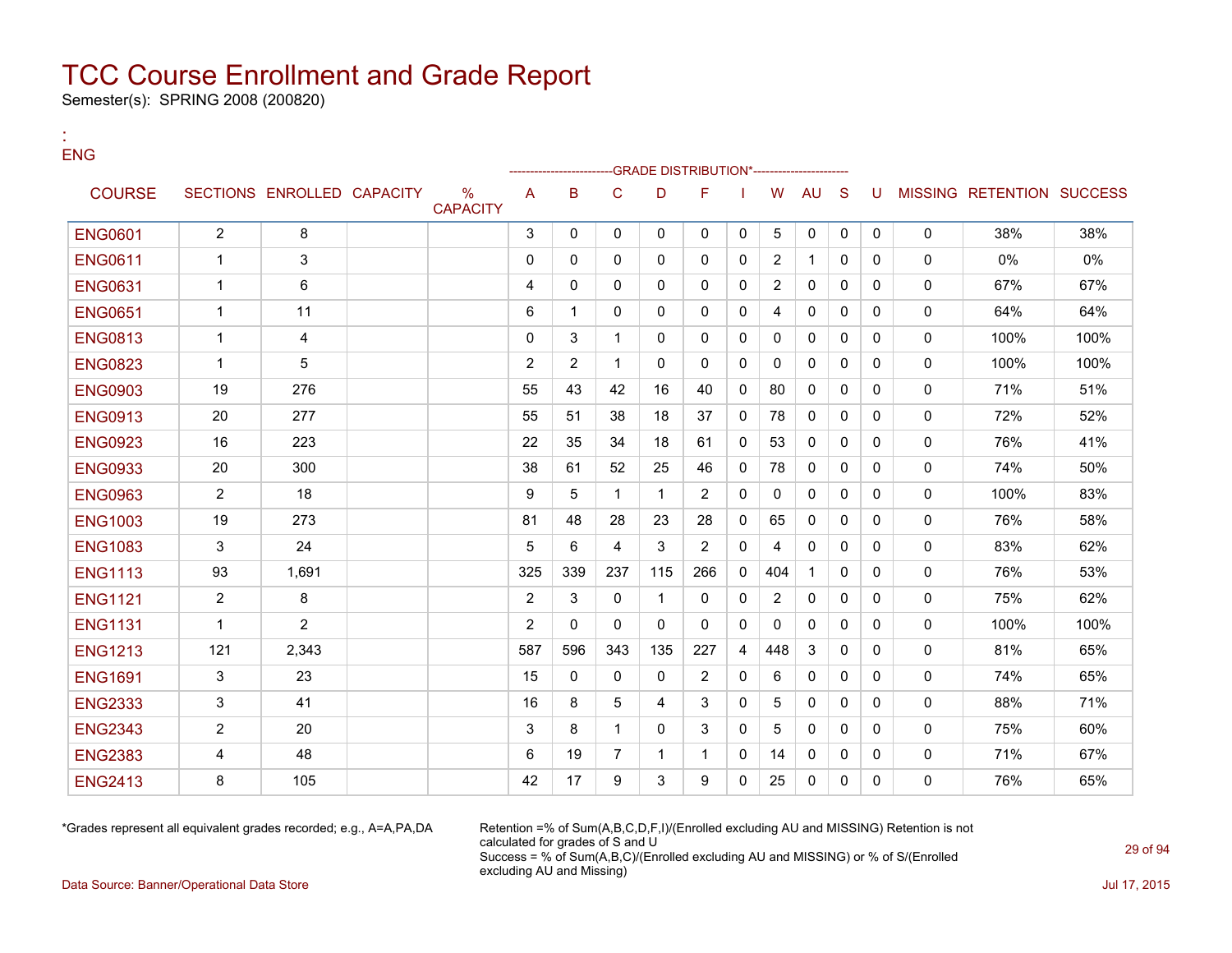Semester(s): SPRING 2008 (200820)

| <b>ENG</b>     |                |                            |                         |    | ---------------------- |    |                | -GRADE DISTRIBUTION*---------------------- |              |                |              |              |             |                |                          |      |
|----------------|----------------|----------------------------|-------------------------|----|------------------------|----|----------------|--------------------------------------------|--------------|----------------|--------------|--------------|-------------|----------------|--------------------------|------|
| <b>COURSE</b>  |                | SECTIONS ENROLLED CAPACITY | $\%$<br><b>CAPACITY</b> | A  | B                      | C  | D              | F                                          |              | w              | AU           | <sub>S</sub> | U           | <b>MISSING</b> | <b>RETENTION SUCCESS</b> |      |
| <b>ENG2433</b> |                | 15                         |                         | 5  | 0                      | 2  |                | 3                                          | 0            | 3              |              | $\mathbf{0}$ | $\mathbf 0$ | $\mathbf 0$    | 79%                      | 50%  |
| <b>ENG2453</b> |                | 4                          |                         | 3  | 0                      |    | 0              | 0                                          | 0            | 0              | 0            | 0            | 0           | 0              | 100%                     | 100% |
| <b>ENG2463</b> |                | 16                         |                         | 2  | $\overline{2}$         |    | 0              | 0                                          | 0            |                | 11           | 0            | 0           | 0              | 80%                      | 80%  |
| <b>ENG2473</b> |                | 17                         |                         | 12 |                        |    | 0              |                                            | $\mathbf{0}$ | $\overline{2}$ | 0            | 0            | 0           | 0              | 88%                      | 82%  |
| <b>ENG2543</b> | 3              | 39                         |                         | 8  | 9                      | 12 |                | $\overline{2}$                             | 0            | 7              | 0            | 0            | 0           | 0              | 82%                      | 74%  |
| <b>ENG2653</b> | 3              | 56                         |                         | 11 | 21                     | 9  | 0              | $\overline{2}$                             | $\mathbf{0}$ | 13             | $\mathbf 0$  | 0            | 0           | 0              | 77%                      | 73%  |
| <b>ENG2663</b> | $\overline{2}$ | 14                         |                         | 9  | 0                      | 0  | 0              | 0                                          | 0            | 5              | 0            | 0            | 0           | $\mathbf 0$    | 64%                      | 64%  |
| <b>ENG2683</b> | $\mathbf 1$    | 16                         |                         | 4  | 6                      |    | 0              |                                            | $\mathbf{0}$ | 4              | $\mathbf 0$  | 0            | 0           | 0              | 75%                      | 69%  |
| <b>ENG2773</b> | 3              | 31                         |                         | 11 | 7                      | 5  | 0              |                                            | $\Omega$     | 7              | $\mathbf{0}$ | 0            | $\Omega$    | 0              | 77%                      | 74%  |
| <b>ENG2883</b> | 2              | 39                         |                         | 14 | 6                      |    | $\overline{2}$ |                                            |              | 8              | $\mathbf{0}$ | 0            | 0           | 0              | 79%                      | 69%  |
| <b>ENG2991</b> | $\overline{2}$ | 3                          |                         | 1  | 0                      | 0  | 0              | 0                                          | 0            | $\overline{2}$ | $\mathbf{0}$ | 0            | $\Omega$    | 0              | 33%                      | 33%  |
| <b>ENG2993</b> | 3              | $\overline{7}$             |                         | 3  | $\overline{2}$         | 0  | 0              | 0                                          | 0            | $\overline{2}$ | $\mathbf{0}$ | 0            | $\Omega$    | 0              | 71%                      | 71%  |

:

\*Grades represent all equivalent grades recorded; e.g., A=A,PA,DA Retention =% of Sum(A,B,C,D,F,I)/(Enrolled excluding AU and MISSING) Retention is not calculated for grades of S and U Success = % of Sum(A,B,C)/(Enrolled excluding AU and MISSING) or % of S/(Enrolled excluding AU and Missing)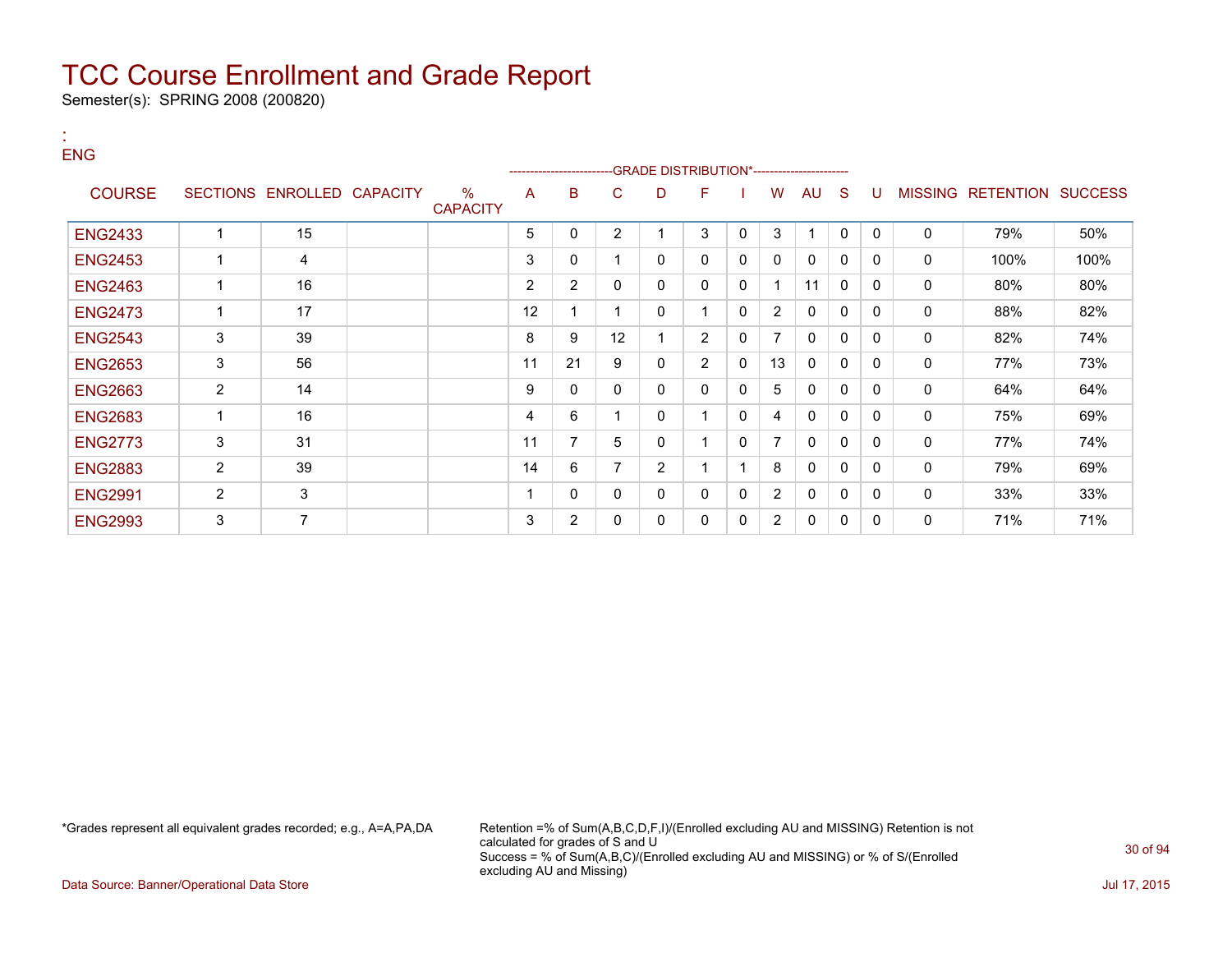Semester(s): SPRING 2008 (200820)

| . .<br><b>ESL</b> |                      |                            |                         |    |                |              |             | -GRADE DISTRIBUTION*---------------------- |              |                      |                      |              |              |              |                           |      |
|-------------------|----------------------|----------------------------|-------------------------|----|----------------|--------------|-------------|--------------------------------------------|--------------|----------------------|----------------------|--------------|--------------|--------------|---------------------------|------|
| <b>COURSE</b>     |                      | SECTIONS ENROLLED CAPACITY | $\%$<br><b>CAPACITY</b> | A  | B              | C            | D           | F                                          |              | W                    | AU                   | S.           | U            |              | MISSING RETENTION SUCCESS |      |
| <b>ESL0613</b>    | $\mathbf 1$          | 5                          |                         | 3  | 1              | 0            | 0           | $\mathbf{0}$                               | 0            | $\mathbf{0}$         | $\blacktriangleleft$ | $\mathbf{0}$ | $\mathbf{0}$ | $\mathbf{0}$ | 100%                      | 100% |
| <b>ESL0623</b>    | $\mathbf 1$          | 9                          |                         | 3  | 4              |              | $\mathbf 0$ | 0                                          | 0            | $\blacktriangleleft$ | $\mathbf{0}$         | $\mathbf{0}$ | $\mathbf{0}$ | $\mathbf 0$  | 89%                       | 89%  |
| <b>ESL0633</b>    | $\overline{2}$       | 18                         |                         | 9  | 4              | 3            | $\mathbf 0$ | $\Omega$                                   | 0            | 1                    | -1                   | $\mathbf{0}$ | $\mathbf{0}$ | $\mathbf 0$  | 94%                       | 94%  |
| <b>ESL0643</b>    | $\overline{2}$       | 15                         |                         | 7  | $\overline{2}$ |              | 1           | 4                                          | $\mathbf{0}$ | $\overline{2}$       |                      | 0            | $\mathbf{0}$ | $\mathbf 0$  | 86%                       | 71%  |
| <b>ESL0813</b>    | $\blacktriangleleft$ | 11                         |                         | 11 | 0              | 0            | 0           | $\mathbf{0}$                               | 0            | $\mathbf 0$          | 0                    | $\mathbf{0}$ | $\mathbf{0}$ | 0            | 100%                      | 100% |
| <b>ESL0823</b>    | $\mathbf 1$          | 13                         |                         | 13 | 0              | 0            | 0           | 0                                          | 0            | 0                    | 0                    | 0            | 0            | 0            | 100%                      | 100% |
| <b>ESL0833</b>    | $\overline{2}$       | 16                         |                         | 11 | 5              | 0            | 0           | $\mathbf{0}$                               | $\mathbf{0}$ | 0                    | $\mathbf{0}$         | 0            | $\Omega$     | 0            | 100%                      | 100% |
| <b>ESL0843</b>    | 2                    | 15                         |                         | 7  | $\overline{7}$ | $\mathbf{0}$ | 0           | 4                                          | $\mathbf{0}$ | $\mathbf{0}$         | $\mathbf{0}$         | $\mathbf{0}$ | 0            | 0            | 100%                      | 93%  |
| <b>ESL0853</b>    | $\mathbf 1$          | 10                         |                         | 10 | $\mathbf{0}$   | $\mathbf{0}$ | $\mathbf 0$ | $\mathbf{0}$                               | 0            | $\mathbf{0}$         | $\mathbf{0}$         | 0            | 0            | $\mathbf{0}$ | 100%                      | 100% |
| <b>ESL0993</b>    | 4                    | 42                         |                         | 31 | 5              |              | 0           | 0                                          | 0            | 4                    |                      | 0            | 0            | 0            | 90%                       | 90%  |

\*Grades represent all equivalent grades recorded; e.g., A=A,PA,DA Retention =% of Sum(A,B,C,D,F,I)/(Enrolled excluding AU and MISSING) Retention is not calculated for grades of S and U Success = % of Sum(A,B,C)/(Enrolled excluding AU and MISSING) or % of S/(Enrolled excluding AU and Missing)

Data Source: Banner/Operational Data Store Jul 17, 2015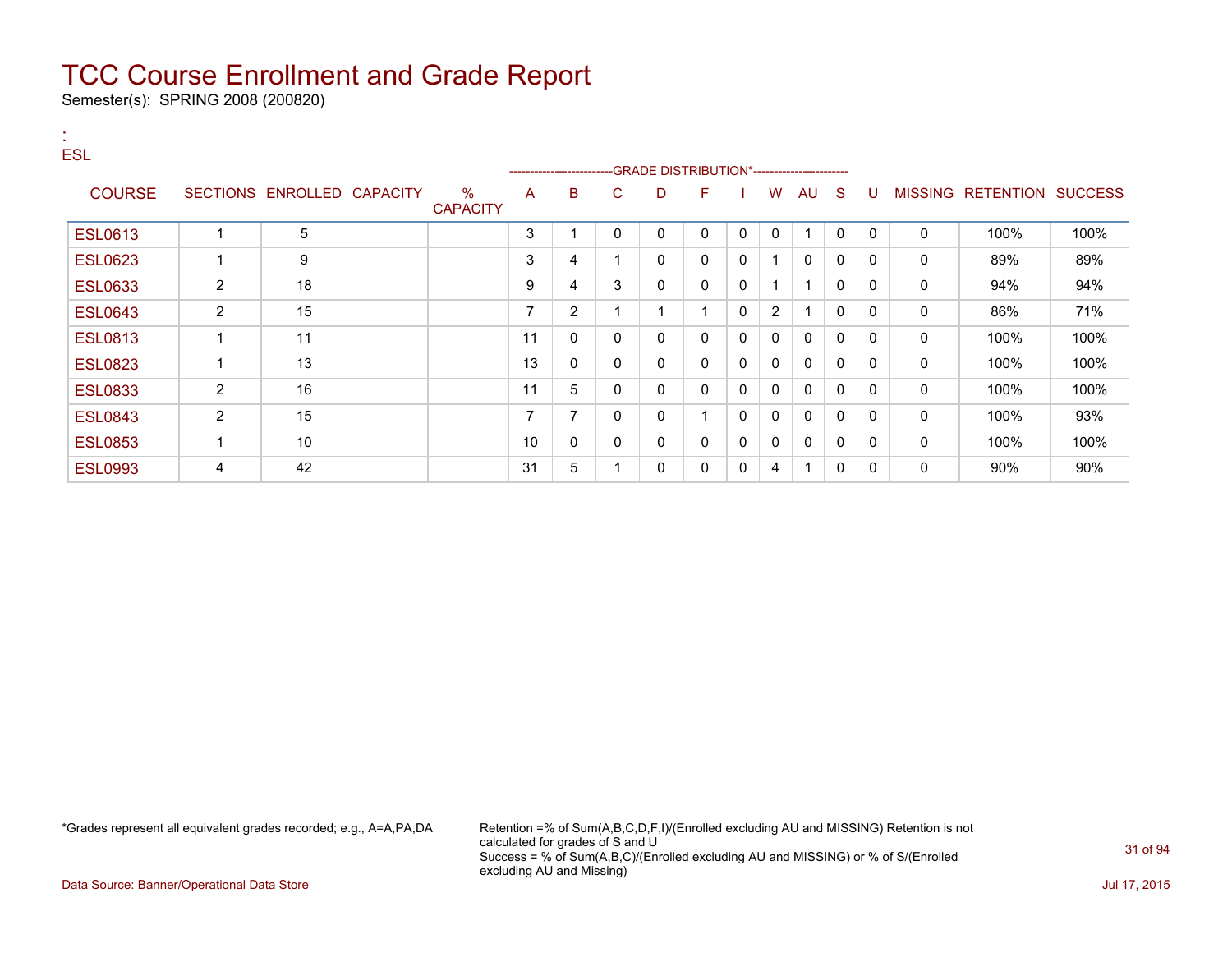Semester(s): SPRING 2008 (200820)

| <b>FES</b>     |                          |                 |                 |                         |    | ----------------------   |                |              |              |             |                |              |              |              |                |                  |                |
|----------------|--------------------------|-----------------|-----------------|-------------------------|----|--------------------------|----------------|--------------|--------------|-------------|----------------|--------------|--------------|--------------|----------------|------------------|----------------|
| <b>COURSE</b>  | <b>SECTIONS</b>          | <b>ENROLLED</b> | <b>CAPACITY</b> | $\%$<br><b>CAPACITY</b> | A  | B                        | C              | D            | F            |             | W              | AU           | S.           | U            | <b>MISSING</b> | <b>RETENTION</b> | <b>SUCCESS</b> |
| <b>FES1343</b> | 2                        | 43              |                 |                         | 11 | 17                       |                | $\mathbf{0}$ | $\mathbf{0}$ | $\mathbf 0$ | 14             | $\mathbf 0$  | $\mathbf{0}$ | $\mathbf{0}$ | $\mathbf{0}$   | 67%              | 67%            |
| <b>FES1363</b> | $\overline{2}$           | 14              |                 |                         | 8  | 4                        | 0              | 0            | $\mathbf 0$  | 0           | 2              | $\mathbf{0}$ | 0            | $\Omega$     | $\mathbf 0$    | 86%              | 86%            |
| <b>FES1431</b> | 1                        | 7               |                 |                         | 5  | $\mathbf 0$              | 0              | $\mathbf 0$  | 0            | 0           | 2              | 0            | $\mathbf{0}$ | $\Omega$     | $\mathbf 0$    | 71%              | 71%            |
| <b>FES1451</b> | 1                        | 6               |                 |                         | 6  | 0                        | $\mathbf{0}$   | 0            | $\mathbf{0}$ | 0           | $\mathbf{0}$   | $\mathbf{0}$ | $\mathbf{0}$ | $\Omega$     | $\mathbf{0}$   | 100%             | 100%           |
| <b>FES2323</b> | $\overline{2}$           | 27              |                 |                         | 4  | 10                       | 5              | и            | $\mathbf{0}$ | 0           | $\overline{7}$ | $\mathbf{0}$ | $\mathbf{0}$ | $\mathbf{0}$ | $\mathbf 0$    | 74%              | 70%            |
| <b>FES2343</b> | $\overline{2}$           | 29              |                 |                         | 11 | 12                       | 4              | 0            | 0            | 0           | 2              | 0            | $\mathbf{0}$ | $\Omega$     | 0              | 93%              | 93%            |
| <b>FES2403</b> | $\overline{\phantom{a}}$ | 13              |                 |                         | 3  | $\overline{\phantom{a}}$ | $\overline{2}$ | 0            | 0            | 0           |                | 0            | 0            | $\Omega$     | 0              | 92%              | 92%            |
| <b>FES2433</b> | 1                        | 7               |                 |                         | 3  |                          |                | 0            | 0            | 0           | $\overline{2}$ | 0            | 0            | $\Omega$     | 0              | 71%              | 71%            |
| <b>FES2463</b> | 1                        | 15              |                 |                         | 6  | 5                        | 2              | 0            | 0            | 0           | $\overline{2}$ | 0            | $\mathbf{0}$ | $\Omega$     | 0              | 87%              | 87%            |

\*Grades represent all equivalent grades recorded; e.g., A=A,PA,DA Retention =% of Sum(A,B,C,D,F,I)/(Enrolled excluding AU and MISSING) Retention is not calculated for grades of S and U Success = % of Sum(A,B,C)/(Enrolled excluding AU and MISSING) or % of S/(Enrolled excluding AU and Missing)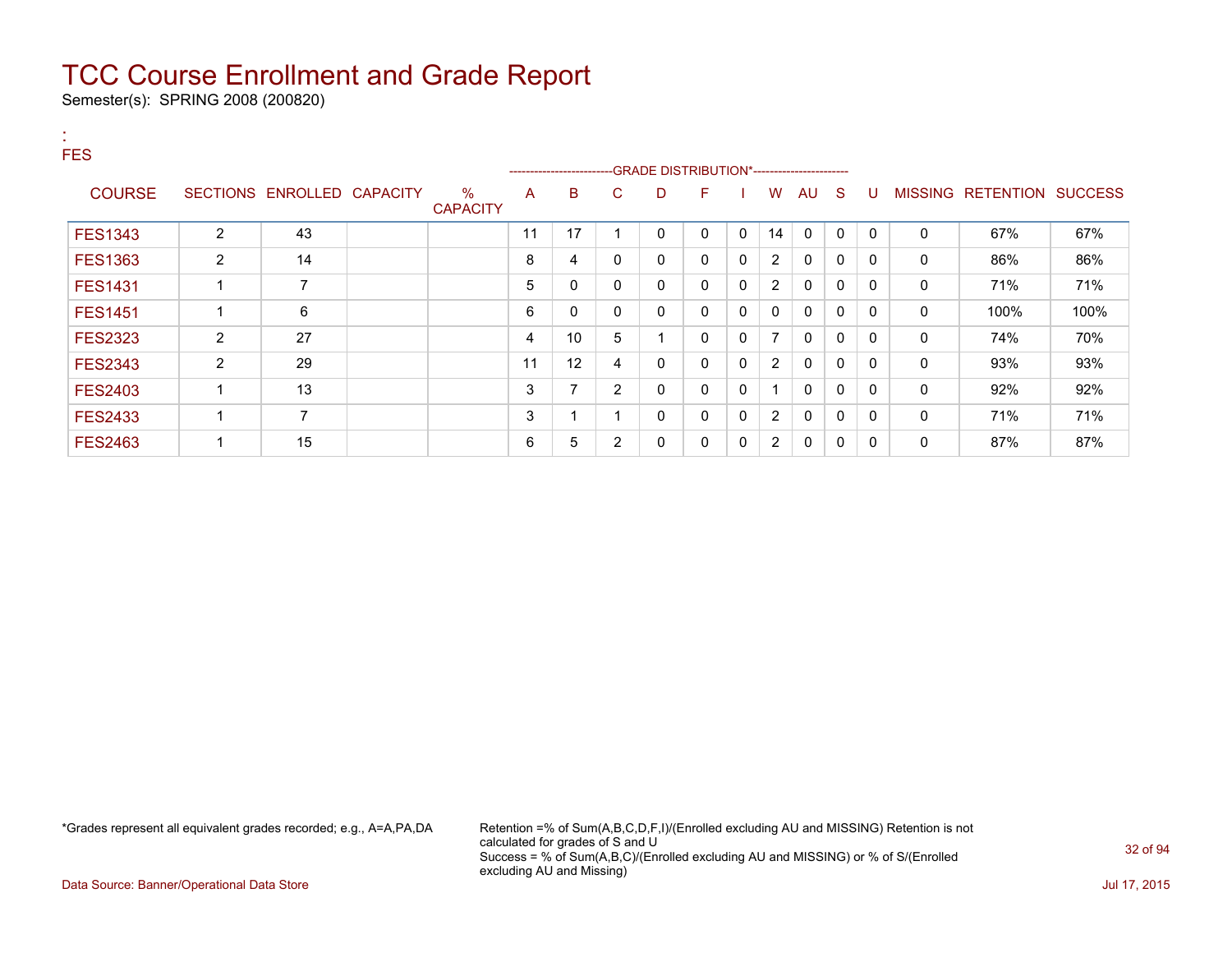Semester(s): SPRING 2008 (200820)

:

| <b>FRE</b> |                |   |                            |                         |              |                                                                                  |    |   |                |             |              |                         |              |              |              |                           |      |
|------------|----------------|---|----------------------------|-------------------------|--------------|----------------------------------------------------------------------------------|----|---|----------------|-------------|--------------|-------------------------|--------------|--------------|--------------|---------------------------|------|
|            |                |   |                            |                         |              | ------------------------GRADE                DISTRIBUTION*---------------------- |    |   |                |             |              |                         |              |              |              |                           |      |
|            | <b>COURSE</b>  |   | SECTIONS ENROLLED CAPACITY | $\%$<br><b>CAPACITY</b> | A            | B                                                                                | C. | D | F              |             | W            | AU                      | -S           | U            |              | MISSING RETENTION SUCCESS |      |
|            |                |   |                            |                         |              |                                                                                  |    |   |                |             |              |                         |              |              |              |                           |      |
|            | <b>FRE1001</b> |   | 9                          |                         | 6            | 0                                                                                | 0  | 0 | $\Omega$       | 0           | 3            | 0                       | $\mathbf{0}$ | 0            | 0            | 67%                       | 67%  |
|            | <b>FRE1103</b> | ⇁ | 77                         |                         | 19           | 14                                                                               | 6  | 4 | 10             |             | 22           | $\overline{\mathbf{A}}$ | 0            | 0            | 0            | 71%                       | 51%  |
|            | <b>FRE1213</b> | 3 | 32                         |                         |              | 2                                                                                | 4  | 2 | $\overline{2}$ | 0           | 8            | 7                       | $\mathbf{0}$ | 0            | $\mathbf{0}$ | 68%                       | 52%  |
|            | <b>FRE1313</b> |   | 7                          |                         | 0            | 2                                                                                | 3  | 0 | $\Omega$       | 0           |              |                         | 0            | 0            | 0            | 83%                       | 83%  |
|            | <b>FRE1413</b> |   | 11                         |                         |              |                                                                                  |    | 2 | $\Omega$       | 0           | 4            | 2                       | $\mathbf{0}$ | $\mathbf 0$  | 0            | 56%                       | 33%  |
|            | <b>FRE2071</b> |   | 5                          |                         | <sup>o</sup> | 2                                                                                |    | 0 | $\mathbf{0}$   | $\mathbf 0$ | $\mathbf{0}$ | $\mathbf{0}$            | $\mathbf{0}$ | $\mathbf{0}$ | $\mathbf{0}$ | 100%                      | 100% |
|            | <b>FRE2213</b> |   | 8                          |                         | $\sim$       | 3                                                                                |    | 0 | $\Omega$       | $\mathbf 0$ | 1            | -1                      | $\mathbf{0}$ | $\mathbf{0}$ | $\Omega$     | 86%                       | 86%  |

\*Grades represent all equivalent grades recorded; e.g., A=A,PA,DA Retention =% of Sum(A,B,C,D,F,I)/(Enrolled excluding AU and MISSING) Retention is not calculated for grades of S and U Success = % of Sum(A,B,C)/(Enrolled excluding AU and MISSING) or % of S/(Enrolled excluding AU and Missing)

Data Source: Banner/Operational Data Store Jul 17, 2015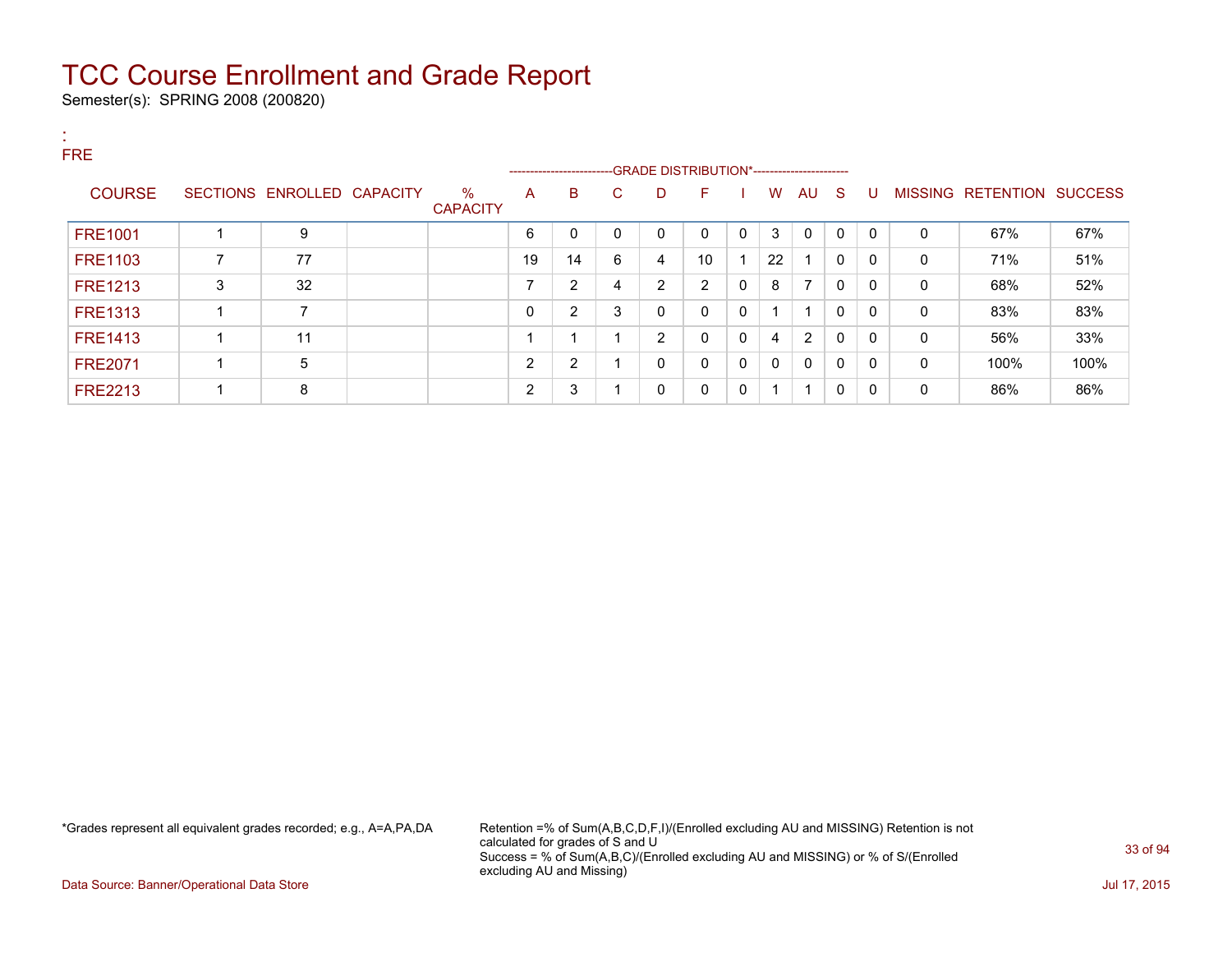Semester(s): SPRING 2008 (200820)

:

| <b>GAM</b> |               |  |                 |  |                                                                    |                |                |                |  |                                                                             |     |
|------------|---------------|--|-----------------|--|--------------------------------------------------------------------|----------------|----------------|----------------|--|-----------------------------------------------------------------------------|-----|
|            |               |  |                 |  | ------------------------GRADE DISTRIBUTION*----------------------- |                |                |                |  |                                                                             |     |
|            | <b>COURSE</b> |  | <b>CAPACITY</b> |  |                                                                    |                |                |                |  | SECTIONS ENROLLED CAPACITY % A B C D F I W AU S U MISSING RETENTION SUCCESS |     |
|            | GAM1113       |  |                 |  |                                                                    | 3 <sup>1</sup> | $\overline{2}$ | $\overline{0}$ |  | 82%                                                                         | 55% |

\*Grades represent all equivalent grades recorded; e.g., A=A,PA,DA Retention =% of Sum(A,B,C,D,F,I)/(Enrolled excluding AU and MISSING) Retention is not calculated for grades of S and U Success = % of Sum(A,B,C)/(Enrolled excluding AU and MISSING) or % of S/(Enrolled excluding AU and Missing)

Data Source: Banner/Operational Data Store Jul 17, 2015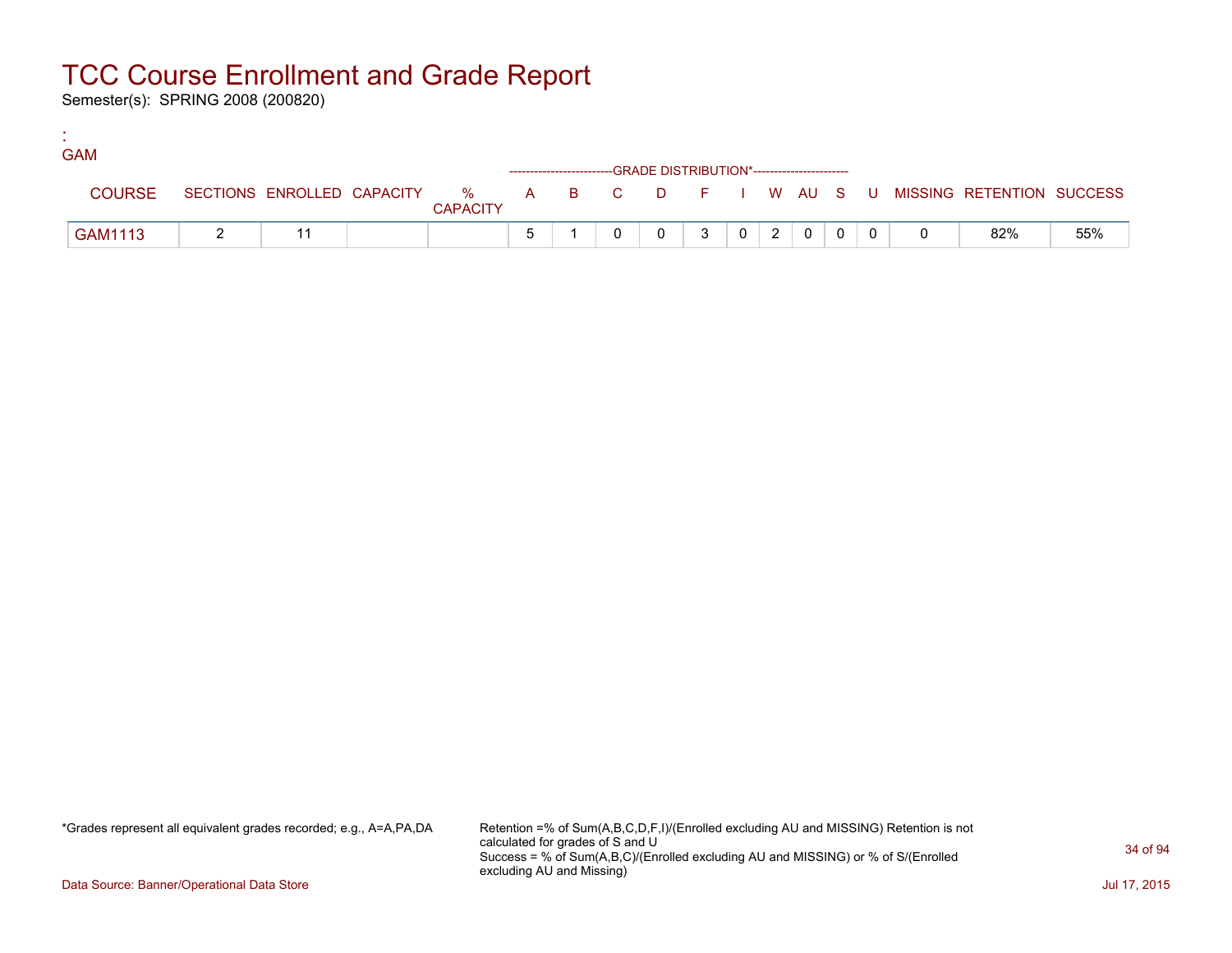Semester(s): SPRING 2008 (200820)

:

| <b>GEL</b>    |                            |                      |    |    |       | -GRADE DISTRIBUTION*----------------------- |    |              |  |                             |     |
|---------------|----------------------------|----------------------|----|----|-------|---------------------------------------------|----|--------------|--|-----------------------------|-----|
| <b>COURSE</b> | SECTIONS ENROLLED CAPACITY | %<br><b>CAPACITY</b> |    |    | A B C | DFIWAUS                                     |    |              |  | U MISSING RETENTION SUCCESS |     |
| GEL1014       | 59                         |                      | 24 | 16 |       |                                             | 11 | $\mathbf{0}$ |  | 81%                         | 80% |
| GEL1024       |                            |                      | 10 |    |       |                                             |    | 0            |  | 88%                         | 82% |

\*Grades represent all equivalent grades recorded; e.g., A=A,PA,DA Retention =% of Sum(A,B,C,D,F,I)/(Enrolled excluding AU and MISSING) Retention is not calculated for grades of S and U Success = % of Sum(A,B,C)/(Enrolled excluding AU and MISSING) or % of S/(Enrolled excluding AU and Missing)

Data Source: Banner/Operational Data Store Jul 17, 2015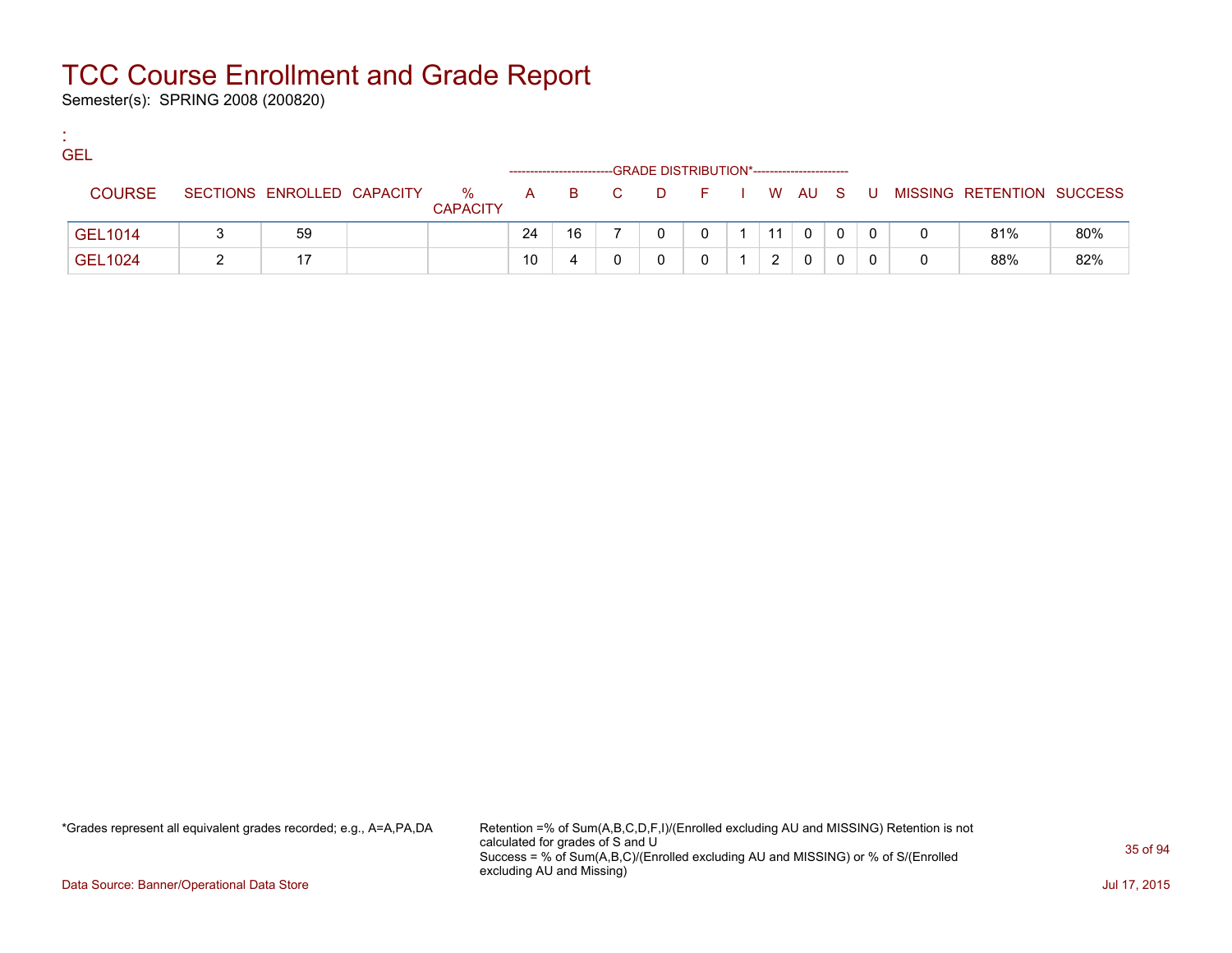Semester(s): SPRING 2008 (200820)

:

| <b>GEO</b>    |    |                            |                         |                          |                              |    | --GRADE DISTRIBUTION*----------------------- |              |   |              |              |              |              |          |                                  |      |
|---------------|----|----------------------------|-------------------------|--------------------------|------------------------------|----|----------------------------------------------|--------------|---|--------------|--------------|--------------|--------------|----------|----------------------------------|------|
| <b>COURSE</b> |    | SECTIONS ENROLLED CAPACITY | $\%$<br><b>CAPACITY</b> | A                        | -----------------------<br>B | C  | D                                            | F            |   | W            | AU           | - S          | U            |          | <b>MISSING RETENTION SUCCESS</b> |      |
| GEO1014       | 3  | 50                         |                         | 5                        | 11                           | 12 | 7                                            | 9            | 0 | 6            | $\Omega$     | $\Omega$     | $\mathbf{0}$ | 0        | 88%                              | 56%  |
| GEO1043       | 25 | 501                        |                         | 143                      | 150                          | 84 | 32                                           | 24           |   | 67           | $\mathbf{0}$ | $\mathbf{0}$ | $\mathbf{0}$ | 0        | 87%                              | 75%  |
| GEO2013       | 4  | 36                         |                         | 17                       | 6                            | ⇁  |                                              | 1            | 0 | 4            | 0            | 0            | 0            | $\Omega$ | 89%                              | 83%  |
| GEO2033       | 3  | 49                         |                         | 26                       | 10                           | 4  |                                              | 3            | 0 | 4            | $\mathbf{0}$ | 0            | $\mathbf{0}$ |          | 92%                              | 83%  |
| GEO2113       |    | 21                         |                         | 8                        | 6                            | 0  |                                              | $\mathbf{0}$ | 0 | 6            | $\mathbf{0}$ | 0            | 0            | 0        | 71%                              | 67%  |
| GEO2153       | 5  | 30                         |                         | $\overline{ }$           | 8                            | 4  |                                              | 5            | 0 | 5            | 0            | 0            | 0            | 0        | 83%                              | 63%  |
| GEO2344       |    | $\overline{2}$             |                         | $\overline{2}$           | 0                            | 0  | 0                                            | $\mathbf{0}$ | 0 | $\mathbf{0}$ | $\mathbf{0}$ | $\Omega$     | $\mathbf{0}$ | 0        | 100%                             | 100% |
| GEO2354       |    | $\overline{2}$             |                         | $\overline{\phantom{a}}$ | 0                            | 0  | 0                                            | 1            | 0 | 0            | 0            | $\mathbf{0}$ | 0            | $\Omega$ | 100%                             | 50%  |

\*Grades represent all equivalent grades recorded; e.g., A=A,PA,DA Retention =% of Sum(A,B,C,D,F,I)/(Enrolled excluding AU and MISSING) Retention is not calculated for grades of S and U Success = % of Sum(A,B,C)/(Enrolled excluding AU and MISSING) or % of S/(Enrolled excluding AU and Missing)

Data Source: Banner/Operational Data Store Jul 17, 2015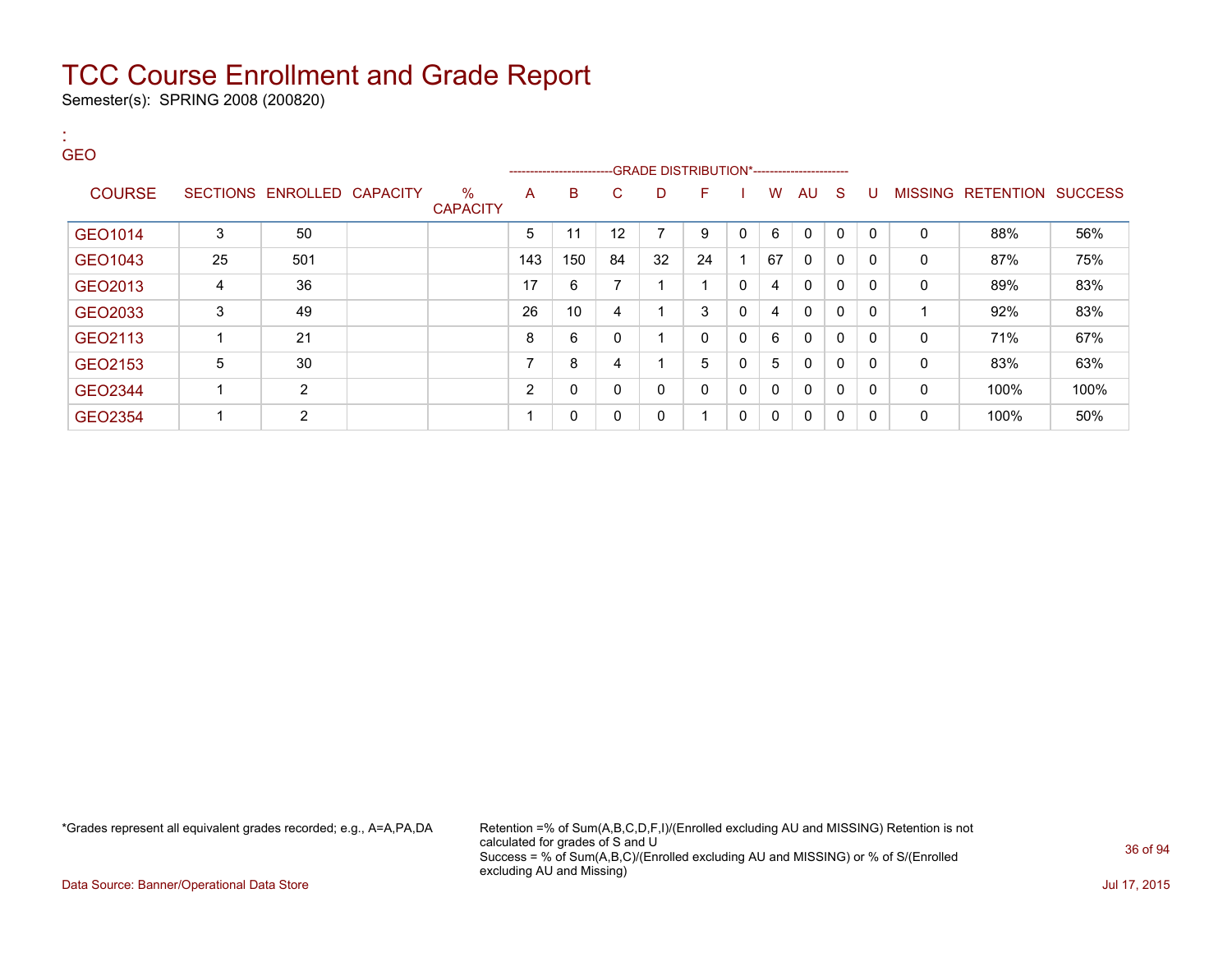Semester(s): SPRING 2008 (200820)

:

| <b>GER</b>     |                            |                      |                    |    |    |   |                                              |   |   |              |              |          |   |                           |     |
|----------------|----------------------------|----------------------|--------------------|----|----|---|----------------------------------------------|---|---|--------------|--------------|----------|---|---------------------------|-----|
|                |                            |                      | ------------------ |    |    |   | -GRADE DISTRIBUTION*------------------------ |   |   |              |              |          |   |                           |     |
| <b>COURSE</b>  | SECTIONS ENROLLED CAPACITY | %<br><b>CAPACITY</b> | A                  | B. | C. | D | F                                            |   | W | AU           | - S          | - U -    |   | MISSING RETENTION SUCCESS |     |
| <b>GER1103</b> | 29                         |                      | $12 \overline{ }$  | 9  | 5  | 0 |                                              |   |   | $\mathbf{0}$ | $\mathbf{0}$ | $\Omega$ | 0 | 97%                       | 90% |
| <b>GER1213</b> | 11                         |                      | 2                  |    | 5  | 0 |                                              | 0 |   | 0            | 0            | $\Omega$ | 0 | 91%                       | 82% |
| <b>GER1313</b> | 4                          |                      | 0                  |    |    |   | 0                                            | 0 |   | $\mathbf{0}$ | 0            | $\Omega$ | 0 | 75%                       | 50% |
| GER2113        | 8                          |                      | 2<br>ູບ            |    |    | 0 |                                              |   | 2 | $\mathbf{0}$ | 0            | 0        | 0 | 75%                       | 62% |

\*Grades represent all equivalent grades recorded; e.g., A=A,PA,DA Retention =% of Sum(A,B,C,D,F,I)/(Enrolled excluding AU and MISSING) Retention is not calculated for grades of S and U Success = % of Sum(A,B,C)/(Enrolled excluding AU and MISSING) or % of S/(Enrolled excluding AU and Missing)

Data Source: Banner/Operational Data Store Jul 17, 2015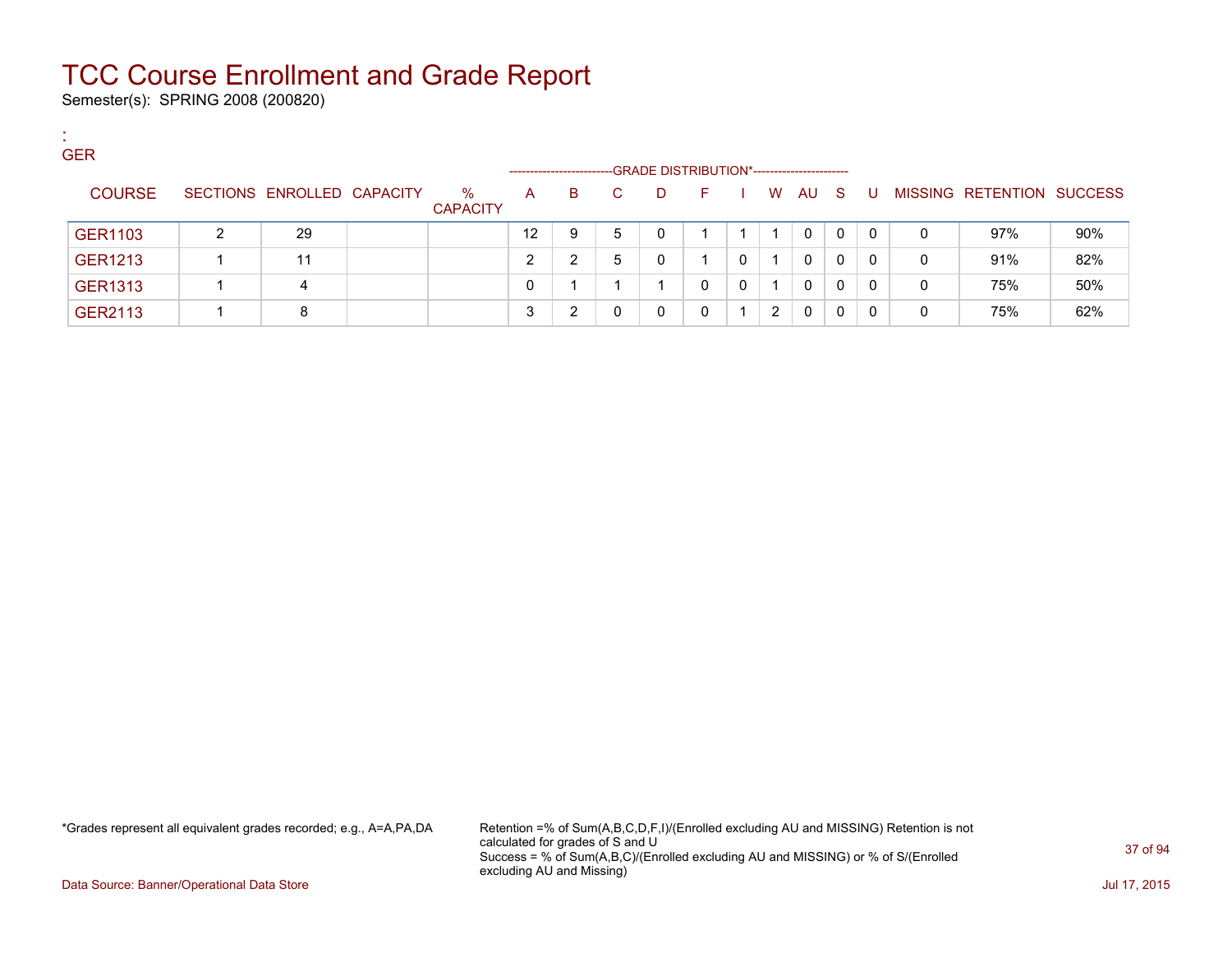Semester(s): SPRING 2008 (200820)

:

| <b>GIS</b>    |                            |                      |   |       | -GRADE DISTRIBUTION*----------------------- |   |          |   |   |       |                           |     |
|---------------|----------------------------|----------------------|---|-------|---------------------------------------------|---|----------|---|---|-------|---------------------------|-----|
| <b>COURSE</b> | SECTIONS ENROLLED CAPACITY | %<br><b>CAPACITY</b> |   | A B C | DFIWAUS                                     |   |          |   |   | . U . | MISSING RETENTION SUCCESS |     |
| GIS2344       | 8                          |                      |   |       | 0                                           | 0 | $\Omega$ | 4 |   |       | 43%                       | 43% |
| GIS2373       | Δ                          |                      | ີ |       |                                             |   |          |   | 0 |       | 75%                       | 75% |

\*Grades represent all equivalent grades recorded; e.g., A=A,PA,DA Retention =% of Sum(A,B,C,D,F,I)/(Enrolled excluding AU and MISSING) Retention is not calculated for grades of S and U Success = % of Sum(A,B,C)/(Enrolled excluding AU and MISSING) or % of S/(Enrolled excluding AU and Missing)

Data Source: Banner/Operational Data Store Jul 17, 2015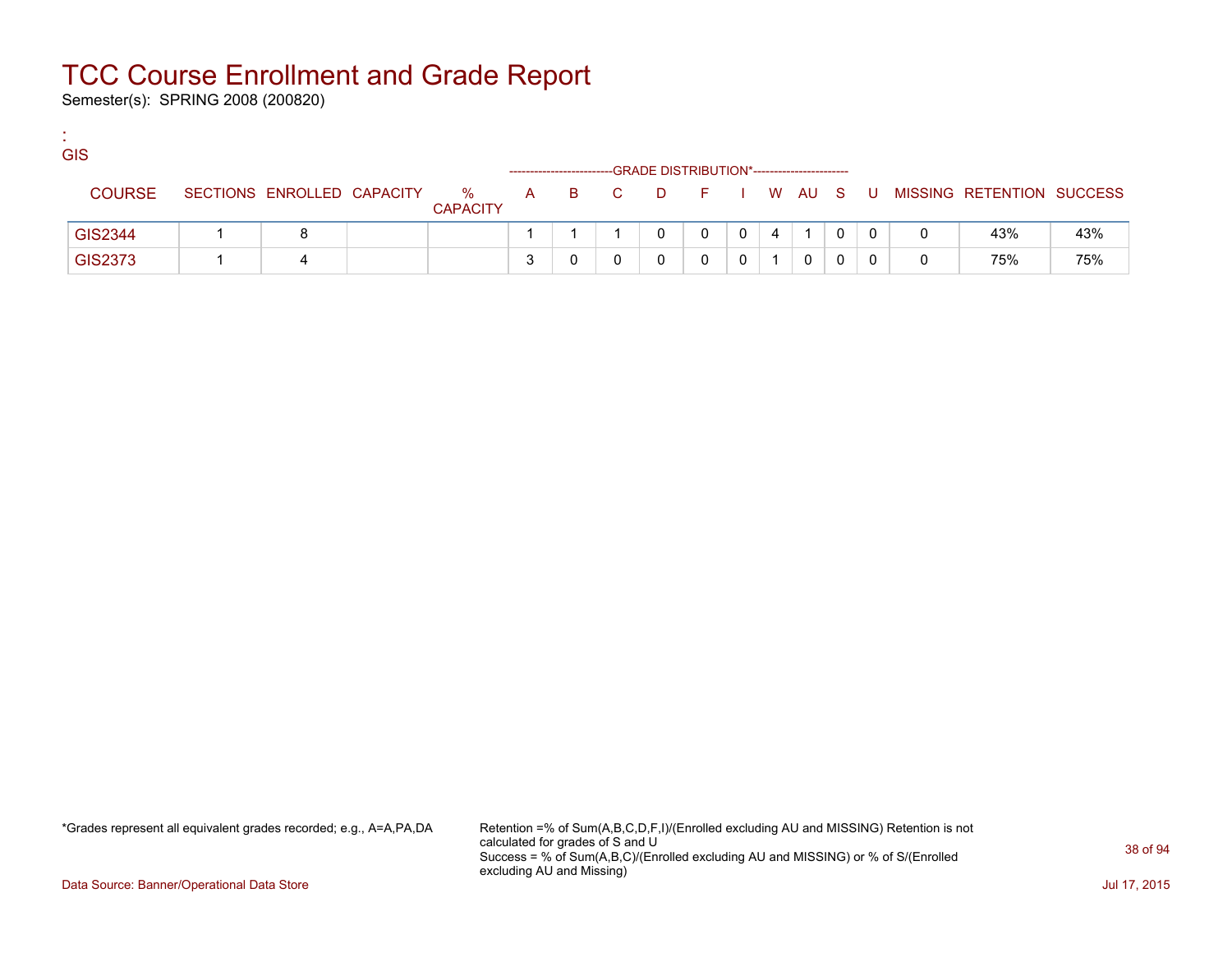Semester(s): SPRING 2008 (200820)

| GT            |                            |                         |                |                       |              |              |                                              |              |              |              |              |              |              |                   |                |
|---------------|----------------------------|-------------------------|----------------|-----------------------|--------------|--------------|----------------------------------------------|--------------|--------------|--------------|--------------|--------------|--------------|-------------------|----------------|
|               |                            |                         |                | --------------------- |              |              | --GRADE DISTRIBUTION*----------------------- |              |              |              |              |              |              |                   |                |
| <b>COURSE</b> | SECTIONS ENROLLED CAPACITY | $\%$<br><b>CAPACITY</b> | A              | B                     | C.           | D            | F.                                           |              | W            | AU S         |              | U            |              | MISSING RETENTION | <b>SUCCESS</b> |
| GT1011        | 5                          |                         | 5              | 0                     | $\mathbf{0}$ | $\mathbf{0}$ | $\Omega$                                     | $\mathbf{0}$ | $\Omega$     | $\mathbf{0}$ | $\Omega$     | $\mathbf{0}$ | 0            | 100%              | 100%           |
| GT1143        | 5                          |                         | 5              | 0                     | 0            | 0            | 0                                            | 0            | 0            | 0            | 0            | 0            | 0            | 100%              | 100%           |
| GT1223        | 5                          |                         | 5              | 0                     | $\mathbf{0}$ | 0            | $\mathbf{0}$                                 | 0            | $\mathbf{0}$ | $\mathbf{0}$ | 0            | 0            | $\mathbf{0}$ | 100%              | 100%           |
| GT1333        | $\overline{2}$             |                         | 2              | $\mathbf 0$           | 0            | 0            | $\mathbf{0}$                                 | 0            | $\mathbf 0$  | 0            | 0            | 0            | $\mathbf 0$  | 100%              | 100%           |
| GT1413        | $\overline{2}$             |                         | $\overline{2}$ | 0                     | 0            | 0            | 0                                            | 0            | 0            | 0            | 0            | 0            | 0            | 100%              | 100%           |
| GT1443        | 2                          |                         | 2              | 0                     | $\mathbf{0}$ | 0            | $\mathbf{0}$                                 | 0            | $\Omega$     | $\mathbf{0}$ | 0            | 0            | 0            | 100%              | 100%           |
| GT2014        | 2                          |                         | $\overline{2}$ | 0                     | $\mathbf{0}$ | 0            | $\mathbf{0}$                                 | 0            | 0            | 0            | $\mathbf{0}$ | $\mathbf{0}$ | 0            | 100%              | 100%           |
| GT2124        |                            |                         |                | 0                     | 0            | 0            | 0                                            | 0            | 0            | 0            | 0            | 0            | 0            | 100%              | 100%           |

\*Grades represent all equivalent grades recorded; e.g., A=A,PA,DA Retention =% of Sum(A,B,C,D,F,I)/(Enrolled excluding AU and MISSING) Retention is not calculated for grades of S and U Success = % of Sum(A,B,C)/(Enrolled excluding AU and MISSING) or % of S/(Enrolled excluding AU and Missing)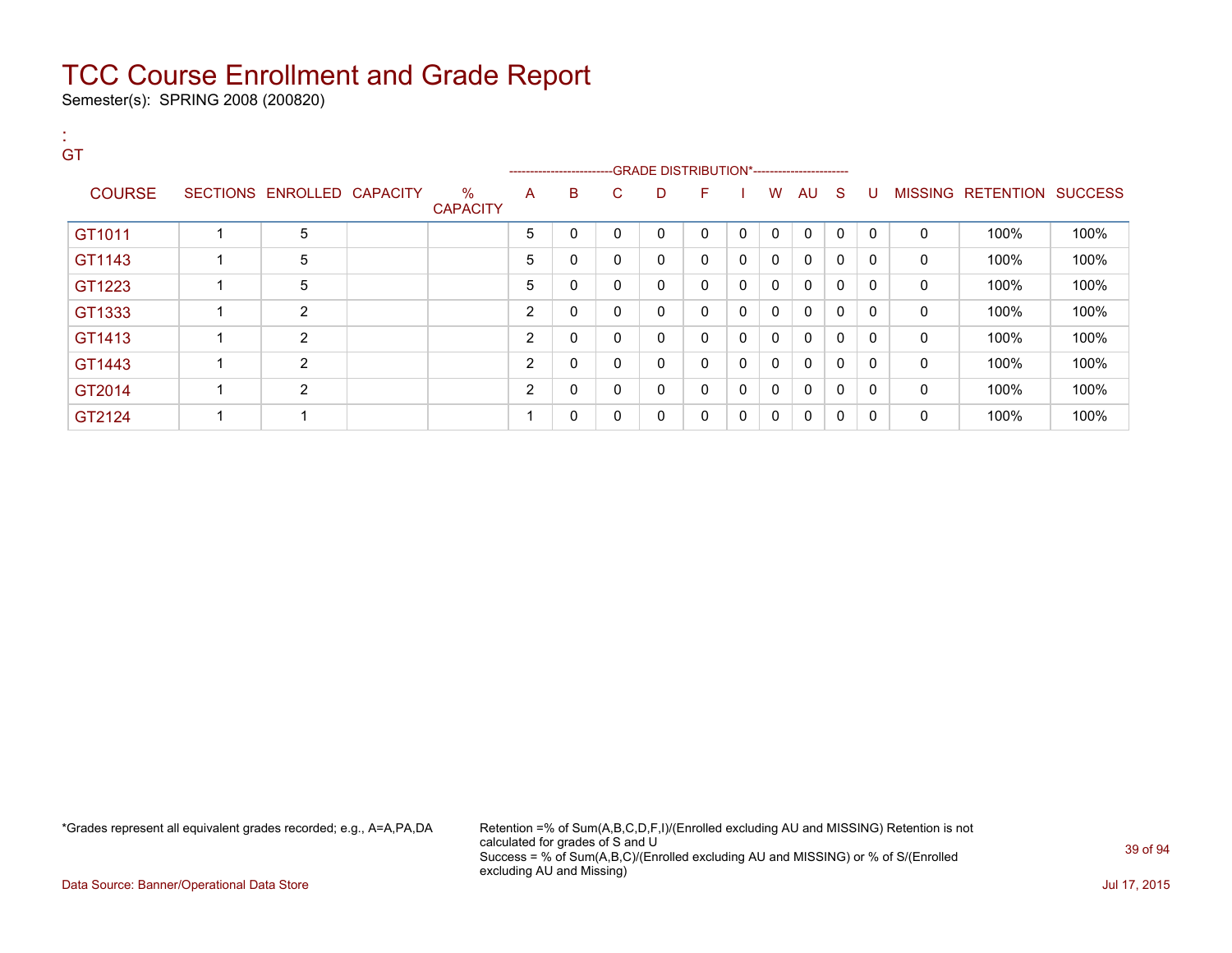Semester(s): SPRING 2008 (200820)

:

| <b>HFS</b>     |                            |                      |              | ---------------------- |    |   | -GRADE DISTRIBUTION*----------------------- |              |        |   |              |   |                           |     |
|----------------|----------------------------|----------------------|--------------|------------------------|----|---|---------------------------------------------|--------------|--------|---|--------------|---|---------------------------|-----|
| <b>COURSE</b>  | SECTIONS ENROLLED CAPACITY | %<br><b>CAPACITY</b> | $\mathsf{A}$ | B.                     | C. | D | E.                                          |              | I WAUS |   | - U -        |   | MISSING RETENTION SUCCESS |     |
| <b>HFS1413</b> | 8                          |                      | $5^{\circ}$  |                        |    |   |                                             |              | 0      | 0 | $\mathbf{0}$ | 0 | 100%                      | 88% |
| <b>HFS2021</b> | 11                         |                      | 5            |                        |    |   | 4                                           | $\mathbf{0}$ | 0      |   | 0            | 0 | 91%                       | 55% |
| <b>HFS2312</b> | 9                          |                      | 3            |                        |    |   | 4                                           |              | 0      |   |              | 0 | 100%                      | 56% |

\*Grades represent all equivalent grades recorded; e.g., A=A,PA,DA Retention =% of Sum(A,B,C,D,F,I)/(Enrolled excluding AU and MISSING) Retention is not calculated for grades of S and U Success = % of Sum(A,B,C)/(Enrolled excluding AU and MISSING) or % of S/(Enrolled excluding AU and Missing)

Data Source: Banner/Operational Data Store Jul 17, 2015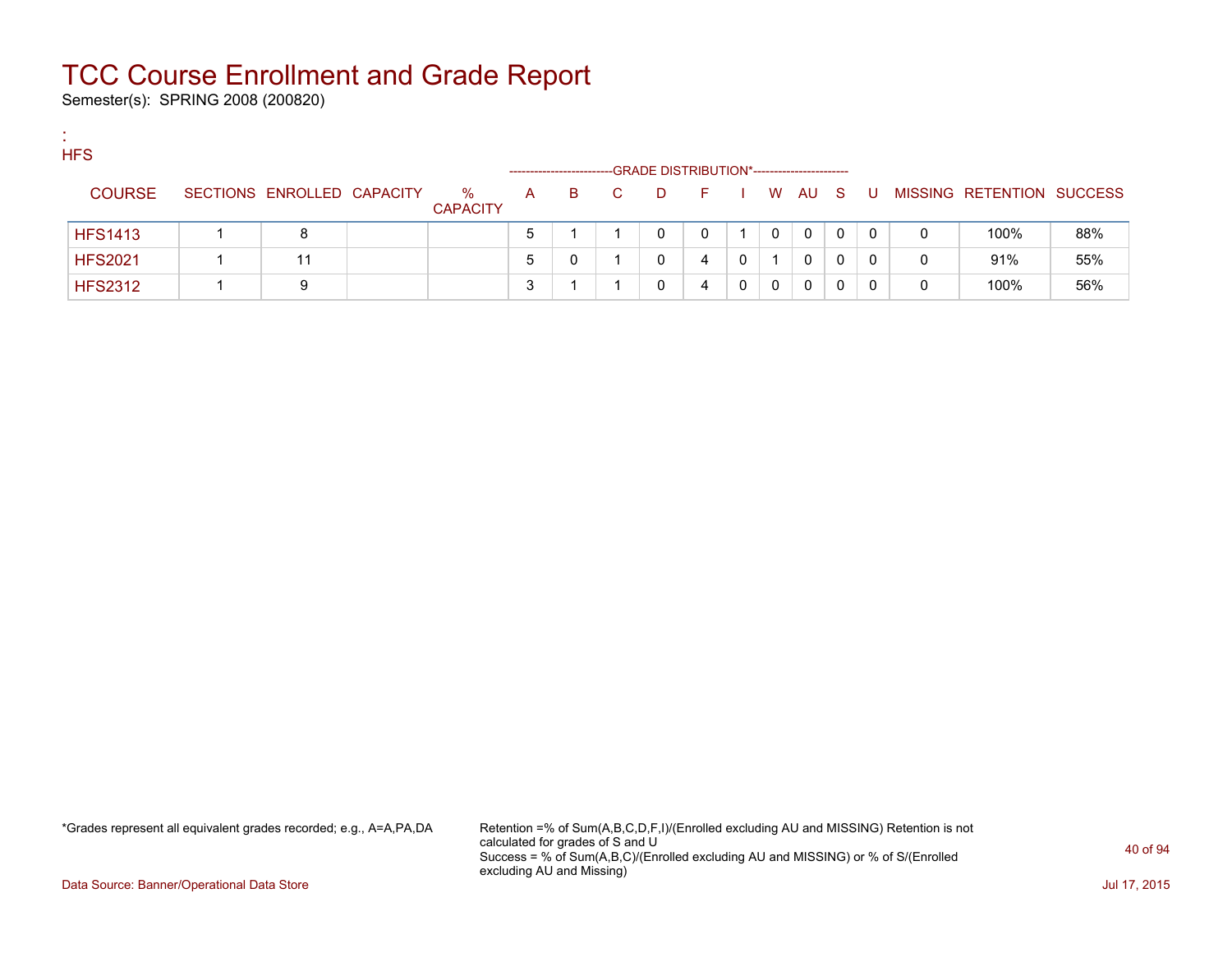Semester(s): SPRING 2008 (200820)

| ×<br><b>HIS</b> |                |                            |                      |     |     |                |                                             |                |              |     |              |              |              |              |                           |      |
|-----------------|----------------|----------------------------|----------------------|-----|-----|----------------|---------------------------------------------|----------------|--------------|-----|--------------|--------------|--------------|--------------|---------------------------|------|
|                 |                |                            |                      |     |     |                | -GRADE DISTRIBUTION*----------------------- |                |              |     |              |              |              |              |                           |      |
| <b>COURSE</b>   |                | SECTIONS ENROLLED CAPACITY | %<br><b>CAPACITY</b> | A   | B   | C.             | D                                           | F              |              | W   | AU.          | <sub>S</sub> | U            |              | MISSING RETENTION SUCCESS |      |
| <b>HIS1033</b>  | 5              | 83                         |                      | 25  | 18  | 14             |                                             | 3              | $\mathbf{0}$ | 22  | $\mathbf{0}$ | $\mathbf{0}$ | $\mathbf{0}$ | $\Omega$     | 73%                       | 69%  |
| <b>HIS1053</b>  | $\overline{7}$ | 158                        |                      | 53  | 40  | 21             | 6                                           | $\overline{7}$ | 0            | 31  | $\Omega$     | $\mathbf{0}$ | $\mathbf{0}$ | $\mathbf 0$  | 80%                       | 72%  |
| <b>HIS1063</b>  | 4              | 73                         |                      | 18  | 15  | 9              | 5                                           | $\overline{2}$ | 0            | 24  | $\Omega$     | 0            | 0            | $\Omega$     | 67%                       | 58%  |
| <b>HIS1073</b>  | 1              | 19                         |                      |     | 3   | $\overline{2}$ | $\overline{2}$                              | 3              | 0            | 8   | 0            | 0            | $\Omega$     | $\mathbf{0}$ | 58%                       | 32%  |
| <b>HIS1483</b>  | 28             | 596                        |                      | 116 | 133 | 108            | 30                                          | 64             | $\Omega$     | 144 |              | $\mathbf{0}$ | $\Omega$     | $\Omega$     | 76%                       | 60%  |
| <b>HIS1493</b>  | 63             | 1,550                      |                      | 321 | 303 | 258            | 103                                         | 170            |              | 388 | 3            | 0            | $\mathbf{0}$ | $\Omega$     | 75%                       | 57%  |
| <b>HIS2043</b>  | $\overline{2}$ | 36                         |                      | 6   | 8   | 7              | 2                                           | 7              | 0            | 6   | 0            | 0            | 0            | $\Omega$     | 83%                       | 58%  |
| <b>HIS2333</b>  |                | 15                         |                      | 7   | 4   |                | 0                                           | 0              |              | 2   | 0            | 0            | 0            | 0            | 87%                       | 80%  |
| <b>HIS2992</b>  |                | 13                         |                      | 11  | 0   | 0              | 0                                           | 0              | 0            |     | 1            | $\mathbf{0}$ | $\mathbf{0}$ | 0            | 92%                       | 92%  |
| <b>HIS2993</b>  |                | 19                         |                      | 18  | 1   | 0              | 0                                           | 0              | 0            | 0   | 0            | 0            | 0            | 0            | 100%                      | 100% |

\*Grades represent all equivalent grades recorded; e.g., A=A,PA,DA Retention =% of Sum(A,B,C,D,F,I)/(Enrolled excluding AU and MISSING) Retention is not calculated for grades of S and U Success = % of Sum(A,B,C)/(Enrolled excluding AU and MISSING) or % of S/(Enrolled excluding AU and Missing)

Data Source: Banner/Operational Data Store Jul 17, 2015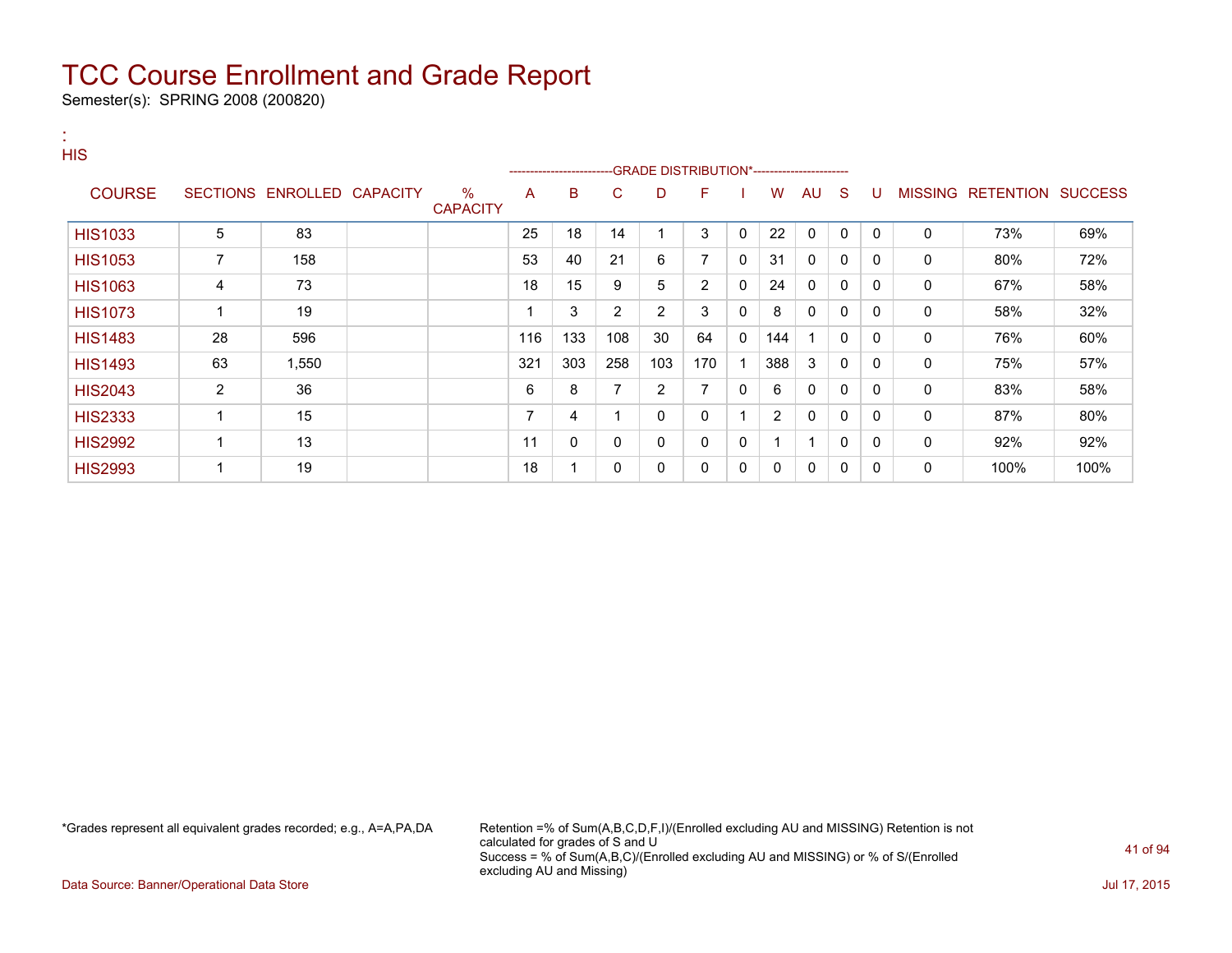Semester(s): SPRING 2008 (200820)

| <b>HIT</b>     |                            |                         |   | ------------------------GRADE                DISTRIBUTION*---------------------- |                |   |              |              |              |              |          |              |          |                           |      |
|----------------|----------------------------|-------------------------|---|----------------------------------------------------------------------------------|----------------|---|--------------|--------------|--------------|--------------|----------|--------------|----------|---------------------------|------|
| <b>COURSE</b>  | SECTIONS ENROLLED CAPACITY | $\%$<br><b>CAPACITY</b> | A | B                                                                                | C.             | D | F            |              | W            | AU           | - S      | U            |          | MISSING RETENTION SUCCESS |      |
| <b>HIT1213</b> | 14                         |                         | 6 | 4                                                                                | 2              | 2 | $\Omega$     | $\mathbf{0}$ | $\mathbf{0}$ | $\mathbf{0}$ | $\Omega$ | $\mathbf{0}$ | $\Omega$ | 100%                      | 86%  |
| <b>HIT1353</b> | 13                         |                         | 5 | 4                                                                                | 2              | 2 | $\mathbf{0}$ | 0            | 0            | 0            | 0        | $\Omega$     | $\Omega$ | 100%                      | 85%  |
| <b>HIT2053</b> | 9                          |                         | 3 | 3                                                                                | $\overline{2}$ | 0 | $\mathbf{0}$ | 0            |              | 0            | 0        | 0            | 0        | 89%                       | 89%  |
| <b>HIT2113</b> | 3                          |                         |   |                                                                                  |                | 0 | 0            | 0            | 0            | 0            | 0        | 0            | 0        | 100%                      | 100% |
| <b>HIT2121</b> | 9                          |                         | 2 | 5                                                                                | $\overline{2}$ | 0 | $\mathbf{0}$ | 0            | 0            | 0            | 0        | 0            | 0        | 100%                      | 100% |
| <b>HIT2133</b> | 9                          |                         | 2 | 3                                                                                | 4              | 0 | $\mathbf{0}$ | 0            | $\mathbf{0}$ | $\mathbf{0}$ | 0        | $\Omega$     | 0        | 100%                      | 100% |
| <b>HIT2403</b> | 8                          |                         |   | 3                                                                                | 4              | 0 | $\mathbf{0}$ | 0            | 0            | 0            | 0        | 0            | 0        | 100%                      | 100% |
| <b>HIT2412</b> | 4                          |                         |   | 3                                                                                | $\mathbf{0}$   | 0 | 0            | 0            | 0            | $\mathbf{0}$ | 0        | 0            | 0        | 100%                      | 100% |

\*Grades represent all equivalent grades recorded; e.g., A=A,PA,DA Retention =% of Sum(A,B,C,D,F,I)/(Enrolled excluding AU and MISSING) Retention is not calculated for grades of S and U Success = % of Sum(A,B,C)/(Enrolled excluding AU and MISSING) or % of S/(Enrolled excluding AU and Missing)

Data Source: Banner/Operational Data Store Jul 17, 2015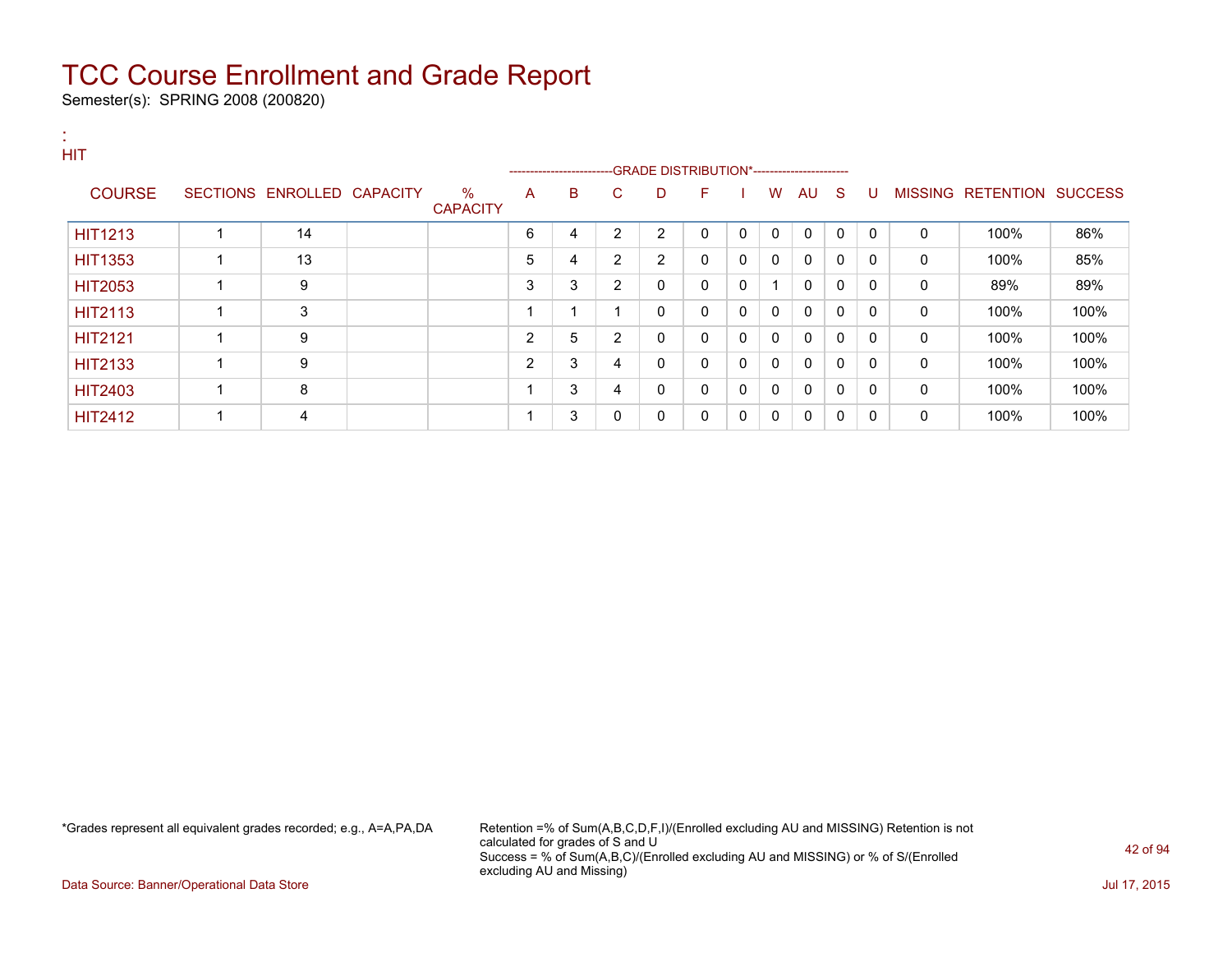Semester(s): SPRING 2008 (200820)

:

| . .<br><b>HR</b> |   |                   |                 |                         | -------------------- |              |    | --GRADE DISTRIBUTION*----------------------- |              |             |   |    |              |             |   |                   |                |
|------------------|---|-------------------|-----------------|-------------------------|----------------------|--------------|----|----------------------------------------------|--------------|-------------|---|----|--------------|-------------|---|-------------------|----------------|
| <b>COURSE</b>    |   | SECTIONS ENROLLED | <b>CAPACITY</b> | $\%$<br><b>CAPACITY</b> | A                    | В            | C. | D                                            | E            |             | W | AU | -S           | U           |   | MISSING RETENTION | <b>SUCCESS</b> |
| <b>HR1313</b>    | 2 | 26                |                 |                         | 20                   |              | 0  | 0                                            | 0            | 0           | 5 | 0  | $\mathbf{0}$ | $\Omega$    | 0 | 81%               | 81%            |
| <b>HR1343</b>    |   | 17                |                 |                         | 11                   | 3            | 2  | 0                                            | 0            | 0           |   | 0  | $\mathbf{0}$ | $\mathbf 0$ | 0 | 94%               | 94%            |
| <b>HR2323</b>    |   | 13                |                 |                         | 12                   | $\mathbf{0}$ | 0  | 0                                            | $\mathbf{0}$ | $\mathbf 0$ |   | 0  | $\mathbf{0}$ | $\Omega$    | 0 | 92%               | 92%            |
| <b>HR2333</b>    |   | 14                |                 |                         | 14                   | 0            | 0  | $\mathbf 0$                                  | $\mathbf{0}$ | 0           | 0 | 0  | 0            | 0           | 0 | 100%              | 100%           |
| <b>HR2353</b>    |   | 15                |                 |                         | 11                   |              | 3  | 0                                            | 0            | 0           | 0 | 0  | 0            | $\Omega$    | 0 | 100%              | 100%           |

\*Grades represent all equivalent grades recorded; e.g., A=A,PA,DA Retention =% of Sum(A,B,C,D,F,I)/(Enrolled excluding AU and MISSING) Retention is not calculated for grades of S and U Success = % of Sum(A,B,C)/(Enrolled excluding AU and MISSING) or % of S/(Enrolled excluding AU and Missing)

Data Source: Banner/Operational Data Store Jul 17, 2015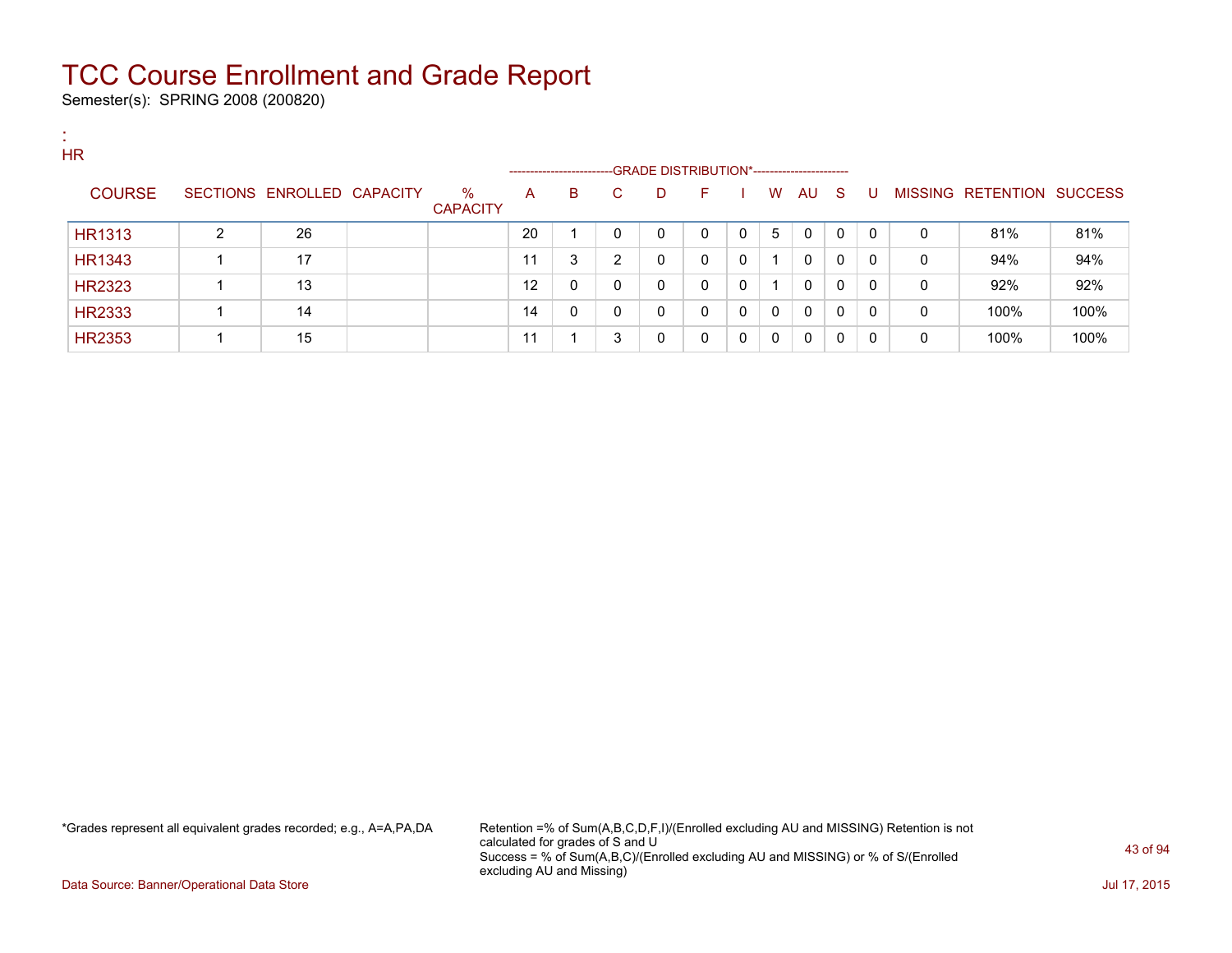Semester(s): SPRING 2008 (200820)

:

| <b>HS</b>     |                |                            |                      |                | ----------------------- |                |              | -GRADE DISTRIBUTION*---------------------- |   |    |              |              |              |             |                           |      |
|---------------|----------------|----------------------------|----------------------|----------------|-------------------------|----------------|--------------|--------------------------------------------|---|----|--------------|--------------|--------------|-------------|---------------------------|------|
| <b>COURSE</b> |                | SECTIONS ENROLLED CAPACITY | %<br><b>CAPACITY</b> | A              | в                       | С              | D            | F                                          |   | W  | AU           | <sub>S</sub> | U            |             | MISSING RETENTION SUCCESS |      |
| <b>HS1113</b> | 3              | 42                         |                      | 19             | 6                       | 3              | 0            | $\overline{c}$                             | 1 | 11 | $\mathbf 0$  | 0            | $\mathbf{0}$ | 0           | 74%                       | 67%  |
| <b>HS1213</b> | 2              | 30                         |                      | 18             | 3                       |                | 0            | 5                                          | 0 | 3  | 0            | 0            | 0            | 0           | 90%                       | 73%  |
| <b>HS1313</b> | $\overline{2}$ | 15                         |                      | 7              | $\overline{2}$          | $\overline{2}$ | 0            | 0                                          | 0 | 4  | 0            | 0            | 0            | 0           | 73%                       | 73%  |
| <b>HS1413</b> | 1              | 12                         |                      | 9              | 0                       | 1              | 0            | 0                                          | 2 | 0  | $\mathbf{0}$ | 0            | 0            | 0           | 100%                      | 83%  |
| <b>HS1523</b> |                | 1                          |                      |                | 0                       | 0              | $\mathbf{0}$ | 0                                          | 0 | 0  | 0            | $\mathbf{0}$ | 0            | 0           | 100%                      | 100% |
| <b>HS2023</b> | 3              | 37                         |                      | 19             | $\overline{7}$          | 3              | 0            | 1                                          | 0 | 7  | $\mathbf{0}$ | $\mathbf{0}$ | 0            | 0           | 81%                       | 78%  |
| <b>HS2053</b> | $\overline{2}$ | 30                         |                      | 23             | 4                       | 1              | 0            | 1                                          | 0 | 1  | $\mathbf{0}$ | 0            | 0            | 0           | 97%                       | 93%  |
| <b>HS2073</b> |                | $\overline{7}$             |                      | 2              | 3                       |                |              | 0                                          | 0 | 0  | 0            | 0            | 0            | 0           | 100%                      | 86%  |
| <b>HS2113</b> | $\overline{2}$ | 12                         |                      | 11             | 0                       | 0              | 0            | 0                                          |   | 0  | 0            | 0            | 0            | 0           | 100%                      | 92%  |
| <b>HS2203</b> |                | 9                          |                      | $\overline{2}$ | 3                       |                | $\mathbf{0}$ | 0                                          | 0 | 3  | 0            | 0            | 0            | $\mathbf 0$ | 67%                       | 67%  |
| <b>HS2991</b> | 13             | 158                        |                      | 133            | 23                      | 2              | 0            | 0                                          | 0 | 0  | 0            | 0            | 0            | 0           | 100%                      | 100% |
| <b>HS2992</b> | $\overline{2}$ | 30                         |                      | 30             | 0                       | 0              | 0            | 0                                          | 0 | 0  | $\mathbf{0}$ | 0            | 0            | 0           | 100%                      | 100% |
| <b>HS2993</b> |                | 2                          |                      | 2              | 0                       | 0              | 0            | 0                                          | 0 | 0  | 0            | 0            | 0            | 0           | 100%                      | 100% |

\*Grades represent all equivalent grades recorded; e.g., A=A,PA,DA Retention =% of Sum(A,B,C,D,F,I)/(Enrolled excluding AU and MISSING) Retention is not calculated for grades of S and U Success = % of Sum(A,B,C)/(Enrolled excluding AU and MISSING) or % of S/(Enrolled excluding AU and Missing)

Data Source: Banner/Operational Data Store Jul 17, 2015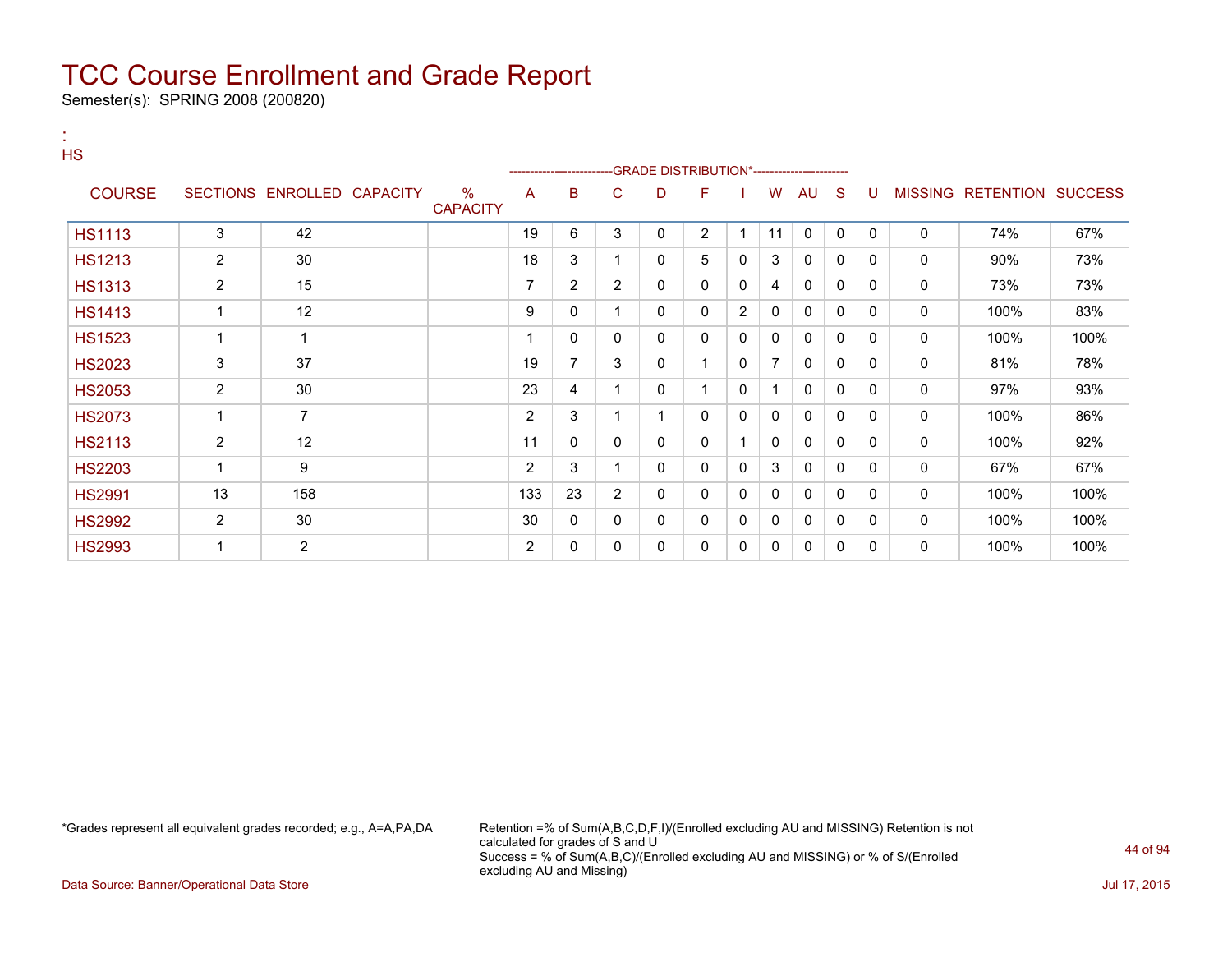Semester(s): SPRING 2008 (200820)

| HT            |   |                            |                         |                | ----------------------- |                |              |              |              |                |              |              |              |              |                           |      |
|---------------|---|----------------------------|-------------------------|----------------|-------------------------|----------------|--------------|--------------|--------------|----------------|--------------|--------------|--------------|--------------|---------------------------|------|
| <b>COURSE</b> |   | SECTIONS ENROLLED CAPACITY | $\%$<br><b>CAPACITY</b> | A              | B                       | C              | D            | F            |              | W              | AU S         |              | -U           |              | MISSING RETENTION SUCCESS |      |
| <b>HT1081</b> | 1 | 19                         |                         | 6              | 5                       | 2              | $\mathbf{0}$ | $\Omega$     | $\mathbf{0}$ | 2              | 4            | 0            | $\Omega$     | $\mathbf{0}$ | 87%                       | 87%  |
| HT1303        | 2 | 16                         |                         | 3              | $\overline{ }$          | 3              | -1           | 0            | 0            | $\overline{2}$ | 0            | 0            | 0            | 0            | 88%                       | 81%  |
| HT1353        | 1 | 11                         |                         | 5              | 3                       | 3              | 0            | $\mathbf{0}$ | $\mathbf{0}$ | $\mathbf{0}$   | $\mathbf{0}$ | $\mathbf{0}$ | 0            | 0            | 100%                      | 100% |
| <b>HT2224</b> | 1 | 6                          |                         | 4              |                         |                | 0            | $\mathbf{0}$ | $\mathbf{0}$ | $\mathbf{0}$   | $\mathbf{0}$ | $\mathbf{0}$ | 0            | 0            | 100%                      | 100% |
| HT2251        | 1 | 3                          |                         | 3              | 0                       | 0              | 0            | 0            | 0            | 0              | 0            | 0            | $\mathbf{0}$ | 0            | 100%                      | 100% |
| HT2273        | 1 |                            |                         |                | 0                       | $\mathbf{0}$   | 0            | $\mathbf{0}$ | $\mathbf{0}$ | $\mathbf{0}$   | $\mathbf{0}$ | 0            | $\mathbf{0}$ | 0            | 100%                      | 100% |
| HT2363        | 1 | 6                          |                         | $\overline{2}$ |                         | $\overline{2}$ | 0            | $\Omega$     | 0            | 1              | $\mathbf{0}$ | 0            | $\mathbf{0}$ | 0            | 83%                       | 83%  |
| HT2483        | 1 | 6                          |                         | 5              | 0                       |                | 0            | 0            | $\mathbf{0}$ | 0              | 0            | 0            | 0            | 0            | 100%                      | 100% |

\*Grades represent all equivalent grades recorded; e.g., A=A,PA,DA Retention =% of Sum(A,B,C,D,F,I)/(Enrolled excluding AU and MISSING) Retention is not calculated for grades of S and U Success = % of Sum(A,B,C)/(Enrolled excluding AU and MISSING) or % of S/(Enrolled excluding AU and Missing)

Data Source: Banner/Operational Data Store Jul 17, 2015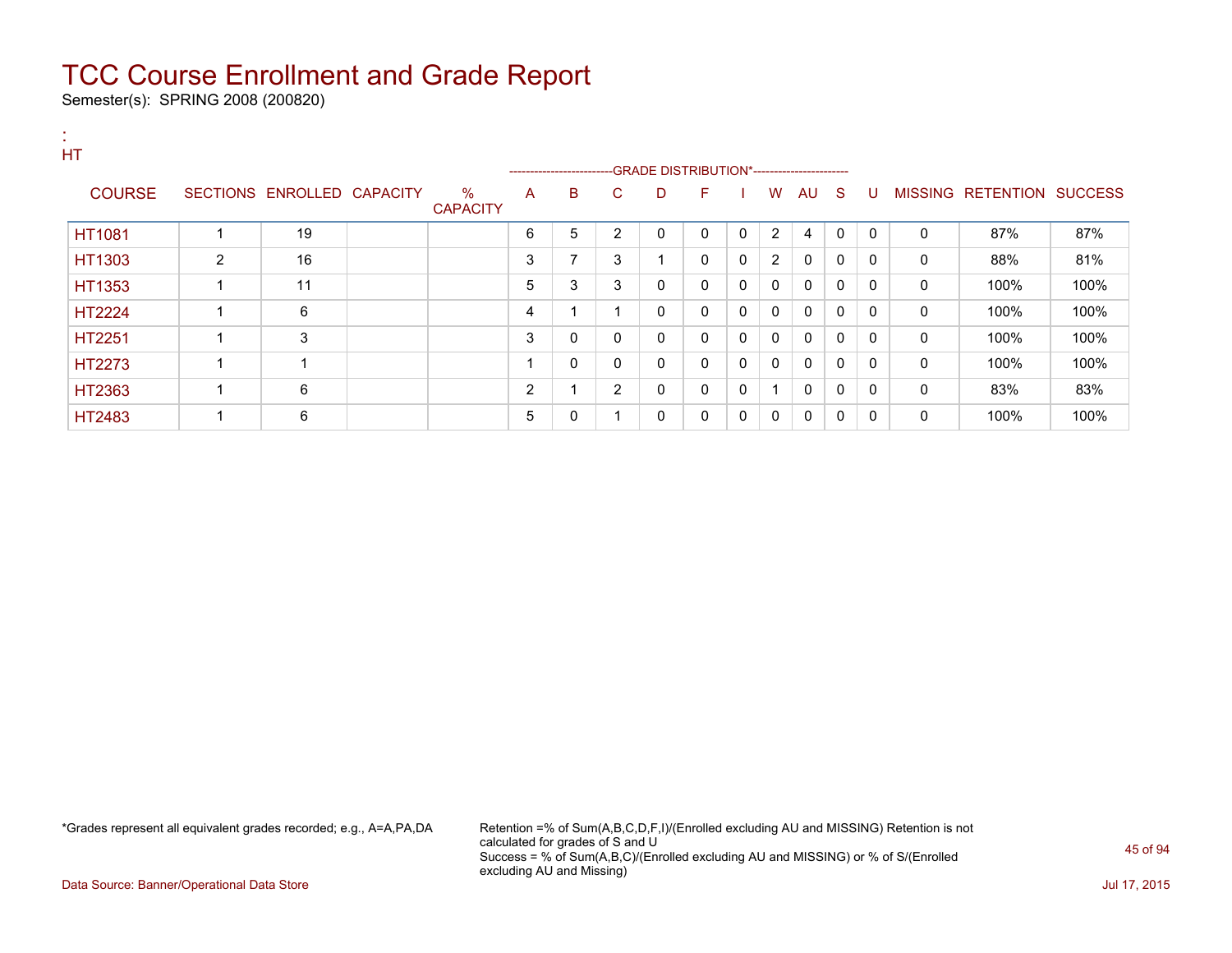Semester(s): SPRING 2008 (200820)

#### : HUM

|                |    |                            |                      |     | -----------------------GRADE DISTRIBUTION*----------------------- |                |    |    |             |                |              |              |          |                |                          |      |
|----------------|----|----------------------------|----------------------|-----|-------------------------------------------------------------------|----------------|----|----|-------------|----------------|--------------|--------------|----------|----------------|--------------------------|------|
| <b>COURSE</b>  |    | SECTIONS ENROLLED CAPACITY | %<br><b>CAPACITY</b> | A   | B                                                                 | C              | D  | F  |             | w              | AU           | S            | -U       | <b>MISSING</b> | <b>RETENTION SUCCESS</b> |      |
| <b>HUM2113</b> | 43 | 950                        |                      | 321 | 210                                                               | 137            | 51 | 60 | $\mathbf 0$ | 167            | $\mathbf 0$  | 0            | $\Omega$ | 3              | 82%                      | 71%  |
| <b>HUM2223</b> | 27 | 483                        |                      | 198 | 92                                                                | 61             | 18 | 22 | $\Omega$    | 91             |              | $\mathbf{0}$ | $\Omega$ | 0              | 81%                      | 73%  |
| <b>HUM2333</b> |    | 24                         |                      | 9   | 3                                                                 | 3              | 0  | 6  | 0           | 3              | 0            | 0            | $\Omega$ | 0              | 88%                      | 62%  |
| <b>HUM2443</b> | 5  | 121                        |                      | 37  | 31                                                                | 13             | 9  | 5  |             | 24             |              | $\mathbf{0}$ | $\Omega$ | $\mathbf{0}$   | 80%                      | 68%  |
| <b>HUM2553</b> |    | 19                         |                      | 16  | 2                                                                 |                | 0  | 0  | 0           | 0              | 0            | $\mathbf{0}$ | $\Omega$ | 0              | 100%                     | 100% |
| <b>HUM2613</b> |    | 19                         |                      | 6   | 2                                                                 | 2              |    |    | 0           |                | 0            | $\mathbf{0}$ | $\Omega$ | 0              | 63%                      | 53%  |
| <b>HUM2663</b> | 2  | 73                         |                      | 22  | 14                                                                | 10             |    | 9  | 0           | 17             | $\mathbf{0}$ | $\mathbf{0}$ | 0        | 0              | 77%                      | 63%  |
| <b>HUM2773</b> |    | 20                         |                      | 9   | 2                                                                 | 5              | 0  |    | 0           | $\overline{2}$ | $\mathbf{0}$ | $\mathbf{0}$ | 0        | 0              | 85%                      | 80%  |
| <b>HUM2883</b> |    | 17                         |                      | 4   | 3                                                                 | $\overline{2}$ | 2  |    | 0           | 5              | $\mathbf 0$  | $\mathbf{0}$ | $\Omega$ | 0              | 71%                      | 53%  |
| <b>HUM2993</b> |    | 3                          |                      | 3   | 0                                                                 | 0              | 0  | 0  | 0           | 0              | 0            | 0            | $\Omega$ | 0              | 100%                     | 100% |

\*Grades represent all equivalent grades recorded; e.g., A=A,PA,DA Retention =% of Sum(A,B,C,D,F,I)/(Enrolled excluding AU and MISSING) Retention is not calculated for grades of S and U Success = % of Sum(A,B,C)/(Enrolled excluding AU and MISSING) or % of S/(Enrolled excluding AU and Missing)

Data Source: Banner/Operational Data Store Jul 17, 2015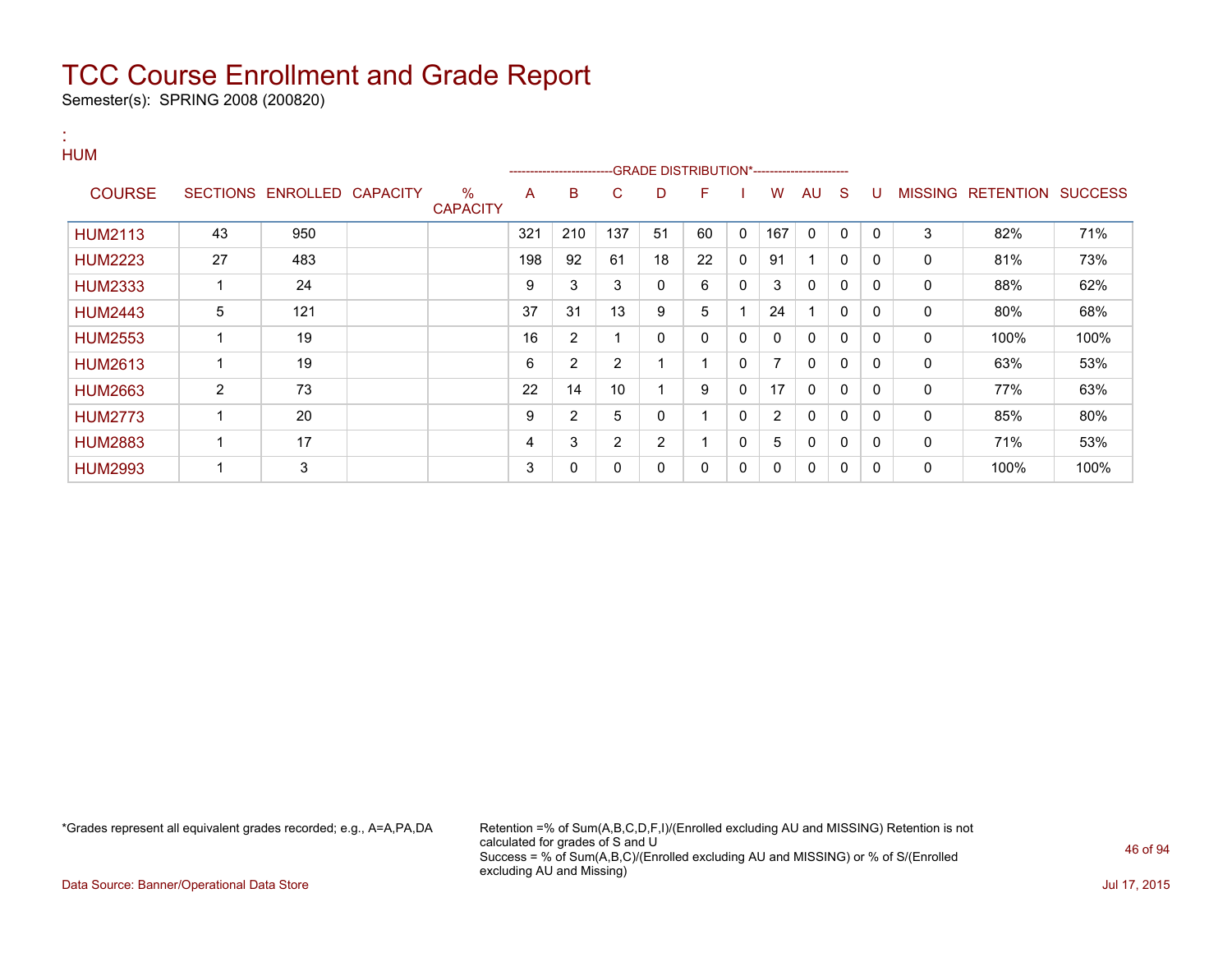Semester(s): SPRING 2008 (200820)

| 18.<br>ID     |                |                            |                         | --------------------- |                |                | -GRADE DISTRIBUTION*---------------------- |                |              |              |              |              |              |             |                           |      |
|---------------|----------------|----------------------------|-------------------------|-----------------------|----------------|----------------|--------------------------------------------|----------------|--------------|--------------|--------------|--------------|--------------|-------------|---------------------------|------|
| <b>COURSE</b> |                | SECTIONS ENROLLED CAPACITY | $\%$<br><b>CAPACITY</b> | A                     | B              | C.             | D                                          | F.             |              | W            | AU           | -S           | U            |             | MISSING RETENTION SUCCESS |      |
| <b>ID1313</b> | 2              | 19                         |                         | 10                    | 3              | $\overline{2}$ | $\mathbf{0}$                               | $\Omega$       | $\mathbf{0}$ | 4            | $\mathbf{0}$ | $\Omega$     | $\Omega$     | 0           | 79%                       | 79%  |
| <b>ID1333</b> | 1              | 10                         |                         | 8                     | 1              | 1              | 0                                          | $\Omega$       | $\mathbf{0}$ | $\mathbf{0}$ | $\mathbf{0}$ | 0            | $\Omega$     | $\mathbf 0$ | 100%                      | 100% |
| <b>ID1343</b> | $\overline{2}$ | 24                         |                         | 17                    | $\overline{2}$ | 0              | $\Omega$                                   | $\overline{2}$ | 0            | 3            | $\Omega$     | $\Omega$     | <sup>0</sup> | $\mathbf 0$ | 88%                       | 79%  |
| <b>ID1373</b> | 1              | 23                         |                         | 13                    | 10             | 0              | 0                                          | $\mathbf{0}$   | $\mathbf{0}$ | $\mathbf{0}$ | $\mathbf{0}$ | 0            | $\Omega$     | $\mathbf 0$ | 100%                      | 100% |
| <b>ID1383</b> | 1              | 26                         |                         | 16                    | 6              | 1              | 0                                          | 0              | 0            | 3            | $\mathbf{0}$ | $\Omega$     | $\Omega$     | 0           | 88%                       | 88%  |
| <b>ID1413</b> |                | 18                         |                         | 10                    | 3              | 3              | 0                                          | 0              | 0            | 1            | 0            | 0            | $\mathbf{0}$ | 0           | 89%                       | 89%  |
| <b>ID2333</b> | 1              | 22                         |                         | 12                    | 9              |                | 0                                          | $\mathbf{0}$   | 0            | $\Omega$     | $\mathbf{0}$ | $\Omega$     | $\Omega$     | 0           | 100%                      | 100% |
| <b>ID2343</b> | 1              | 4                          |                         | 4                     | 0              | 0              | 0                                          | $\mathbf{0}$   | $\mathbf{0}$ | $\mathbf{0}$ | $\mathbf{0}$ | $\mathbf{0}$ | $\Omega$     | $\mathbf 0$ | 100%                      | 100% |
| <b>ID2383</b> |                | 15                         |                         | 13                    | 1              | 0              | 0                                          | $\mathbf{0}$   | 0            | 1            | $\mathbf{0}$ | $\Omega$     | $\Omega$     | $\mathbf 0$ | 93%                       | 93%  |
| <b>ID2413</b> | 1              | 12                         |                         | 11                    | 1              | 0              | 0                                          | 0              | 0            | 0            | 0            | 0            | 0            | 0           | 100%                      | 100% |

\*Grades represent all equivalent grades recorded; e.g., A=A,PA,DA Retention =% of Sum(A,B,C,D,F,I)/(Enrolled excluding AU and MISSING) Retention is not calculated for grades of S and U Success = % of Sum(A,B,C)/(Enrolled excluding AU and MISSING) or % of S/(Enrolled excluding AU and Missing)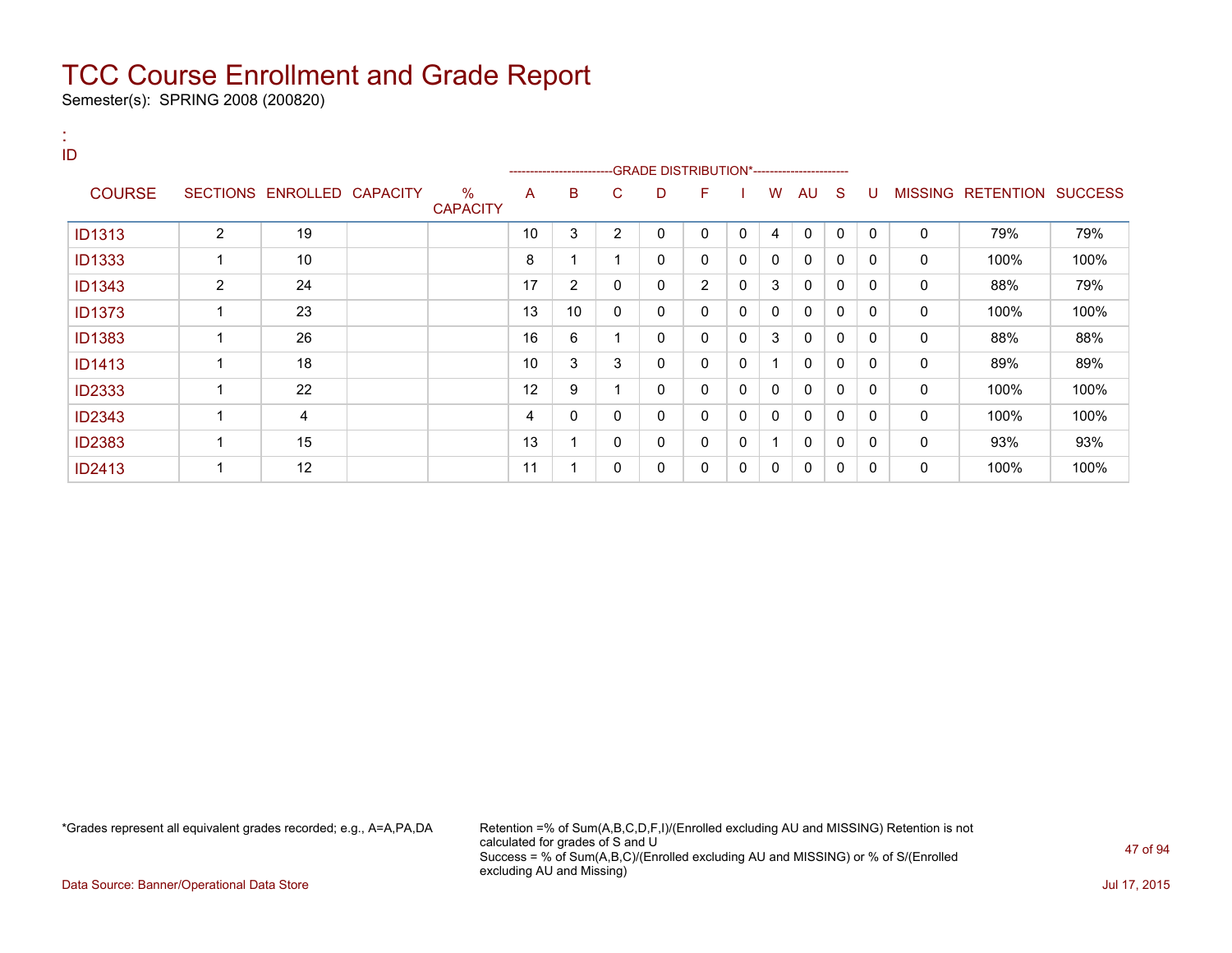Semester(s): SPRING 2008 (200820)

| . н.<br><b>INT</b> |   |                            |                         |    | ---------------------- |                |             |                |   |                |              |              |              |   |                   |                |
|--------------------|---|----------------------------|-------------------------|----|------------------------|----------------|-------------|----------------|---|----------------|--------------|--------------|--------------|---|-------------------|----------------|
| <b>COURSE</b>      |   | SECTIONS ENROLLED CAPACITY | $\%$<br><b>CAPACITY</b> | A  | B                      | C              | D           | F              |   | W              | AU           | -S           | U            |   | MISSING RETENTION | <b>SUCCESS</b> |
| <b>INT1363</b>     | 6 | 65                         |                         | 36 | 15                     | 6              |             | ◢              | 0 | 6              | $\mathbf{0}$ | $\mathbf{0}$ | $\mathbf{0}$ | 0 | 91%               | 88%            |
| <b>INT1373</b>     | 3 | 37                         |                         | 12 | 18                     | 3              |             | 0              | 0 | 3              | 0            | 0            | 0            | 0 | 92%               | 89%            |
| <b>INT1413</b>     |   | 7                          |                         | 4  |                        | $\overline{2}$ | $\mathbf 0$ | 0              | 0 | 0              | 0            | 0            | $\Omega$     | 0 | 100%              | 100%           |
| <b>INT1423</b>     | 2 | 23                         |                         | 8  | 5                      | 3              | и           | $\overline{2}$ | 0 | 3              |              | 0            | $\Omega$     | 0 | 86%               | 73%            |
| <b>INT2233</b>     |   | 6                          |                         | 3  | 3                      | 0              | 0           | 0              | 0 | 0              | 0            | 0            | 0            | 0 | 100%              | 100%           |
| <b>INT2403</b>     |   | 7                          |                         | 3  | 3                      |                | 0           | 0              | 0 | 0              | 0            | 0            | 0            | 0 | 100%              | 100%           |
| <b>INT2414</b>     |   | 13                         |                         | 3  | $\overline{2}$         | 5              | и           | 1              | 0 | $\overline{ }$ | 0            | $\mathbf{0}$ | 0            | 0 | 92%               | 77%            |
| <b>INT2443</b>     |   | 7                          |                         | 3  | 4                      | 0              | 0           | 0              | 0 | 0              | 0            | 0            | 0            | 0 | 100%              | 100%           |
| <b>INT2524</b>     | 2 | 15                         |                         | 8  | 0                      | 5              | -1          | 0              | 0 | 1              | 0            | 0            | 0            | 0 | 93%               | 87%            |

\*Grades represent all equivalent grades recorded; e.g., A=A,PA,DA Retention =% of Sum(A,B,C,D,F,I)/(Enrolled excluding AU and MISSING) Retention is not calculated for grades of S and U Success = % of Sum(A,B,C)/(Enrolled excluding AU and MISSING) or % of S/(Enrolled excluding AU and Missing)

Data Source: Banner/Operational Data Store Jul 17, 2015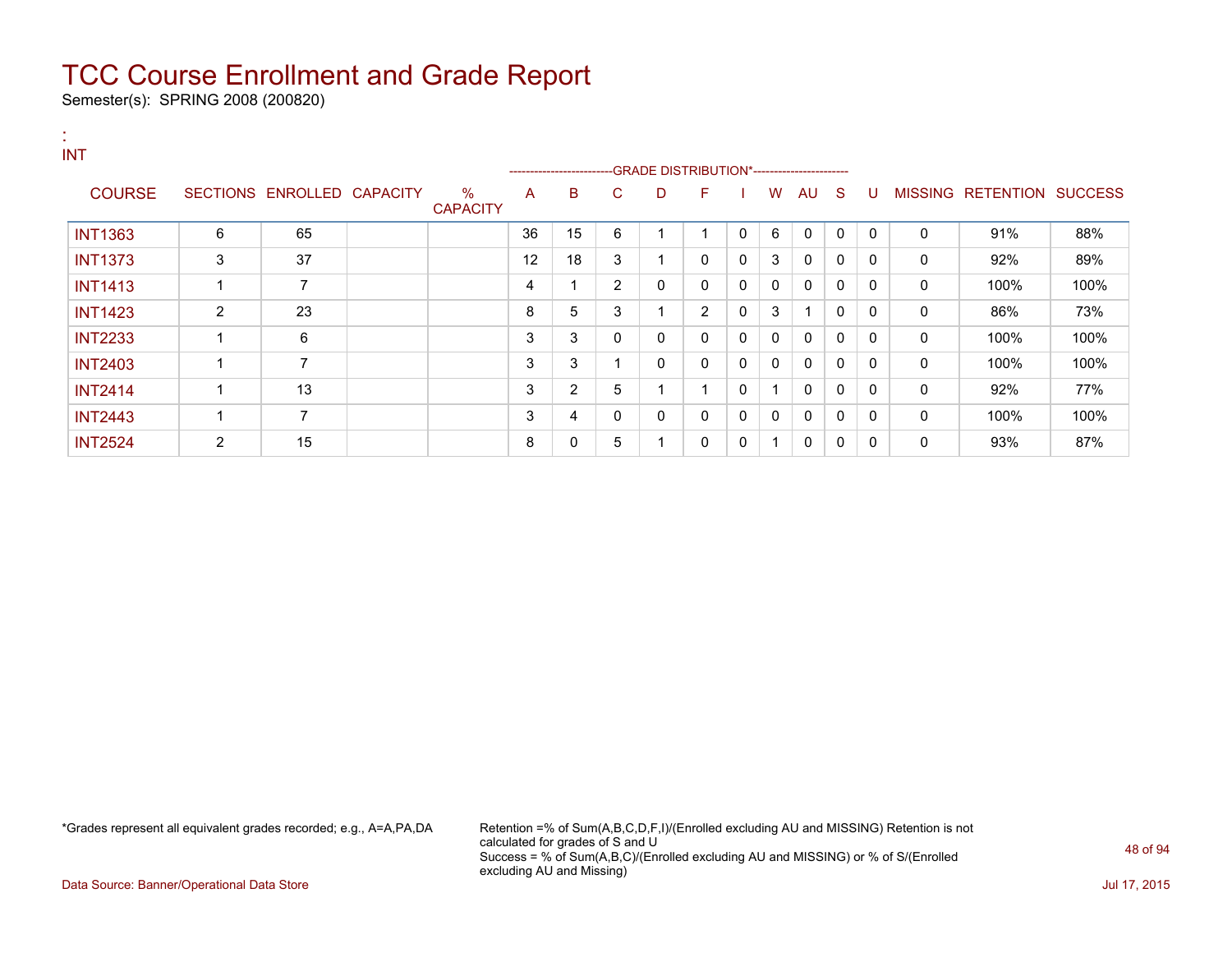Semester(s): SPRING 2008 (200820)

:

| IS |               |  |                 |                                                                    |  |  |           |                |  |                                                                             |      |
|----|---------------|--|-----------------|--------------------------------------------------------------------|--|--|-----------|----------------|--|-----------------------------------------------------------------------------|------|
|    |               |  |                 | ------------------------GRADE DISTRIBUTION*----------------------- |  |  |           |                |  |                                                                             |      |
|    | <b>COURSE</b> |  | <b>CAPACITY</b> |                                                                    |  |  |           |                |  | SECTIONS ENROLLED CAPACITY % A B C D F I W AU S U MISSING RETENTION SUCCESS |      |
|    | <b>IS2993</b> |  |                 |                                                                    |  |  | $0$   $0$ | $\overline{0}$ |  | 100%                                                                        | 100% |

\*Grades represent all equivalent grades recorded; e.g., A=A,PA,DA Retention =% of Sum(A,B,C,D,F,I)/(Enrolled excluding AU and MISSING) Retention is not calculated for grades of S and U Success = % of Sum(A,B,C)/(Enrolled excluding AU and MISSING) or % of S/(Enrolled excluding AU and Missing)

Data Source: Banner/Operational Data Store Jul 17, 2015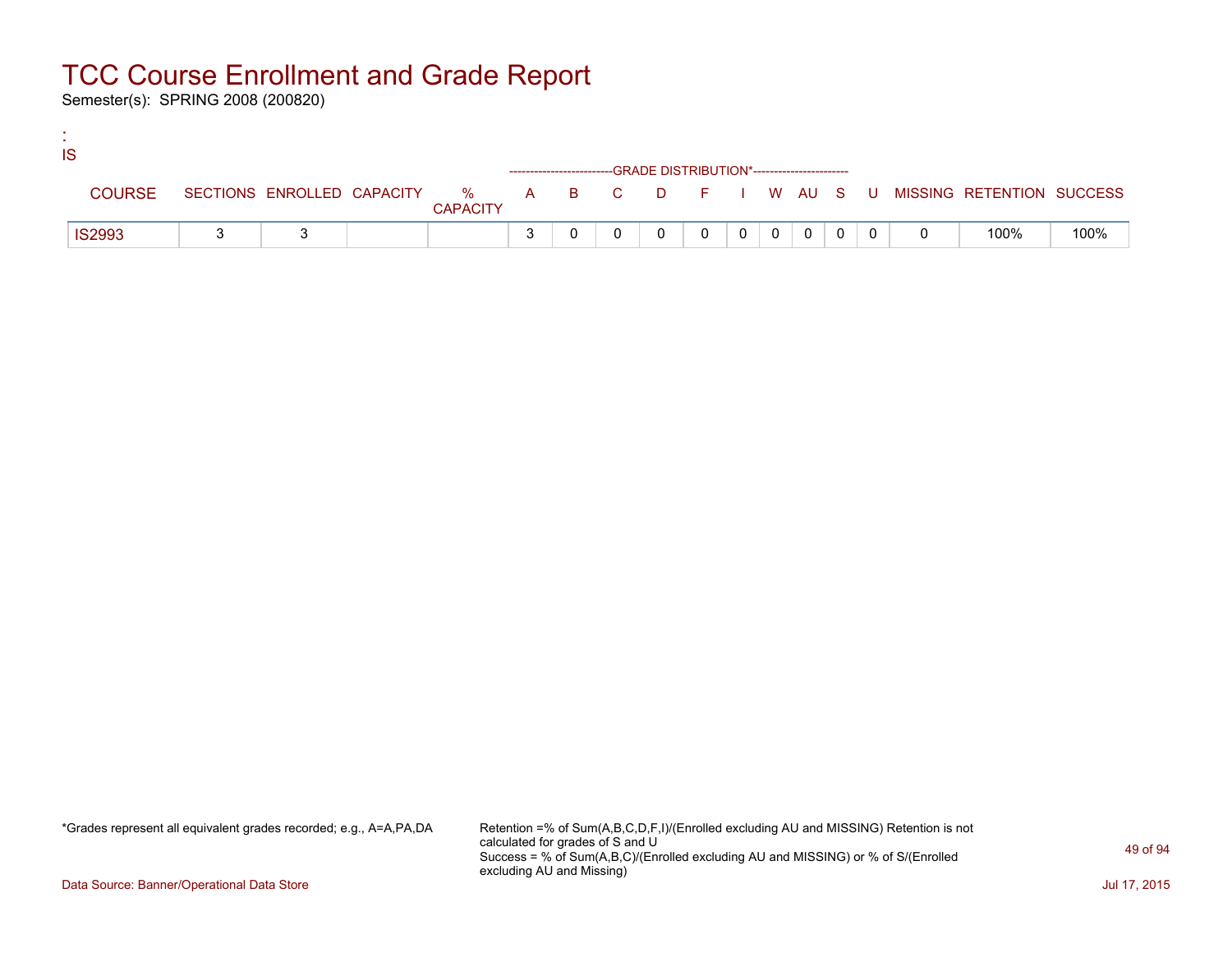Semester(s): SPRING 2008 (200820)

| . .<br>. .<br><b>ITA</b> |   |                            |                      |   | --------------------------GRADE DISTRIBUTION*----------------------- |    |   |              |              |              |      |             |              |   |                           |      |
|--------------------------|---|----------------------------|----------------------|---|----------------------------------------------------------------------|----|---|--------------|--------------|--------------|------|-------------|--------------|---|---------------------------|------|
| <b>COURSE</b>            |   | SECTIONS ENROLLED CAPACITY | %<br><b>CAPACITY</b> | A | B                                                                    | C. | D | F            |              | W            | AU S |             | U            |   | MISSING RETENTION SUCCESS |      |
| <b>ITA1103</b>           | 3 | 14                         |                      | 9 | 2                                                                    | 2  | 0 | 0            | 0            | $\mathbf{0}$ |      | 0           | $\Omega$     | 0 | 100%                      | 100% |
| <b>ITA1213</b>           |   | 15                         |                      | 9 | 2                                                                    |    |   | 0            |              | и            | 0    | 0           | 0            | 0 | 93%                       | 80%  |
| <b>ITA1313</b>           |   | -1                         |                      |   | 0                                                                    | 0  | 0 | $\mathbf{0}$ | $\mathbf{0}$ | $\mathbf{0}$ | 0    | 0           | $\Omega$     | 0 | 100%                      | 100% |
| <b>ITA1401</b>           |   | 7                          |                      | 3 | 0                                                                    | 0  | 0 | $\mathbf{0}$ | 0            | $\mathbf{0}$ | 4    | $\mathbf 0$ | 0            | 0 | 100%                      | 100% |
| <b>ITA1413</b>           | 2 | 6                          |                      | 2 | 0                                                                    | 0  | 0 | 0            | 0            | $\mathbf{0}$ | 4    | 0           | $\mathbf{0}$ | 0 | 100%                      | 100% |
| <b>ITA2213</b>           |   | 10                         |                      | 6 | 3                                                                    | 0  | 0 | 0            | 0            | 0            |      | 0           | 0            | 0 | 100%                      | 100% |

\*Grades represent all equivalent grades recorded; e.g., A=A,PA,DA Retention =% of Sum(A,B,C,D,F,I)/(Enrolled excluding AU and MISSING) Retention is not calculated for grades of S and U Success = % of Sum(A,B,C)/(Enrolled excluding AU and MISSING) or % of S/(Enrolled excluding AU and Missing)

Data Source: Banner/Operational Data Store Jul 17, 2015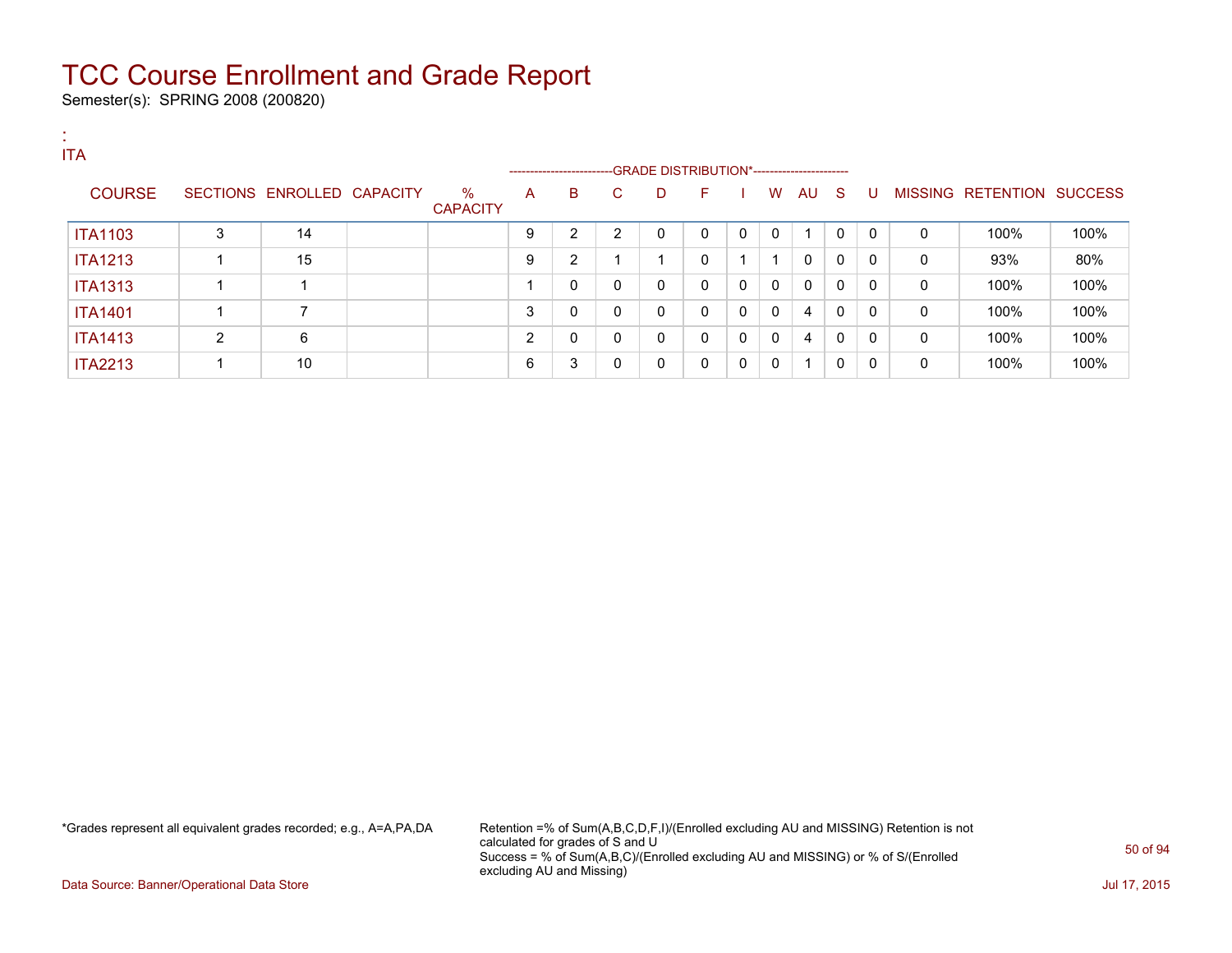Semester(s): SPRING 2008 (200820)

:

| <b>ITC</b>     |                            |                         |                         |   |    |                                                   |    |          |          |          |              |              |   |                           |      |
|----------------|----------------------------|-------------------------|-------------------------|---|----|---------------------------------------------------|----|----------|----------|----------|--------------|--------------|---|---------------------------|------|
| <b>COURSE</b>  | SECTIONS ENROLLED CAPACITY | $\%$<br><b>CAPACITY</b> | ------------------<br>A | B | C. | -GRADE DISTRIBUTION*-----------------------<br>D. | F. |          | W        | AU       | - S          | -U           |   | MISSING RETENTION SUCCESS |      |
| <b>ITC1033</b> | 8                          |                         | 6                       | 0 |    |                                                   | 0  | $\Omega$ | 2        | $\Omega$ | $\mathbf{0}$ | $\mathbf{0}$ | 0 | 75%                       | 75%  |
| <b>ITC2014</b> | 5                          |                         | 3                       | ົ | 0  |                                                   | 0  | $\Omega$ | 0        | $\Omega$ | 0            | $\mathbf{0}$ | 0 | 100%                      | 100% |
| <b>ITC2024</b> | 9                          |                         | 6                       |   |    |                                                   |    |          | 0        | $\Omega$ | 0            | 0            | 0 | 100%                      | 89%  |
| <b>ITC2034</b> | 5                          |                         |                         |   |    |                                                   | 0  | $\Omega$ | $\Omega$ | 0        | 0            | 0            | 0 | 100%                      | 100% |

\*Grades represent all equivalent grades recorded; e.g., A=A,PA,DA Retention =% of Sum(A,B,C,D,F,I)/(Enrolled excluding AU and MISSING) Retention is not calculated for grades of S and U Success = % of Sum(A,B,C)/(Enrolled excluding AU and MISSING) or % of S/(Enrolled excluding AU and Missing)

Data Source: Banner/Operational Data Store Jul 17, 2015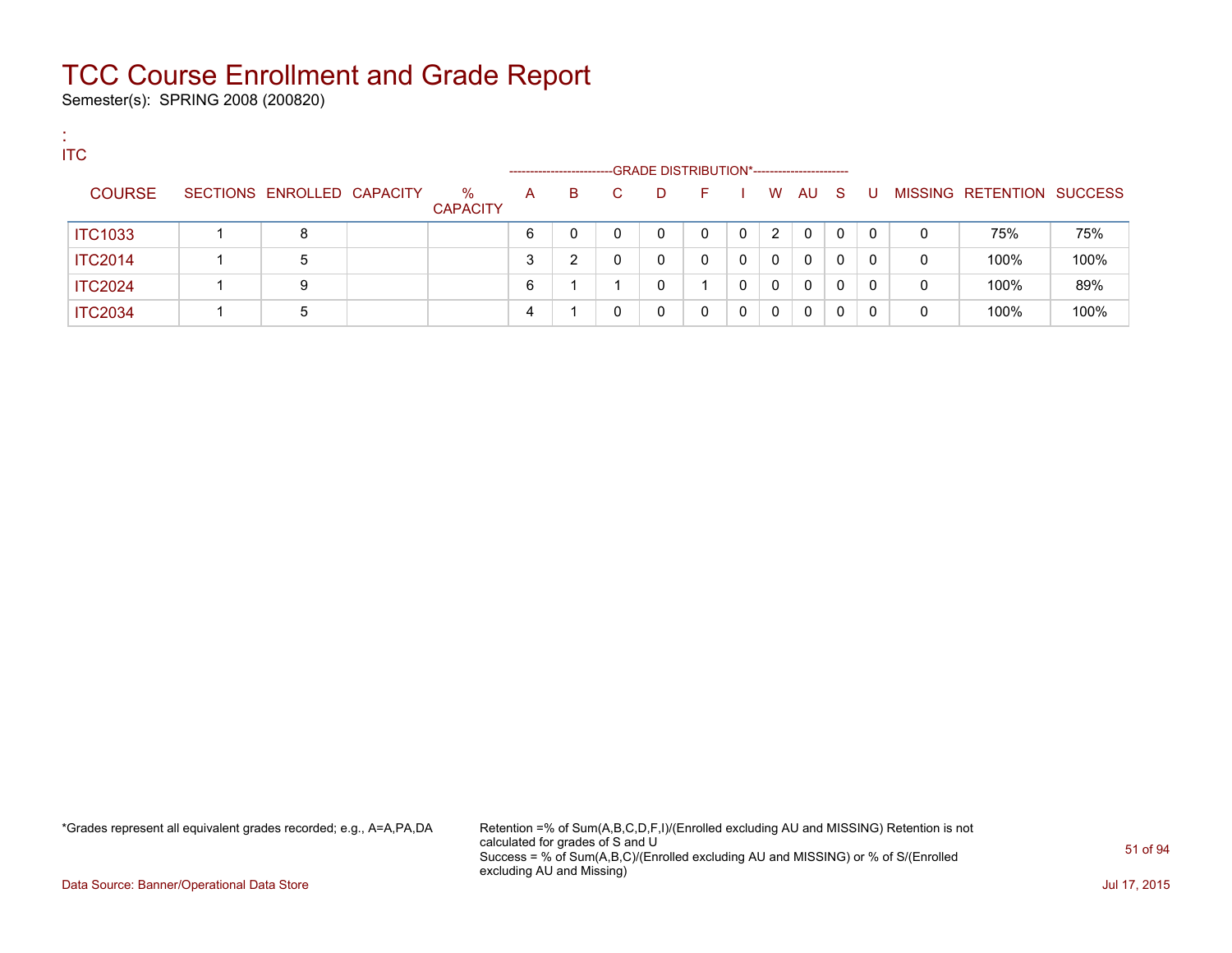Semester(s): SPRING 2008 (200820)

:

| <b>JMC</b>     |                |                            |                                  |    | ------------------------ |                |                | -GRADE DISTRIBUTION*---------------------- |   |                |              |              |              |   |                           |      |
|----------------|----------------|----------------------------|----------------------------------|----|--------------------------|----------------|----------------|--------------------------------------------|---|----------------|--------------|--------------|--------------|---|---------------------------|------|
| <b>COURSE</b>  |                | SECTIONS ENROLLED CAPACITY | $\frac{0}{0}$<br><b>CAPACITY</b> | A  | B                        | C              | D              | F                                          |   | W              | AU           | <sub>S</sub> | U            |   | MISSING RETENTION SUCCESS |      |
| <b>JMC1013</b> | 4              | 48                         |                                  | 22 | 10                       | 5              | 0              | 1                                          | 0 | 10             | $\mathbf 0$  | $\mathbf{0}$ | $\Omega$     | 0 | 79%                       | 77%  |
| <b>JMC1103</b> | $\mathbf 1$    | 11                         |                                  | 5  | 2                        | 0              | 0              | 0                                          | 0 | 4              | 0            | 0            | $\Omega$     | 0 | 64%                       | 64%  |
| <b>JMC1113</b> | $\overline{2}$ | 23                         |                                  | 8  | 8                        | $\overline{2}$ | 1              | 0                                          | 0 | 4              | 0            | 0            | $\Omega$     | 0 | 83%                       | 78%  |
| <b>JMC1123</b> | 1              | 11                         |                                  |    | $\overline{2}$           | 4              | 0              | $\overline{2}$                             | 0 | $\overline{2}$ | 0            | 0            | 0            | 0 | 82%                       | 64%  |
| <b>JMC1303</b> | 1              | 6                          |                                  | 4  |                          | 1              | 0              | 0                                          | 0 | 0              | $\Omega$     | 0            | $\Omega$     | 0 | 100%                      | 100% |
| <b>JMC2013</b> | $\mathbf 1$    | 9                          |                                  |    | 0                        | 3              | 5              | 0                                          | 0 | 0              | $\mathbf{0}$ | 0            | $\Omega$     | 0 | 100%                      | 44%  |
| <b>JMC2173</b> | 1              | 5                          |                                  | 3  | 0                        | 0              | 2              | 0                                          | 0 | 0              | 0            | 0            | 0            | 0 | 100%                      | 60%  |
| <b>JMC2183</b> | $\overline{2}$ | 19                         |                                  | 5  | 5                        | $\overline{2}$ | $\overline{2}$ | 0                                          | 0 | 5              | 0            | 0            | $\Omega$     | 0 | 74%                       | 63%  |
| <b>JMC2263</b> | 1              | 6                          |                                  | 5  | 0                        | 0              | 0              | 0                                          | 0 | 1              | $\mathbf{0}$ | 0            | $\Omega$     | 0 | 83%                       | 83%  |
| <b>JMC2853</b> | 3              | 11                         |                                  | 0  | 6                        | $\overline{2}$ | $\mathbf{0}$   | 0                                          | 0 | 3              | $\mathbf{0}$ | 0            | $\Omega$     | 0 | 73%                       | 73%  |
| <b>JMC2973</b> | 1              | 6                          |                                  | 3  |                          | 0              | 0              | 0                                          | 0 | $\overline{2}$ | 0            | 0            | 0            | 0 | 67%                       | 67%  |
| <b>JMC2983</b> | 1              | 1                          |                                  |    | 0                        | 0              | 0              | 0                                          | 0 | 0              | $\mathbf{0}$ | 0            | $\mathbf{0}$ | 0 | 100%                      | 100% |
| <b>JMC2993</b> | 1              | 1                          |                                  |    | 0                        | 0              | 0              | 0                                          | 0 | 0              | 0            | 0            | $\Omega$     | 0 | 100%                      | 100% |

\*Grades represent all equivalent grades recorded; e.g., A=A,PA,DA Retention =% of Sum(A,B,C,D,F,I)/(Enrolled excluding AU and MISSING) Retention is not calculated for grades of S and U Success = % of Sum(A,B,C)/(Enrolled excluding AU and MISSING) or % of S/(Enrolled excluding AU and Missing)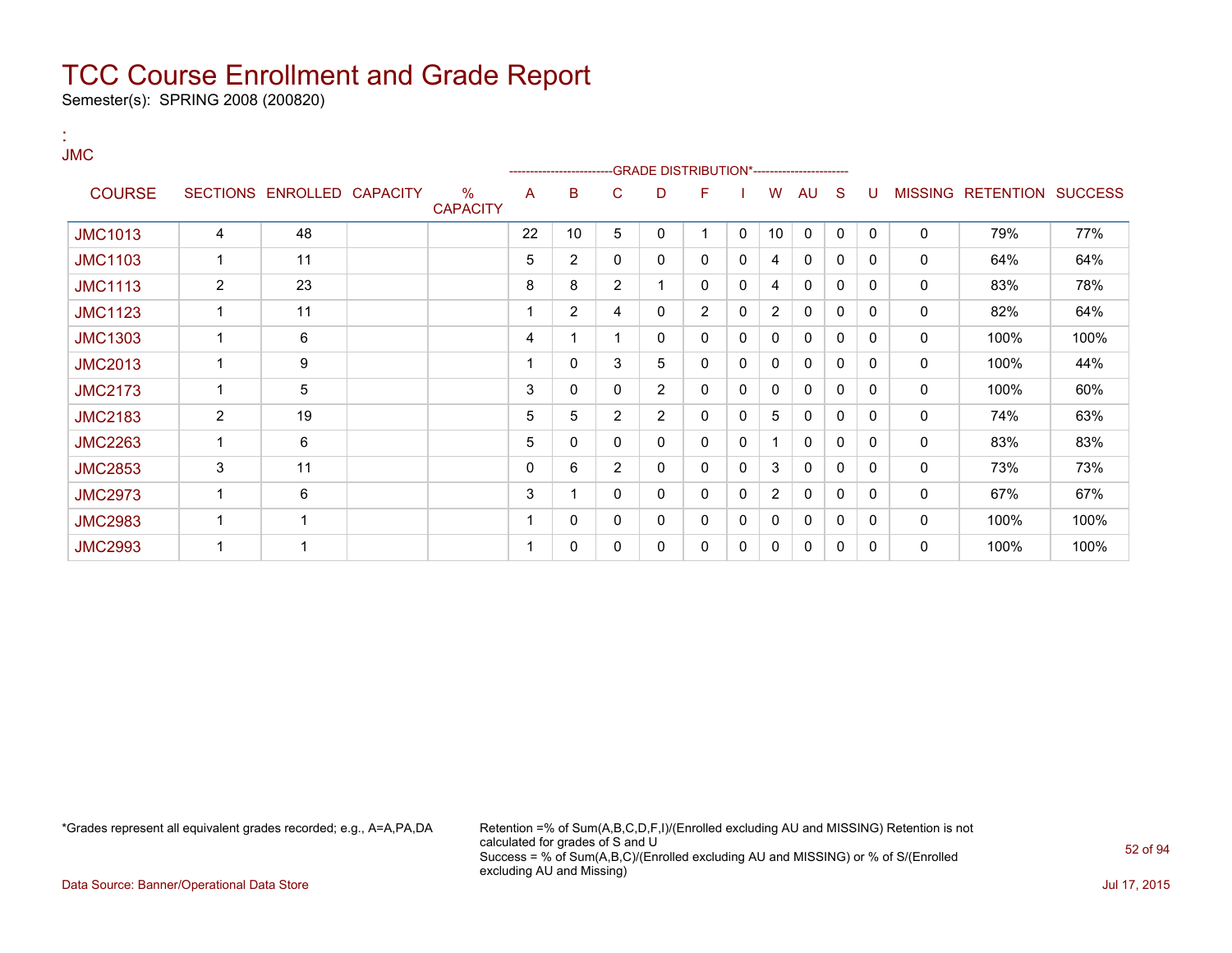Semester(s): SPRING 2008 (200820)

| п.<br><b>JPN</b> |                |                            |                         |                          |                          |    |                                              |              |   |              |              |              |              |          |                   |                |
|------------------|----------------|----------------------------|-------------------------|--------------------------|--------------------------|----|----------------------------------------------|--------------|---|--------------|--------------|--------------|--------------|----------|-------------------|----------------|
|                  |                |                            |                         |                          | ------------------------ |    | --GRADE DISTRIBUTION*----------------------- |              |   |              |              |              |              |          |                   |                |
| <b>COURSE</b>    |                | SECTIONS ENROLLED CAPACITY | $\%$<br><b>CAPACITY</b> | A                        | B                        | C. | D                                            | F            |   | W            | AU           | S.           | U            |          | MISSING RETENTION | <b>SUCCESS</b> |
| <b>JPN1001</b>   |                | 11                         |                         | 9                        | $\overline{2}$           | 0  | 0                                            | $\mathbf{0}$ | 0 | $\mathbf{0}$ | $\mathbf{0}$ | $\mathbf{0}$ | $\mathbf{0}$ | $\Omega$ | 100%              | 100%           |
| <b>JPN1103</b>   |                | 24                         |                         | $\overline{\phantom{a}}$ | 3                        | 5  |                                              | $\Omega$     | 0 | 5            | 3            | 0            | 0            | 0        | 76%               | 71%            |
| <b>JPN1213</b>   | 3              | 22                         |                         | 6                        | $\overline{ }$           | 4  | 2                                            | ٠            |   |              | 0            | 0            | $\Omega$     | $\Omega$ | 95%               | 77%            |
| <b>JPN1313</b>   |                | 17                         |                         | 5                        | 4                        | 3  | 0                                            | $\mathbf{0}$ | 0 | 4            |              | 0            | 0            | 0        | 75%               | 75%            |
| <b>JPN1413</b>   | $\overline{2}$ | 6                          |                         | $\Omega$                 | $\overline{2}$           | 2  | и                                            | $\mathbf{0}$ | 0 | -1           | $\mathbf{0}$ | 0            | $\Omega$     | $\Omega$ | 83%               | 67%            |
| <b>JPN2113</b>   | $\overline{2}$ | 6                          |                         | 4                        | 2                        | 0  | 0                                            | $\mathbf{0}$ | 0 | 0            | 0            | 0            | 0            | 0        | 100%              | 100%           |
| <b>JPN2413</b>   |                | 7                          |                         |                          | $\overline{2}$           | 0  | 0                                            | ٠            |   | 2            | 0            | 0            | 0            | 0        | 71%               | 43%            |

\*Grades represent all equivalent grades recorded; e.g., A=A,PA,DA Retention =% of Sum(A,B,C,D,F,I)/(Enrolled excluding AU and MISSING) Retention is not calculated for grades of S and U Success = % of Sum(A,B,C)/(Enrolled excluding AU and MISSING) or % of S/(Enrolled excluding AU and Missing)

Data Source: Banner/Operational Data Store Jul 17, 2015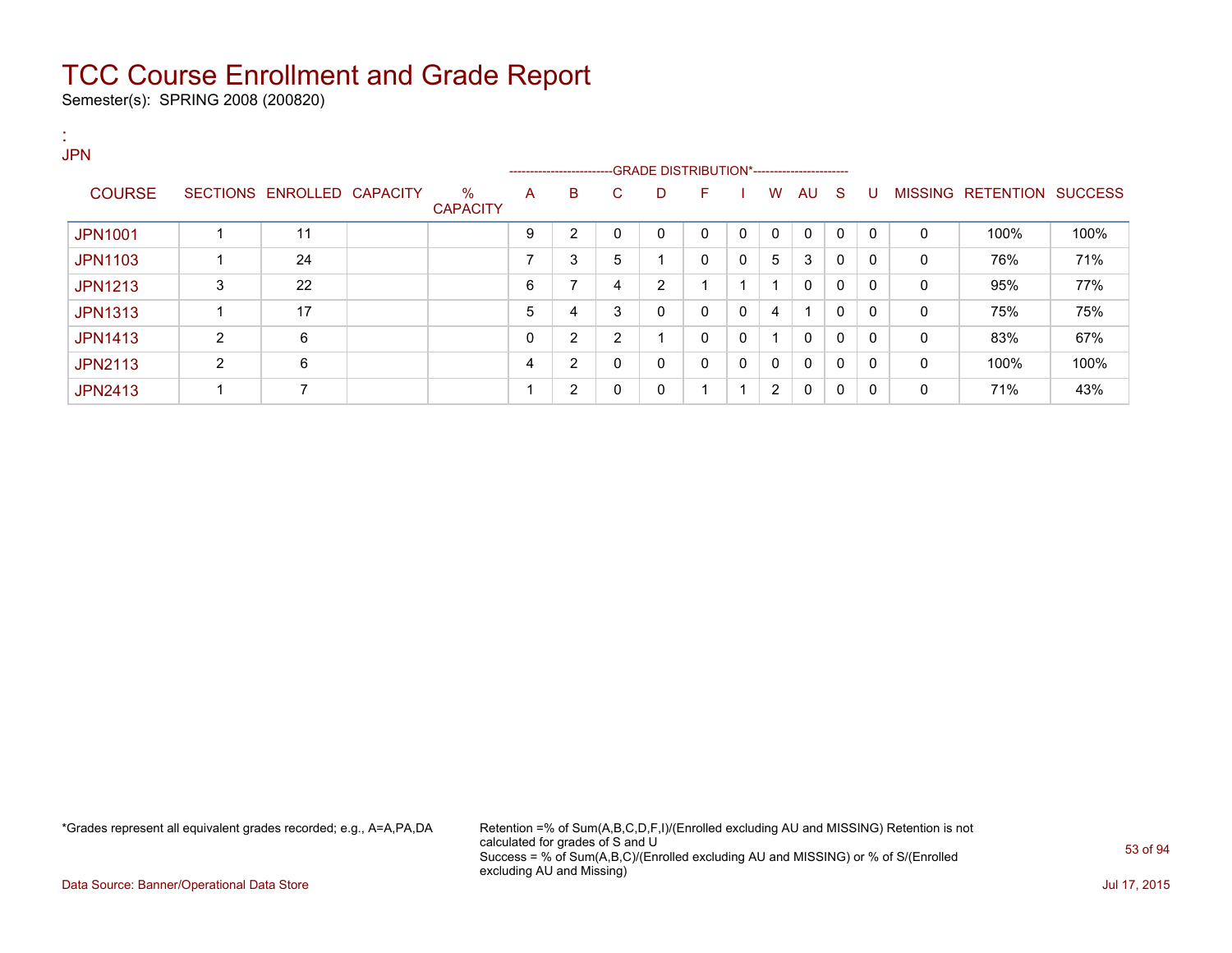Semester(s): SPRING 2008 (200820)

:

| LAT            |  |                 |  |                                                                    |                 |                |  |                                                                             |     |
|----------------|--|-----------------|--|--------------------------------------------------------------------|-----------------|----------------|--|-----------------------------------------------------------------------------|-----|
|                |  |                 |  | ------------------------GRADE DISTRIBUTION*----------------------- |                 |                |  |                                                                             |     |
| <b>COURSE</b>  |  | <b>CAPACITY</b> |  |                                                                    |                 |                |  | SECTIONS ENROLLED CAPACITY % A B C D F I W AU S U MISSING RETENTION SUCCESS |     |
| <b>LAT1103</b> |  |                 |  |                                                                    | $0 \mid 7 \mid$ | 0 <sup>1</sup> |  | 46%                                                                         | 46% |

\*Grades represent all equivalent grades recorded; e.g., A=A,PA,DA Retention =% of Sum(A,B,C,D,F,I)/(Enrolled excluding AU and MISSING) Retention is not calculated for grades of S and U Success = % of Sum(A,B,C)/(Enrolled excluding AU and MISSING) or % of S/(Enrolled excluding AU and Missing)

Data Source: Banner/Operational Data Store Jul 17, 2015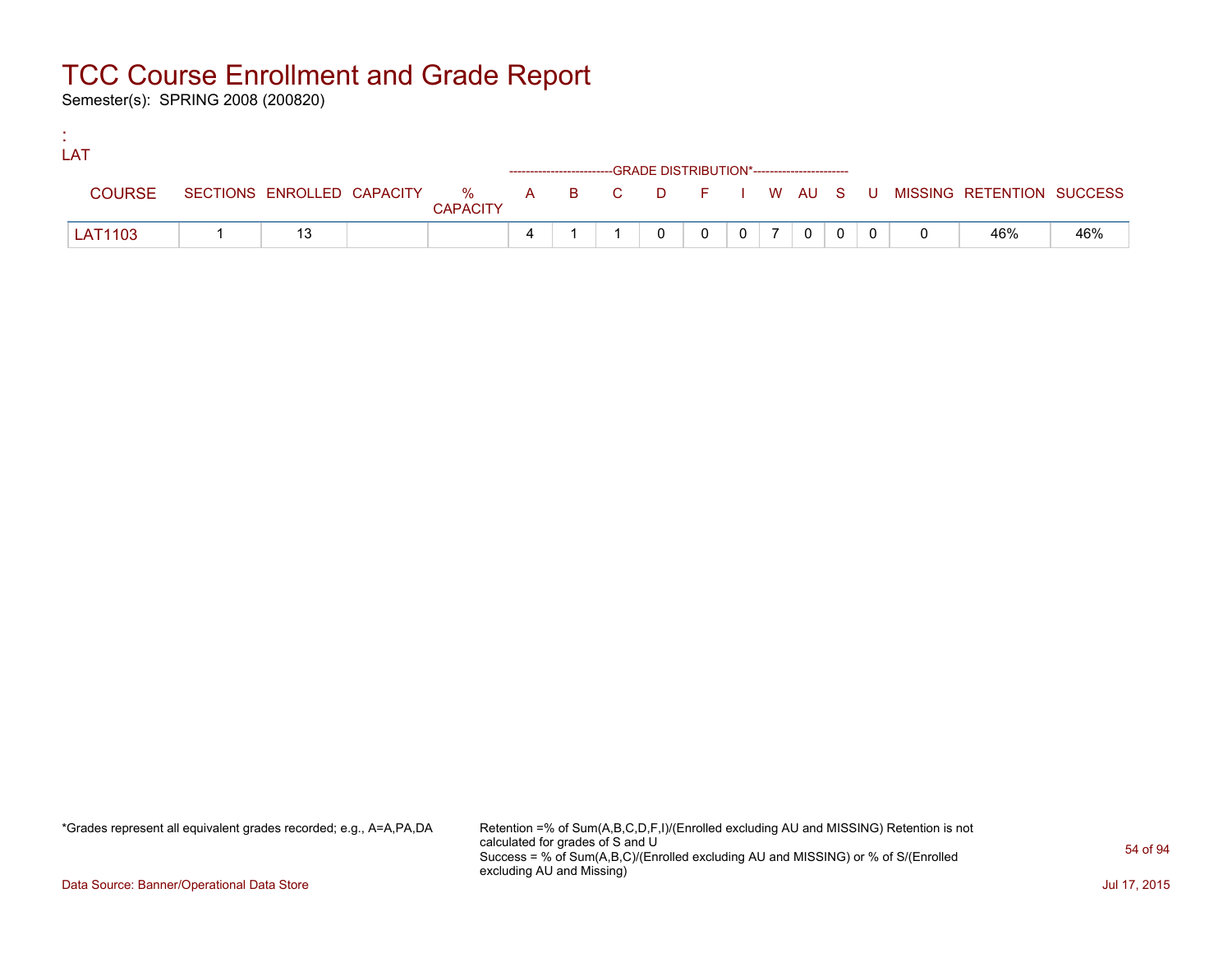Semester(s): SPRING 2008 (200820)

:

| MA            |                            |                         |   | ---------------------- |   | -GRADE DISTRIBUTION*----------------------- |      |          |          |          |          |              |   |                           |      |
|---------------|----------------------------|-------------------------|---|------------------------|---|---------------------------------------------|------|----------|----------|----------|----------|--------------|---|---------------------------|------|
| <b>COURSE</b> | SECTIONS ENROLLED CAPACITY | $\%$<br><b>CAPACITY</b> | A | B                      |   | D                                           | . E. |          | W        | AU.      | - S      |              |   | MISSING RETENTION SUCCESS |      |
| MA2234        | 3                          |                         | ົ |                        |   | 0                                           | 0    | $\Omega$ | $\Omega$ | $\Omega$ | $\Omega$ | $\Omega$     | 0 | 100%                      | 100% |
| MA2243        | 10                         |                         | 5 | 4                      | 0 | 0                                           |      |          | $\Omega$ | $\Omega$ | 0        | $\Omega$     | 0 | 100%                      | 90%  |
| MA2346        | 8                          |                         |   | 4                      |   | 0                                           |      |          | $\Omega$ | $\Omega$ | 0        | $\mathbf{0}$ | 0 | 100%                      | 88%  |
| MA2393        | 9                          |                         |   | 3                      |   | 0                                           |      |          | $\Omega$ | 0        |          | 0            | 0 | 100%                      | 89%  |

\*Grades represent all equivalent grades recorded; e.g., A=A,PA,DA Retention =% of Sum(A,B,C,D,F,I)/(Enrolled excluding AU and MISSING) Retention is not calculated for grades of S and U Success = % of Sum(A,B,C)/(Enrolled excluding AU and MISSING) or % of S/(Enrolled excluding AU and Missing)

Data Source: Banner/Operational Data Store Jul 17, 2015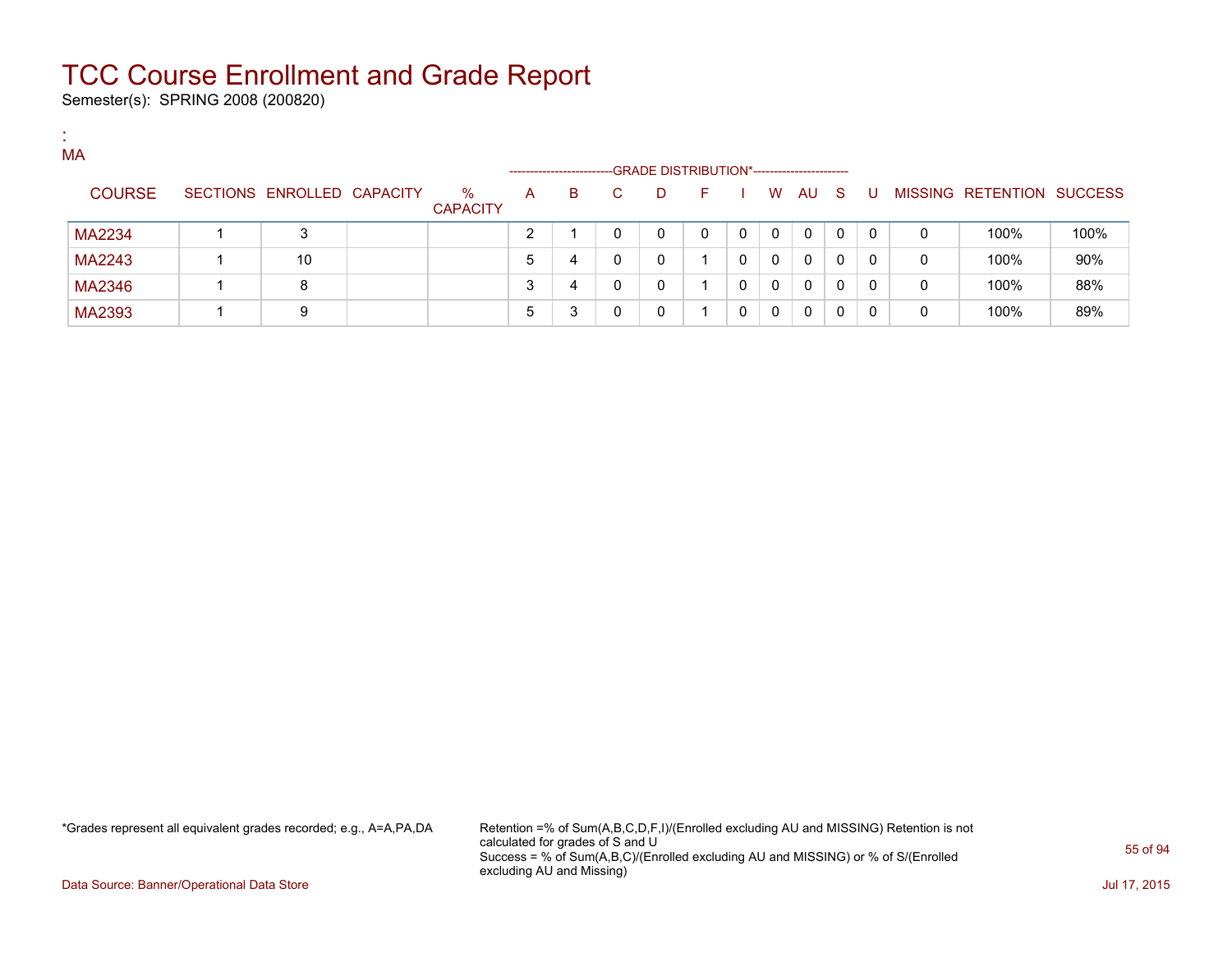Semester(s): SPRING 2008 (200820)

:

| <b>MGT</b>     |    |                            |                         |    |                                                                    |              |   |              |              |              |              |              |   |              |                           |      |
|----------------|----|----------------------------|-------------------------|----|--------------------------------------------------------------------|--------------|---|--------------|--------------|--------------|--------------|--------------|---|--------------|---------------------------|------|
|                |    |                            |                         |    | ------------------------GRADE DISTRIBUTION*----------------------- |              |   |              |              |              |              |              |   |              |                           |      |
| <b>COURSE</b>  |    | SECTIONS ENROLLED CAPACITY | $\%$<br><b>CAPACITY</b> | A  | B                                                                  | C.           | D | F            |              | W            | AU           | -S           | U |              | MISSING RETENTION SUCCESS |      |
|                |    |                            |                         |    |                                                                    |              |   |              |              |              |              |              |   |              |                           |      |
| <b>MGT1343</b> |    |                            |                         |    | 0                                                                  | $\mathbf{0}$ | 0 | $\Omega$     | 0            | 0            | 0            | $\mathbf{0}$ | 0 | 0            | 100%                      | 100% |
| <b>MGT1353</b> | 2  | 19                         |                         | 6  | 3                                                                  |              | 0 |              | 0            | 8            | 0            | $\mathbf{0}$ | 0 | 0            | 58%                       | 53%  |
| <b>MGT1373</b> |    | 10                         |                         | 3  | 6                                                                  |              | 0 | $\mathbf{0}$ | $\mathbf{0}$ | $\mathbf{0}$ | 0            | $\mathbf{0}$ | 0 | $\mathbf{0}$ | 100%                      | 100% |
| MGT2103        |    | 3                          |                         | 3  | $\mathbf 0$                                                        | 0            | 0 | $\Omega$     | 0            | $\mathbf{0}$ | $\mathbf{0}$ | $\mathbf{0}$ | 0 | $\mathbf{0}$ | 100%                      | 100% |
| MGT2123        | 2  | 14                         |                         | 11 | 0                                                                  | $\mathbf{0}$ | 0 | $\Omega$     | 0            | 3            | 0            | 0            | 0 | $\mathbf{0}$ | 79%                       | 79%  |
| MGT2363        | 10 | 198                        |                         | 74 | 50                                                                 | 25           | 7 | 11           | $\mathbf{0}$ | 29           | $\mathbf{0}$ | $\mathbf{0}$ | 0 |              | 85%                       | 76%  |
| <b>MGT2403</b> | 2  | 34                         |                         | 32 | $\mathbf 0$                                                        | $\mathbf{0}$ | 0 | $\Omega$     | $\mathbf{0}$ | 2            | $\mathbf{0}$ | $\mathbf{0}$ | 0 | 0            | 94%                       | 94%  |

\*Grades represent all equivalent grades recorded; e.g., A=A,PA,DA Retention =% of Sum(A,B,C,D,F,I)/(Enrolled excluding AU and MISSING) Retention is not calculated for grades of S and U Success = % of Sum(A,B,C)/(Enrolled excluding AU and MISSING) or % of S/(Enrolled excluding AU and Missing)

Data Source: Banner/Operational Data Store Jul 17, 2015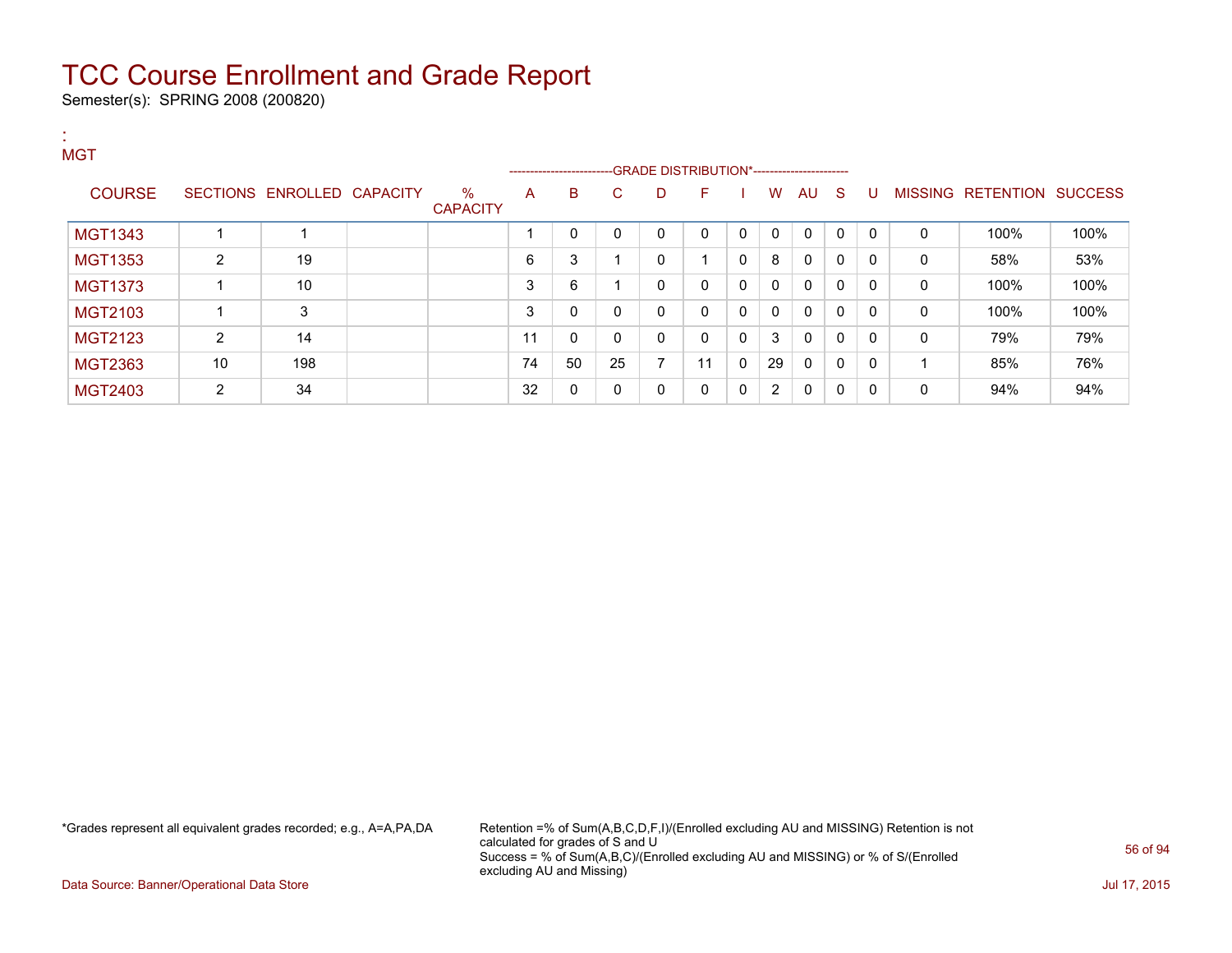Semester(s): SPRING 2008 (200820)

:

| <b>MKT</b>     |                |                            |                         |                | ------------------------ |                |             | -GRADE DISTRIBUTION*----------------------- |          |                |              |              |              |              |                                  |      |
|----------------|----------------|----------------------------|-------------------------|----------------|--------------------------|----------------|-------------|---------------------------------------------|----------|----------------|--------------|--------------|--------------|--------------|----------------------------------|------|
| <b>COURSE</b>  |                | SECTIONS ENROLLED CAPACITY | $\%$<br><b>CAPACITY</b> | A              | B                        | С              | D           | F                                           |          | W              | AU           | -S           | -0           |              | <b>MISSING RETENTION SUCCESS</b> |      |
| <b>MKT1313</b> | $\overline{2}$ | 36                         |                         | 23             | 9                        |                | $\mathbf 0$ |                                             | $\Omega$ | -1             | $\Omega$     | $\Omega$     | $\Omega$     | $\mathbf{0}$ | 94%                              | 92%  |
| <b>MKT1393</b> | $\overline{2}$ | 10                         |                         |                | 0                        | 3              | 0           | 2                                           | 0        | 4              | $\Omega$     | $\Omega$     | $\Omega$     | 0            | 60%                              | 40%  |
| <b>MKT1403</b> | 1              | 3                          |                         | 3              | 0                        | 0              | 0           | 0                                           | 0        | $\mathbf{0}$   | $\Omega$     | 0            | $\Omega$     | 0            | 100%                             | 100% |
| <b>MKT1423</b> | 1              | 2                          |                         | $\overline{2}$ | 0                        | 0              | 0           | $\Omega$                                    | 0        | 0              | $\mathbf{0}$ | 0            | $\Omega$     | 0            | 100%                             | 100% |
| <b>MKT1433</b> |                | $\overline{2}$             |                         | 2              | 0                        | 0              | 0           | $\mathbf{0}$                                | 0        | $\mathbf{0}$   | $\Omega$     | $\mathbf{0}$ | $\Omega$     | 0            | 100%                             | 100% |
| <b>MKT2343</b> |                | 34                         |                         | 14             | 10 <sup>°</sup>          | 3              | 0           |                                             | 0        | 5              | $\mathbf{0}$ | 0            | $\Omega$     | 0            | 82%                              | 79%  |
| <b>MKT2363</b> |                | 15                         |                         | ⇁              | 2                        | $\overline{2}$ |             |                                             | 0        | $\overline{2}$ | $\mathbf{0}$ | 0            | $\Omega$     | 0            | 87%                              | 73%  |
| <b>MKT2393</b> |                | 13                         |                         | ⇁              | 2                        |                | 0           |                                             | $\Omega$ | $\overline{2}$ | $\mathbf{0}$ | 0            | $\mathbf{0}$ | 0            | 85%                              | 77%  |
| <b>MKT2423</b> | 7              | 107                        |                         | 35             | 37                       | 16             | 4           | 6                                           | 0        | 9              | 0            | 0            | $\mathbf{0}$ | 0            | 92%                              | 82%  |
| <b>MKT2993</b> | ٠              | 3                          |                         | 3              | 0                        | 0              | 0           | 0                                           | 0        | 0              | $\Omega$     | 0            | 0            | 0            | 100%                             | 100% |

\*Grades represent all equivalent grades recorded; e.g., A=A,PA,DA Retention =% of Sum(A,B,C,D,F,I)/(Enrolled excluding AU and MISSING) Retention is not calculated for grades of S and U Success = % of Sum(A,B,C)/(Enrolled excluding AU and MISSING) or % of S/(Enrolled excluding AU and Missing)

Data Source: Banner/Operational Data Store Jul 17, 2015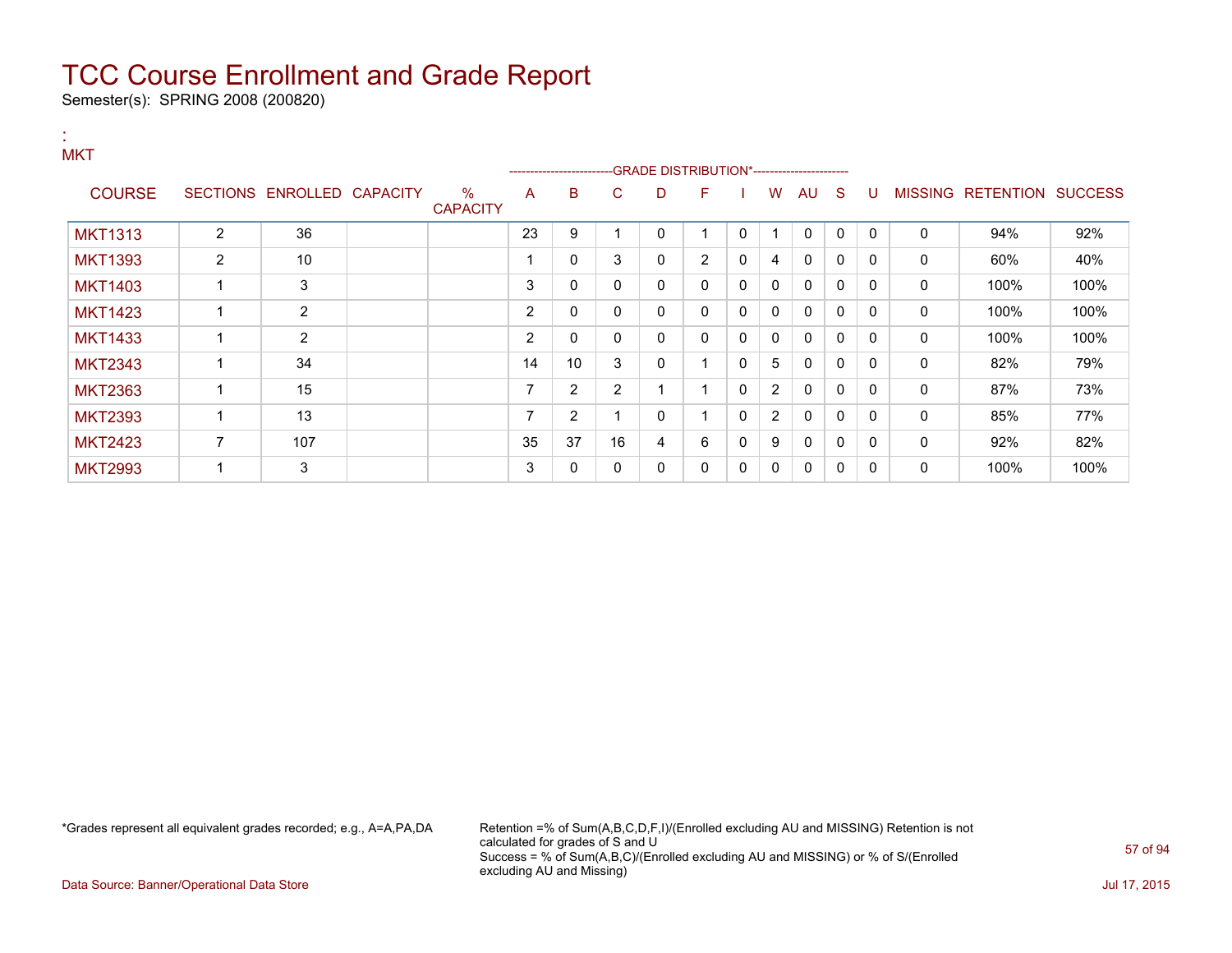Semester(s): SPRING 2008 (200820)

| <b>MLT</b>     |    |                            |                         |    | ---------------------- |              | --GRADE DISTRIBUTION*----------------------- |          |              |                |              |              |              |              |                           |      |
|----------------|----|----------------------------|-------------------------|----|------------------------|--------------|----------------------------------------------|----------|--------------|----------------|--------------|--------------|--------------|--------------|---------------------------|------|
| <b>COURSE</b>  |    | SECTIONS ENROLLED CAPACITY | $\%$<br><b>CAPACITY</b> | A  | B                      | C.           | D                                            | F        |              | W              | AU.          | $\mathbf{S}$ | U            |              | MISSING RETENTION SUCCESS |      |
| <b>MLT1203</b> | 3  | 22                         |                         | 3  | 13                     | 3            | $\Omega$                                     |          | $\mathbf{0}$ | 3              | $\Omega$     | $\Omega$     | $\Omega$     | 0            | 86%                       | 86%  |
| <b>MLT1212</b> | -1 | 13                         |                         |    | 6                      | 2            | 2                                            | $\Omega$ | $\mathbf{0}$ | $\overline{2}$ | $\Omega$     | $\Omega$     | $\Omega$     | 0            | 85%                       | 69%  |
| <b>MLT1222</b> | 3  | 22                         |                         | 18 |                        | $\mathbf{0}$ | 0                                            | $\Omega$ | $\mathbf 0$  | 3              | $\mathbf{0}$ | $\Omega$     | $\Omega$     | $\mathbf{0}$ | 86%                       | 86%  |
| <b>MLT2365</b> |    | 6                          |                         | 0  | $\overline{2}$         | 4            | 0                                            | $\Omega$ | $\mathbf{0}$ | $\mathbf{0}$   | $\mathbf{0}$ | $\mathbf{0}$ | $\Omega$     | $\mathbf{0}$ | 100%                      | 100% |
| <b>MLT2395</b> |    | 6                          |                         | 0  | 2                      | 4            | $\Omega$                                     | $\Omega$ | $\mathbf{0}$ | $\mathbf{0}$   | $\mathbf{0}$ | $\Omega$     | $\mathbf{0}$ | $\mathbf{0}$ | 100%                      | 100% |
| <b>MLT2434</b> |    | 6                          |                         | 5  |                        | $\Omega$     | 0                                            | $\Omega$ | $\mathbf{0}$ | 0              | 0            | 0            | $\mathbf{0}$ | $\Omega$     | 100%                      | 100% |

\*Grades represent all equivalent grades recorded; e.g., A=A,PA,DA Retention =% of Sum(A,B,C,D,F,I)/(Enrolled excluding AU and MISSING) Retention is not calculated for grades of S and U Success = % of Sum(A,B,C)/(Enrolled excluding AU and MISSING) or % of S/(Enrolled excluding AU and Missing)

Data Source: Banner/Operational Data Store Jul 17, 2015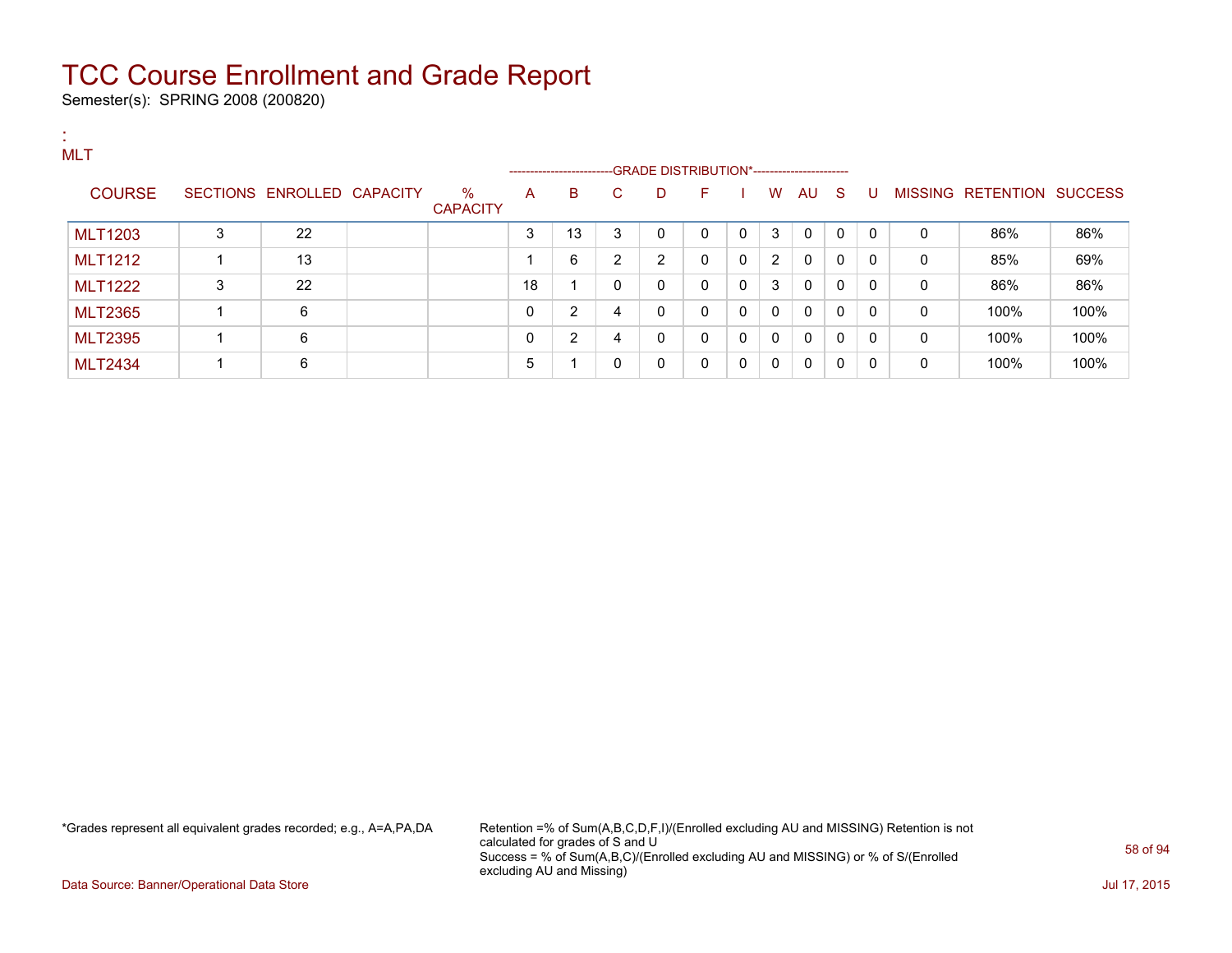Semester(s): SPRING 2008 (200820)

:

| <b>MTH</b>     |                |                            |                      |                |                         |                |                | -GRADE DISTRIBUTION*----------------- |                |                |              |              |              |              |                           |      |
|----------------|----------------|----------------------------|----------------------|----------------|-------------------------|----------------|----------------|---------------------------------------|----------------|----------------|--------------|--------------|--------------|--------------|---------------------------|------|
| <b>COURSE</b>  |                | SECTIONS ENROLLED CAPACITY | %<br><b>CAPACITY</b> | A              | B                       | C              | D              | F                                     |                | W              | <b>AU</b>    | -S           | U            |              | MISSING RETENTION SUCCESS |      |
| <b>MTH0003</b> | 48             | 783                        |                      | 148            | 144                     | 99             | 42             | 139                                   | $\mathbf{1}$   | 210            | $\Omega$     | $\mathbf{0}$ | $\mathbf{0}$ | $\mathbf{0}$ | 73%                       | 50%  |
| <b>MTH0013</b> | 47             | 772                        |                      | 128            | 131                     | 127            | 58             | 146                                   | $\mathbf{1}$   | 176            | 5            | $\Omega$     | $\Omega$     | $\mathbf{0}$ | 77%                       | 50%  |
| <b>MTH0055</b> | 12             | 169                        |                      | 28             | 39                      | 21             | 8              | 24                                    | $\Omega$       | 49             | $\mathbf{0}$ | $\Omega$     | $\Omega$     | $\Omega$     | 71%                       | 52%  |
| <b>MTH0095</b> | $\mathbf{1}$   | $\overline{7}$             |                      | $\overline{2}$ | $\overline{2}$          | $\mathbf{0}$   | $\mathbf{0}$   | $\mathbf{1}$                          | $\mathbf{0}$   | $\overline{2}$ | 0            | $\mathbf{0}$ | $\Omega$     | $\mathbf{0}$ | 71%                       | 57%  |
| <b>MTH0105</b> | 12             | 222                        |                      | 27             | 38                      | 33             | 28             | 38                                    | $\Omega$       | 56             | 2            | $\Omega$     | $\Omega$     | $\mathbf{0}$ | 75%                       | 45%  |
| <b>MTH0123</b> | 35             | 516                        |                      | 57             | 105                     | 87             | 53             | 74                                    | 3              | 132            | 5            | $\mathbf{0}$ | $\Omega$     | $\mathbf{0}$ | 74%                       | 49%  |
| <b>MTH0803</b> | $\mathbf{1}$   | 3                          |                      | $\overline{1}$ | $\overline{2}$          | $\mathbf{0}$   | $\Omega$       | $\mathbf{0}$                          | $\Omega$       | $\mathbf{0}$   | $\mathbf{0}$ | $\Omega$     | $\Omega$     | $\mathbf{0}$ | 100%                      | 100% |
| <b>MTH0822</b> | $\mathbf{1}$   | $\mathbf{1}$               |                      | $\mathbf{0}$   | 1                       | $\mathbf{0}$   | $\mathbf{0}$   | 0                                     | $\mathbf{0}$   | $\mathbf{0}$   | 0            | $\mathbf{0}$ | $\Omega$     | $\mathbf{0}$ | 100%                      | 100% |
| <b>MTH1454</b> | $\overline{2}$ | 22                         |                      | 2              | $\overline{7}$          | $\overline{2}$ | $\Omega$       | 4                                     | $\Omega$       | $\overline{7}$ | $\mathbf{0}$ | $\Omega$     | $\Omega$     | $\mathbf{0}$ | 68%                       | 50%  |
| <b>MTH1473</b> | 9              | 153                        |                      | 33             | 30                      | 30             | 16             | 16                                    | $\mathbf{0}$   | 28             | $\mathbf 0$  | $\mathbf{0}$ | $\Omega$     | $\mathbf{0}$ | 82%                       | 61%  |
| <b>MTH1513</b> | 70             | 1.461                      |                      | 297            | 285                     | 242            | 92             | 153                                   | $\overline{2}$ | 384            | 6            | $\mathbf{0}$ | $\Omega$     | $\mathbf{0}$ | 74%                       | 57%  |
| <b>MTH1613</b> | 13             | 222                        |                      | 44             | 55                      | 38             | 14             | 11                                    | $\mathbf{0}$   | 58             | 2            | $\mathbf{0}$ | $\Omega$     | $\mathbf{0}$ | 74%                       | 62%  |
| <b>MTH1715</b> | 4              | 50                         |                      | 13             | 12                      | 6              | 6              | $\overline{7}$                        | $\Omega$       | 6              | $\mathbf{0}$ | $\Omega$     | $\Omega$     | $\mathbf{0}$ | 88%                       | 62%  |
| <b>MTH2114</b> | 12             | 143                        |                      | 36             | 31                      | 20             | 9              | 9                                     | $\Omega$       | 35             | 3            | $\mathbf{0}$ | $\Omega$     | $\mathbf 0$  | 75%                       | 62%  |
| <b>MTH2124</b> | 8              | 95                         |                      | 37             | 18                      | 13             | 2              | $\overline{7}$                        | $\Omega$       | 18             | $\mathbf{0}$ | $\mathbf{0}$ | $\mathbf{0}$ | $\mathbf{0}$ | 81%                       | 72%  |
| <b>MTH2134</b> | 6              | 55                         |                      | 11             | 18                      | 14             | $\overline{2}$ | 3                                     | $\Omega$       | 6              | $\mathbf{1}$ | $\mathbf{0}$ | $\mathbf{0}$ | $\mathbf{0}$ | 89%                       | 80%  |
| MTH2193        | 23             | 561                        |                      | 157            | 143                     | 100            | 31             | 40                                    | $\mathbf 1$    | 89             | $\mathbf{0}$ | $\mathbf{0}$ | $\mathbf{0}$ | $\mathbf{0}$ | 84%                       | 71%  |
| <b>MTH2423</b> | $\mathbf{1}$   | $\overline{7}$             |                      | 5              | $\overline{2}$          | $\mathbf{0}$   | $\mathbf{0}$   | $\Omega$                              | $\mathbf{0}$   | $\mathbf{0}$   | $\mathbf{0}$ | $\mathbf{0}$ | $\mathbf{0}$ | $\mathbf{0}$ | 100%                      | 100% |
| <b>MTH2513</b> | $\overline{2}$ | 13                         |                      | 2              | $\overline{\mathbf{4}}$ | $\mathbf 1$    | $\mathbf{1}$   | $\mathbf{1}$                          | $\Omega$       | 4              | $\mathbf{0}$ | $\mathbf{0}$ | $\mathbf{0}$ | $\mathbf{0}$ | 69%                       | 54%  |
| <b>MTH2523</b> | 8              | 171                        |                      | 46             | 31                      | 27             | 11             | 11                                    | $\Omega$       | 45             | $\mathbf{0}$ | $\mathbf{0}$ | $\Omega$     | $\mathbf{0}$ | 74%                       | 61%  |
| <b>MTH2553</b> | $\mathbf{1}$   | 17                         |                      | $\overline{1}$ | 3                       | $\overline{4}$ | 3              | 0                                     | $\mathbf{0}$   | 6              | 0            | 0            | $\mathbf{0}$ | 0            | 65%                       | 47%  |
| MTH2613        | 3              | 47                         |                      | 9              | 10                      | 5              | $\mathbf{1}$   | 6                                     | $\Omega$       | 16             | $\mathbf 0$  | $\mathbf{0}$ | $\Omega$     | $\mathbf 0$  | 66%                       | 51%  |

\*Grades represent all equivalent grades recorded; e.g., A=A,PA,DA Retention =% of Sum(A,B,C,D,F,I)/(Enrolled excluding AU and MISSING) Retention is not calculated for grades of S and U Success = % of Sum(A,B,C)/(Enrolled excluding AU and MISSING) or % of S/(Enrolled excluding AU and Missing)

Data Source: Banner/Operational Data Store Jul 17, 2015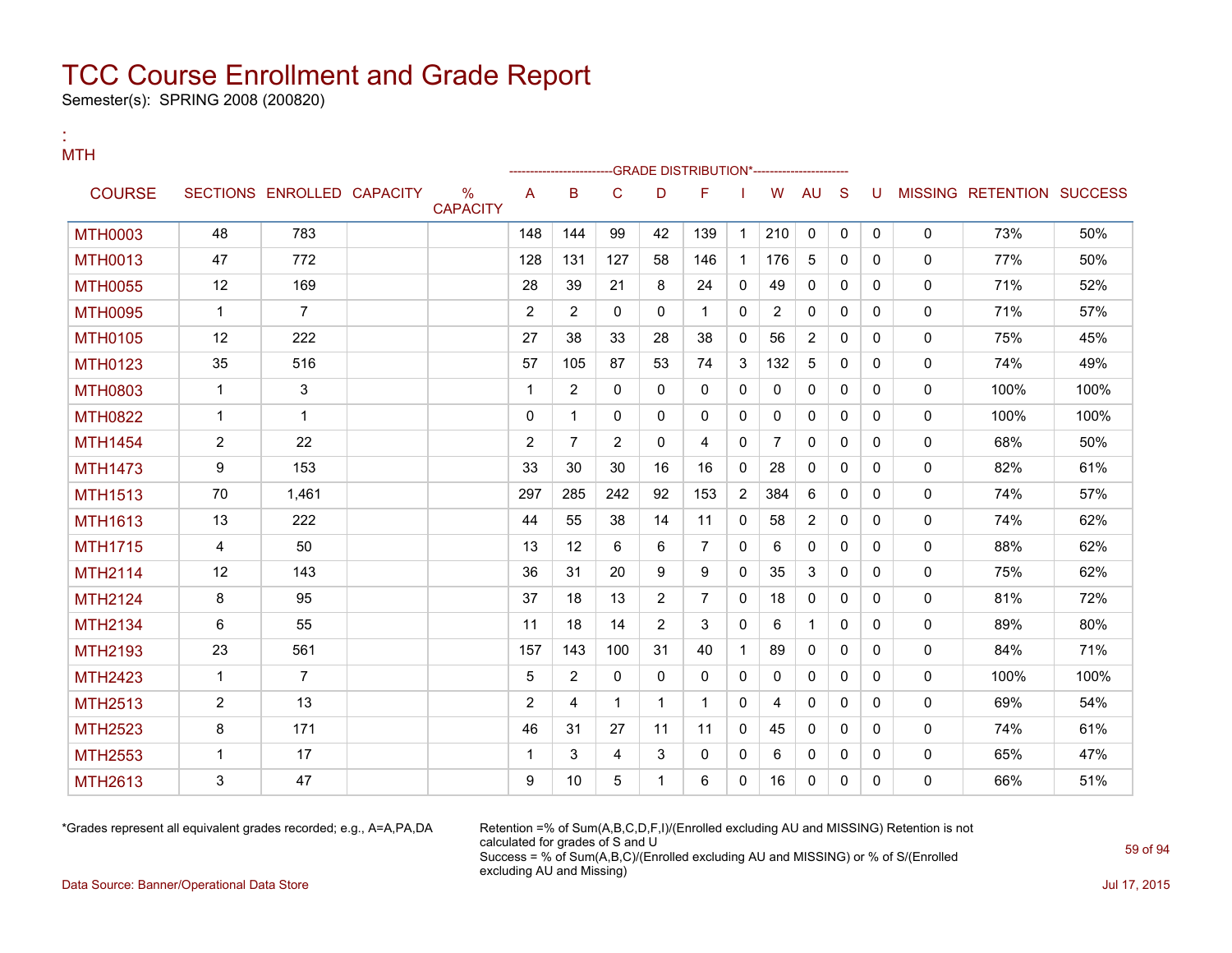Semester(s): SPRING 2008 (200820)

:

| <b>MTR</b>     |                            |                      |                               |     | -GRADE DISTRIBUTION*----------------------- |         |   |          |   |                           |      |
|----------------|----------------------------|----------------------|-------------------------------|-----|---------------------------------------------|---------|---|----------|---|---------------------------|------|
| <b>COURSE</b>  | SECTIONS ENROLLED CAPACITY | %<br><b>CAPACITY</b> | A                             | B C | $\Box$                                      | $F = 1$ |   | I WAUS   | U | MISSING RETENTION SUCCESS |      |
| <b>MTR2313</b> |                            |                      |                               |     |                                             |         | 0 | $\Omega$ |   | 100%                      | 100% |
| <b>MTR2373</b> |                            |                      | ິ<br>$\overline{\phantom{a}}$ |     |                                             |         |   | 0        |   | 100%                      | 100% |

\*Grades represent all equivalent grades recorded; e.g., A=A,PA,DA Retention =% of Sum(A,B,C,D,F,I)/(Enrolled excluding AU and MISSING) Retention is not calculated for grades of S and U Success = % of Sum(A,B,C)/(Enrolled excluding AU and MISSING) or % of S/(Enrolled excluding AU and Missing)

Data Source: Banner/Operational Data Store Jul 17, 2015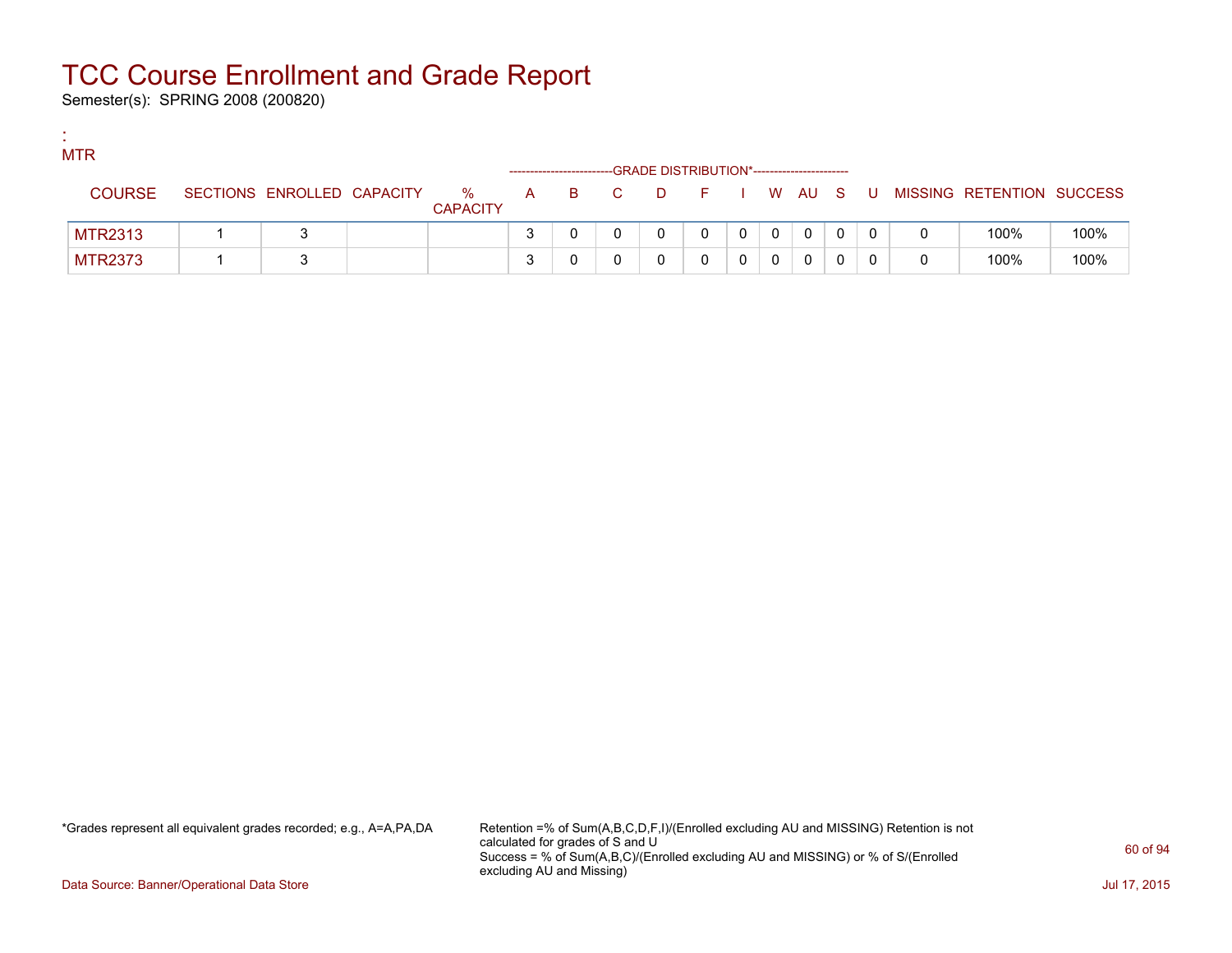Semester(s): SPRING 2008 (200820)

#### : MUS

|                |                |                            |                         |                | ---------------------- |                | -GRADE DISTRIBUTION*---------------------- |                |              |                |                |              |              |             |                           |      |
|----------------|----------------|----------------------------|-------------------------|----------------|------------------------|----------------|--------------------------------------------|----------------|--------------|----------------|----------------|--------------|--------------|-------------|---------------------------|------|
| <b>COURSE</b>  |                | SECTIONS ENROLLED CAPACITY | $\%$<br><b>CAPACITY</b> | A              | B                      | C              | D                                          | F              |              | W              | AU             | <sub>S</sub> | U            |             | MISSING RETENTION SUCCESS |      |
| <b>MUS0201</b> | $\overline{2}$ | $\mathbf{2}$               |                         | 1              | 0                      | 0              | 0                                          | 0              | 0            | 1              | 0              | 0            | $\mathbf 0$  | 0           | 50%                       | 50%  |
| <b>MUS0202</b> | 2              | $\overline{2}$             |                         | 1              | 0                      | $\mathbf{0}$   | 0                                          | $\mathbf{0}$   | 0            | 1.             | 0              | $\mathbf{0}$ | 0            | 0           | 50%                       | 50%  |
| <b>MUS0241</b> | 1              | $\mathbf{1}$               |                         | 1              | $\mathbf{0}$           | $\mathbf{0}$   | 0                                          | 0              | 0            | 0              | 0              | $\mathbf{0}$ | 0            | 0           | 100%                      | 100% |
| <b>MUS1002</b> | $\overline{2}$ | 21                         |                         | 6              | 6                      | $\overline{2}$ | 2                                          | $\mathbf{1}$   | 0            | 4              | 0              | $\mathbf{0}$ | $\Omega$     | 0           | 81%                       | 67%  |
| <b>MUS1013</b> | $\mathbf{1}$   | 22                         |                         | $\overline{7}$ | 3                      | $\overline{2}$ | $\mathbf{1}$                               | $\mathbf{0}$   | $\mathbf{0}$ | 9              | 0              | $\mathbf{0}$ | $\mathbf{0}$ | 0           | 59%                       | 55%  |
| <b>MUS1023</b> | $\overline{2}$ | 24                         |                         | 15             | $\overline{2}$         | 1              | 3                                          | $\mathbf{1}$   | $\mathbf{0}$ | $\overline{2}$ | 0              | $\mathbf{0}$ | 0            | 0           | 92%                       | 75%  |
| <b>MUS1053</b> | 3              | 44                         |                         | 19             | 6                      | 5              | 1                                          | $\overline{7}$ | $\mathbf{0}$ | 6              | 0              | $\mathbf{0}$ | 0            | 0           | 86%                       | 68%  |
| <b>MUS1062</b> | $\overline{2}$ | 19                         |                         | 5              | 6                      | $\overline{2}$ | $\mathbf{0}$                               | $\overline{2}$ | $\mathbf{0}$ | 4              | $\mathbf{0}$   | $\Omega$     | $\Omega$     | 0           | 79%                       | 68%  |
| <b>MUS1072</b> | 2              | 15                         |                         | 4              | 4                      | 1              | 2                                          | $\mathbf{0}$   | 0            | 4              | $\mathbf{0}$   | $\mathbf{0}$ | $\Omega$     | 0           | 73%                       | 60%  |
| <b>MUS1113</b> | 8              | 139                        |                         | 70             | 32                     | 13             | 0                                          | 4              | $\mathbf{0}$ | 20             | $\mathbf{0}$   | $\mathbf{0}$ | $\Omega$     | 0           | 86%                       | 83%  |
| <b>MUS1201</b> | 5              | 10                         |                         | 7              | $\mathbf{0}$           | $\mathbf{0}$   | 0                                          | $\mathbf{0}$   | 0            | $\overline{2}$ | 1              | $\mathbf{0}$ | 0            | 0           | 78%                       | 78%  |
| <b>MUS1202</b> | 4              | 17                         |                         | 8              | $\overline{2}$         | 0              | 0                                          | 0              | 0            | 1.             | 5              | $\mathbf{0}$ | 0            | $\mathbf 1$ | 91%                       | 91%  |
| <b>MUS1241</b> | 3              | 18                         |                         | 16             | 1                      | $\mathbf{0}$   | 0                                          | $\mathbf{1}$   | 0            | 0              | 0              | $\mathbf{0}$ | $\Omega$     | 0           | 100%                      | 94%  |
| <b>MUS1242</b> | 4              | 25                         |                         | 20             | $\mathbf{1}$           | 0              | 0                                          | $\mathbf 1$    | $\mathbf{0}$ | $\mathbf{1}$   | $\overline{2}$ | $\mathbf{0}$ | $\Omega$     | 0           | 96%                       | 91%  |
| <b>MUS1251</b> | 3              | 17                         |                         | 15             | $\mathbf{0}$           | 1              | 0                                          | $\mathbf{0}$   | $\mathbf{0}$ | $\mathbf{1}$   | 0              | $\Omega$     | $\Omega$     | 0           | 94%                       | 94%  |
| <b>MUS1252</b> | $\overline{2}$ | 14                         |                         | 10             | $\overline{2}$         | 0              | 0                                          | $\mathbf{1}$   | 0            | $\mathbf 1$    | 0              | $\mathbf{0}$ | $\mathbf{0}$ | 0           | 93%                       | 86%  |
| <b>MUS1312</b> | 1              | 4                          |                         | 3              | $\mathbf{0}$           | $\Omega$       | 0                                          | $\mathbf{0}$   | $\mathbf{0}$ | $\mathbf{1}$   | $\mathbf{0}$   | $\mathbf{0}$ | $\mathbf{0}$ | 0           | 75%                       | 75%  |
| <b>MUS1321</b> | 1              | 3                          |                         | $\overline{2}$ | $\mathbf{0}$           | 0              | 0                                          | 0              | 0            | 1              | 0              | $\mathbf{0}$ | $\Omega$     | 0           | 67%                       | 67%  |
| <b>MUS1322</b> | $\overline{c}$ | 3                          |                         | 3              | $\mathbf{0}$           | $\mathbf{0}$   | 0                                          | $\mathbf{0}$   | 0            | 0              | $\mathbf{0}$   | $\mathbf{0}$ | $\Omega$     | 0           | 100%                      | 100% |
| <b>MUS1331</b> | 1              | $\overline{2}$             |                         | $\overline{c}$ | $\mathbf{0}$           | $\mathbf{0}$   | 0                                          | $\mathbf{0}$   | $\mathbf{0}$ | $\Omega$       | $\mathbf{0}$   | $\Omega$     | 0            | 0           | 100%                      | 100% |
| <b>MUS1332</b> | 1              | $\overline{7}$             |                         | 7              | 0                      | 0              | 0                                          | 0              | 0            | 0              | 0              | 0            | 0            | 0           | 100%                      | 100% |
| <b>MUS1351</b> | -1             | $\overline{c}$             |                         | $\overline{c}$ | 0                      | 0              | 0                                          | 0              | 0            | 0              | 0              | 0            | 0            | 0           | 100%                      | 100% |

\*Grades represent all equivalent grades recorded; e.g., A=A,PA,DA Retention =% of Sum(A,B,C,D,F,I)/(Enrolled excluding AU and MISSING) Retention is not calculated for grades of S and U Success = % of Sum(A,B,C)/(Enrolled excluding AU and MISSING) or % of S/(Enrolled excluding AU and Missing)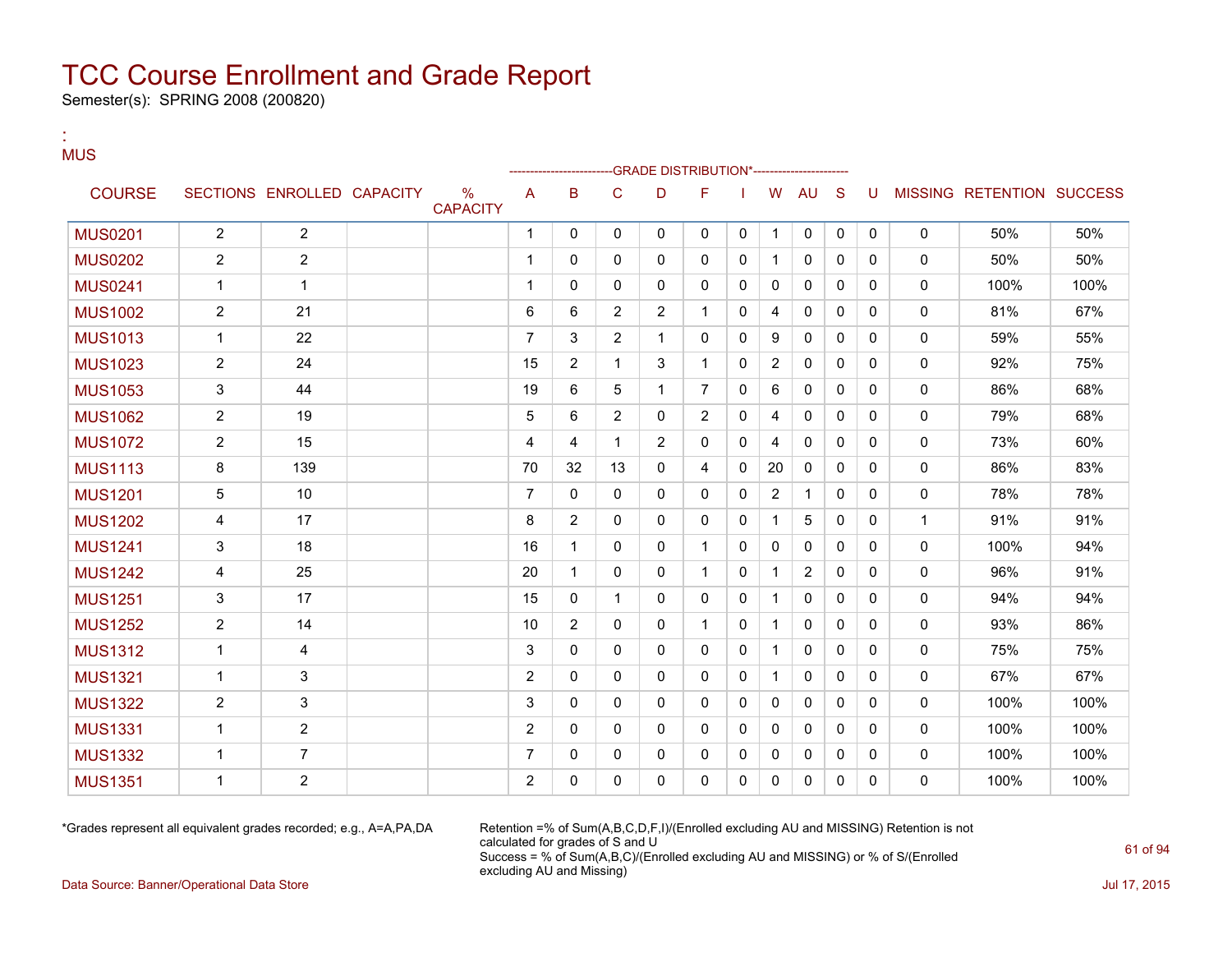Semester(s): SPRING 2008 (200820)

:

#### **MUS** --GRADE DISTRIBUTION\*------------------------COURSE SECTIONS ENROLLED CAPACITY % **CAPACITY** A B C D F I W AU S U MISSING RETENTION SUCCESS MUS1362 1 1 1 0 0 0 0 0 0 0 0 0 0 100% 100% MUS1371 1 2 2 0 0 0 0 0 0 0 0 0 0 100% 100% MUS1381 1 3 1 1 0 0 0 0 1 0 0 0 0 67% 67% MUS1382 1 1 1 0 0 0 0 0 0 0 0 0 0 100% 100% MUS1391 1 2 1 0 0 0 0 0 1 0 0 0 0 50% 50% MUS1392 1 1 1 0 0 0 0 0 0 0 0 0 0 100% 100% MUS1412 | 1 | 5 | | | 3 |2 |0 |0 |0 |0 |0 |0 |0 | 100% | 100% MUS1421 1 2 2 0 0 0 0 0 0 0 0 0 0 100% 100% MUS1422 1 2 2 0 0 0 0 0 0 0 0 0 0 100% 100% MUS1432 1 2 2 0 0 0 0 0 0 0 0 0 0 100% 100% MUS1441 1 3 3 0 0 0 0 0 0 0 0 0 0 100% 100% MUS1442 1 1 1 0 0 0 0 0 0 0 0 0 0 100% 100% MUS1452 | 1 | 3 | | 1 | 2 | 0 | 0 | 0 | 0 | 0 | 0 | 0 | 0 | 100% | 100% MUS1461 1 1 1 0 0 0 0 0 0 0 0 0 0 100% 100% MUS1491 | 1 | 4 | | | 2 | 1 | 1 | 0 | 0 | 0 | 0 | 0 | 0 | 0 | 100% | 100% MUS1492 | 1 | 3 | | 2 | 1 | 0 | 0 | 0 | 0 | 0 | 0 | 0 | 0 | 100% | 100% MUS1512 | 2 | 12 | | 8 | 1 | 0 | 0 | 0 | 3 | 0 | 0 | 0 | 0 | 75% | 75% MUS1541 | 1 | 21 | | 14 | 1 | 1 | 0 | 0 | 3 | 2 | 0 | 0 | 0 | 84% | 84% MUS1551 | 2 | 45 | | 38 3 | 0 | 0 | 0 | 1 | 1 | 0 | 0 | 0 | 93% | 93% MUS1562 1 13 11 1 0 0 0 0 1 0 0 0 0 92% 92% MUS1612 7 37 20 3 1 1 3 0 8 1 0 0 0 78% 67% MUS1622 | 7 | 20 | | 12 | 3 | 0 | 0 | 0 | 5 | 0 | 0 | 0 | 0 | 75% | 75% | 75%

\*Grades represent all equivalent grades recorded; e.g., A=A,PA,DA Retention =% of Sum(A,B,C,D,F,I)/(Enrolled excluding AU and MISSING) Retention is not calculated for grades of S and U Success = % of Sum(A,B,C)/(Enrolled excluding AU and MISSING) or % of S/(Enrolled excluding AU and Missing)

Data Source: Banner/Operational Data Store Jul 17, 2015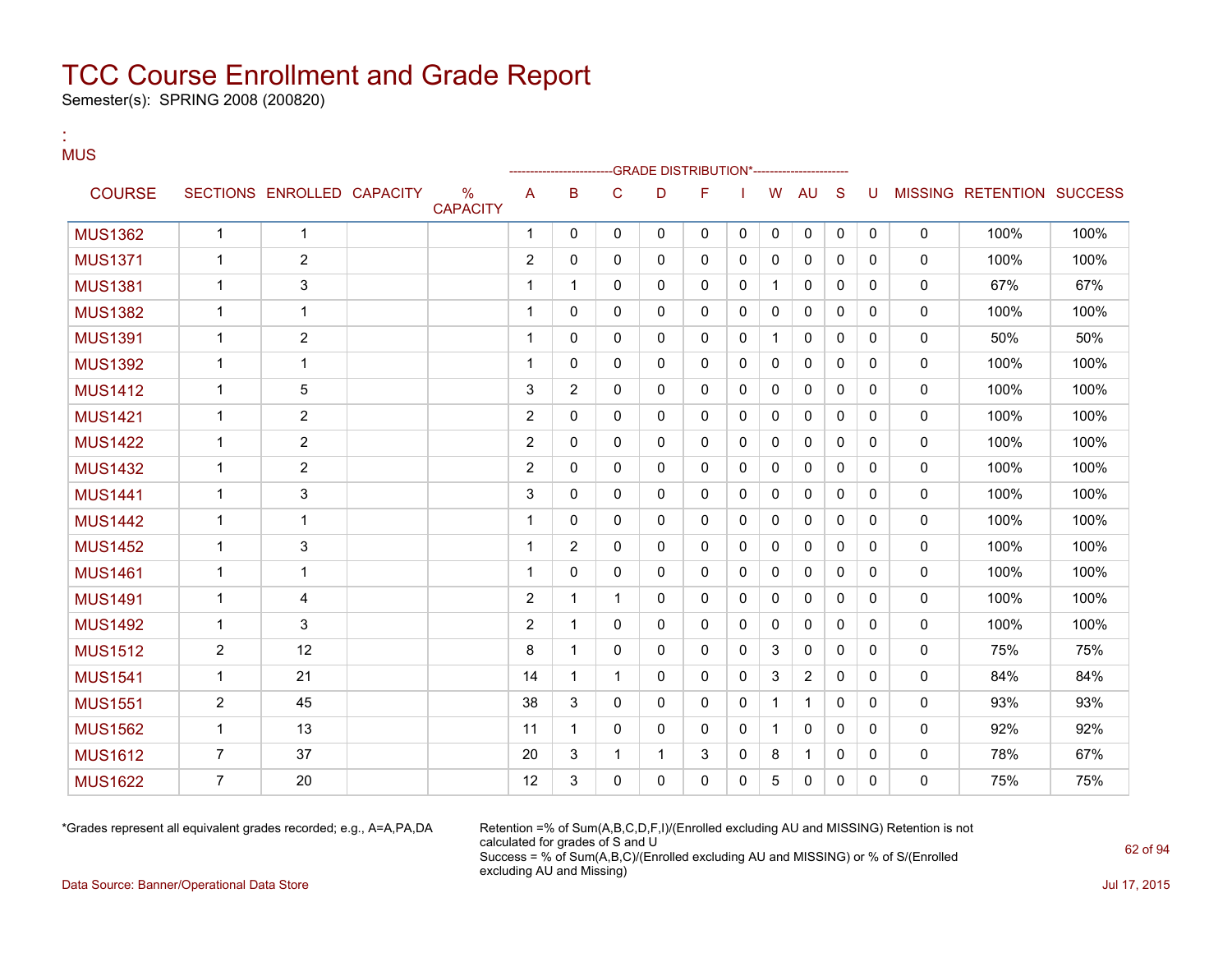Semester(s): SPRING 2008 (200820)

:

#### **MUS** --GRADE DISTRIBUTION\*------------------------COURSE SECTIONS ENROLLED CAPACITY % **CAPACITY** A B C D F I W AU S U MISSING RETENTION SUCCESS MUS1632 | 4 | 5 | | | 4 | 1 | 0 | 0 | 0 | 0 | 0 | 0 | 0 | 0 | 100% | 100% MUS1642 3 3 1 0 0 0 0 0 2 0 0 0 0 33% 33% MUS1651 | 1 | 57 | | | | | | | 53 | 0 | 0 | 0 | 2 | 0 | 1 | 1 | 0 | 0 | | 0 | | 98% | | 95% MUS1711 1 5 5 0 0 0 0 0 0 0 0 0 0 100% 100% MUS1771 1 5 3 1 0 0 1 0 0 0 0 0 0 100% 80% MUS1781 2 7 7 0 0 0 0 0 0 0 0 0 0 100% 100% MUS1801 1 7 5 0 0 0 0 0 1 1 0 0 0 83% 83% MUS2023 | 1 | 6 | | 3 | 1 | 1 | 0 | 0 | 1 | 0 | 0 | 0 | 0 | 83% | 83% MUS2072 | 1 | 4 | | 1 | 1 | 1 | 2 | 0 | 0 | 0 | 0 | 0 | 0 | 0 | 0 | 100% | 100% MUS2122 1 3 2 0 0 0 0 0 1 0 0 0 0 67% 67% MUS2133 | 1 | 5 | 2 0 2 1 | 0 | 0 | 0 | 0 | 0 | 0 100% | 80% MUS2161 1 8 6 0 0 0 0 0 0 2 0 0 0 100% 100% MUS2171 | 2 | 11 | | 7 | 1 | 0 | 0 | 0 | 3 | 0 | 0 | 0 | 0 | 73% | 73% MUS2181 1 10 10 0 0 0 0 0 0 0 0 0 0 100% 100% MUS2202 1 1 1 0 0 0 0 0 0 0 0 0 0 100% 100% MUS2223 1 8 3 6 0 0 0 1 0 1 0 0 0 0 88% 75% MUS2241 2 2 2 0 0 0 0 0 0 0 0 0 0 100% 100% MUS2242 2 4 4 0 0 0 0 0 0 0 0 0 0 100% 100% MUS2991 1 19 18 0 0 0 1 0 0 0 0 0 0 100% 95% MUS2992 | 1 | 6 | | 3 | 0 | 2 | 0 | 0 | 0 | 1 | 0 | 0 | 0 | 83% | 83%

\*Grades represent all equivalent grades recorded; e.g., A=A,PA,DA Retention =% of Sum(A,B,C,D,F,I)/(Enrolled excluding AU and MISSING) Retention is not calculated for grades of S and U Success = % of Sum(A,B,C)/(Enrolled excluding AU and MISSING) or % of S/(Enrolled excluding AU and Missing) Data Source: Banner/Operational Data Store Jul 17, 2015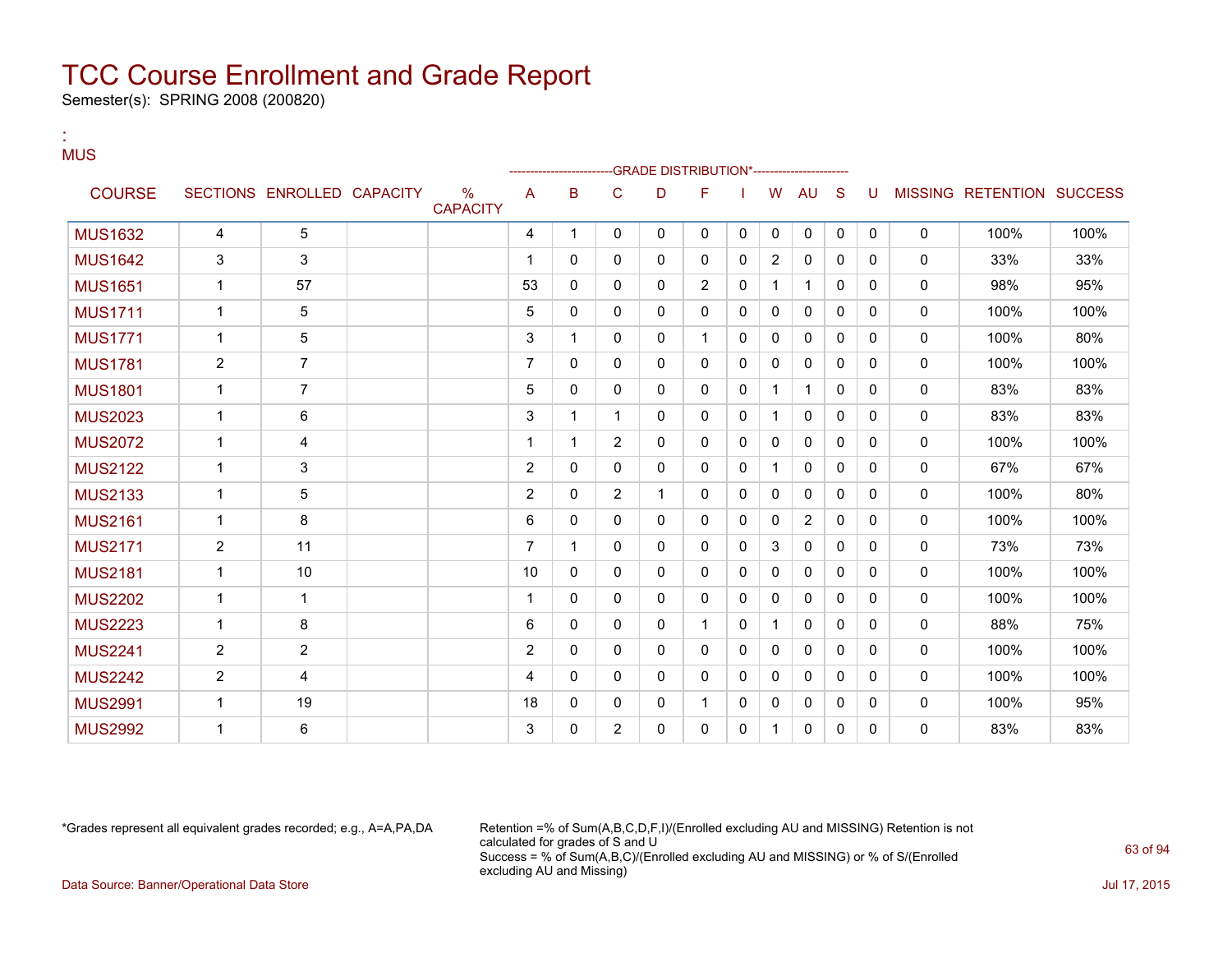Semester(s): SPRING 2008 (200820)

:

| <b>NAS</b>     |                            |                         |              |    |    | -GRADE DISTRIBUTION*------------------------ |    |   |             |              |     |     |   |                           |      |
|----------------|----------------------------|-------------------------|--------------|----|----|----------------------------------------------|----|---|-------------|--------------|-----|-----|---|---------------------------|------|
| <b>COURSE</b>  | SECTIONS ENROLLED CAPACITY | $\%$<br><b>CAPACITY</b> | $\mathsf{A}$ | B. | C. | D                                            | F. |   | W.          | AU           | - S | - U |   | MISSING RETENTION SUCCESS |      |
| <b>NAS1013</b> | b                          |                         |              |    |    |                                              | 0  | 0 | $\Omega$    |              |     | 0   | 0 | 100%                      | 100% |
| <b>NAS1023</b> | 4                          |                         |              |    |    |                                              |    | 0 | $\mathbf 0$ | $\mathbf{0}$ | 0   | 0   | 0 | 100%                      | 100% |
| <b>NAS2223</b> | 15                         |                         | 14           |    |    |                                              |    |   | 0           |              |     |     | 0 | 100%                      | 100% |

\*Grades represent all equivalent grades recorded; e.g., A=A,PA,DA Retention =% of Sum(A,B,C,D,F,I)/(Enrolled excluding AU and MISSING) Retention is not calculated for grades of S and U Success = % of Sum(A,B,C)/(Enrolled excluding AU and MISSING) or % of S/(Enrolled excluding AU and Missing)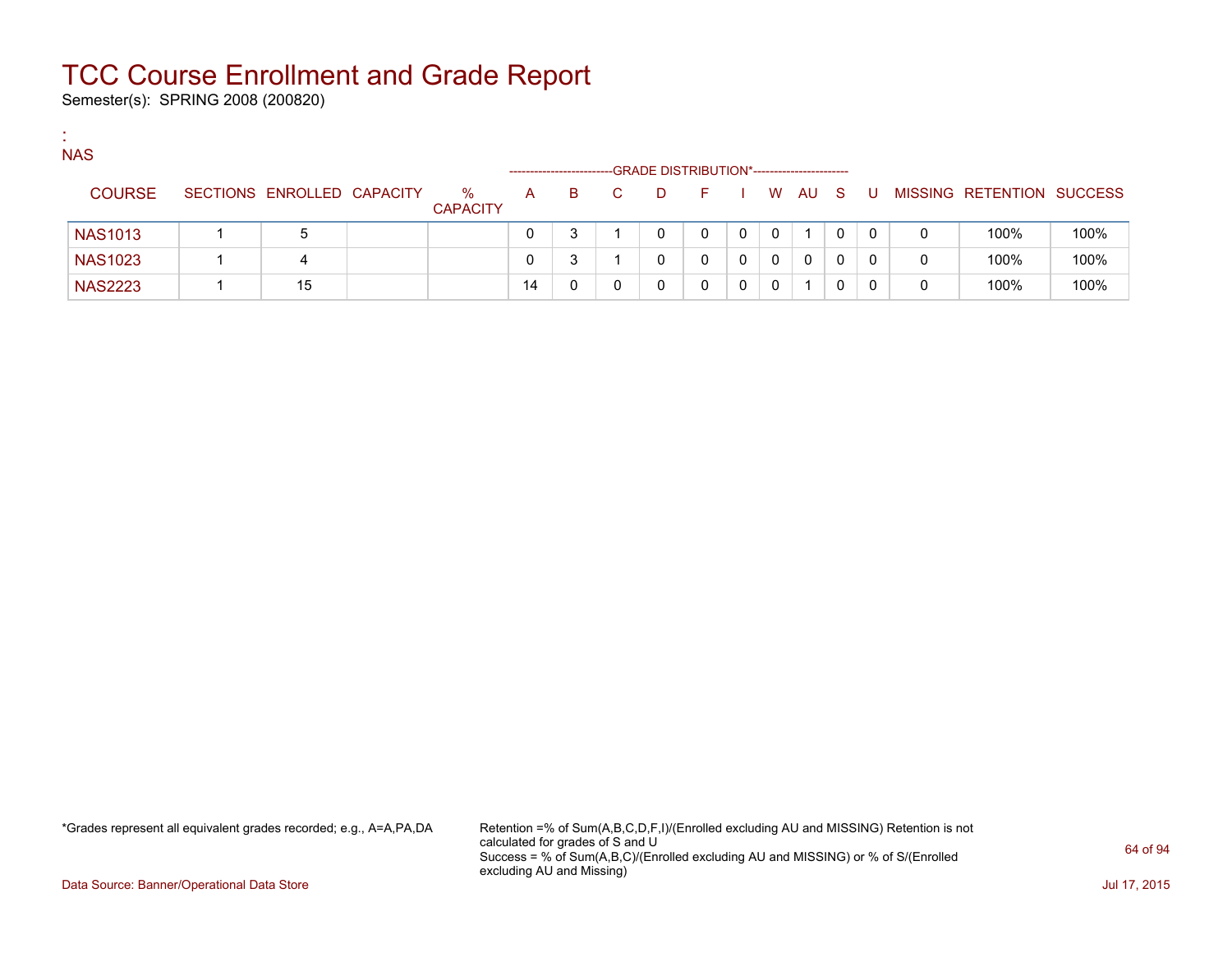Semester(s): SPRING 2008 (200820)

:

| <b>NCM</b> |                |  |                 |                                                                    |  |                |           |                |  |                                                                               |      |
|------------|----------------|--|-----------------|--------------------------------------------------------------------|--|----------------|-----------|----------------|--|-------------------------------------------------------------------------------|------|
|            |                |  |                 | ------------------------GRADE DISTRIBUTION*----------------------- |  |                |           |                |  |                                                                               |      |
|            | <b>COURSE</b>  |  | <b>CAPACITY</b> |                                                                    |  |                |           |                |  | SECTIONS ENROLLED CAPACITY 5 % A B C D F I W AU S U MISSING RETENTION SUCCESS |      |
|            | <b>NCM1223</b> |  |                 |                                                                    |  | $\overline{0}$ | $0$   $0$ | $\overline{0}$ |  | 100%                                                                          | 100% |

\*Grades represent all equivalent grades recorded; e.g., A=A,PA,DA Retention =% of Sum(A,B,C,D,F,I)/(Enrolled excluding AU and MISSING) Retention is not calculated for grades of S and U Success = % of Sum(A,B,C)/(Enrolled excluding AU and MISSING) or % of S/(Enrolled excluding AU and Missing)

Data Source: Banner/Operational Data Store Jul 17, 2015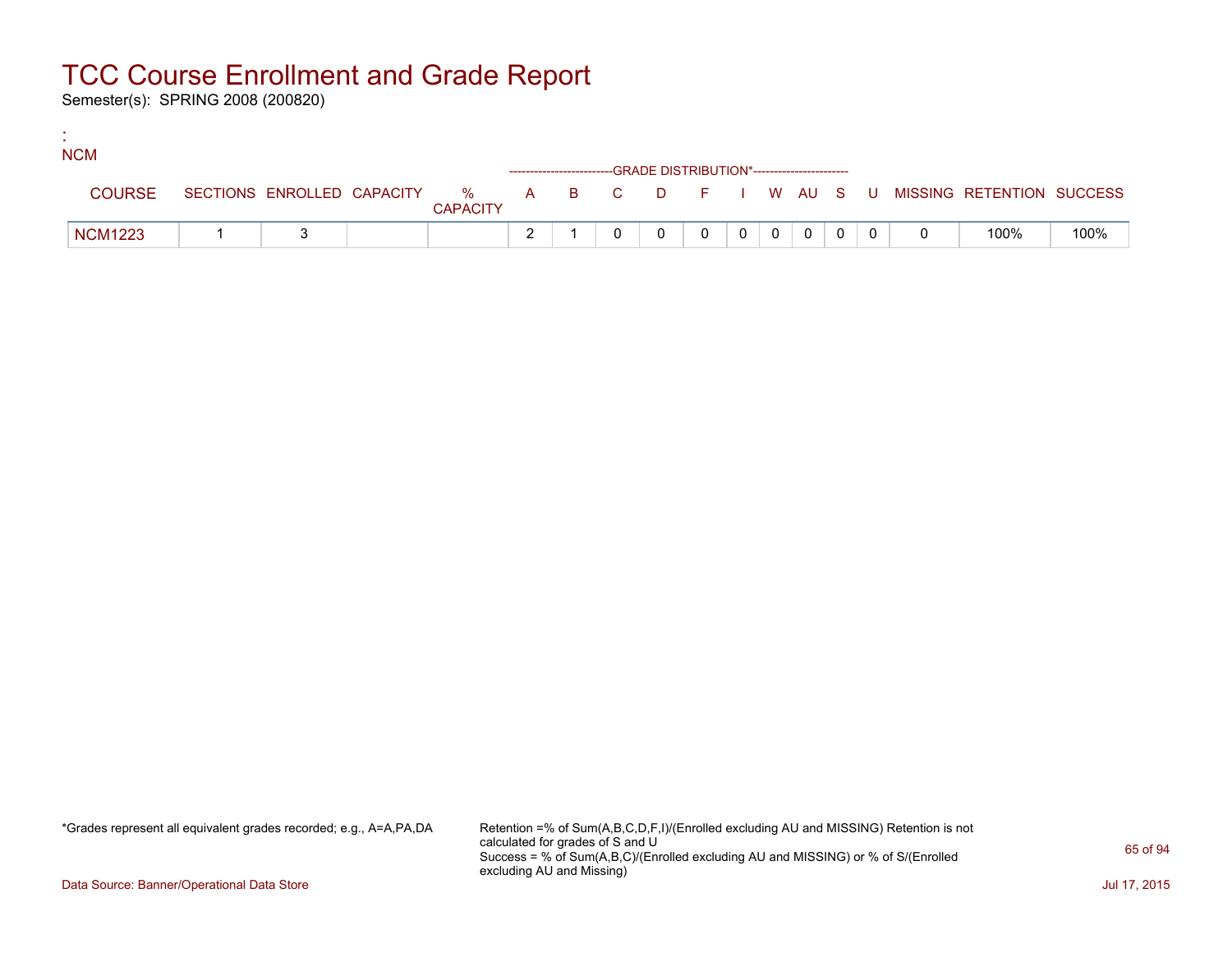Semester(s): SPRING 2008 (200820)

:

| <b>NST</b>     |  |                 |   |  |                                                                    |          |                |          |                |  |                                                                             |      |
|----------------|--|-----------------|---|--|--------------------------------------------------------------------|----------|----------------|----------|----------------|--|-----------------------------------------------------------------------------|------|
|                |  |                 |   |  | ------------------------GRADE DISTRIBUTION*----------------------- |          |                |          |                |  |                                                                             |      |
| <b>COURSE</b>  |  | <b>CAPACITY</b> |   |  |                                                                    |          |                |          |                |  | SECTIONS ENROLLED CAPACITY % A B C D F I W AU S U MISSING RETENTION SUCCESS |      |
| <b>NST2643</b> |  |                 | 4 |  |                                                                    | $\Omega$ | 0 <sup>1</sup> | $\Omega$ | $\overline{0}$ |  | 100%                                                                        | 100% |

\*Grades represent all equivalent grades recorded; e.g., A=A,PA,DA Retention =% of Sum(A,B,C,D,F,I)/(Enrolled excluding AU and MISSING) Retention is not calculated for grades of S and U Success = % of Sum(A,B,C)/(Enrolled excluding AU and MISSING) or % of S/(Enrolled excluding AU and Missing)

Data Source: Banner/Operational Data Store Jul 17, 2015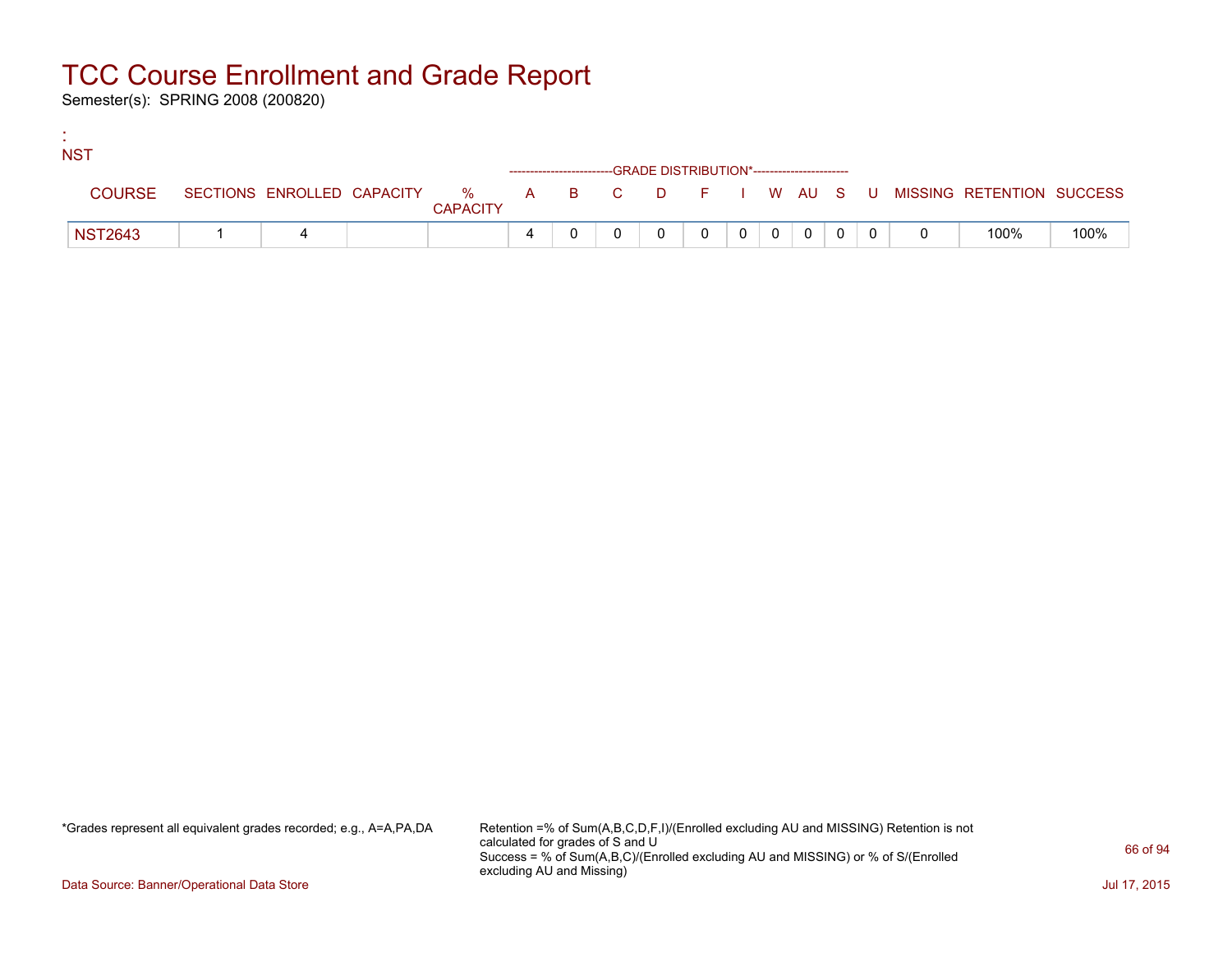Semester(s): SPRING 2008 (200820)

:

#### NUR --GRADE DISTRIBUTION\*------------------------COURSE SECTIONS ENROLLED CAPACITY % **CAPACITY** A B C D F I W AU S U MISSING RETENTION SUCCESS NUR1133 | 1 | 10 | | 8 | 1 | 0 | 0 | 0 | 0 | 0 | 0 | 0 | 0 | 100% | 90% NUR1142 | 1 | 10 | | | 6 | 3 | 1 | 0 | 0 | 0 | 0 | 0 | 0 | 0 | 100% | 100% NUR1206 | 1 | 29 | | 11 | 8 | 3 | 0 | 1 | 1 | 4 | 0 | 0 | 0 | 0 | 83% | 76% NUR1393 | 1 | 15 | | 1 | 4 | 9 | 0 | 1 | 1 | 0 | 0 | 0 | 0 | 0 | 93% | 87% NUR1401 | 2 | 83 | | 37 | 31 | 3 | 0 | 1 | 0 | 11 | 0 | 0 | 0 | 0 | 87% | 86% NUR1421 1 45 38 6 0 0 0 0 1 0 0 0 0 98% 98% NUR1431 | 1 | 75 | | 9 | 38 | 11 | 13 | 0 | 0 | 4 | 0 | 0 | 0 | 0 | 95% | 77% NUR1446 | 2 | 96 | | 9 | 951 | 4 | 3 | 4 | 0 | 24 | 1 | 0 | 0 | 0 | 75% | 67% NUR1457 | 1 | 51 | | 3 | 22 | 2 | 17 | 0 | 0 | 5 | 2 | 0 | 0 | 0 | 90% | 55% NUR2303 | 1 | 29 | | 14 | 10 | 2 | 2 | 0 | 0 | 0 | 1 | 0 | 0 | 0 | 100% | 93% NUR2403 | 1 | 18 | | 1 | 1 | 2 | 3 | 1 | 0 | 0 | 1 | 0 | 0 | 0 | 0 | 94% | 89% NUR2423 3 67 27 25 3 11 1 0 0 0 0 0 0 100% 82% NUR2433 2 69 12 43 0 11 0 0 3 0 0 0 0 96% 80% NUR2453 2 50 50 6 33 2 9 0 0 0 0 0 0 0 0 0 100% 82% NUR2512 2 50 20 27 1 2 0 0 0 0 0 0 0 100% 96% NUR2543 2 54 13 40 1 0 0 0 0 0 0 0 0 100% 100% NUR2564 | 2 | 54 | | 14 | 39 | 0 | 1 | 0 | 0 | 0 | 0 | 0 | 0 | 0 | 100% | 98% NUR2991 1 10 10 0 0 0 0 0 0 0 0 0 0 100% 100% NUR2993 1 7 7 0 0 0 0 0 0 0 0 0 0 100% 100%

\*Grades represent all equivalent grades recorded; e.g., A=A,PA,DA Retention =% of Sum(A,B,C,D,F,I)/(Enrolled excluding AU and MISSING) Retention is not calculated for grades of S and U Success = % of Sum(A,B,C)/(Enrolled excluding AU and MISSING) or % of S/(Enrolled excluding AU and Missing) Data Source: Banner/Operational Data Store Jul 17, 2015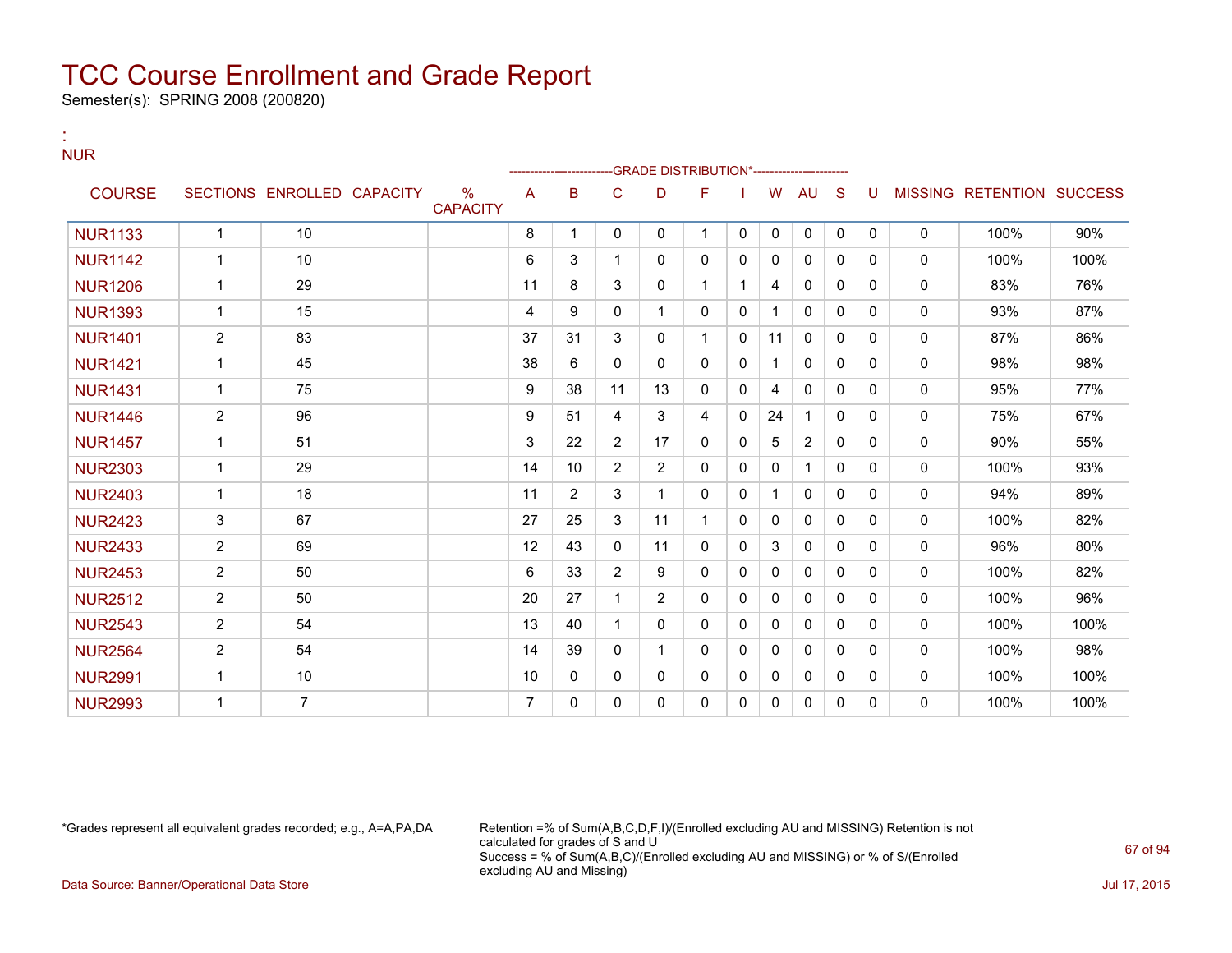Semester(s): SPRING 2008 (200820)

| <b>COL</b> | <b>OTA</b>     |                            |                         |          |                         |              |                                              |          |              |              |              |              |              |              |                           |      |
|------------|----------------|----------------------------|-------------------------|----------|-------------------------|--------------|----------------------------------------------|----------|--------------|--------------|--------------|--------------|--------------|--------------|---------------------------|------|
|            |                |                            |                         |          | ----------------------- |              | --GRADE DISTRIBUTION*----------------------- |          |              |              |              |              |              |              |                           |      |
|            | <b>COURSE</b>  | SECTIONS ENROLLED CAPACITY | $\%$<br><b>CAPACITY</b> | A        | B                       | C.           | D                                            | F.       |              | W            | AU S         |              | U            |              | MISSING RETENTION SUCCESS |      |
|            | <b>OTA1293</b> | 14                         |                         | 9        | 5                       | $\mathbf{0}$ | $\mathbf{0}$                                 | 0        | $\mathbf 0$  | $\mathbf{0}$ | 0            | $\mathbf{0}$ | $\mathbf{0}$ | 0            | 100%                      | 100% |
|            | OTA1403        | 15                         |                         | 12       | $\overline{2}$          |              | 0                                            | $\Omega$ | $\mathbf 0$  | $\mathbf{0}$ | $\Omega$     | $\mathbf{0}$ | 0            | $\mathbf{0}$ | 100%                      | 100% |
|            | OTA1443        | 14                         |                         | 11       | 3                       | 0            | $\mathbf 0$                                  | $\Omega$ | 0            | $\mathbf{0}$ | $\Omega$     | $\mathbf{0}$ | 0            | $\mathbf{0}$ | 100%                      | 100% |
|            | OTA1483        | 15                         |                         | 5        | 9                       |              | 0                                            | $\Omega$ | 0            | 0            | $\mathbf{0}$ | $\mathbf{0}$ | $\mathbf{0}$ | 0            | 100%                      | 100% |
|            | OTA2356        | 11                         |                         | $\Omega$ | 0                       | $\mathbf{0}$ | $\mathbf{0}$                                 | $\Omega$ | $\mathbf{0}$ | $\mathbf{0}$ | $\Omega$     | 11           | 0            | $\Omega$     |                           | 100% |
|            | <b>OTA2376</b> | 11                         |                         | $\Omega$ | 0                       | 0            | 0                                            | $\Omega$ | 0            | 0            | 0            | 11           | 0            | 0            |                           | 100% |

\*Grades represent all equivalent grades recorded; e.g., A=A,PA,DA Retention =% of Sum(A,B,C,D,F,I)/(Enrolled excluding AU and MISSING) Retention is not calculated for grades of S and U Success = % of Sum(A,B,C)/(Enrolled excluding AU and MISSING) or % of S/(Enrolled excluding AU and Missing)

Data Source: Banner/Operational Data Store Jul 17, 2015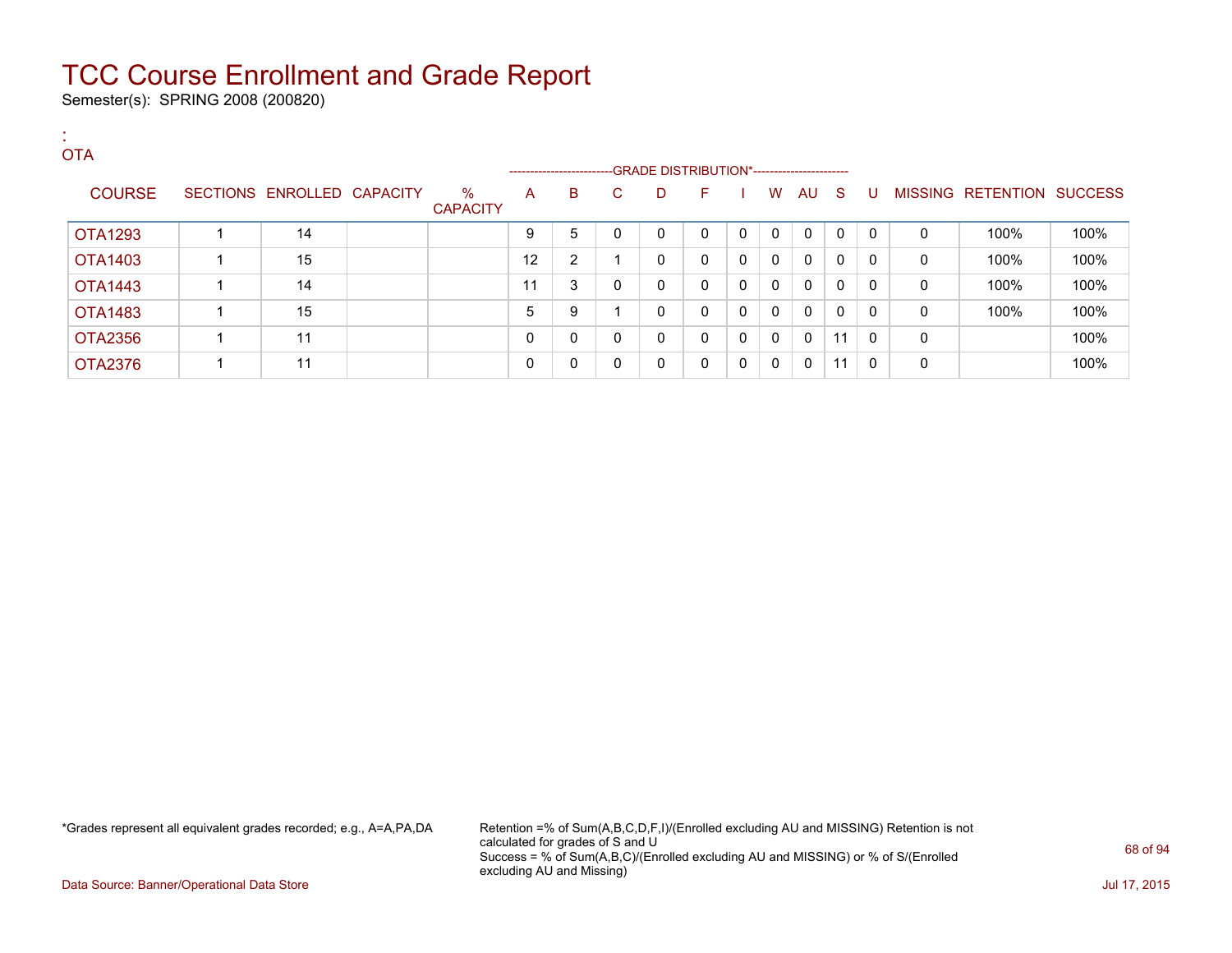Semester(s): SPRING 2008 (200820)

:

| <b>PE</b>     |                |                            |                                  |                |              |                | -GRADE DISTRIBUTION*----------------------- |                |              |                |              |              |              |                |                                  |      |
|---------------|----------------|----------------------------|----------------------------------|----------------|--------------|----------------|---------------------------------------------|----------------|--------------|----------------|--------------|--------------|--------------|----------------|----------------------------------|------|
| <b>COURSE</b> |                | SECTIONS ENROLLED CAPACITY | $\frac{0}{0}$<br><b>CAPACITY</b> | A              | B            | C              | D                                           | F              |              | W              | AU           | <sub>S</sub> | U            |                | <b>MISSING RETENTION SUCCESS</b> |      |
| PE1092        | $\mathbf{1}$   | 5                          |                                  | 3              | $\mathbf{0}$ | 0              | $\mathbf{0}$                                | $\mathbf{0}$   | 0            | $\overline{2}$ | 0            | $\mathbf{0}$ | $\mathbf{0}$ | $\mathbf{0}$   | 60%                              | 60%  |
| PE1113        | 5              | 39                         |                                  | 15             | 12           | $\overline{7}$ | 0                                           | 2              | 0            | 3              | $\mathbf{0}$ | $\Omega$     | $\Omega$     | $\mathbf{0}$   | 92%                              | 87%  |
| PE1143        | $\mathbf{1}$   | 6                          |                                  | 4              | $\Omega$     | 0              | 0                                           | $\mathbf{1}$   | 0            | $\mathbf{1}$   | $\mathbf{0}$ | $\Omega$     | $\Omega$     | $\mathbf{0}$   | 83%                              | 67%  |
| PE1252        | 4              | 20                         |                                  | 9              | 6            | $\overline{2}$ | $\Omega$                                    | $\mathbf{1}$   | 0            | $\overline{2}$ | $\mathbf{0}$ | $\Omega$     | $\Omega$     | $\mathbf{0}$   | 90%                              | 85%  |
| <b>PE1282</b> | $\mathbf{1}$   | 5                          |                                  | 4              | $\Omega$     | $\Omega$       | $\Omega$                                    | $\mathbf{1}$   | 0            | $\Omega$       | $\Omega$     | $\Omega$     | $\Omega$     | $\mathbf{0}$   | 100%                             | 80%  |
| PE1292        | $\overline{2}$ | 8                          |                                  | $\overline{7}$ | $\mathbf{0}$ | $\mathbf{1}$   | 0                                           | $\Omega$       | 0            | $\Omega$       | $\Omega$     | $\Omega$     | $\Omega$     | $\mathbf{0}$   | 100%                             | 100% |
| PE1302        | $\mathbf{1}$   | 6                          |                                  | 5              | $\mathbf{1}$ | 0              | 0                                           | $\mathbf{0}$   | 0            | $\mathbf{0}$   | $\mathbf{0}$ | $\Omega$     | $\Omega$     | $\mathbf{0}$   | 100%                             | 100% |
| PE1341        | $\overline{2}$ | 22                         |                                  | 13             | 3            | 0              | $\Omega$                                    | $\mathbf{0}$   | $\mathbf{0}$ | 5              | $\mathbf{0}$ | 0            | $\Omega$     | $\mathbf{1}$   | 76%                              | 76%  |
| PE1401        | $\mathbf{1}$   | 12                         |                                  | $\overline{7}$ | 0            | 0              | $\Omega$                                    | $\Omega$       | $\mathbf{0}$ | 3              | $\mathbf{1}$ | $\Omega$     | $\Omega$     | $\mathbf{1}$   | 70%                              | 70%  |
| PE1412        | 3              | 43                         |                                  | 31             | $\mathbf{1}$ | 0              | $\overline{2}$                              | $\mathbf{0}$   | 0            | $\overline{7}$ | $\mathbf{0}$ | $\Omega$     | $\Omega$     | $\overline{2}$ | 83%                              | 78%  |
| <b>PE1422</b> | 3              | 17                         |                                  | 14             | 0            | $\mathbf{1}$   | $\Omega$                                    | $\mathbf{1}$   | $\mathbf{0}$ | $\mathbf{1}$   | $\mathbf{0}$ | $\Omega$     | $\Omega$     | $\mathbf{0}$   | 94%                              | 88%  |
| PE1552        | $\mathbf{1}$   | 6                          |                                  | 5              | $\mathbf{1}$ | 0              | $\Omega$                                    | $\mathbf{0}$   | $\mathbf{0}$ | $\mathbf{0}$   | $\mathbf{0}$ | $\mathbf{0}$ | $\Omega$     | $\mathbf{0}$   | 100%                             | 100% |
| PE1632        | $\overline{2}$ | 14                         |                                  | $\overline{7}$ | $\mathbf{1}$ | $\mathbf 1$    | 1                                           | $\Omega$       | $\mathbf{0}$ | 3              | $\mathbf{1}$ | $\Omega$     | $\Omega$     | $\mathbf{0}$   | 77%                              | 69%  |
| PE1652        | 3              | 27                         |                                  | 23             | $\mathbf{1}$ | $\Omega$       | $\Omega$                                    | $\mathbf{0}$   | 0            | 3              | $\mathbf{0}$ | $\Omega$     | $\Omega$     | $\mathbf{0}$   | 89%                              | 89%  |
| <b>PE2142</b> | $\mathbf{1}$   | $\overline{7}$             |                                  | 5              | $\Omega$     | $\Omega$       | $\Omega$                                    | $\Omega$       | 0            | $\overline{2}$ | $\Omega$     | $\Omega$     | $\Omega$     | $\mathbf{0}$   | 71%                              | 71%  |
| PE2212        | $\overline{7}$ | 95                         |                                  | 73             | 12           | 3              | $\mathbf{1}$                                | $\mathbf{0}$   | 0            | 6              | 0            | $\Omega$     | $\mathbf{0}$ | $\mathbf{0}$   | 94%                              | 93%  |
| <b>PE2252</b> | $\mathbf{1}$   | 5                          |                                  | 3              | $\mathbf{1}$ | 0              | 0                                           | $\mathbf{1}$   | 0            | $\mathbf{0}$   | $\mathbf{0}$ | $\Omega$     | $\Omega$     | $\mathbf{0}$   | 100%                             | 80%  |
| PE2263        | $\mathbf{1}$   | 20                         |                                  | 13             | $\mathbf{0}$ | 0              | 0                                           | $\mathbf{0}$   | 0            | $\overline{7}$ | 0            | 0            | $\mathbf{0}$ | $\mathbf{0}$   | 65%                              | 65%  |
| PE2312        | $\overline{2}$ | 10                         |                                  | 4              | 4            | 0              | $\Omega$                                    | $\overline{2}$ | 0            | $\mathbf{0}$   | $\mathbf{0}$ | $\Omega$     | $\Omega$     | $\mathbf{0}$   | 100%                             | 80%  |
| <b>PE2322</b> | 3              | 33                         |                                  | 23             | 5            | $\mathbf 1$    | $\mathbf{1}$                                | $\mathbf{1}$   | 0            | $\overline{2}$ | $\mathbf{0}$ | $\Omega$     | $\mathbf{0}$ | $\mathbf{0}$   | 94%                              | 88%  |
| PE2332        | $\mathbf{1}$   | 9                          |                                  | 3              | $\Omega$     | 0              | 0                                           | 2              | 0            | 4              | $\mathbf{0}$ | $\Omega$     | $\Omega$     | $\mathbf{0}$   | 56%                              | 33%  |
| <b>PE2432</b> | $\mathbf{1}$   | $\mathbf{1}$               |                                  | $\mathbf 1$    | $\Omega$     | 0              | $\Omega$                                    | $\Omega$       | 0            | 0              | $\mathbf{0}$ | 0            | $\Omega$     | $\mathbf{0}$   | 100%                             | 100% |

\*Grades represent all equivalent grades recorded; e.g., A=A,PA,DA Retention =% of Sum(A,B,C,D,F,I)/(Enrolled excluding AU and MISSING) Retention is not calculated for grades of S and U Success = % of Sum(A,B,C)/(Enrolled excluding AU and MISSING) or % of S/(Enrolled excluding AU and Missing)

Data Source: Banner/Operational Data Store Jul 17, 2015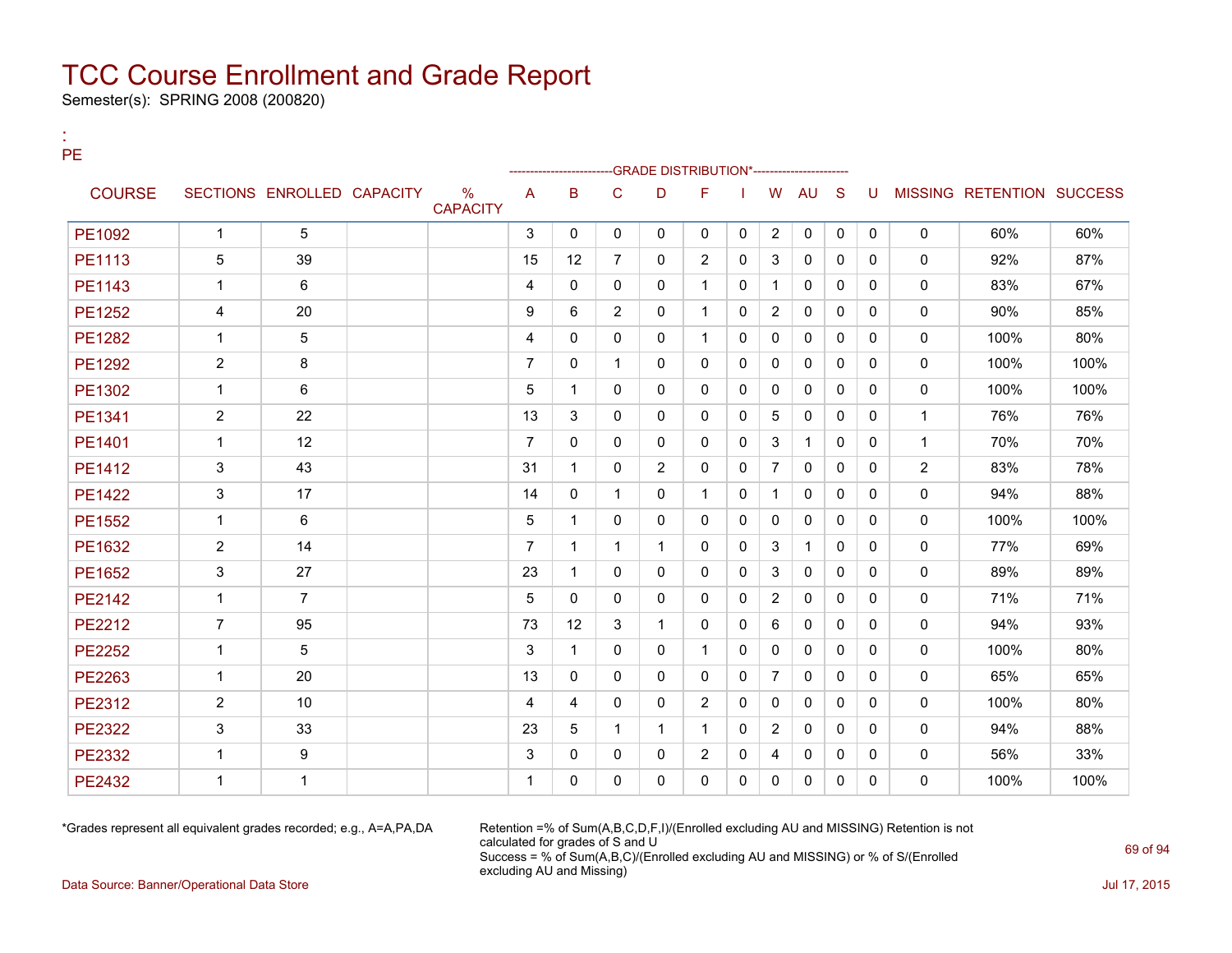Semester(s): SPRING 2008 (200820)

:

| <b>PE</b>     |   |                            |                         |    | ----------------------- |    |   | --GRADE DISTRIBUTION*----------------------- |   |          |              |          |          |   |                                  |     |
|---------------|---|----------------------------|-------------------------|----|-------------------------|----|---|----------------------------------------------|---|----------|--------------|----------|----------|---|----------------------------------|-----|
| <b>COURSE</b> |   | SECTIONS ENROLLED CAPACITY | $\%$<br><b>CAPACITY</b> | A  | B                       | C. | D | н.                                           |   | W        | AU           | S.       | U        |   | <b>MISSING RETENTION SUCCESS</b> |     |
| PE2603        |   | 19                         |                         | 13 | ົ                       |    | 0 | 0                                            | 0 | 3        | 0            | $\Omega$ | $\Omega$ | 0 | 84%                              | 84% |
| PE2623        |   | 9                          |                         | ົ  | 5                       | 0  | 0 | 2                                            | 0 | $\Omega$ | $\mathbf{0}$ | 0        | 0        | 0 | 100%                             | 78% |
| PE2653        |   | 15                         |                         |    | 5                       | 6  |   |                                              | 0 | -1       | $\Omega$     | 0        | $\Omega$ | 0 | 93%                              | 80% |
| PE2662        |   | 10                         |                         | 9  | n                       | 0  | 0 | 0                                            | 0 |          | $\mathbf{0}$ | 0        | 0        | 0 | 90%                              | 90% |
| PE2992        | 3 | 13                         |                         | 8  |                         | 0  | 0 | 2                                            |   | 0        | 0            | 0        | 0        | 2 | 100%                             | 73% |

\*Grades represent all equivalent grades recorded; e.g., A=A,PA,DA Retention =% of Sum(A,B,C,D,F,I)/(Enrolled excluding AU and MISSING) Retention is not calculated for grades of S and U Success = % of Sum(A,B,C)/(Enrolled excluding AU and MISSING) or % of S/(Enrolled excluding AU and Missing)

Data Source: Banner/Operational Data Store Jul 17, 2015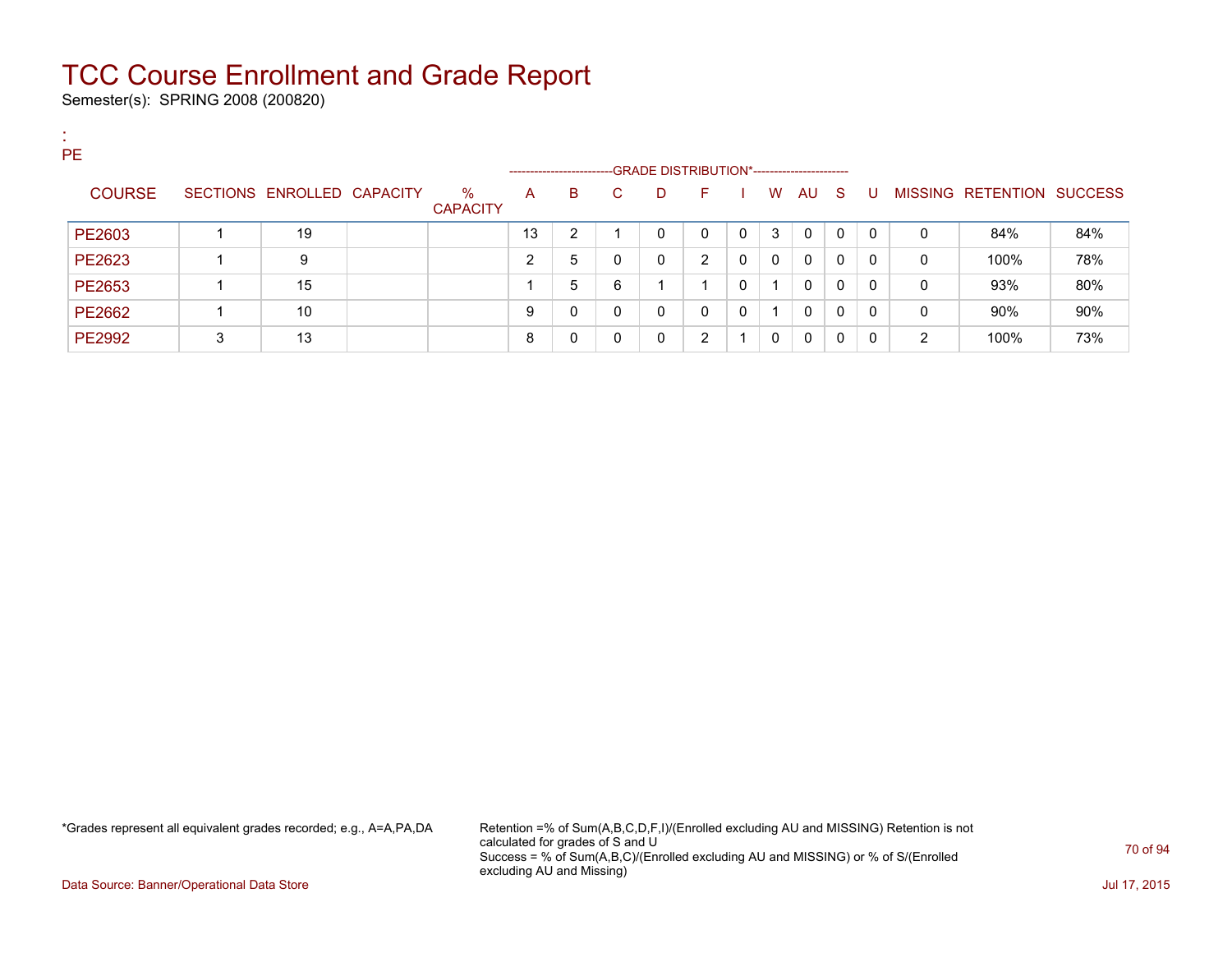Semester(s): SPRING 2008 (200820)

:

| PHI            |    |                            |                         |        | ------------------------GRADE DISTRIBUTION*----------------------- |    |    |              |              |    |             |              |          |          |                           |     |
|----------------|----|----------------------------|-------------------------|--------|--------------------------------------------------------------------|----|----|--------------|--------------|----|-------------|--------------|----------|----------|---------------------------|-----|
| <b>COURSE</b>  |    | SECTIONS ENROLLED CAPACITY | $\%$<br><b>CAPACITY</b> | А      | B                                                                  | C. | D  | F            |              | W  | AU          | - S          | U        |          | MISSING RETENTION SUCCESS |     |
| <b>PHI1113</b> | 14 | 266                        |                         | 78     | 62                                                                 | 27 | 15 | 15           | $\mathbf{0}$ | 67 | $\mathbf 0$ | $\mathbf{0}$ | $\Omega$ | $\Omega$ | 74%                       | 63% |
| <b>PHI1143</b> |    | 62                         |                         | 39     | 7                                                                  | 4  | 0  | $\mathbf{0}$ | $\mathbf{0}$ | 12 | $\Omega$    | 0            | $\Omega$ | 0        | 81%                       | 81% |
| <b>PHI1213</b> | 5  | 46                         |                         | 16     | 11                                                                 | 4  | 4  | $\mathbf{0}$ | $\mathbf{0}$ | 11 | $\Omega$    | 0            | $\Omega$ | 0        | 76%                       | 67% |
| <b>PHI1223</b> | 3  | 16                         |                         | 5      | 2                                                                  | 3  | 0  | $\mathbf{0}$ | 0            | 6  | 0           | 0            | $\Omega$ | 0        | 62%                       | 62% |
| PHI2113        |    | 24                         |                         | ົ<br>∠ | 4                                                                  | 6  | 2  | 5            | 0            | 5  | $\Omega$    | 0            | $\Omega$ | 0        | 79%                       | 50% |
| <b>PHI2153</b> | 2  | 46                         |                         | 9      | 10                                                                 | 8  | 4  | 2            |              | 12 | $\mathbf 0$ | 0            | $\Omega$ | 0        | 74%                       | 59% |

\*Grades represent all equivalent grades recorded; e.g., A=A,PA,DA Retention =% of Sum(A,B,C,D,F,I)/(Enrolled excluding AU and MISSING) Retention is not calculated for grades of S and U Success = % of Sum(A,B,C)/(Enrolled excluding AU and MISSING) or % of S/(Enrolled excluding AU and Missing)

Data Source: Banner/Operational Data Store Jul 17, 2015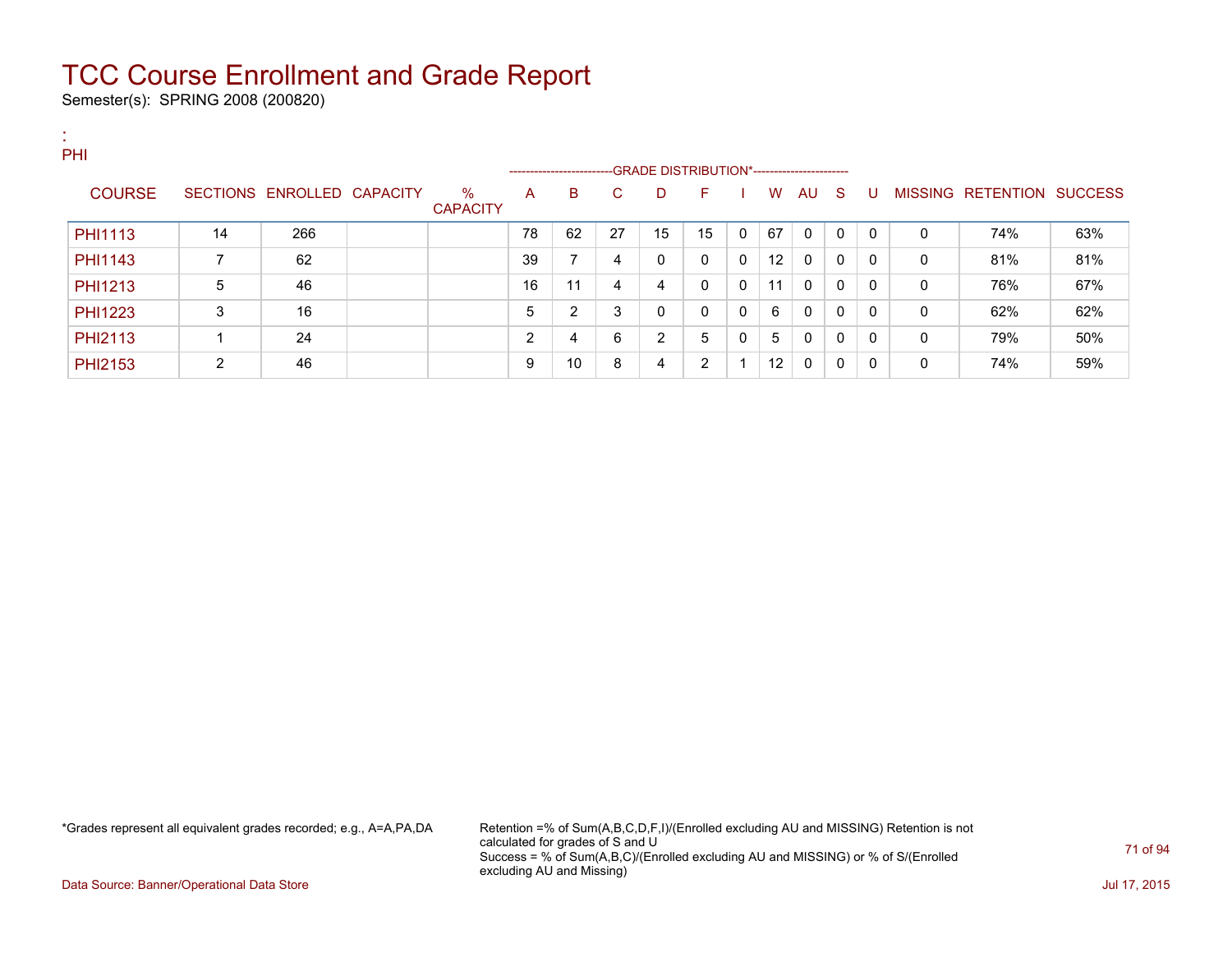Semester(s): SPRING 2008 (200820)

:

| <b>PHT</b>     |                            |                      |              |                        |              |    |                                             |                                   |   |        |   |   |   |                           |     |
|----------------|----------------------------|----------------------|--------------|------------------------|--------------|----|---------------------------------------------|-----------------------------------|---|--------|---|---|---|---------------------------|-----|
|                |                            |                      |              | ---------------------- |              |    | -GRADE DISTRIBUTION*----------------------- |                                   |   |        |   |   |   |                           |     |
| <b>COURSE</b>  | SECTIONS ENROLLED CAPACITY | %<br><b>CAPACITY</b> | $\mathsf{A}$ | B.                     | $\mathbf{C}$ | D. | in Fine                                     | <b>Contract Contract Contract</b> |   | W AU S |   | U |   | MISSING RETENTION SUCCESS |     |
| <b>PHT1318</b> | 8                          |                      | 4            |                        |              |    |                                             |                                   | 2 | 0      | 0 | 0 | 0 | 75%                       | 62% |
| <b>PHT1414</b> |                            |                      | 5            |                        |              |    |                                             |                                   |   | 0      |   |   | 0 | 86%                       | 71% |
| <b>PHT1524</b> |                            |                      | 4            |                        |              |    |                                             | ົ                                 |   | 0      |   |   | 0 | 86%                       | 57% |

\*Grades represent all equivalent grades recorded; e.g., A=A,PA,DA Retention =% of Sum(A,B,C,D,F,I)/(Enrolled excluding AU and MISSING) Retention is not calculated for grades of S and U Success = % of Sum(A,B,C)/(Enrolled excluding AU and MISSING) or % of S/(Enrolled excluding AU and Missing)

Data Source: Banner/Operational Data Store Jul 17, 2015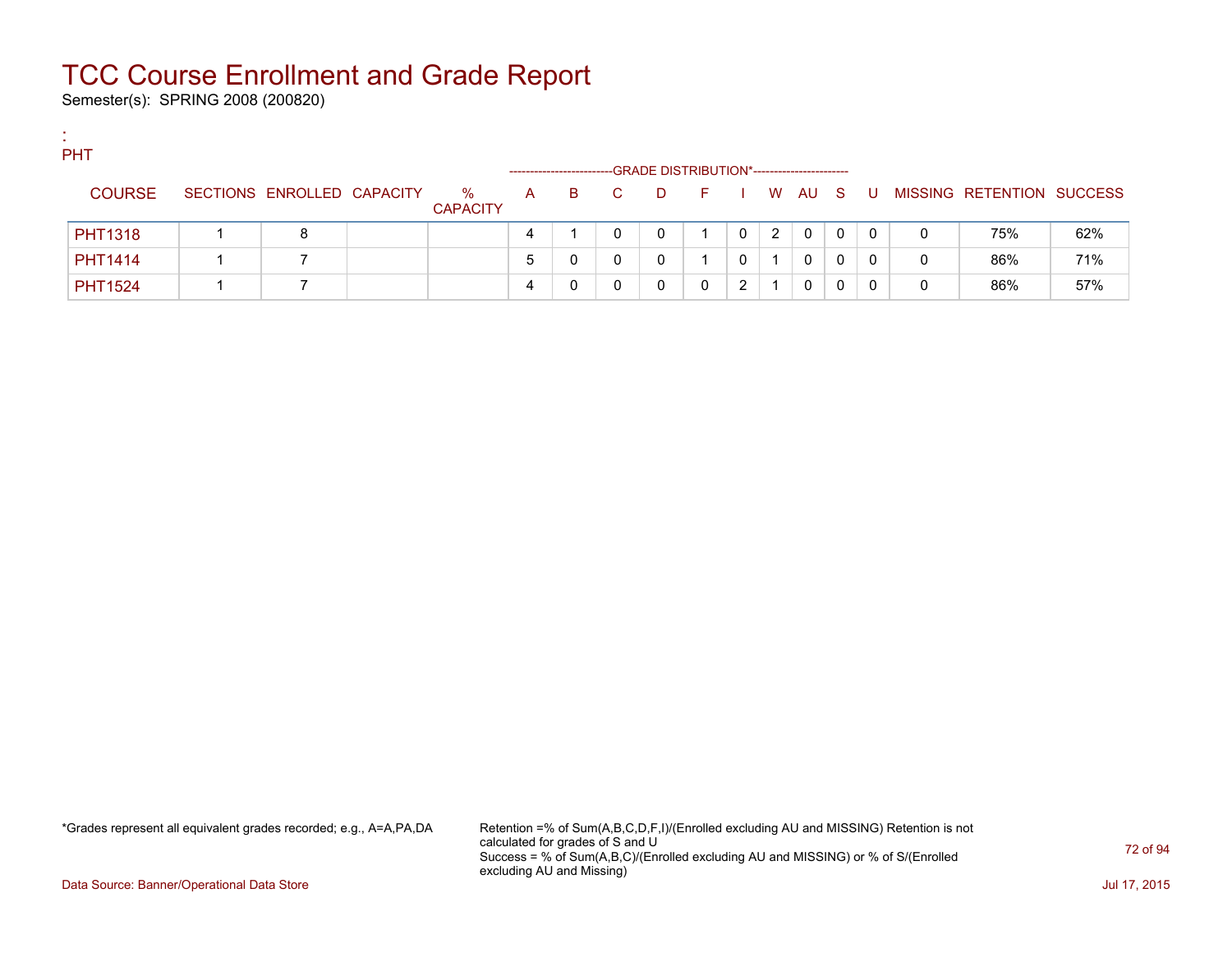Semester(s): SPRING 2008 (200820)

:

| . .<br>PHY     |   |                            |                         | ------------------- |    |    | -GRADE DISTRIBUTION*----------------------- |          |   |    |    |     |              |   |                           |     |
|----------------|---|----------------------------|-------------------------|---------------------|----|----|---------------------------------------------|----------|---|----|----|-----|--------------|---|---------------------------|-----|
| <b>COURSE</b>  |   | SECTIONS ENROLLED CAPACITY | $\%$<br><b>CAPACITY</b> | A                   | B  | C. | D                                           | F        |   | W  | AU | - S | U            |   | MISSING RETENTION SUCCESS |     |
| PHY1014        |   | 16                         |                         |                     | ົ  | 5  | 0                                           | $\Omega$ | 0 | 8  | 0  | 0   | $\mathbf{0}$ | 0 | 50%                       | 50% |
| PHY1114        | 9 | 164                        |                         | 34                  | 40 | 27 | 12                                          | 9        |   | 36 | 5  | 0   | $\mathbf{0}$ | 0 | 77%                       | 64% |
| <b>PHY1214</b> | 4 | 65                         |                         | 19                  | 13 | 12 | 6                                           | 4        | 0 | 10 |    | 0   | $\Omega$     | 0 | 84%                       | 69% |
| <b>PHY2034</b> | 3 | 50                         |                         | 18                  | 19 |    |                                             | 0        | 0 | 5  | 0  | 0   | $\mathbf{0}$ | 0 | 90%                       | 88% |
| <b>PHY2124</b> | っ | 38                         |                         | 9                   | 14 | 9  | $\overline{2}$                              | 2        | 0 | 2  | 0  | 0   | 0            | 0 | 95%                       | 84% |

\*Grades represent all equivalent grades recorded; e.g., A=A,PA,DA Retention =% of Sum(A,B,C,D,F,I)/(Enrolled excluding AU and MISSING) Retention is not calculated for grades of S and U Success = % of Sum(A,B,C)/(Enrolled excluding AU and MISSING) or % of S/(Enrolled excluding AU and Missing)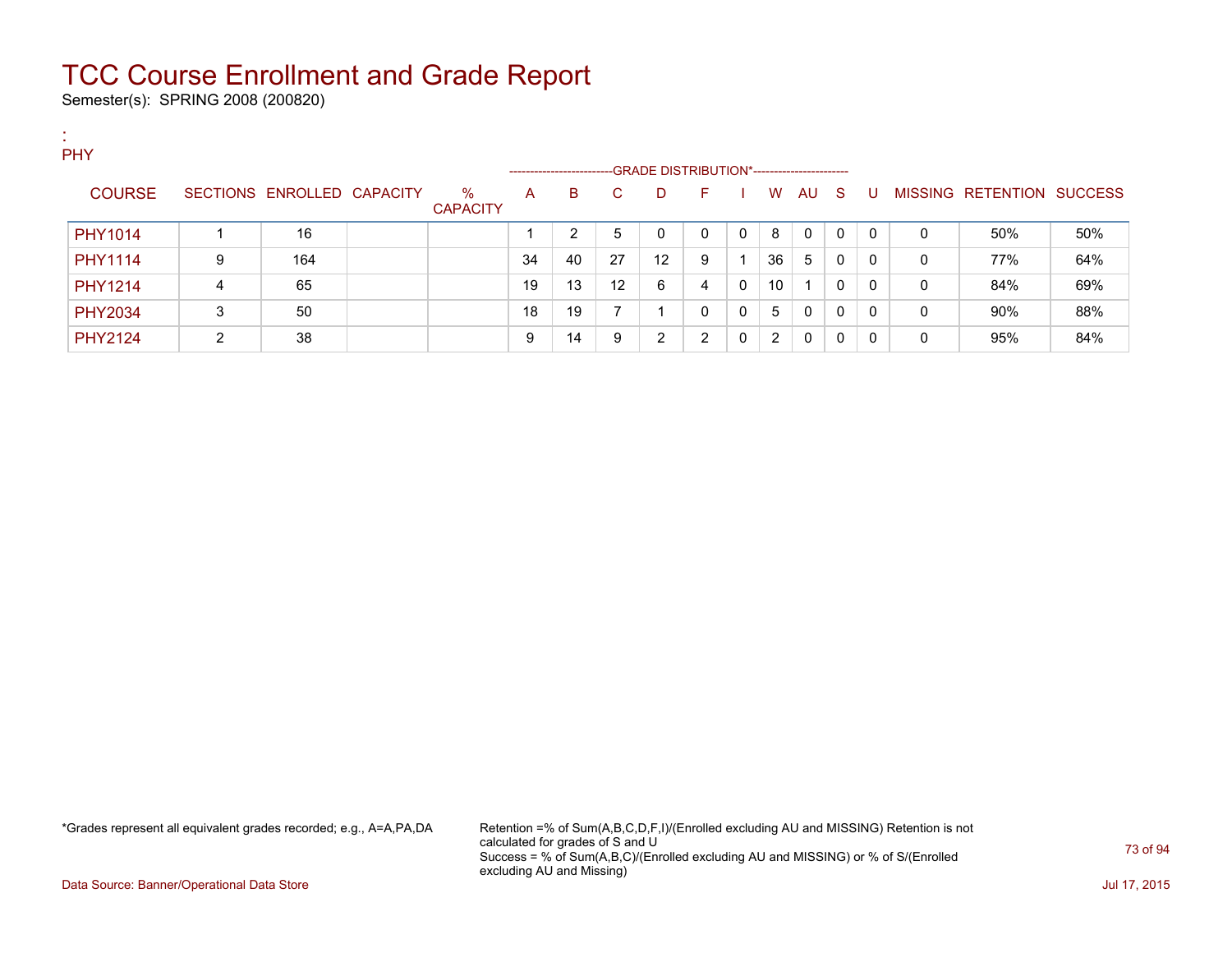Semester(s): SPRING 2008 (200820)

| <b>PLG</b>     |                |                            |                         |                |                                                                      |              |             |             |              |              |              |          |              |          |                           |      |
|----------------|----------------|----------------------------|-------------------------|----------------|----------------------------------------------------------------------|--------------|-------------|-------------|--------------|--------------|--------------|----------|--------------|----------|---------------------------|------|
|                |                |                            |                         |                | --------------------------GRADE DISTRIBUTION*----------------------- |              |             |             |              |              |              |          |              |          |                           |      |
| <b>COURSE</b>  |                | SECTIONS ENROLLED CAPACITY | $\%$<br><b>CAPACITY</b> | A              | B.                                                                   | <sup>C</sup> | D           | F.          |              | W            | AU S         |          | U            |          | MISSING RETENTION SUCCESS |      |
| <b>PLG1213</b> | $\overline{2}$ | 26                         |                         | 9              | 3                                                                    | 4            |             | 3           | $\mathbf{0}$ | 6            | $\mathbf{0}$ | $\Omega$ | $\mathbf{0}$ | $\Omega$ | 77%                       | 62%  |
| <b>PLG1313</b> |                | 13                         |                         | $\overline{4}$ | 3                                                                    |              |             | 3           | 0            | -4           | $\mathbf{0}$ | $\Omega$ | $\Omega$     | 0        | 92%                       | 62%  |
| <b>PLG2333</b> |                | 15                         |                         | 9              | 3                                                                    |              |             | $\mathbf 0$ | 0            | -1           | $\mathbf{0}$ | $\Omega$ | $\mathbf{0}$ | 0        | 93%                       | 87%  |
| <b>PLG2343</b> |                | 5                          |                         | 2              | 3                                                                    | $\Omega$     | 0           | $\mathbf 0$ | $\mathbf{0}$ | $\mathbf{0}$ | $\mathbf{0}$ | $\Omega$ | $\mathbf{0}$ | 0        | 100%                      | 100% |
| <b>PLG2363</b> |                | 10                         |                         | 5              | 4                                                                    | $\Omega$     | $\Omega$    | $\mathbf 0$ | $\mathbf{0}$ | 1            | $\mathbf{0}$ | $\Omega$ | $\mathbf{0}$ | $\Omega$ | $90\%$                    | 90%  |
| <b>PLG2403</b> |                | 13                         |                         | 5              | 4                                                                    | 4            | $\mathbf 0$ | 0           | 0            | $\mathbf{0}$ | $\mathbf{0}$ | $\Omega$ | $\mathbf{0}$ | 0        | 100%                      | 100% |

\*Grades represent all equivalent grades recorded; e.g., A=A,PA,DA Retention =% of Sum(A,B,C,D,F,I)/(Enrolled excluding AU and MISSING) Retention is not calculated for grades of S and U Success = % of Sum(A,B,C)/(Enrolled excluding AU and MISSING) or % of S/(Enrolled excluding AU and Missing)

Data Source: Banner/Operational Data Store Jul 17, 2015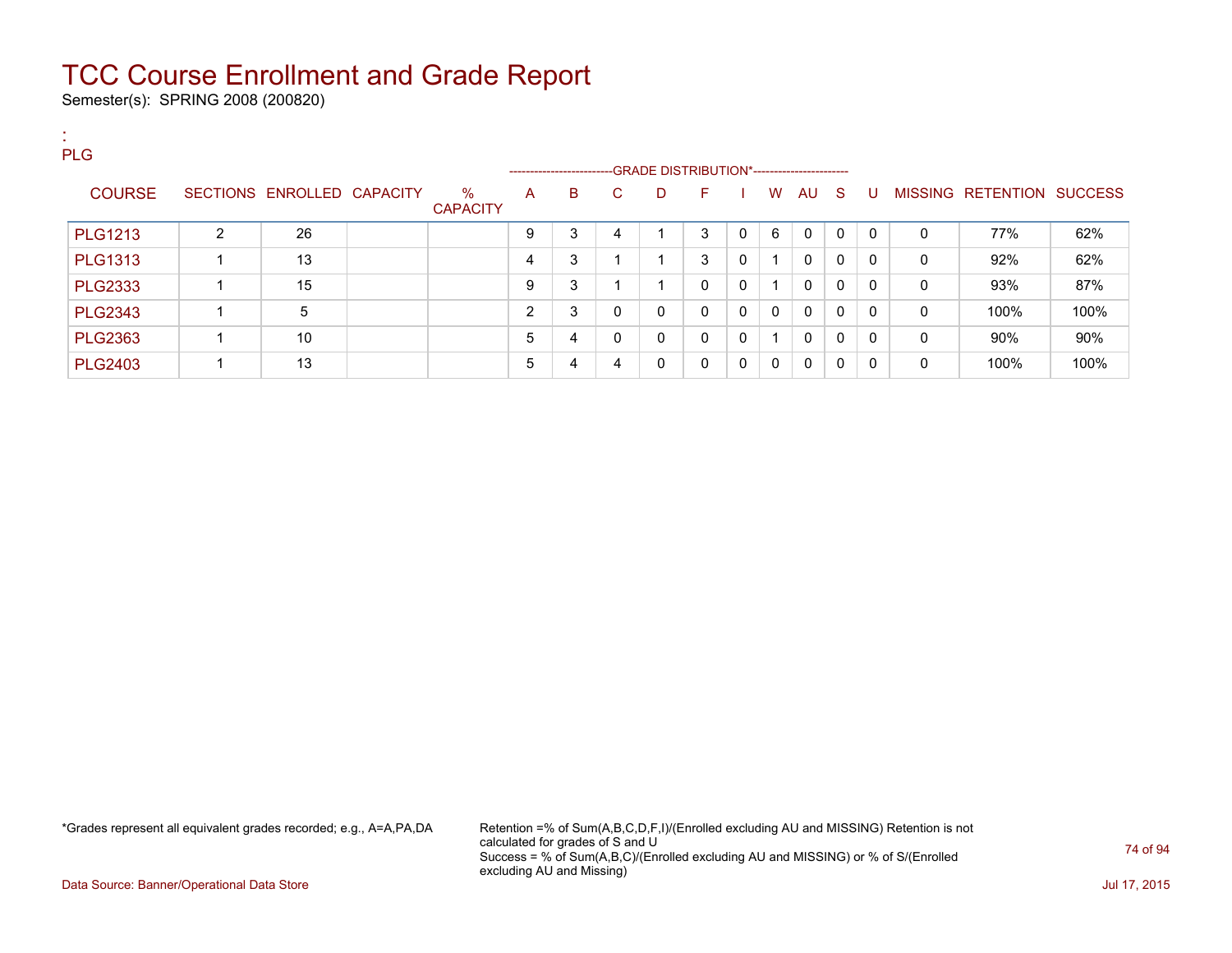Semester(s): SPRING 2008 (200820)

:

| <b>POR</b>     |  |                 |  |                                                                    |          |                |                |   |  |                                                                             |      |
|----------------|--|-----------------|--|--------------------------------------------------------------------|----------|----------------|----------------|---|--|-----------------------------------------------------------------------------|------|
|                |  |                 |  | ------------------------GRADE DISTRIBUTION*----------------------- |          |                |                |   |  |                                                                             |      |
| <b>COURSE</b>  |  | <b>CAPACITY</b> |  |                                                                    |          |                |                |   |  | SECTIONS ENROLLED CAPACITY % A B C D F I W AU S U MISSING RETENTION SUCCESS |      |
| <b>POR1213</b> |  |                 |  |                                                                    | $\Omega$ | 0 <sup>1</sup> | $\overline{0}$ | 2 |  | 100%                                                                        | 100% |

\*Grades represent all equivalent grades recorded; e.g., A=A,PA,DA Retention =% of Sum(A,B,C,D,F,I)/(Enrolled excluding AU and MISSING) Retention is not calculated for grades of S and U Success = % of Sum(A,B,C)/(Enrolled excluding AU and MISSING) or % of S/(Enrolled excluding AU and Missing)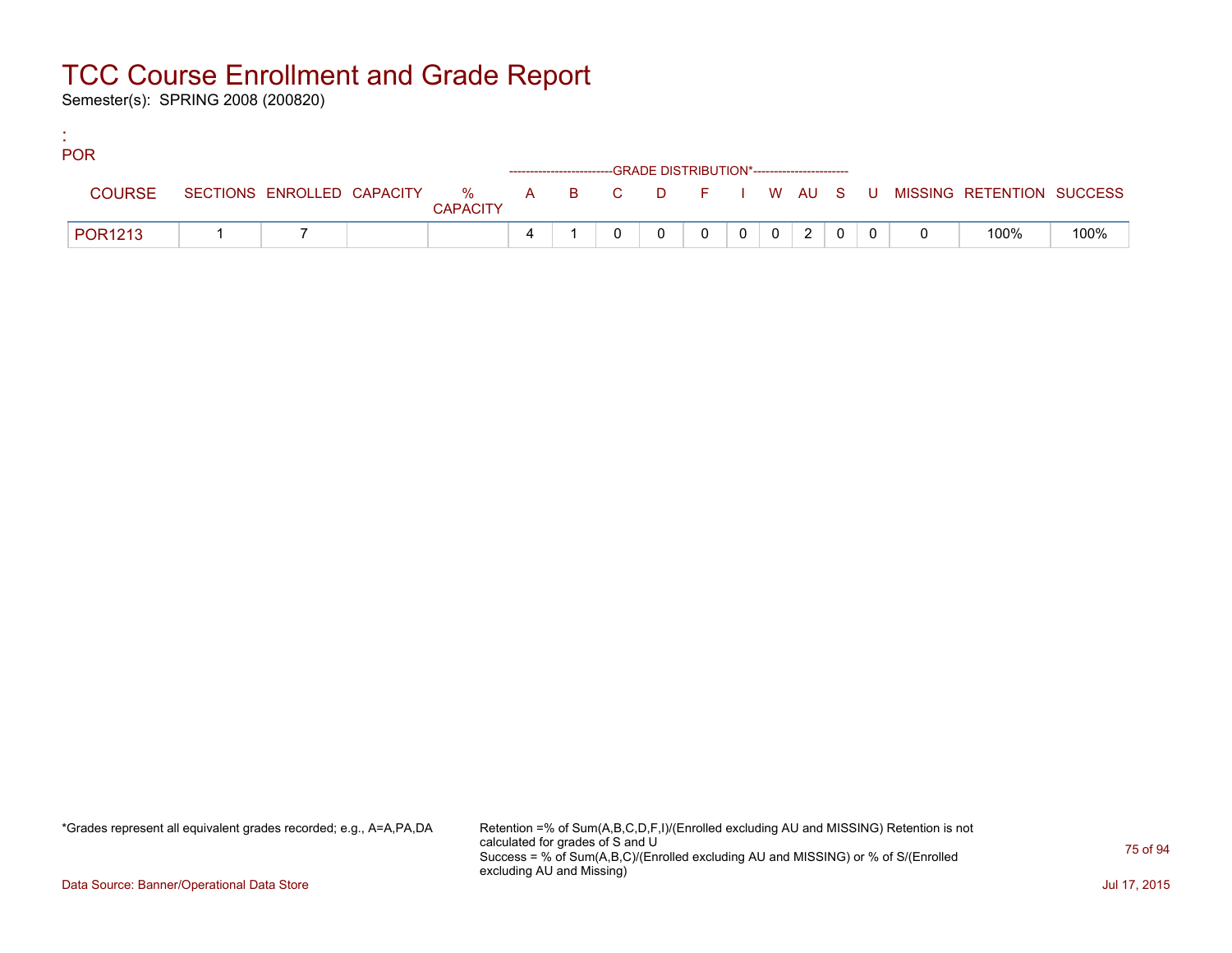Semester(s): SPRING 2008 (200820)

:

| <b>POS</b>     |    |                            |                         |                     |     |     |                                             |     |          |              |          |              |              |   |                   |                |
|----------------|----|----------------------------|-------------------------|---------------------|-----|-----|---------------------------------------------|-----|----------|--------------|----------|--------------|--------------|---|-------------------|----------------|
|                |    |                            |                         | ------------------- |     |     | -GRADE DISTRIBUTION*----------------------- |     |          |              |          |              |              |   |                   |                |
| <b>COURSE</b>  |    | SECTIONS ENROLLED CAPACITY | $\%$<br><b>CAPACITY</b> | $\mathsf{A}$        | B   | C.  | D                                           | F.  |          | W            | AU.      | -S           | U            |   | MISSING RETENTION | <b>SUCCESS</b> |
| POS1113        | 78 | 2,032                      |                         | 547                 | 489 | 320 | 134                                         | 240 | 10       | 288          | 3        | 0            | $\mathbf{0}$ | 0 | 86%               | 67%            |
| POS2023        |    | 3                          |                         | 3                   | 0   |     |                                             |     | 0        | $\mathbf{0}$ | $\Omega$ | $\Omega$     | 0            | 0 | 100%              | 100%           |
| POS2033        | 3  | 38                         |                         | 12                  | 11  | 5   |                                             | 3   |          | 5            | 0        | $\mathbf{0}$ | 0            | 0 | 87%               | 74%            |
| POS2153        | ົ  | 14                         |                         | 9                   | 4   |     |                                             |     | 0        | $\mathbf{0}$ | 0        | 0            | 0            | 0 | 100%              | 93%            |
| <b>POS2203</b> |    | 3                          |                         | 3                   |     |     |                                             |     | $\Omega$ | $\mathbf{0}$ | $\Omega$ | $\Omega$     |              | 0 | 100%              | 100%           |

\*Grades represent all equivalent grades recorded; e.g., A=A,PA,DA Retention =% of Sum(A,B,C,D,F,I)/(Enrolled excluding AU and MISSING) Retention is not calculated for grades of S and U Success = % of Sum(A,B,C)/(Enrolled excluding AU and MISSING) or % of S/(Enrolled excluding AU and Missing)

Data Source: Banner/Operational Data Store Jul 17, 2015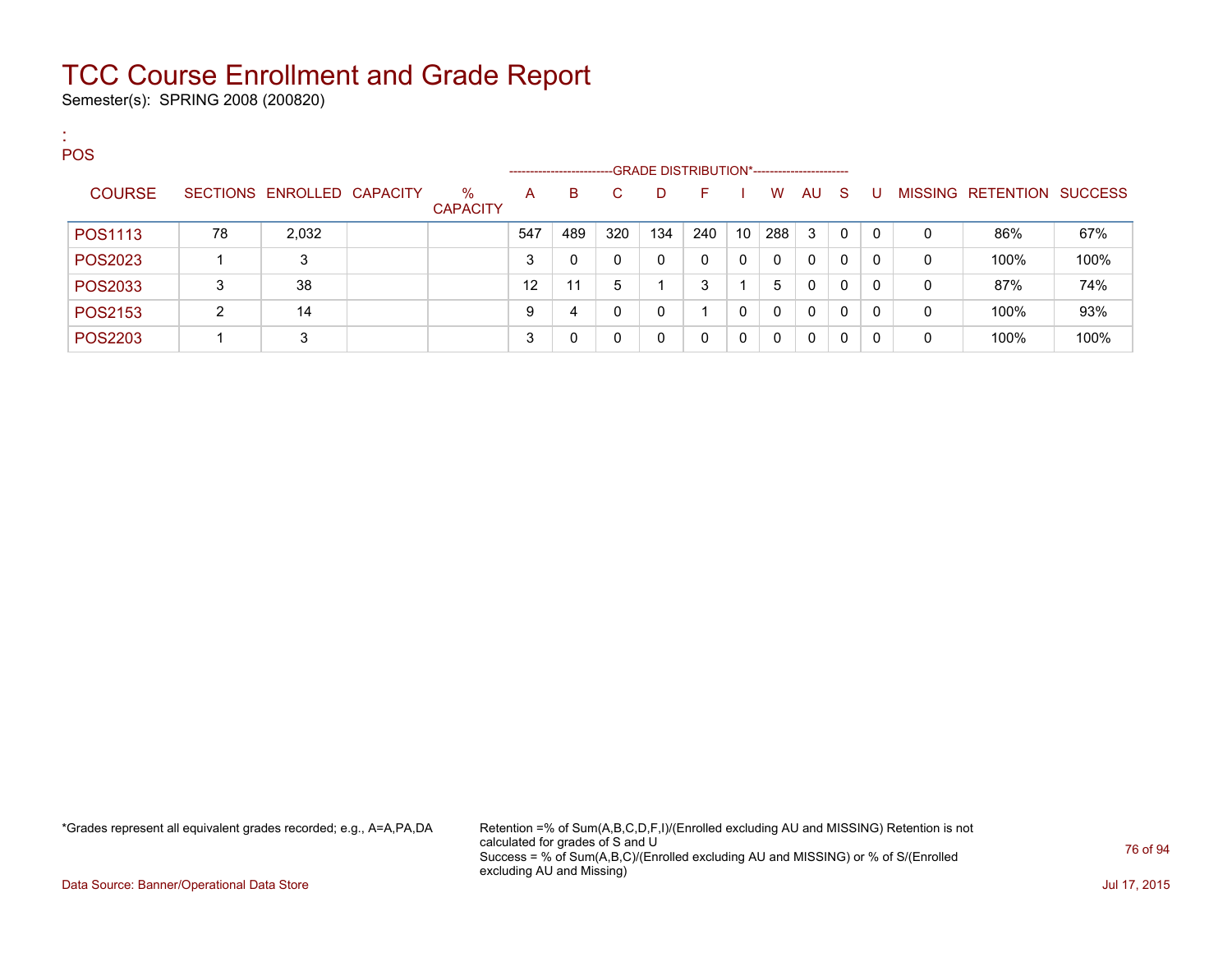Semester(s): SPRING 2008 (200820)

:

| <b>PRT</b>     |  |                 |   |  |                                                                    |          |  |                                                                                                                                                    |  |                                                                             |     |
|----------------|--|-----------------|---|--|--------------------------------------------------------------------|----------|--|----------------------------------------------------------------------------------------------------------------------------------------------------|--|-----------------------------------------------------------------------------|-----|
|                |  |                 |   |  | ------------------------GRADE DISTRIBUTION*----------------------- |          |  |                                                                                                                                                    |  |                                                                             |     |
| <b>COURSE</b>  |  | <b>CAPACITY</b> |   |  |                                                                    |          |  |                                                                                                                                                    |  | SECTIONS ENROLLED CAPACITY % A B C D F I W AU S U MISSING RETENTION SUCCESS |     |
| <b>PRT1123</b> |  |                 | 6 |  |                                                                    | $\Omega$ |  | $\begin{array}{c c c c c c c c c} \hline \multicolumn{3}{c }{\textbf{0} & \textbf{2} & \textbf{0} & \textbf{0} & \textbf{0} \\ \hline \end{array}$ |  | 86%                                                                         | 86% |

\*Grades represent all equivalent grades recorded; e.g., A=A,PA,DA Retention =% of Sum(A,B,C,D,F,I)/(Enrolled excluding AU and MISSING) Retention is not calculated for grades of S and U Success = % of Sum(A,B,C)/(Enrolled excluding AU and MISSING) or % of S/(Enrolled excluding AU and Missing)

Data Source: Banner/Operational Data Store Jul 17, 2015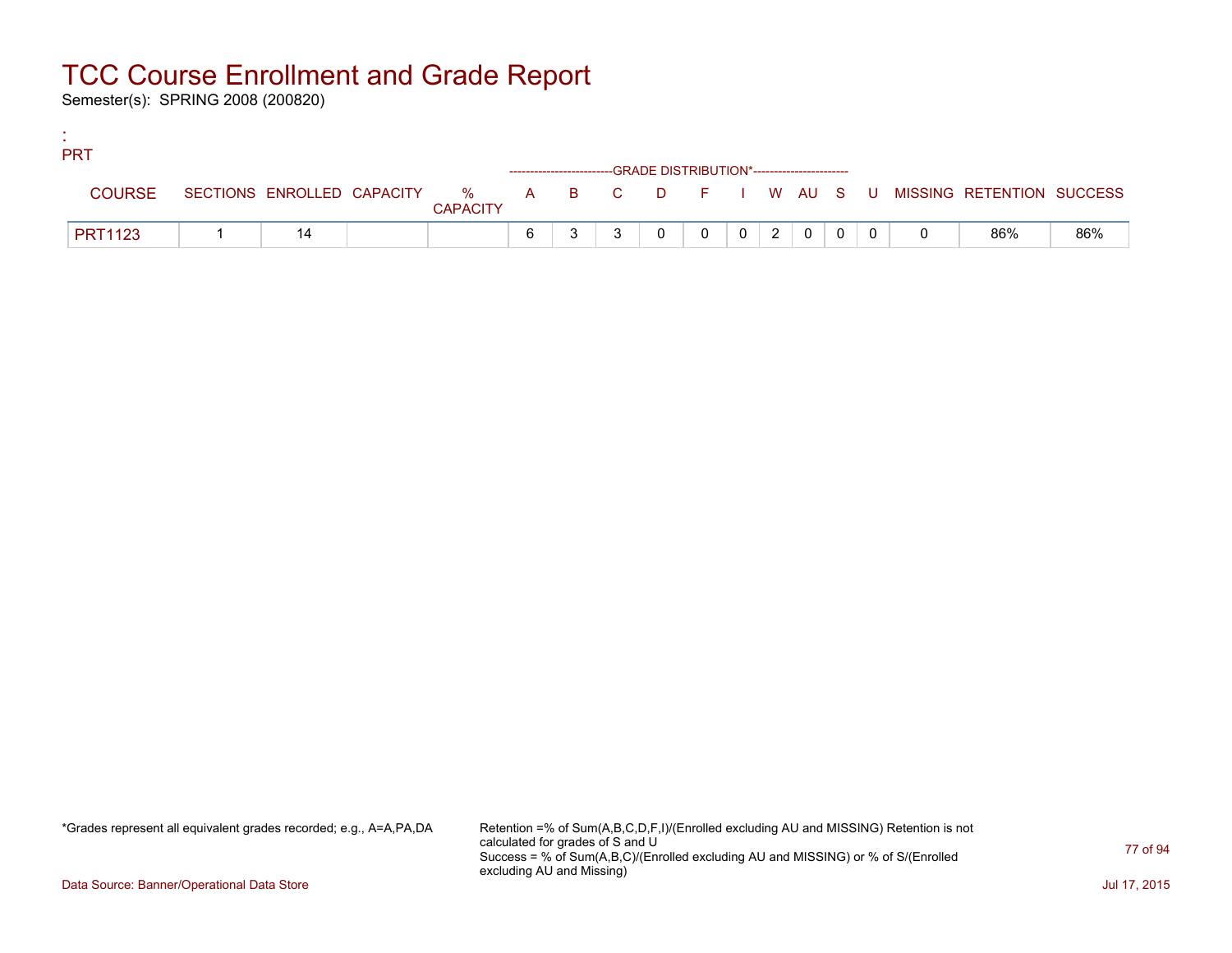Semester(s): SPRING 2008 (200820)

:

| <b>PSC</b>     |    |                            |                         |                     |    |              |                                             |    |              |              |              |              |              |             |                   |                |
|----------------|----|----------------------------|-------------------------|---------------------|----|--------------|---------------------------------------------|----|--------------|--------------|--------------|--------------|--------------|-------------|-------------------|----------------|
|                |    |                            |                         | ------------------- |    |              | -GRADE DISTRIBUTION*----------------------- |    |              |              |              |              |              |             |                   |                |
| <b>COURSE</b>  |    | SECTIONS ENROLLED CAPACITY | $\%$<br><b>CAPACITY</b> | A                   | B. | C.           | D.                                          | F  |              | W            | AU.          | <sub>S</sub> |              |             | MISSING RETENTION | <b>SUCCESS</b> |
| <b>PSC1114</b> | 19 | 287                        |                         | 61                  | 92 | 48           | 19                                          | 25 |              | 41           | $\Omega$     | $\Omega$     | $\mathbf{0}$ | 0           | 86%               | 70%            |
| <b>PSC2111</b> | 3  | 37                         |                         | 32                  |    | 0            | 0                                           |    | $\mathbf{0}$ | 5            | 0            | $\mathbf{0}$ | $\mathbf{0}$ | 0           | 86%               | 86%            |
| <b>PSC2121</b> | ົ  | 29                         |                         | 25                  | 0  | 0            | 0                                           |    | 0            | 4            | 0            | $\mathbf{0}$ | $\Omega$     | 0           | 86%               | 86%            |
| <b>PSC2131</b> | ົ  | 22                         |                         | 22                  | 0  | $\mathbf{0}$ | 0                                           | 0  | 0            | $\mathbf{0}$ | $\mathbf{0}$ | $\mathbf{0}$ | $\mathbf{0}$ | $\mathbf 0$ | 100%              | 100%           |
| <b>PSC2991</b> | 3  | 20                         |                         | 18                  |    | 0            | 0                                           |    | 0            | 0            | 0            | 0            | 0            | 0           | 100%              | 95%            |

\*Grades represent all equivalent grades recorded; e.g., A=A,PA,DA Retention =% of Sum(A,B,C,D,F,I)/(Enrolled excluding AU and MISSING) Retention is not calculated for grades of S and U Success = % of Sum(A,B,C)/(Enrolled excluding AU and MISSING) or % of S/(Enrolled excluding AU and Missing)

Data Source: Banner/Operational Data Store Jul 17, 2015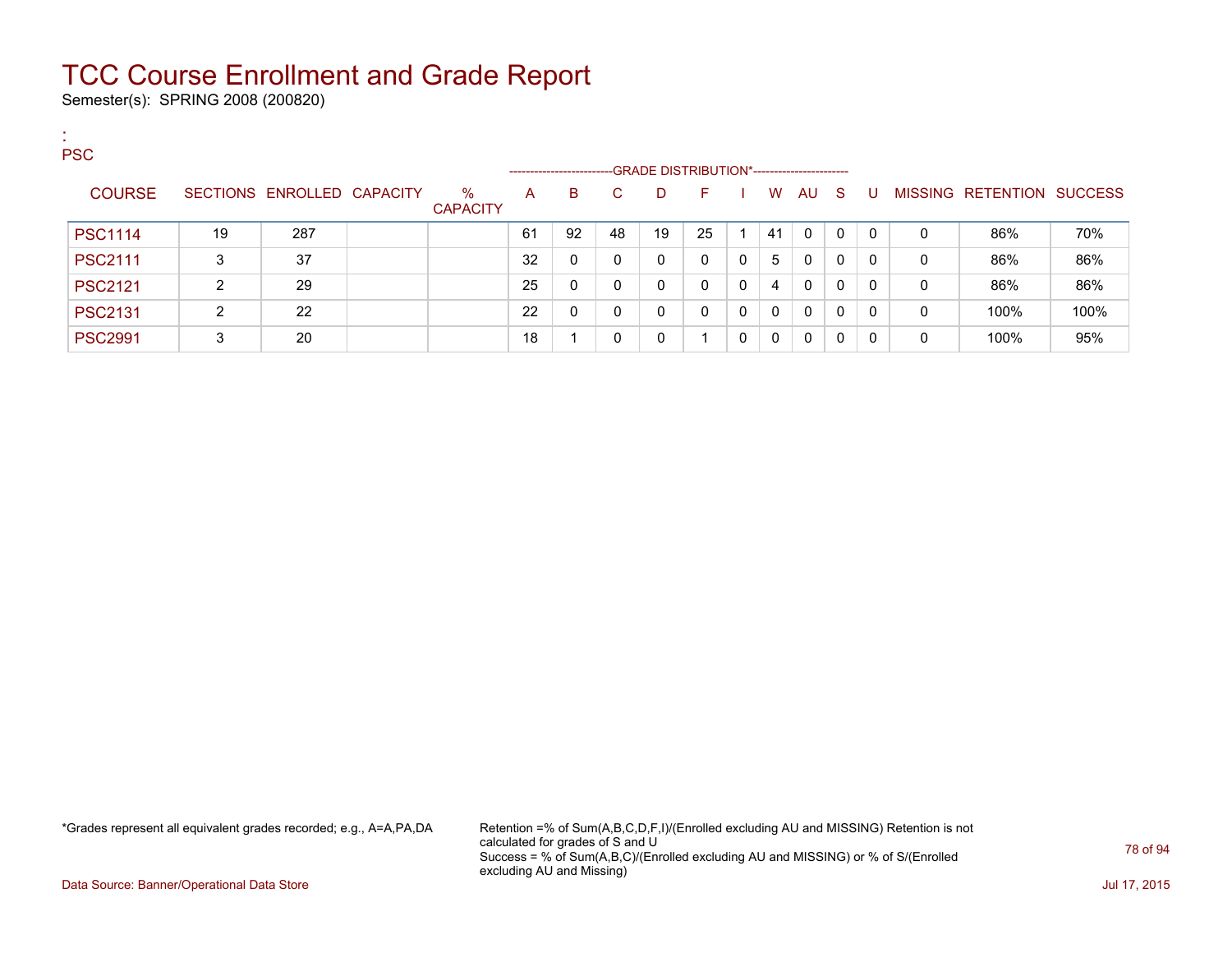Semester(s): SPRING 2008 (200820)

| <b>PSY</b>     |                |                            |                         |     |                |                |                | -GRADE DISTRIBUTION*---------------------- |              |                |                |              |              |              |                           |     |
|----------------|----------------|----------------------------|-------------------------|-----|----------------|----------------|----------------|--------------------------------------------|--------------|----------------|----------------|--------------|--------------|--------------|---------------------------|-----|
| <b>COURSE</b>  |                | SECTIONS ENROLLED CAPACITY | $\%$<br><b>CAPACITY</b> | A   | в              | C              | D              | F                                          |              | W              | <b>AU</b>      | <sub>S</sub> | U            |              | MISSING RETENTION SUCCESS |     |
| <b>PSY1113</b> | 71             | 1.561                      |                         | 407 | 346            | 258            | 86             | 177                                        | 3            | 281            | $\mathbf{0}$   | $\mathbf{0}$ | $\Omega$     | 0            | 82%                       | 65% |
| <b>PSY1313</b> | 8              | 141                        |                         | 37  | 39             | 25             | 8              | 6                                          | $\mathbf{0}$ | 25             | $\mathbf{0}$   | $\Omega$     | 0            | $\mathbf{0}$ | 82%                       | 72% |
| <b>PSY2023</b> | 26             | 594                        |                         | 224 | 132            | 74             | 27             | 37                                         | 0            | 99             | $\mathbf{0}$   | $\mathbf{0}$ | $\mathbf{0}$ | 0            | 83%                       | 72% |
| <b>PSY2053</b> | 4              | 45                         |                         | 10  | 15             | 8              | $\overline{2}$ |                                            | $\Omega$     | 7              | $\overline{2}$ | $\Omega$     | 0            | 0            | 84%                       | 77% |
| <b>PSY2123</b> | $\overline{c}$ | 31                         |                         | 23  | 5              | $\Omega$       | $\mathbf{0}$   | 0                                          | $\Omega$     | $\overline{2}$ | $\mathbf{0}$   | $\mathbf{0}$ | $\Omega$     | 1            | 93%                       | 93% |
| <b>PSY2133</b> | $\overline{1}$ | 6                          |                         | 2   | $\overline{2}$ | 0              |                | $\Omega$                                   | $\Omega$     |                | $\mathbf{0}$   | $\Omega$     | 0            | $\mathbf{0}$ | 83%                       | 67% |
| <b>PSY2213</b> | $\overline{1}$ | 11                         |                         | 3   | 3              |                | 0              |                                            | $\Omega$     | 3              | 0              | 0            | 0            | 0            | 73%                       | 64% |
| <b>PSY2223</b> | 1              | 11                         |                         | 4   | $\overline{2}$ | 0              |                | $\Omega$                                   | $\Omega$     | 4              | 0              | $\Omega$     | 0            | $\mathbf 0$  | 64%                       | 55% |
| <b>PSY2323</b> | $\mathbf 1$    | 12                         |                         | 10  | 1              | 0              | 0              |                                            | $\mathbf{0}$ | 0              | $\mathbf{0}$   | 0            | $\mathbf{0}$ | $\mathbf{0}$ | 100%                      | 92% |
| <b>PSY2423</b> | 4              | 61                         |                         | 15  | 14             | 8              | 4              | 5                                          | $\mathbf{0}$ | 15             | $\mathbf{0}$   | 0            | $\Omega$     | $\mathbf{0}$ | 75%                       | 61% |
| <b>PSY2523</b> | 3              | 67                         |                         | 31  | 18             | 5              | $\overline{2}$ | 3                                          | -1           | $\overline{7}$ | $\Omega$       | $\Omega$     | $\Omega$     | $\mathbf 0$  | 90%                       | 81% |
| <b>PSY2533</b> | 3              | 37                         |                         | 22  | 8              | 3              | $\mathbf{0}$   |                                            | $\Omega$     | 3              | $\mathbf{0}$   | $\mathbf{0}$ | $\mathbf{0}$ | 0            | 92%                       | 89% |
| <b>PSY2613</b> | $\mathbf 1$    | 20                         |                         | 10  | 3              | 5              |                | 0                                          | $\Omega$     |                | 0              | 0            | $\Omega$     | $\mathbf{0}$ | 95%                       | 90% |
| <b>PSY2633</b> | $\mathbf 1$    | 9                          |                         | 5   | $\Omega$       | $\overline{2}$ | $\Omega$       | $\Omega$                                   | $\Omega$     | 2              | $\Omega$       | $\Omega$     | 0            | 0            | 78%                       | 78% |
| <b>PSY2713</b> | 1              | 31                         |                         | 5   | 9              | 3              | 0              | 3                                          | 0            | 11             | $\Omega$       | $\Omega$     | 0            | $\Omega$     | 65%                       | 55% |
| <b>PSY2813</b> | 3              | 48                         |                         | 8   | 17             | 4              | 4              |                                            | 0            | 14             | $\mathbf{0}$   | 0            | $\mathbf{0}$ | $\mathbf{0}$ | 71%                       | 60% |
| <b>PSY2993</b> | 2              | 14                         |                         | 12  | 1              | 0              | 0              | 0                                          | 0            |                | 0              | 0            | $\Omega$     | 0            | 93%                       | 93% |

:

\*Grades represent all equivalent grades recorded; e.g., A=A,PA,DA Retention =% of Sum(A,B,C,D,F,I)/(Enrolled excluding AU and MISSING) Retention is not calculated for grades of S and U Success = % of Sum(A,B,C)/(Enrolled excluding AU and MISSING) or % of S/(Enrolled excluding AU and Missing)

Data Source: Banner/Operational Data Store Jul 17, 2015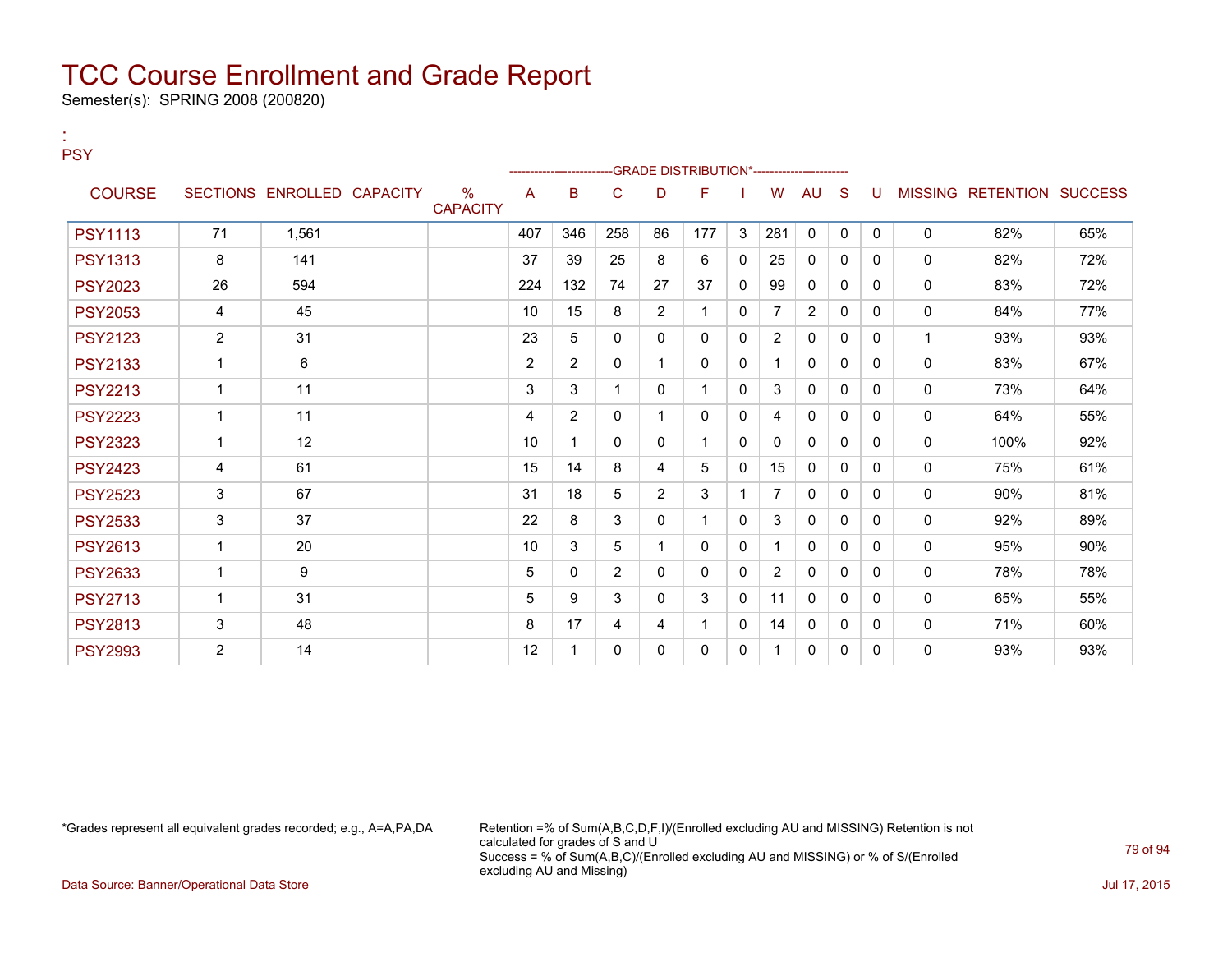Semester(s): SPRING 2008 (200820)

:

| <b>PTA</b>     |   |                            |                         |    |    |                |   | -----------------------GRADE DISTRIBUTION*----------------------- |   |              |              |              |              |   |                   |                |
|----------------|---|----------------------------|-------------------------|----|----|----------------|---|-------------------------------------------------------------------|---|--------------|--------------|--------------|--------------|---|-------------------|----------------|
| <b>COURSE</b>  |   | SECTIONS ENROLLED CAPACITY | $\%$<br><b>CAPACITY</b> | A  | B  | C              | D | F                                                                 |   | W            | AU           | -S           | U            |   | MISSING RETENTION | <b>SUCCESS</b> |
| <b>PTA1231</b> | 3 | 27                         |                         | 23 | 2  | 0              | 0 | 0                                                                 |   |              | 0            | $\Omega$     | $\mathbf{0}$ | 0 | 96%               | 93%            |
| PTA1363        | 2 | 27                         |                         | 4  | 18 | 4              | 0 | $\mathbf{0}$                                                      | 0 |              | $\mathbf{0}$ | 0            | 0            | 0 | 96%               | 96%            |
| PTA1383        |   | 27                         |                         | 10 | 11 | 4              |   | $\mathbf{0}$                                                      | 0 |              | $\mathbf{0}$ | $\Omega$     | $\mathbf{0}$ | 0 | 96%               | 93%            |
| <b>PTA1392</b> | 3 | 27                         |                         | 4  | 20 | $\overline{2}$ | 0 | $\mathbf{0}$                                                      | 0 |              | 0            | $\mathbf{0}$ | $\mathbf{0}$ | 0 | 96%               | 96%            |
| <b>PTA2113</b> | 3 | 30                         |                         | 17 | 12 |                | 0 | $\mathbf{0}$                                                      | 0 | $\mathbf{0}$ | $\mathbf{0}$ | $\mathbf{0}$ | $\Omega$     | 0 | 100%              | 100%           |
| <b>PTA2383</b> | 3 | 30                         |                         | 4  | 21 | 5              | 0 | $\mathbf{0}$                                                      | 0 | $\mathbf{0}$ | $\mathbf{0}$ | $\Omega$     | $\Omega$     | 0 | 100%              | 100%           |
| <b>PTA2432</b> | 3 | 29                         |                         | 29 | 0  | 0              | 0 | $\mathbf{0}$                                                      | 0 | 0            | $\mathbf{0}$ | $\mathbf{0}$ | 0            | 0 | 100%              | 100%           |
| <b>PTA2522</b> | 4 | 29                         |                         | 28 |    | 0              | 0 | $\mathbf{0}$                                                      | 0 | $\mathbf{0}$ | $\mathbf{0}$ | 0            | 0            | 0 | 100%              | 100%           |
| <b>PTA2551</b> |   | 30                         |                         | 11 | 16 | 3              | 0 | 0                                                                 | 0 | 0            | 0            | 0            | 0            | 0 | 100%              | 100%           |

\*Grades represent all equivalent grades recorded; e.g., A=A,PA,DA Retention =% of Sum(A,B,C,D,F,I)/(Enrolled excluding AU and MISSING) Retention is not calculated for grades of S and U Success = % of Sum(A,B,C)/(Enrolled excluding AU and MISSING) or % of S/(Enrolled excluding AU and Missing)

Data Source: Banner/Operational Data Store Jul 17, 2015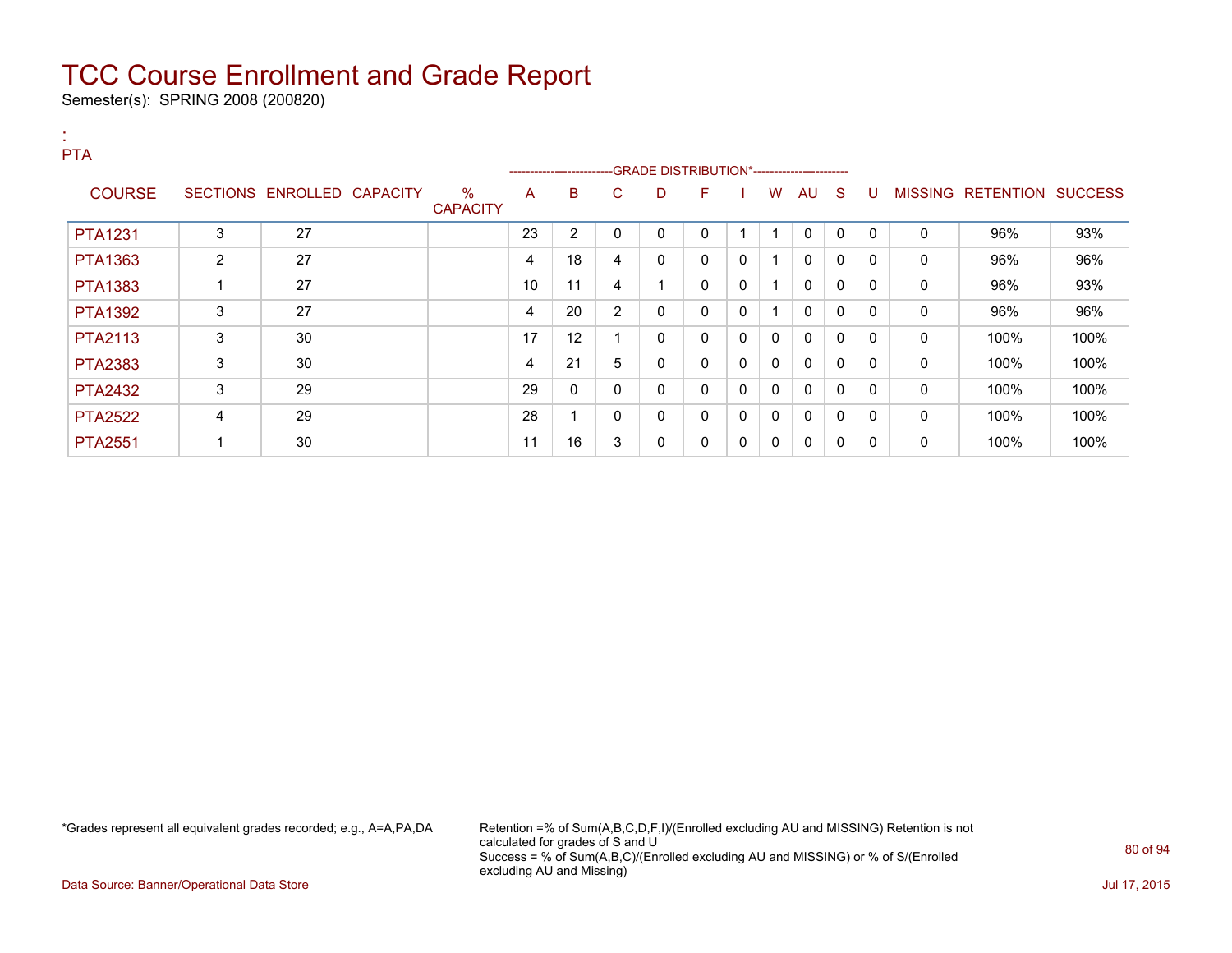Semester(s): SPRING 2008 (200820)

:

| QCT            |               |                            |                         |                     |   |   |                                             |              |          |              |              |              |              |   |                           |      |
|----------------|---------------|----------------------------|-------------------------|---------------------|---|---|---------------------------------------------|--------------|----------|--------------|--------------|--------------|--------------|---|---------------------------|------|
|                |               |                            |                         | ------------------- |   |   | -GRADE DISTRIBUTION*----------------------- |              |          |              |              |              |              |   |                           |      |
| <b>COURSE</b>  |               | SECTIONS ENROLLED CAPACITY | $\%$<br><b>CAPACITY</b> | A                   | в | C | D                                           | F.           |          | W            | AU           | -S           | U            |   | MISSING RETENTION SUCCESS |      |
| QCT1223        |               | 14                         |                         | 6                   | 3 | 4 | $\Omega$                                    | 0            | $\Omega$ |              | 0            | 0            | $\mathbf{0}$ | 0 | 93%                       | 93%  |
| <b>QCT1443</b> |               |                            |                         |                     | 0 | 0 | $\mathbf{0}$                                | $\mathbf{0}$ | $\Omega$ | $\mathbf{0}$ | $\Omega$     | $\mathbf{0}$ | $\mathbf{0}$ | 0 | 100%                      | 100% |
| QCT2153        |               |                            |                         | 5                   |   |   | $\Omega$                                    | 0            | $\Omega$ | $\Omega$     | $\Omega$     | $\mathbf{0}$ | 0            | 0 | 100%                      | 100% |
| QCT2333        |               | 10                         |                         |                     | 3 | 0 | $\mathbf{0}$                                | 0            | $\Omega$ | $\Omega$     | $\mathbf{0}$ | $\mathbf{0}$ | 0            | 0 | 100%                      | 100% |
| QCT2363        | $\mathcal{D}$ |                            |                         | 6                   | 0 |   | $\Omega$                                    | 0            | $\Omega$ |              | $\Omega$     | 0            | 0            | 0 | 86%                       | 86%  |

\*Grades represent all equivalent grades recorded; e.g., A=A,PA,DA Retention =% of Sum(A,B,C,D,F,I)/(Enrolled excluding AU and MISSING) Retention is not calculated for grades of S and U Success = % of Sum(A,B,C)/(Enrolled excluding AU and MISSING) or % of S/(Enrolled excluding AU and Missing)

Data Source: Banner/Operational Data Store Jul 17, 2015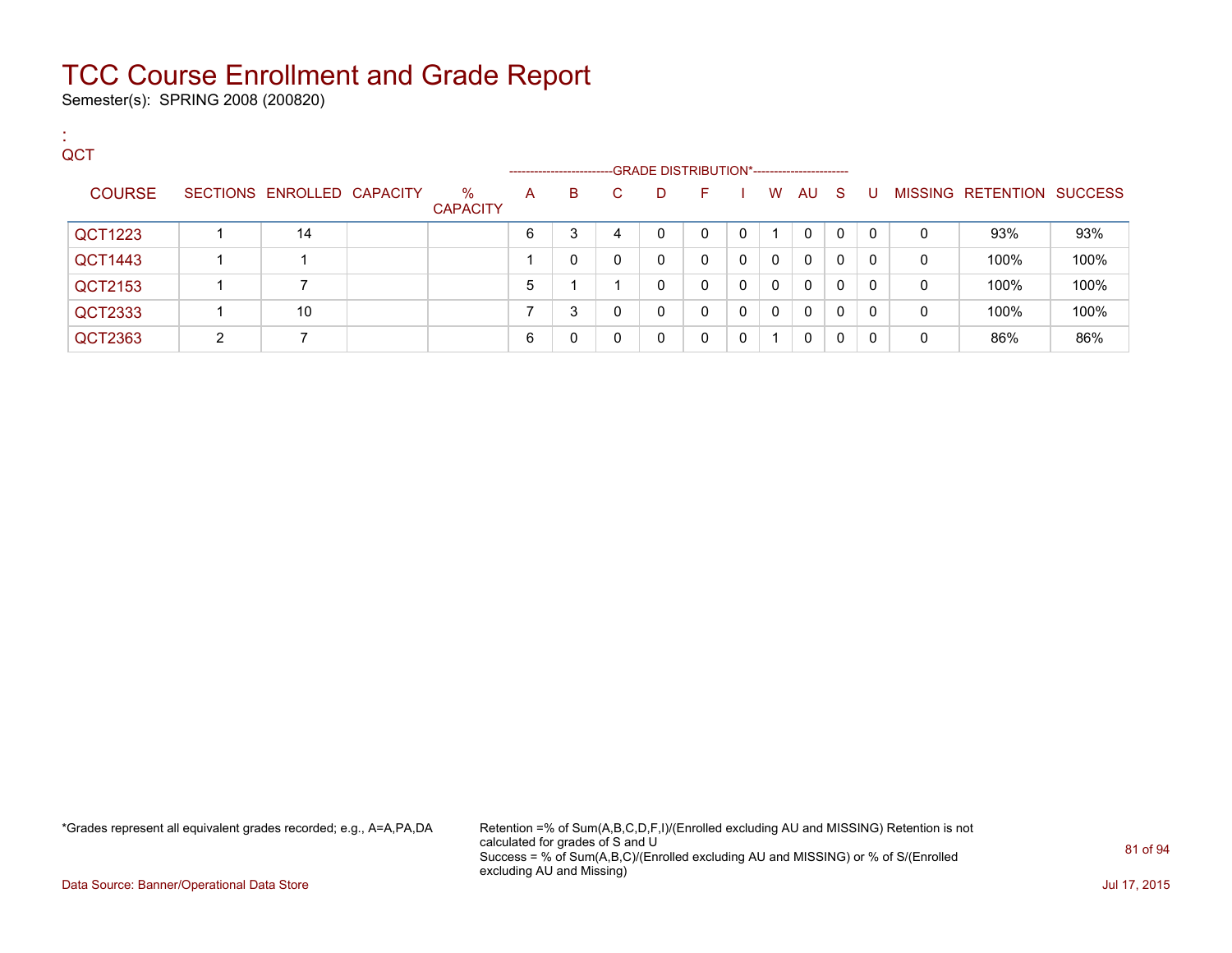Semester(s): SPRING 2008 (200820)

| <b>REL</b>     |   |                            |                         |                | ----------------------- |                |                |                |          |    |              |              |              |              |                           |      |
|----------------|---|----------------------------|-------------------------|----------------|-------------------------|----------------|----------------|----------------|----------|----|--------------|--------------|--------------|--------------|---------------------------|------|
| <b>COURSE</b>  |   | SECTIONS ENROLLED CAPACITY | $\%$<br><b>CAPACITY</b> | A              | B                       | C              | D              | F              |          | W  | AU S         |              | -U           |              | MISSING RETENTION SUCCESS |      |
| <b>REL1113</b> |   | 11                         |                         | $\Omega$       | 6                       | $\overline{2}$ |                | и              | 0        |    | $\mathbf{0}$ | $\mathbf{0}$ | $\Omega$     | $\mathbf{0}$ | 91%                       | 73%  |
| <b>REL1213</b> | 5 | 57                         |                         | 20             | 8                       | 5              |                | $\mathbf{0}$   | $\Omega$ | 23 | $\Omega$     | $\mathbf{0}$ | $\Omega$     | $\mathbf{0}$ | 60%                       | 58%  |
| <b>REL1223</b> | 3 | 21                         |                         | $\overline{ }$ | 3                       |                |                | 3              | 0        | 5  |              | 0            | $\Omega$     | $\mathbf{0}$ | 75%                       | 55%  |
| <b>REL2113</b> | 3 | 40                         |                         | 13             | 8                       | 3              | $\overline{2}$ | $\overline{2}$ | 0        | 12 | 0            | 0            | $\mathbf{0}$ | 0            | 70%                       | 60%  |
| <b>REL2123</b> | 3 | 52                         |                         | 9              | 14                      | ⇁              |                | 5              | 0        | 15 |              | $\mathbf{0}$ | $\mathbf{0}$ | 0            | 71%                       | 59%  |
| <b>REL2223</b> |   | 6                          |                         | 3              | 2                       | $\mathbf 0$    | $\mathbf 0$    | $\mathbf{0}$   | 0        |    | $\mathbf{0}$ | $\mathbf{0}$ | $\Omega$     | $\mathbf{0}$ | 83%                       | 83%  |
| <b>REL2233</b> |   | 20                         |                         | 12             | 3                       |                | 0              | $\mathbf{0}$   | 0        | 4  | $\mathbf{0}$ | $\mathbf{0}$ | $\Omega$     | $\mathbf{0}$ | 80%                       | 80%  |
| <b>REL2313</b> |   | $\overline{7}$             |                         | $\overline{ }$ | 0                       | $\mathbf{0}$   | 0              | $\mathbf{0}$   | 0        | 0  | $\mathbf{0}$ | $\mathbf{0}$ | $\mathbf{0}$ | 0            | 100%                      | 100% |

\*Grades represent all equivalent grades recorded; e.g., A=A,PA,DA Retention =% of Sum(A,B,C,D,F,I)/(Enrolled excluding AU and MISSING) Retention is not calculated for grades of S and U Success = % of Sum(A,B,C)/(Enrolled excluding AU and MISSING) or % of S/(Enrolled excluding AU and Missing)

Data Source: Banner/Operational Data Store Jul 17, 2015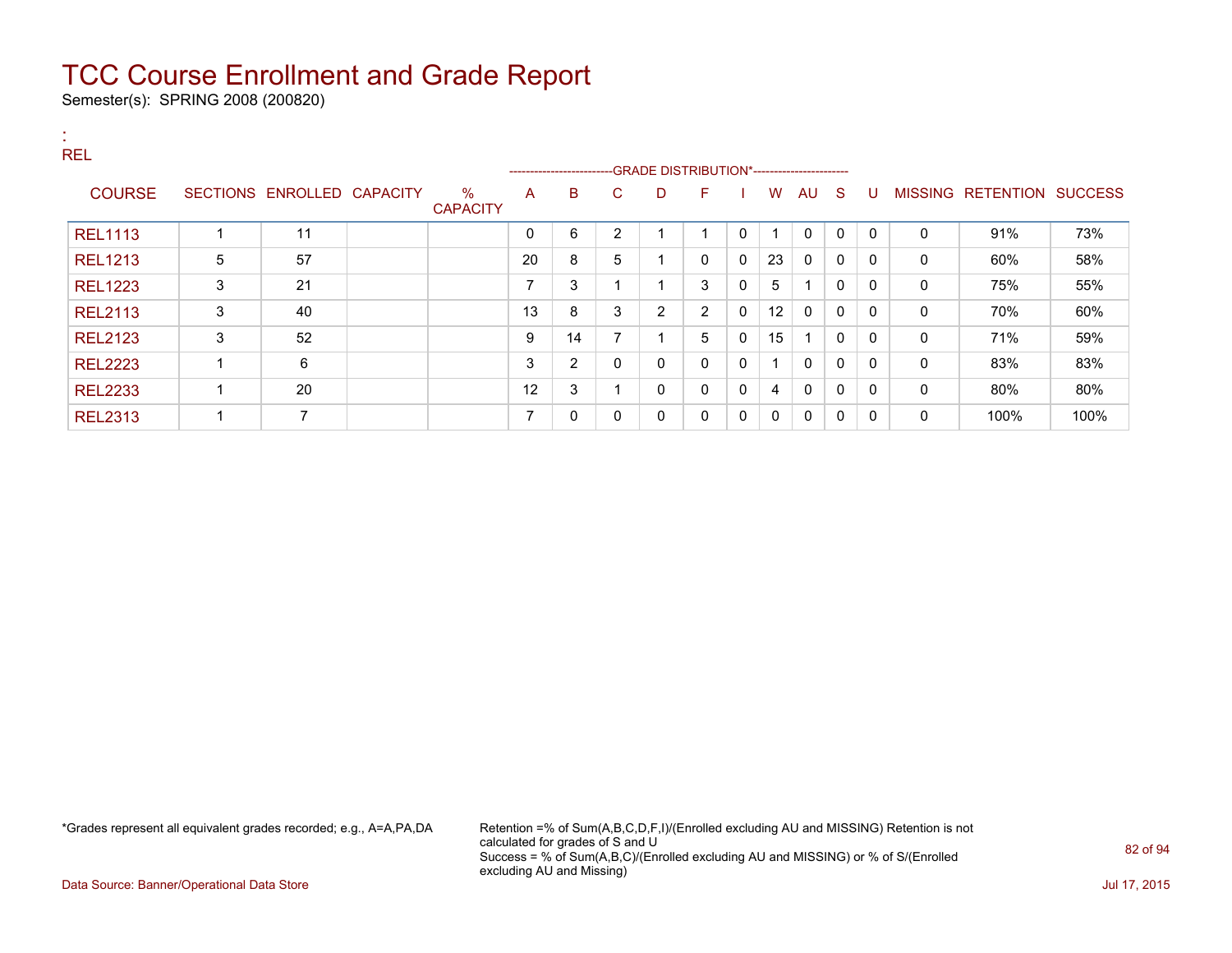Semester(s): SPRING 2008 (200820)

| <b>A</b><br><b>RES</b> |    |                            |                         |    | ------------------------- |                |   |              |              |              |              |              |              |                |                          |      |
|------------------------|----|----------------------------|-------------------------|----|---------------------------|----------------|---|--------------|--------------|--------------|--------------|--------------|--------------|----------------|--------------------------|------|
| <b>COURSE</b>          |    | SECTIONS ENROLLED CAPACITY | $\%$<br><b>CAPACITY</b> | A  | B                         | C              | D | F.           |              | W            | AU           | -S           | -U           | <b>MISSING</b> | <b>RETENTION SUCCESS</b> |      |
| <b>RES1213</b>         |    | 22                         |                         | 9  | 11                        | 2              | 0 | $\mathbf{0}$ | $\mathbf{0}$ | $\mathbf{0}$ | 0            | $\Omega$     | $\mathbf{0}$ | 0              | 100%                     | 100% |
| <b>RES1403</b>         |    | 29                         |                         | 5  | 16                        | $\overline{ }$ | 0 | $\mathbf{0}$ | 0            | -1           | $\mathbf{0}$ | 0            | 0            | $\mathbf{0}$   | 97%                      | 97%  |
| <b>RES1413</b>         | 11 | 29                         |                         | 24 | 3                         | 2              | 0 | 0            | $\mathbf{0}$ | $\mathbf{0}$ | 0            | 0            | 0            | 0              | 100%                     | 100% |
| <b>RES1443</b>         |    | 29                         |                         | 15 | 12                        |                |   | 0            | 0            | 0            | 0            | 0            | 0            | 0              | 100%                     | 97%  |
| <b>RES1492</b>         |    | 29                         |                         | 26 | 3                         | 0              | 0 | 0            | 0            | $\mathbf{0}$ | 0            | $\mathbf{0}$ | 0            | 0              | 100%                     | 100% |
| <b>RES2352</b>         |    | 28                         |                         | 14 | 9                         | 5              | 0 | $\mathbf{0}$ | $\mathbf{0}$ | $\mathbf{0}$ | $\Omega$     | $\Omega$     | $\Omega$     | 0              | 100%                     | 100% |
| <b>RES2413</b>         | 10 | 23                         |                         | 13 | 4                         | 5              | 0 | $\mathbf{0}$ |              | $\mathbf{0}$ | $\mathbf{0}$ | $\Omega$     | $\Omega$     | $\mathbf{0}$   | 100%                     | 96%  |
| <b>RES2493</b>         |    | 22                         |                         | 21 | 0                         |                | 0 | 0            | 0            | 0            | 0            | 0            | 0            | $\mathbf{0}$   | 100%                     | 100% |

\*Grades represent all equivalent grades recorded; e.g., A=A,PA,DA Retention =% of Sum(A,B,C,D,F,I)/(Enrolled excluding AU and MISSING) Retention is not calculated for grades of S and U Success = % of Sum(A,B,C)/(Enrolled excluding AU and MISSING) or % of S/(Enrolled excluding AU and Missing)

Data Source: Banner/Operational Data Store Jul 17, 2015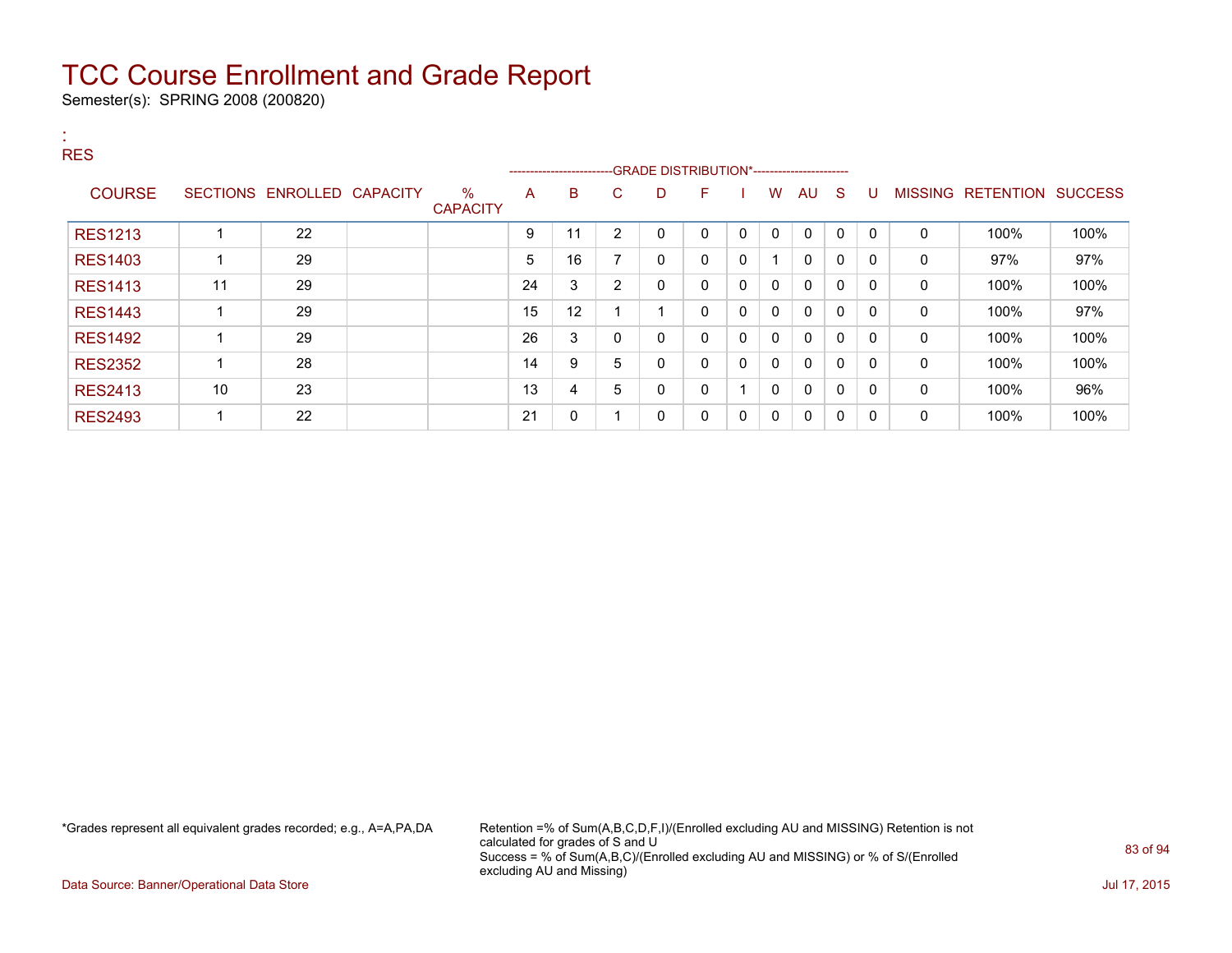Semester(s): SPRING 2008 (200820)

| <b>RT</b>     |                |                            |                      |    |                                                                   |              |   |              |              |              |              |              |              |              |                          |                |
|---------------|----------------|----------------------------|----------------------|----|-------------------------------------------------------------------|--------------|---|--------------|--------------|--------------|--------------|--------------|--------------|--------------|--------------------------|----------------|
|               |                |                            |                      |    | -----------------------GRADE DISTRIBUTION*----------------------- |              |   |              |              |              |              |              |              |              |                          |                |
| <b>COURSE</b> |                | SECTIONS ENROLLED CAPACITY | %<br><b>CAPACITY</b> | A  | B                                                                 | C.           | D | F.           |              | W            | AU S         |              | U            |              | <b>MISSING RETENTION</b> | <b>SUCCESS</b> |
| RT1201        |                | 24                         |                      | 11 | 4                                                                 | $\mathbf{0}$ | 0 | 4            | 0            | 5            | $\mathbf{0}$ | $\mathbf{0}$ | $\mathbf{0}$ | $\Omega$     | 79%                      | 62%            |
| RT1212        | $\overline{2}$ | 56                         |                      | 6  | 11                                                                | 18           | 0 | 0            | $\mathbf{0}$ | 21           | $\Omega$     | $\mathbf{0}$ | 0            | 0            | 62%                      | 62%            |
| RT1333        | 3              | 23                         |                      | 10 | 8                                                                 | 5            | 0 | $\mathbf{0}$ | $\mathbf{0}$ | $\mathbf{0}$ | $\mathbf{0}$ | $\mathbf{0}$ | 0            | $\mathbf{0}$ | 100%                     | 100%           |
| RT1344        | 2              | 23                         |                      | 17 | 6                                                                 | 0            | 0 | $\Omega$     | $\mathbf{0}$ | $\mathbf{0}$ | 0            | $\mathbf{0}$ | 0            | 0            | 100%                     | 100%           |
| RT1382        | 3              | 23                         |                      | 9  | 10                                                                | 4            | 0 | $\mathbf{0}$ | $\mathbf{0}$ | $\mathbf{0}$ | $\Omega$     | $\mathbf{0}$ | 0            | $\Omega$     | 100%                     | 100%           |
| RT2323        | $\overline{2}$ | 28                         |                      | ⇁  | 15                                                                | 5            | 0 | $\mathbf{0}$ | 0            | 1            | $\Omega$     | $\mathbf{0}$ | 0            | 0            | 96%                      | 96%            |
| RT2356        | $\overline{2}$ | 28                         |                      | 17 | $\overline{ }$                                                    | 3            | 0 | 0            | 0            | 1            | $\Omega$     | $\mathbf{0}$ | 0            | 0            | 96%                      | 96%            |

\*Grades represent all equivalent grades recorded; e.g., A=A,PA,DA Retention =% of Sum(A,B,C,D,F,I)/(Enrolled excluding AU and MISSING) Retention is not calculated for grades of S and U Success = % of Sum(A,B,C)/(Enrolled excluding AU and MISSING) or % of S/(Enrolled excluding AU and Missing)

Data Source: Banner/Operational Data Store Jul 17, 2015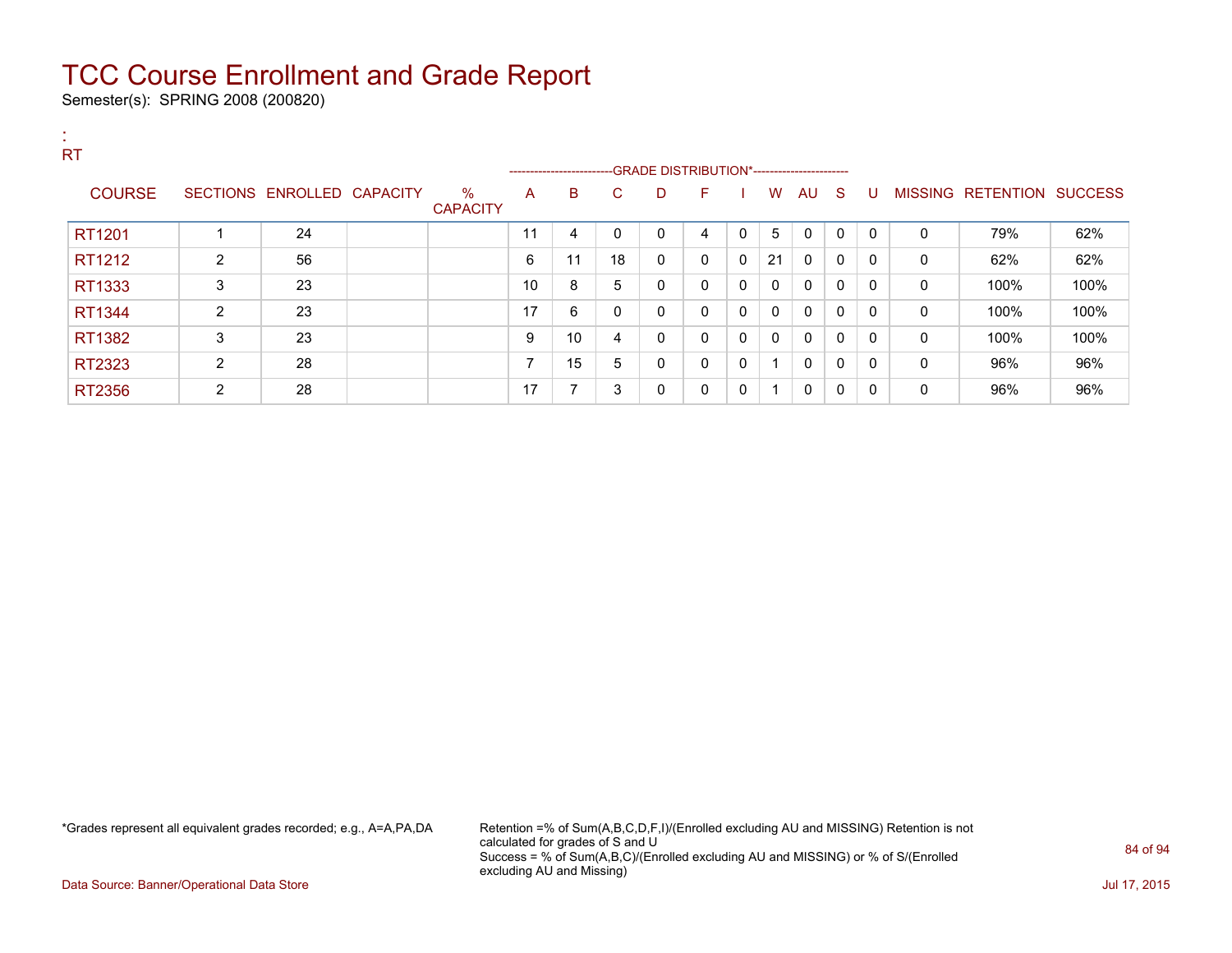Semester(s): SPRING 2008 (200820)

:

| <b>RUS</b>     |   |                            |                         | ------------------- |   |    | -GRADE DISTRIBUTION*----------------------- |    |          |          |              |     |          |   |                           |      |
|----------------|---|----------------------------|-------------------------|---------------------|---|----|---------------------------------------------|----|----------|----------|--------------|-----|----------|---|---------------------------|------|
| <b>COURSE</b>  |   | SECTIONS ENROLLED CAPACITY | $\%$<br><b>CAPACITY</b> | A                   | В | C. | D                                           | F. |          | W        | AU           | - S | -U       |   | MISSING RETENTION SUCCESS |      |
| <b>RUS1001</b> |   |                            |                         | 3                   |   |    | 0                                           | 0  | $\Omega$ | 2        | 0            | 0   | $\Omega$ | 0 | 71%                       | 71%  |
| <b>RUS1103</b> | 3 | 19                         |                         | 4                   | 8 |    | 0                                           | 0  | 2        | 4        | $\mathbf{0}$ | 0   | $\Omega$ | 0 | 79%                       | 68%  |
| <b>RUS1201</b> |   | 5                          |                         | 5                   | 0 |    | 0                                           | 0  | 0        | $\Omega$ | $\mathbf{0}$ | 0   | $\Omega$ | 0 | 100%                      | 100% |
| <b>RUS1213</b> |   | 10                         |                         | ົ                   | 3 | ◠  | 0                                           | 0  | $\Omega$ | 2        |              | 0   | $\Omega$ | 0 | 78%                       | 78%  |
| <b>RUS2413</b> |   |                            |                         | 6                   | 0 |    | 0                                           | 0  | $\Omega$ | 1        | 0            | 0   | 0        | 0 | 86%                       | 86%  |

\*Grades represent all equivalent grades recorded; e.g., A=A,PA,DA Retention =% of Sum(A,B,C,D,F,I)/(Enrolled excluding AU and MISSING) Retention is not calculated for grades of S and U Success = % of Sum(A,B,C)/(Enrolled excluding AU and MISSING) or % of S/(Enrolled excluding AU and Missing)

Data Source: Banner/Operational Data Store Jul 17, 2015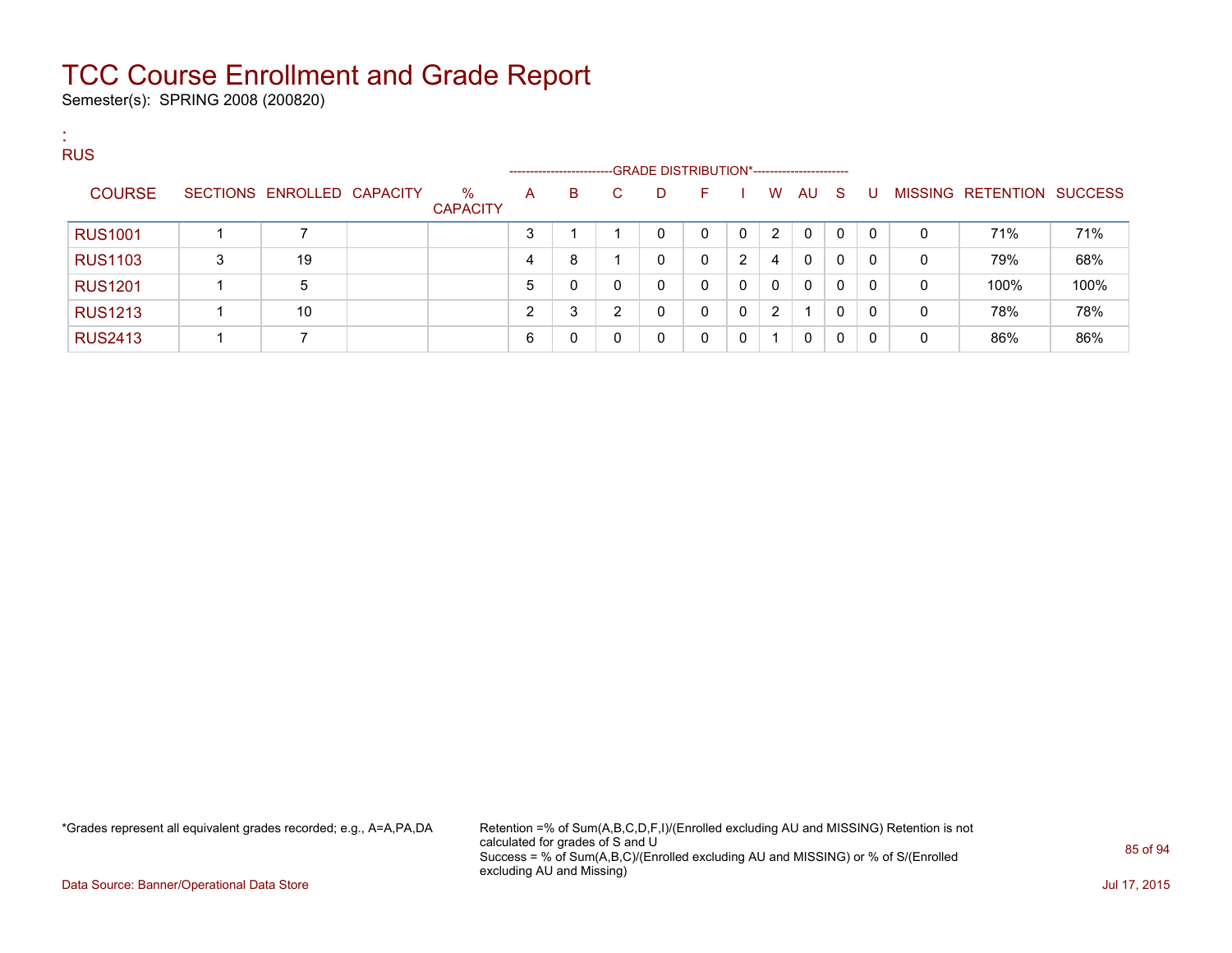Semester(s): SPRING 2008 (200820)

:

| <b>SOC</b>     |    |                            |                         |                | ------------------------ |                | -GRADE DISTRIBUTION*----------------------- |                |                |              |              |              |              |                |           |                |
|----------------|----|----------------------------|-------------------------|----------------|--------------------------|----------------|---------------------------------------------|----------------|----------------|--------------|--------------|--------------|--------------|----------------|-----------|----------------|
| <b>COURSE</b>  |    | SECTIONS ENROLLED CAPACITY | $\%$<br><b>CAPACITY</b> | A              | в                        | С              | D                                           | F              |                | W            | AU           | <sub>S</sub> |              | <b>MISSING</b> | RETENTION | <b>SUCCESS</b> |
| SOC1113        | 29 | 553                        |                         | 224            | 124                      | 53             | 19                                          | 45             | $\overline{2}$ | 86           | $\Omega$     | $\mathbf 0$  | $\mathbf{0}$ | 0              | 84%       | 73%            |
| SOC1133        |    | 5                          |                         | 3              | 0                        |                | 0                                           | 0              | 0              | $\mathbf{0}$ |              | 0            | 0            | 0              | 100%      | 100%           |
| SOC2013        | 3  | 37                         |                         | 15             | 5                        | 0              | 4                                           | 5              | 0              | 8            | $\Omega$     | 0            | $\mathbf{0}$ | 0              | 78%       | 54%            |
| SOC2053        | 4  | 25                         |                         | 5              | 4                        | 5              | 3                                           | $\overline{2}$ |                | 5            | $\Omega$     | $\Omega$     | $\mathbf{0}$ | 0              | 80%       | 56%            |
| SOC2113        | 4  | 47                         |                         | 19             | 9                        | 4              | 1                                           | $\overline{2}$ | $\mathbf{0}$   | 12           | $\Omega$     | $\Omega$     | $\Omega$     | $\mathbf 0$    | 74%       | 68%            |
| SOC2143        |    | 6                          |                         | $\overline{2}$ |                          | 0              | 0                                           | 0              | 0              | 3            | $\Omega$     | 0            | $\mathbf{0}$ | 0              | 50%       | 50%            |
| SOC2223        |    | 5                          |                         |                | 3                        | 0              | 0                                           | 0              | 0              | 1            | $\mathbf{0}$ | 0            | $\mathbf{0}$ | 0              | 80%       | 80%            |
| SOC2713        |    | 8                          |                         |                | $\overline{2}$           | $\overline{2}$ | 0                                           | $\overline{2}$ | 0              | 1            | $\mathbf{0}$ | 0            | $\mathbf{0}$ | 0              | 88%       | 62%            |
| SOC2813        | 3  | 21                         |                         |                | $\overline{2}$           | 4              | $\overline{2}$                              | $\overline{2}$ |                | 3            | 0            | $\mathbf{0}$ | $\mathbf{0}$ | 0              | 86%       | 62%            |
| <b>SOC2993</b> | 3  | 24                         |                         | 9              | 11                       |                | $\overline{2}$                              | 0              | 0              | 1            | 0            | 0            | 0            | 0              | 96%       | 88%            |

\*Grades represent all equivalent grades recorded; e.g., A=A,PA,DA Retention =% of Sum(A,B,C,D,F,I)/(Enrolled excluding AU and MISSING) Retention is not calculated for grades of S and U Success = % of Sum(A,B,C)/(Enrolled excluding AU and MISSING) or % of S/(Enrolled excluding AU and Missing)

Data Source: Banner/Operational Data Store Jul 17, 2015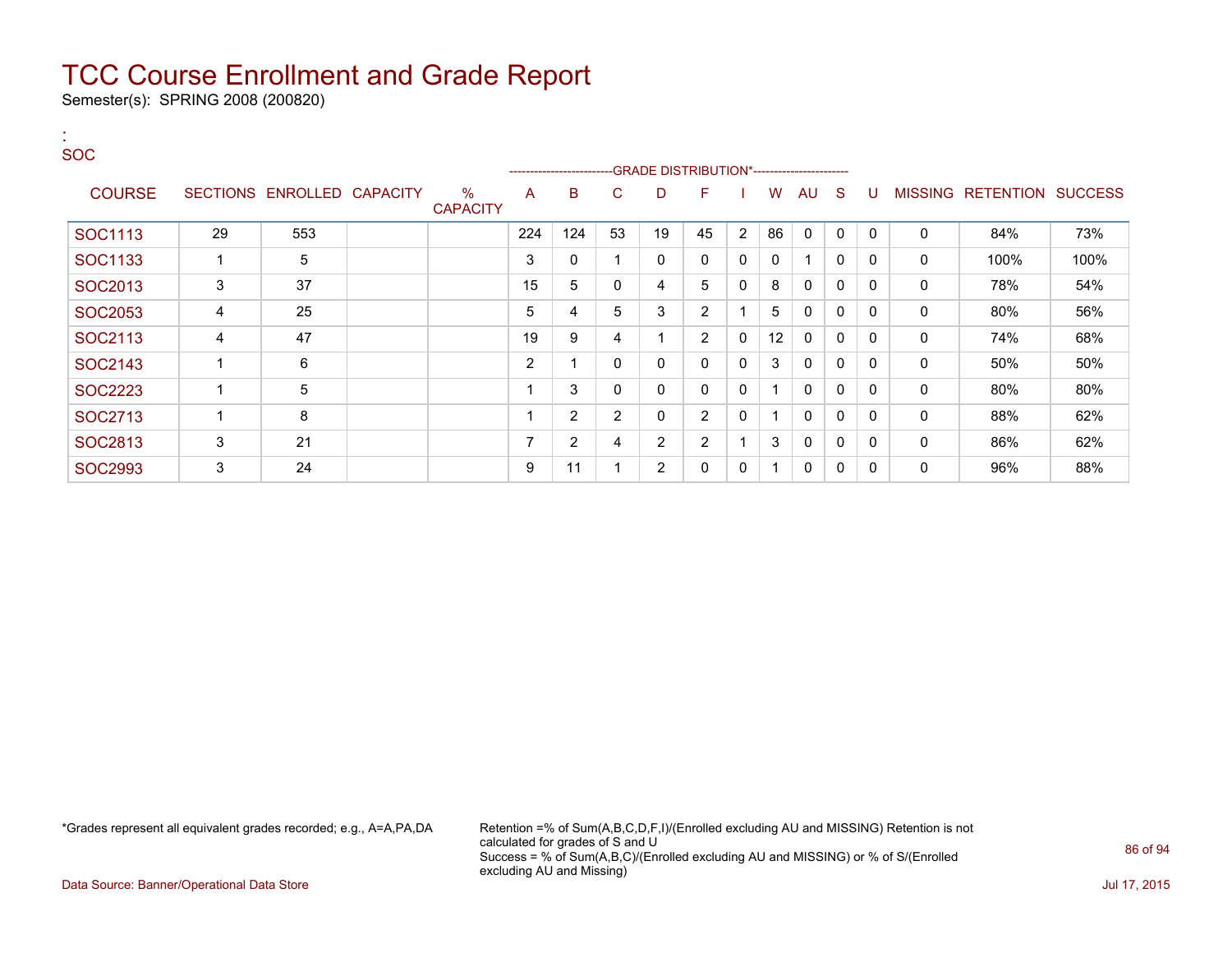Semester(s): SPRING 2008 (200820)

:

| <b>SPA</b>     |                |                            |                                  |     | ------------------- |                |                | -GRADE DISTRIBUTION*---------------------- |                |                |                |              |              |              |                           |      |
|----------------|----------------|----------------------------|----------------------------------|-----|---------------------|----------------|----------------|--------------------------------------------|----------------|----------------|----------------|--------------|--------------|--------------|---------------------------|------|
| <b>COURSE</b>  |                | SECTIONS ENROLLED CAPACITY | $\frac{0}{0}$<br><b>CAPACITY</b> | A   | в                   | С              | D              | F                                          |                | W              | AU             | S            | U            |              | MISSING RETENTION SUCCESS |      |
| <b>SPA1001</b> | 4              | 27                         |                                  | 17  | 3                   | 1              | 0              | 3                                          | $\Omega$       | $\overline{2}$ | 1              | $\mathbf{0}$ | $\mathbf{0}$ | $\mathbf 0$  | 92%                       | 81%  |
| SPA1103        | 20             | 383                        |                                  | 131 | 92                  | 39             | 9              | 22                                         | $\overline{c}$ | 85             | 3              | $\mathbf{0}$ | 0            | 0            | 78%                       | 69%  |
| <b>SPA1201</b> | $\overline{2}$ | 15                         |                                  | 10  | 3                   |                | 0              | $\Omega$                                   | 0              | 1              | $\mathbf{0}$   | $\Omega$     | $\Omega$     | $\mathbf 0$  | 93%                       | 93%  |
| <b>SPA1213</b> | 13             | 197                        |                                  | 92  | 46                  | 17             | 3              | 6                                          | 0              | 28             | 5              | $\Omega$     | $\Omega$     | $\mathbf 0$  | 85%                       | 81%  |
| <b>SPA1313</b> | 5              | 56                         |                                  | 26  | 12                  | 9              | $\overline{2}$ | $\overline{2}$                             | 0              | 4              | 1              | $\mathbf{0}$ | $\Omega$     | 0            | 93%                       | 85%  |
| <b>SPA1413</b> | 4              | 49                         |                                  | 23  | 13                  | 4              | 0              | 0                                          | 0              | 8              |                | 0            | 0            | 0            | 83%                       | 83%  |
| <b>SPA2113</b> | $\overline{2}$ | 15                         |                                  | 9   |                     | 0              | 0              | 0                                          | 0              | 3              | $\overline{2}$ | 0            | 0            | 0            | 77%                       | 77%  |
| <b>SPA2213</b> | 1              | 5                          |                                  | 3   | $\overline{2}$      | 0              | 0              | $\mathbf{0}$                               | 0              | 0              | $\mathbf{0}$   | 0            | $\Omega$     | $\mathbf{0}$ | 100%                      | 100% |
| <b>SPA2413</b> | 1              | $\overline{7}$             |                                  | 4   | $\overline{2}$      | 0              | 0              | $\mathbf{0}$                               | 0              | 1              | $\mathbf{0}$   | 0            | $\Omega$     | $\mathbf 0$  | 86%                       | 86%  |
| <b>SPA2443</b> | 1              | 8                          |                                  | 5   |                     | 0              | 0              | 0                                          | 0              | $\overline{2}$ | $\Omega$       | $\mathbf{0}$ | $\Omega$     | $\mathbf 0$  | 75%                       | 75%  |
| <b>SPA2453</b> | 1              | 8                          |                                  | 6   | $\overline{2}$      | 0              | 0              | $\mathbf{0}$                               | 0              | $\mathbf{0}$   | $\mathbf{0}$   | $\mathbf{0}$ | $\Omega$     | 0            | 100%                      | 100% |
| <b>SPA2523</b> | 1              | $\overline{7}$             |                                  | 4   | 0                   |                | 0              | $\mathbf{0}$                               | 0              | 0              | $\overline{2}$ | $\mathbf{0}$ | $\Omega$     | 0            | 100%                      | 100% |
| <b>SPA2663</b> | 1              | 17                         |                                  | 16  | 0                   | 0              | 0              | $\mathbf{0}$                               | 0              |                | $\mathbf{0}$   | $\mathbf{0}$ | $\Omega$     | $\mathbf{0}$ | 94%                       | 94%  |
| <b>SPA2991</b> | 2              | 17                         |                                  | 12  |                     | $\overline{2}$ | 0              |                                            | $\Omega$       | 0              | 1              | $\mathbf{0}$ | $\Omega$     | $\mathbf{0}$ | 100%                      | 94%  |
| <b>SPA2993</b> | 1              | 14                         |                                  | 4   | 6                   | 2              | 0              | 0                                          | 0              | $\overline{2}$ | 0              | 0            | $\Omega$     | 0            | 86%                       | 86%  |

\*Grades represent all equivalent grades recorded; e.g., A=A,PA,DA Retention =% of Sum(A,B,C,D,F,I)/(Enrolled excluding AU and MISSING) Retention is not calculated for grades of S and U Success = % of Sum(A,B,C)/(Enrolled excluding AU and MISSING) or % of S/(Enrolled excluding AU and Missing)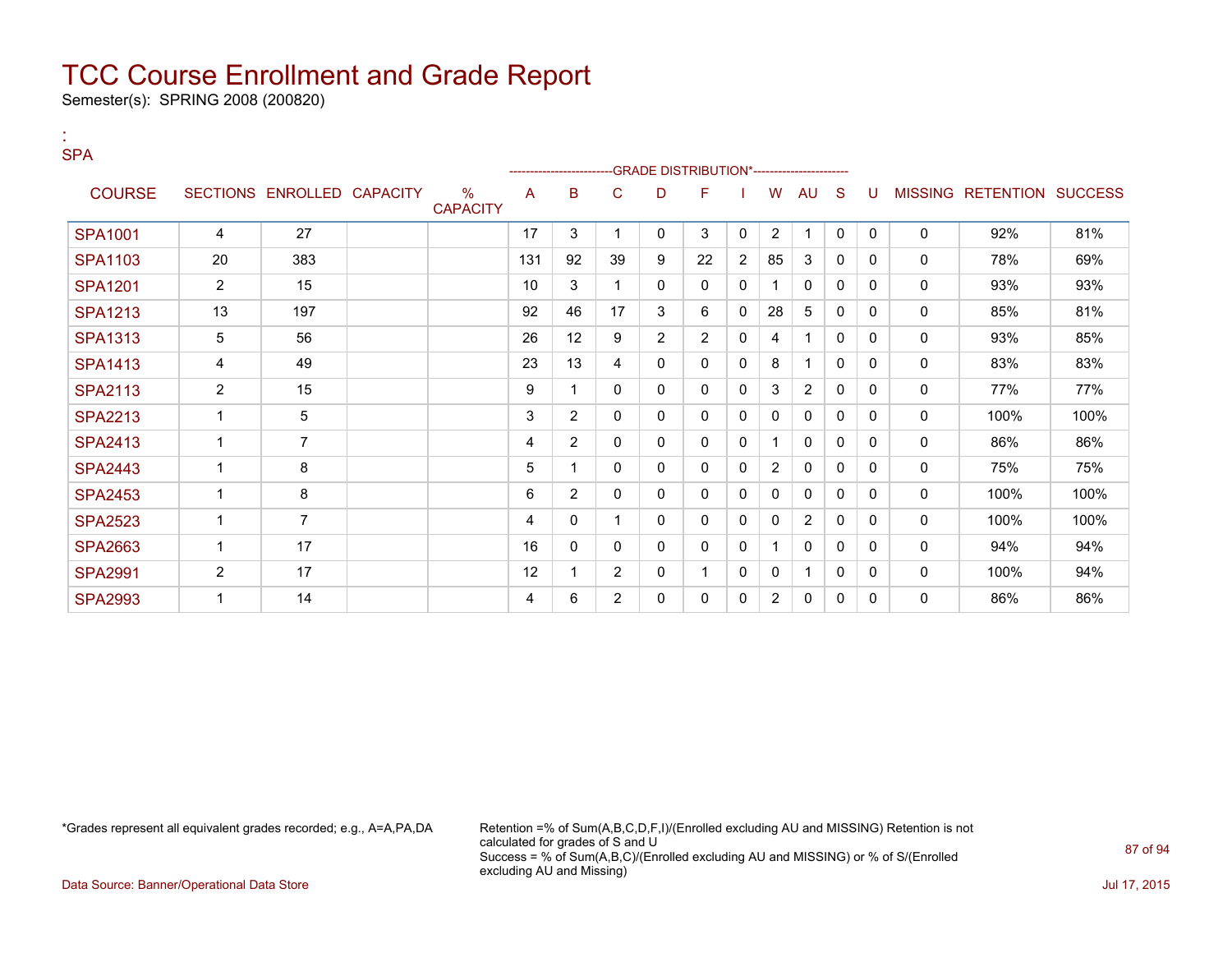Semester(s): SPRING 2008 (200820)

| п.<br><b>SPE</b> |                |                            |                         |     |                                                                                  |    |              |    |              |              |                         |              |          |              |                   |                |
|------------------|----------------|----------------------------|-------------------------|-----|----------------------------------------------------------------------------------|----|--------------|----|--------------|--------------|-------------------------|--------------|----------|--------------|-------------------|----------------|
|                  |                |                            |                         |     | ------------------------GRADE                DISTRIBUTION*---------------------- |    |              |    |              |              |                         |              |          |              |                   |                |
| <b>COURSE</b>    |                | SECTIONS ENROLLED CAPACITY | $\%$<br><b>CAPACITY</b> | A   | B                                                                                | C. | D            | F. |              | W            | AU.                     | - S          | U        |              | MISSING RETENTION | <b>SUCCESS</b> |
| <b>SPE1113</b>   | 47             | 846                        |                         | 328 | 211                                                                              | 87 | 27           | 52 | 6            | 134          | $\overline{\mathbf{A}}$ | $\mathbf{0}$ | $\Omega$ | $\Omega$     | 84%               | 74%            |
| <b>SPE2053</b>   | 3              | 47                         |                         | 14  | 12                                                                               |    |              | 5  | 0            | 14           | $\Omega$                | 0            | $\Omega$ | 0            | 70%               | 57%            |
| <b>SPE2103</b>   | 4              | 42                         |                         | 17  | 8                                                                                | 5  | $\mathbf{0}$ | 4  | 0            | 8            | $\Omega$                | $\mathbf{0}$ | $\Omega$ | $\mathbf{0}$ | 81%               | 71%            |
| <b>SPE2333</b>   | 2              | 12                         |                         | 11  | 0                                                                                |    | 0            | 0  | 0            | $\mathbf{0}$ | $\Omega$                | $\mathbf{0}$ | $\Omega$ | $\mathbf{0}$ | 100%              | 100%           |
| <b>SPE2343</b>   |                | 4                          |                         | 4   | 0                                                                                | 0  | $\mathbf{0}$ | 0  | $\mathbf{0}$ | $\Omega$     | 0                       | $\mathbf{0}$ | $\Omega$ | $\mathbf{0}$ | 100%              | 100%           |
| <b>SPE2351</b>   |                | 3                          |                         | 2   | 0                                                                                | 0  | 0            | 0  | 0            |              | $\mathbf{0}$            | 0            | $\Omega$ | 0            | 67%               | 67%            |
| <b>SPE2993</b>   | $\overline{2}$ | 10                         |                         | 10  | 0                                                                                | 0  | 0            | 0  | 0            | 0            | 0                       | 0            | $\Omega$ | 0            | 100%              | 100%           |

\*Grades represent all equivalent grades recorded; e.g., A=A,PA,DA Retention =% of Sum(A,B,C,D,F,I)/(Enrolled excluding AU and MISSING) Retention is not calculated for grades of S and U Success = % of Sum(A,B,C)/(Enrolled excluding AU and MISSING) or % of S/(Enrolled excluding AU and Missing)

Data Source: Banner/Operational Data Store Jul 17, 2015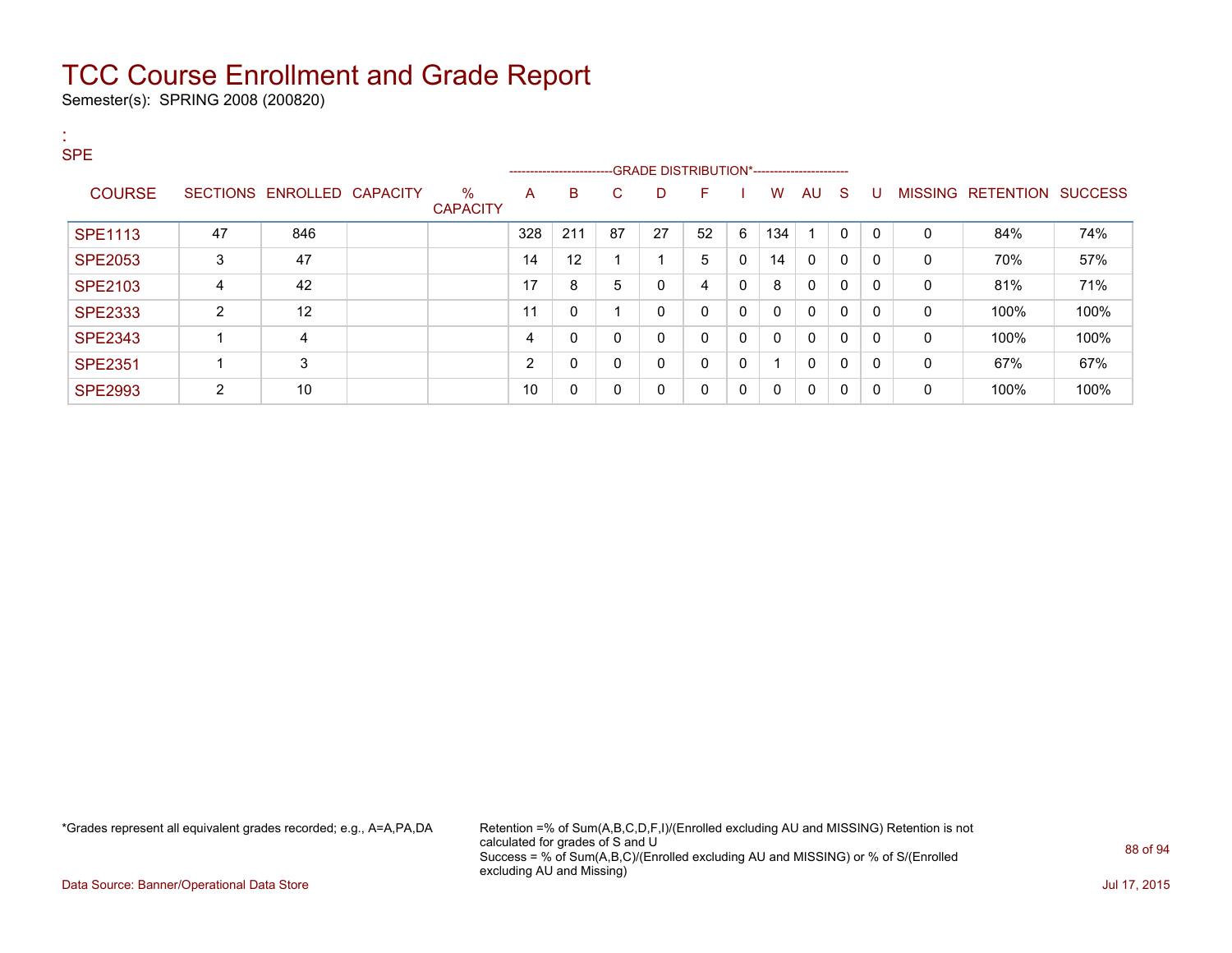Semester(s): SPRING 2008 (200820)

:

### **SRT** ---GRADE DISTRIBUTION\*------------------------COURSE SECTIONS ENROLLED CAPACITY % **CAPACITY** A B C D F I W AU S U MISSING RETENTION SUCCESS SRT1102 | 2 | 13 | | 11 | 2 | 0 | 0 | 0 | 0 | 0 | 0 | 0 | 0 | 100% | 100% SRT1112 2 12 10 2 0 0 0 0 0 0 0 0 0 100% 100% SRT1124 1 8 8 0 0 0 0 0 0 0 0 0 0 100% 100% SRT1211 | 2 | 11 | | 7 | 3 | 0 | 0 | 0 | 1 | 0 | 0 | 0 | 0 | 91% | 91% SRT1222 | 2 | 11 | | | | 7 | 4 | 0 | 0 | 0 | 0 | 0 | 0 | 0 | 0 | 100% | 100% SRT1324 | 2 | 12 | | 8 |4 | 0 | 0 | 0 | 0 | 0 | 0 | 0 | 0 | 100% | 100% SRT1333 | 2 | 5 | | | 4 | 1 | 0 | 0 | 0 | 0 | 0 | 0 | 0 | 100% | 100% SRT1341 | 1 | 7 | | 6 |1 | 0 |0 |0 |0 |0 |0 |0 | 100% | 100% SRT2221 | 1 | 10 | | | | 7 | 2 | 0 | 0 | 0 | 0 | 0 | 0 | 0 | 1 | 100% | 100% SRT2312 | 2 | 5 | | | 3 | 2 | 0 | 0 | 0 | 0 | 0 | 0 | 0 | 0 | 100% | 100% SRT2323 1 8 5 3 0 0 0 0 0 0 0 0 0 100% 100% SRT2332 1 8 7 1 0 0 0 0 0 0 0 0 0 100% 100% SRT2434 | 1 | 8 | | | 5 | 3 | 0 | 0 | 0 | 0 | 0 | 0 | 0 | 0 | 100% | 100% SRT2442 | 1 | 7 | | | 3 | 4 | 0 | 0 | 0 | 0 | 0 | 0 | 0 | 0 | 100% | 100%

\*Grades represent all equivalent grades recorded; e.g., A=A,PA,DA Retention =% of Sum(A,B,C,D,F,I)/(Enrolled excluding AU and MISSING) Retention is not calculated for grades of S and U Success = % of Sum(A,B,C)/(Enrolled excluding AU and MISSING) or % of S/(Enrolled excluding AU and Missing)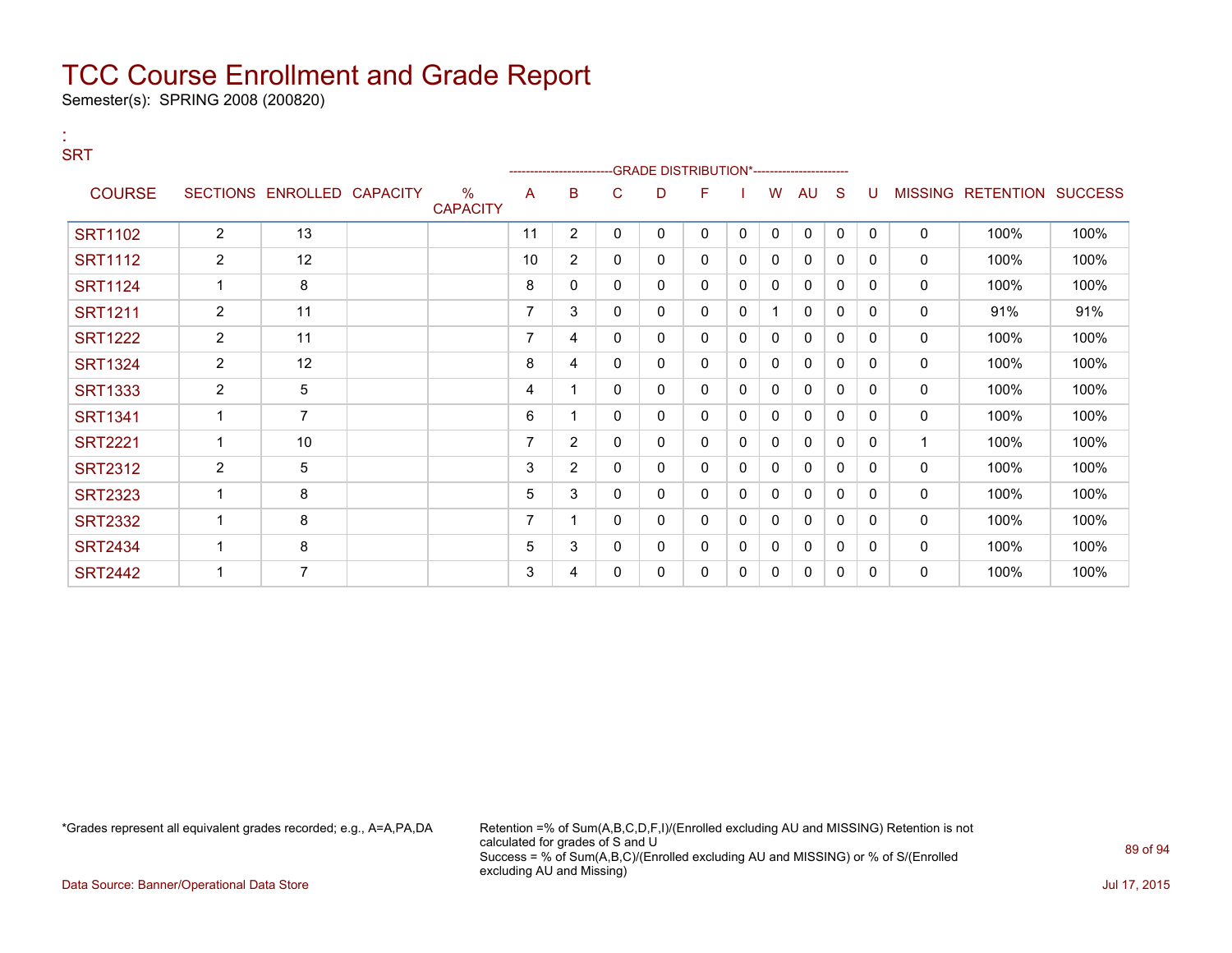Semester(s): SPRING 2008 (200820)

:

| <b>SUR</b>     |                            |                      |              | --------------------- |    |   | -GRADE DISTRIBUTION*----------------------- |              |        |   |             |              |                           |     |
|----------------|----------------------------|----------------------|--------------|-----------------------|----|---|---------------------------------------------|--------------|--------|---|-------------|--------------|---------------------------|-----|
| <b>COURSE</b>  | SECTIONS ENROLLED CAPACITY | %<br><b>CAPACITY</b> | $\mathsf{A}$ | B.                    | C. | D | in Fine                                     |              | I WAUS |   | - U -       |              | MISSING RETENTION SUCCESS |     |
| <b>SUR2334</b> | 6                          |                      | $5^{\circ}$  |                       |    |   | 0                                           | $\mathbf{0}$ | 0      | 0 | $\mathbf 0$ | 0            | 83%                       | 83% |
| <b>SUR2373</b> | 16                         |                      | 9            | 4                     |    |   | 0                                           | $\mathbf{0}$ | 0      |   | 0           | $\mathbf{0}$ | 94%                       | 88% |
| <b>SUR2393</b> |                            |                      | 3            |                       |    |   |                                             |              | 0      |   |             | 0            | 86%                       | 71% |

\*Grades represent all equivalent grades recorded; e.g., A=A,PA,DA Retention =% of Sum(A,B,C,D,F,I)/(Enrolled excluding AU and MISSING) Retention is not calculated for grades of S and U Success = % of Sum(A,B,C)/(Enrolled excluding AU and MISSING) or % of S/(Enrolled excluding AU and Missing)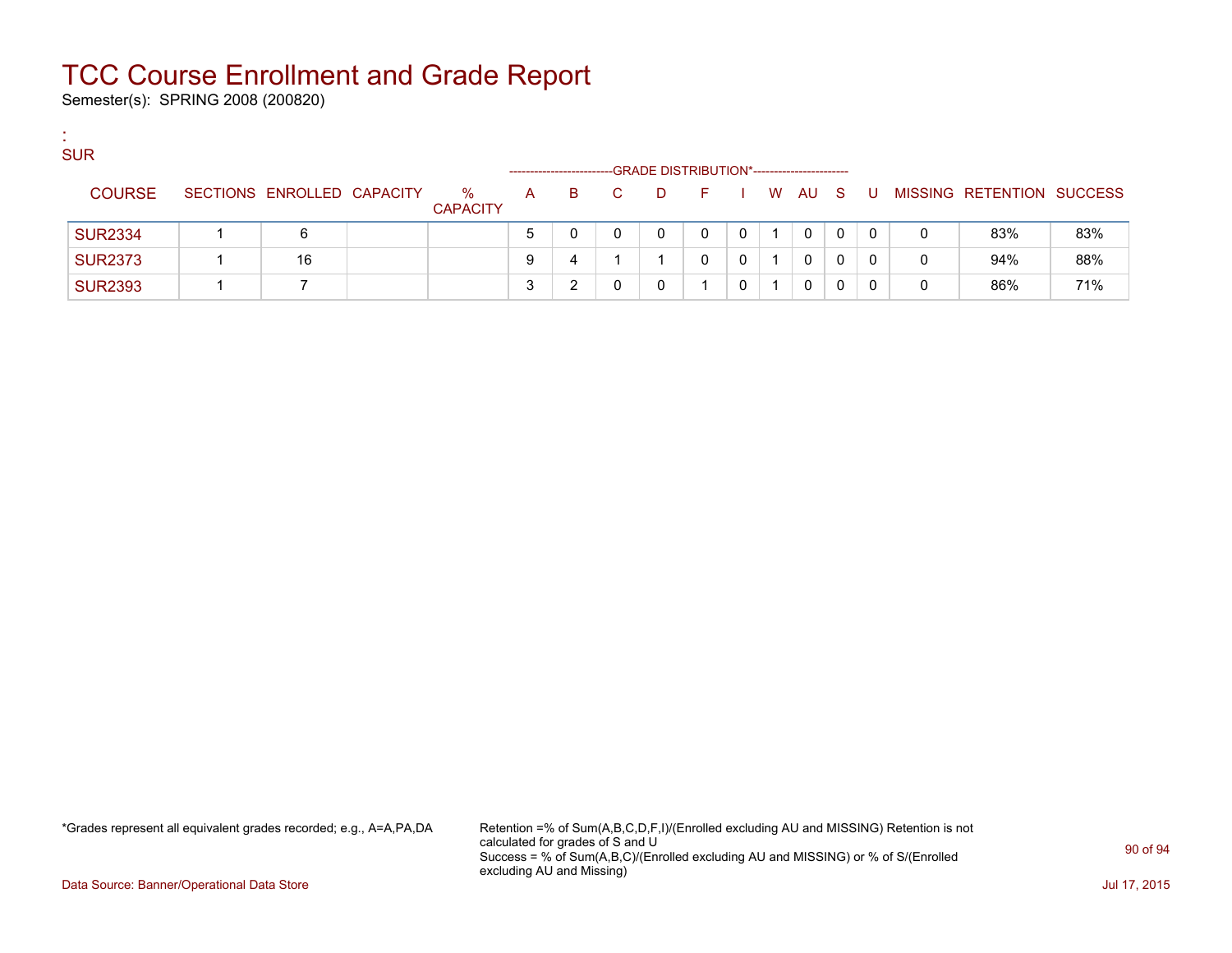Semester(s): SPRING 2008 (200820)

:

| <b>TCH</b>     |  |                 |  |                                                                    |  |          |  |                                                                             |     |
|----------------|--|-----------------|--|--------------------------------------------------------------------|--|----------|--|-----------------------------------------------------------------------------|-----|
|                |  |                 |  | ------------------------GRADE DISTRIBUTION*----------------------- |  |          |  |                                                                             |     |
| <b>COURSE</b>  |  | <b>CAPACITY</b> |  |                                                                    |  |          |  | SECTIONS ENROLLED CAPACITY % A B C D F I W AU S U MISSING RETENTION SUCCESS |     |
| <b>TCH2993</b> |  |                 |  |                                                                    |  | $\Omega$ |  | 50%                                                                         | 50% |

\*Grades represent all equivalent grades recorded; e.g., A=A,PA,DA Retention =% of Sum(A,B,C,D,F,I)/(Enrolled excluding AU and MISSING) Retention is not calculated for grades of S and U Success = % of Sum(A,B,C)/(Enrolled excluding AU and MISSING) or % of S/(Enrolled excluding AU and Missing)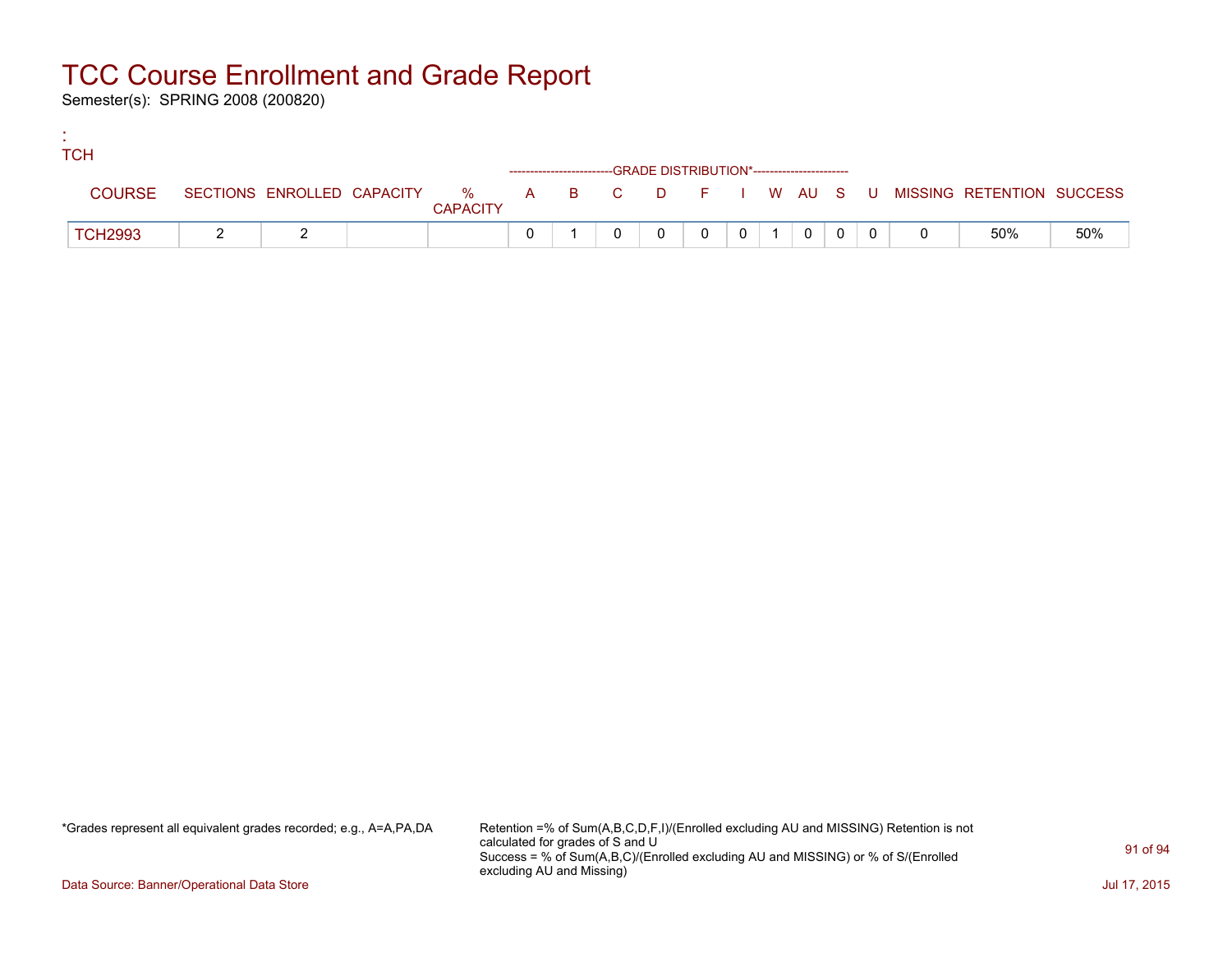Semester(s): SPRING 2008 (200820)

:

| <b>THE</b>     |                |                            |                         |                |              |                |                | -GRADE DISTRIBUTION*--------------------- |              |                |              |              |          |             |                           |      |
|----------------|----------------|----------------------------|-------------------------|----------------|--------------|----------------|----------------|-------------------------------------------|--------------|----------------|--------------|--------------|----------|-------------|---------------------------|------|
| <b>COURSE</b>  |                | SECTIONS ENROLLED CAPACITY | $\%$<br><b>CAPACITY</b> | A              | B            | С              | D              | F                                         |              | W              | AU           | S            | U        |             | MISSING RETENTION SUCCESS |      |
| <b>THE1043</b> | $\overline{1}$ | 6                          |                         | 4              | 0            | 0              | $\overline{2}$ | 0                                         | 0            | $\mathbf{0}$   | $\mathbf 0$  | 0            | $\Omega$ | 0           | 100%                      | 67%  |
| <b>THE1053</b> | $\mathbf{1}$   | 11                         |                         | 3              | 3            | $\overline{2}$ | 0              | 1                                         | 0            |                | 0            | 0            | 0        | 0           | 82%                       | 73%  |
| <b>THE1061</b> | 1              | $\overline{2}$             |                         | $\overline{2}$ | 0            | 0              | 0              | 0                                         | $\mathbf{0}$ | 0              | 0            | $\mathbf{0}$ | $\Omega$ | $\mathbf 0$ | 100%                      | 100% |
| <b>THE1143</b> | $\overline{1}$ | 6                          |                         | 5              |              | 0              | 0              | 0                                         | $\mathbf{0}$ | 0              | 0            | $\mathbf{0}$ | $\Omega$ | 0           | 100%                      | 100% |
| <b>THE1441</b> |                | 9                          |                         | 8              |              | 0              | 0              | 0                                         | 0            | 0              | 0            | $\mathbf{0}$ | 0        | 0           | 100%                      | 100% |
| <b>THE1562</b> | 1              | 10                         |                         | 7              | $\mathbf{0}$ | $\overline{2}$ | 0              | 0                                         | 0            |                | 0            | 0            | 0        | 0           | 90%                       | 90%  |
| <b>THE2073</b> | 1              | $\overline{7}$             |                         | 5              |              | 0              |                | 0                                         | 0            | 0              | 0            | 0            | 0        | 0           | 100%                      | 86%  |
| <b>THE2113</b> | $\overline{2}$ | 16                         |                         | 7              | 4            | $\overline{2}$ | 0              | 3                                         | 0            | 0              | 0            | 0            | 0        | 0           | 100%                      | 81%  |
| <b>THE2233</b> | 1              | 5                          |                         | 3              |              | 0              | 0              | 1                                         | 0            | $\Omega$       | $\mathbf{0}$ | 0            | $\Omega$ | 0           | 100%                      | 80%  |
| <b>THE2273</b> |                | 1                          |                         | 1              | 0            | 0              | 0              | 0                                         | 0            | 0              | 0            | 0            | 0        | 0           | 100%                      | 100% |
| <b>THE2343</b> | 1              | 4                          |                         | 3              | 0            | 0              |                | 0                                         | 0            | 0              | 0            | $\mathbf{0}$ | 0        | 0           | 100%                      | 75%  |
| <b>THE2453</b> | $\mathbf{1}$   | 13                         |                         | $\overline{7}$ | 4            | $\overline{2}$ | 0              | 0                                         | 0            | 0              | 0            | $\Omega$     | $\Omega$ | 0           | 100%                      | 100% |
| <b>THE2991</b> | 1              | 1                          |                         | $\mathbf 1$    | 0            | 0              | 0              | 0                                         | 0            | 0              | 0            | $\mathbf{0}$ | $\Omega$ | 0           | 100%                      | 100% |
| <b>THE2992</b> | $\mathbf 1$    | $\overline{2}$             |                         | 1              |              | 0              | 0              | 0                                         | 0            | 0              | 0            | $\mathbf{0}$ | $\Omega$ | 0           | 100%                      | 100% |
| <b>THE2993</b> | $\overline{2}$ | 17                         |                         | 11             | 4            | 0              | 0              | 0                                         | 0            | $\overline{2}$ | 0            | 0            | 0        | 0           | 88%                       | 88%  |

\*Grades represent all equivalent grades recorded; e.g., A=A,PA,DA Retention =% of Sum(A,B,C,D,F,I)/(Enrolled excluding AU and MISSING) Retention is not calculated for grades of S and U Success = % of Sum(A,B,C)/(Enrolled excluding AU and MISSING) or % of S/(Enrolled excluding AU and Missing)

Data Source: Banner/Operational Data Store Jul 17, 2015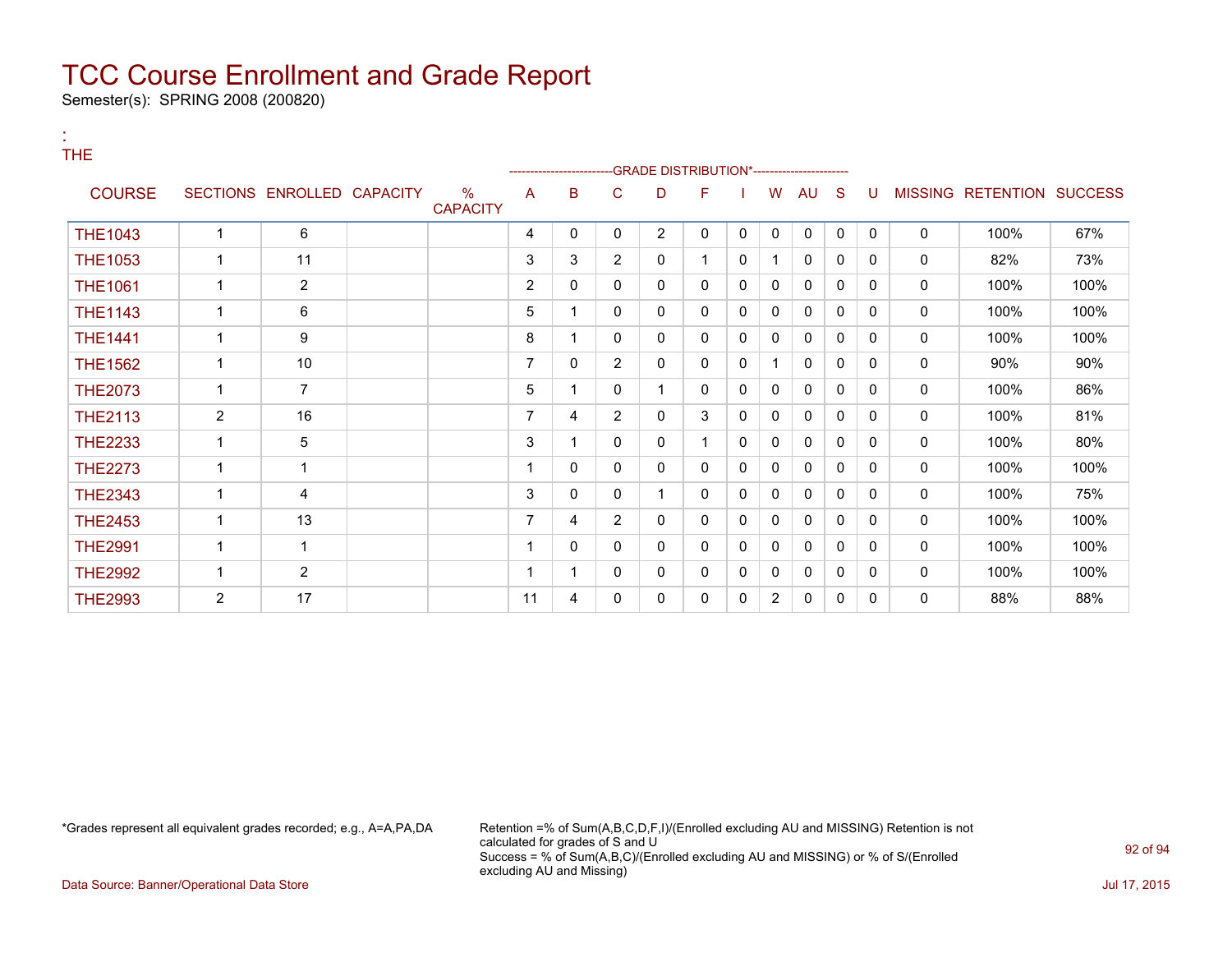Semester(s): SPRING 2008 (200820)

:

| <b>TMG</b>     |                            |                      |   |            | -GRADE DISTRIBUTION*----------------------- |         |  |   |   |   |                           |     |
|----------------|----------------------------|----------------------|---|------------|---------------------------------------------|---------|--|---|---|---|---------------------------|-----|
| <b>COURSE</b>  | SECTIONS ENROLLED CAPACITY | %<br><b>CAPACITY</b> | A | <b>B</b> C |                                             | DFIWAUS |  |   | U |   | MISSING RETENTION SUCCESS |     |
| <b>TMG1333</b> |                            |                      |   |            |                                             |         |  | 0 |   |   | 86%                       | 86% |
| <b>TMG1523</b> |                            |                      | ◠ |            |                                             |         |  |   |   | 0 | 100%                      | 80% |

\*Grades represent all equivalent grades recorded; e.g., A=A,PA,DA Retention =% of Sum(A,B,C,D,F,I)/(Enrolled excluding AU and MISSING) Retention is not calculated for grades of S and U Success = % of Sum(A,B,C)/(Enrolled excluding AU and MISSING) or % of S/(Enrolled excluding AU and Missing)

Data Source: Banner/Operational Data Store Jul 17, 2015